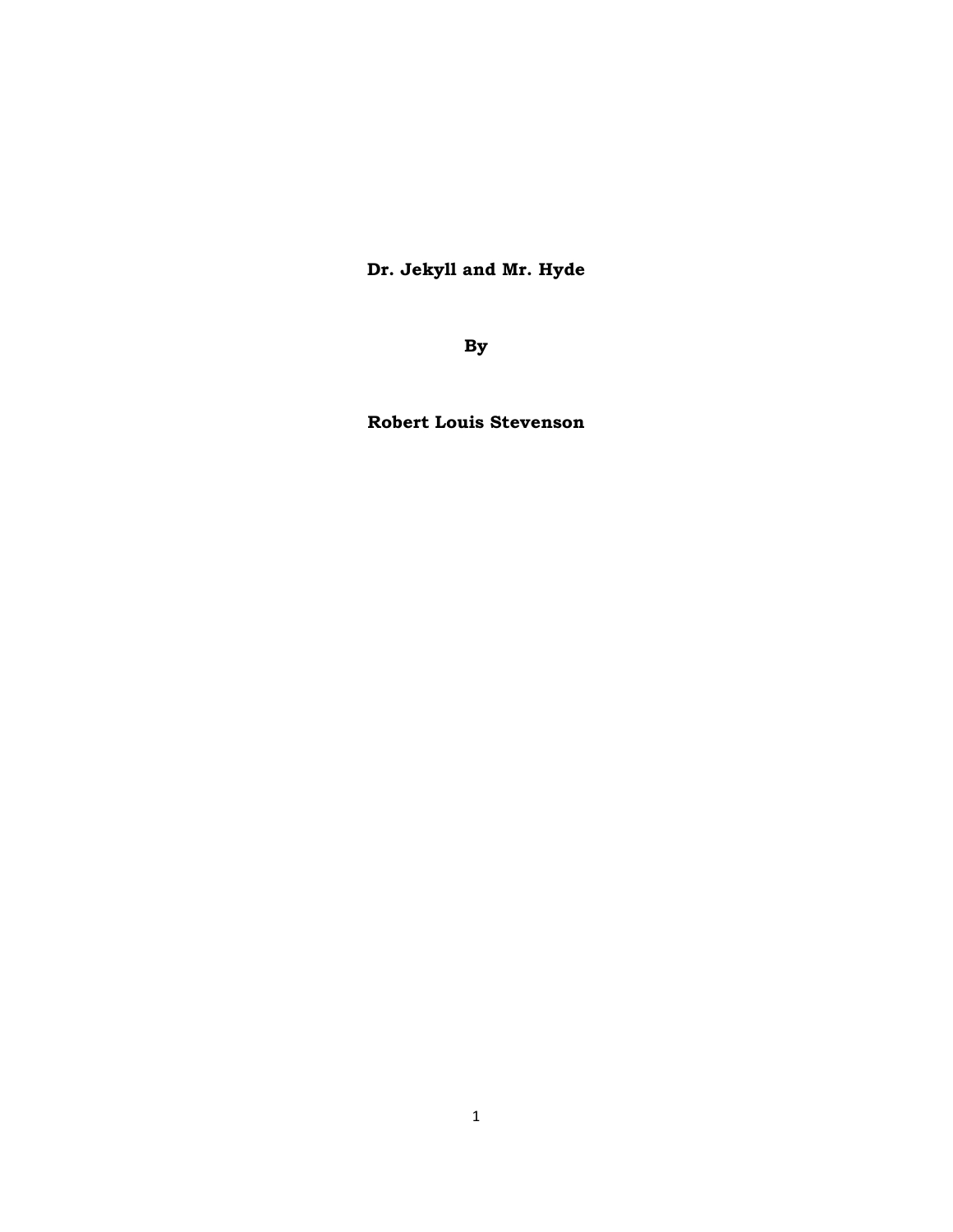## STORY OF THE DOOR

MR. UTTERSON the lawyer was a man of a rugged countenance, that was never lighted by a smile; cold, scanty and embarrassed in discourse; backward in sentiment; lean, long, dusty, dreary, and yet somehow lovable. At friendly meetings, and when the wine was to his taste, something eminently human beaconed from his eye; something indeed which never found its way into his talk, but which spoke not only in these silent symbols of the after-dinner face, but more often and loudly in the acts of his life. He was austere with himself; drank gin when he was alone, to mortify a taste for vintages; and though he enjoyed the theatre, had not crossed the doors of one for twenty years. But he had an approved tolerance for others; sometimes wondering, almost with envy, at the high pressure of spirits involved in their misdeeds; and in any extremity inclined to help rather than to reprove.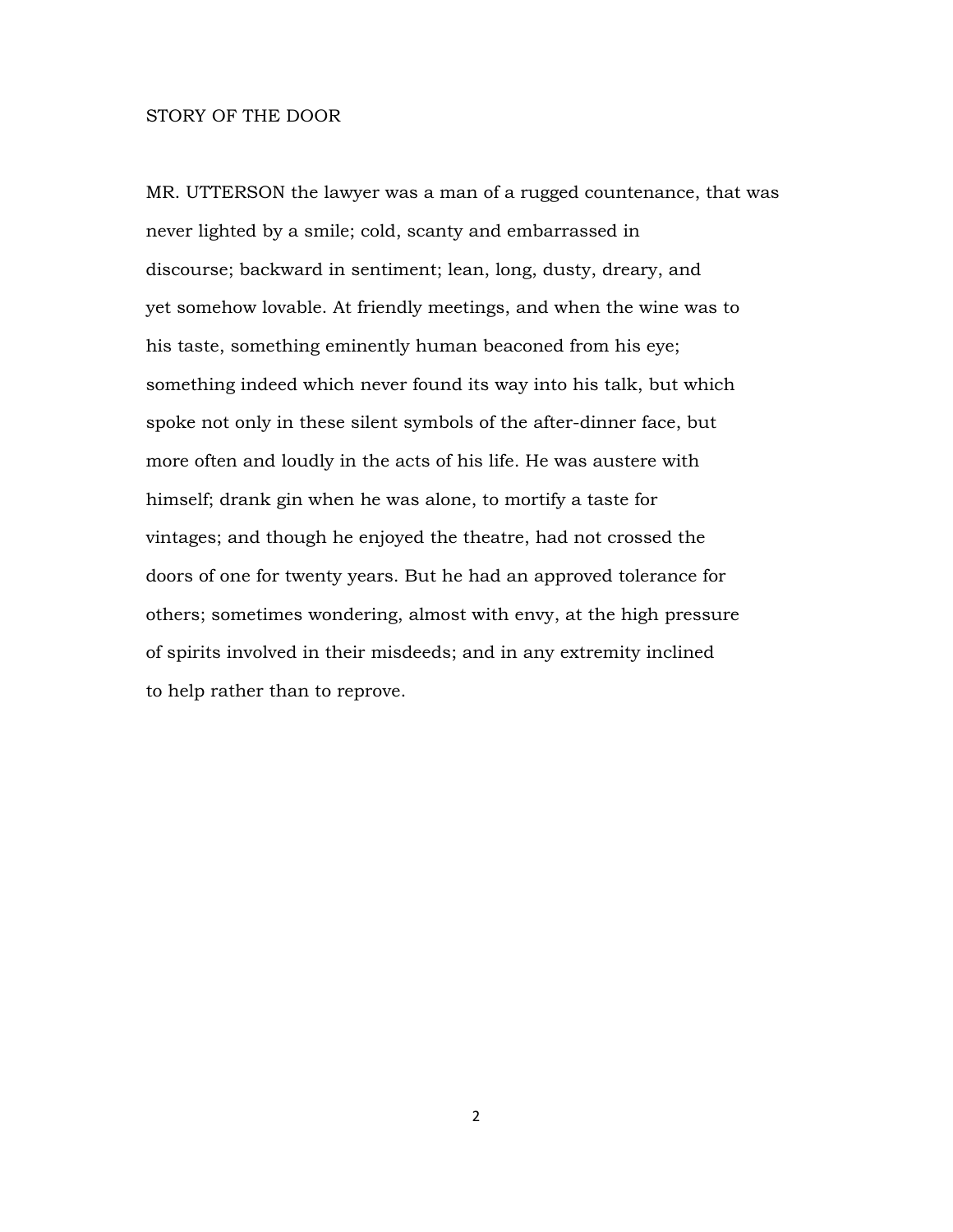"I incline to Cain's heresy," he used to say quaintly: "I let my brother go to the devil in his own way." In this character, it was frequently his fortune to be the last reputable acquaintance and the last good influence in the lives of down-going men. And to such as these, so long as they came about his chambers, he never marked a shade of change in his demeanour.

No doubt the feat was easy to Mr. Utterson; for he was undemonstrative at the best, and even his friendship seemed to be founded in a similar catholicity of good-nature. It is the mark of a modest man to accept his friendly circle ready-made from the hands of opportunity; and that was the lawyer's way. His friends were those of his own blood or those whom he had known the longest; his affections, like ivy, were the growth of time, they implied no aptness in the object. Hence, no doubt, the bond that united him to Mr. Richard Enfield, his distant kinsman, the well-known man about town. It was a nut to crack for many, what these two could see in each other, or what subject they could find in common. It was reported by those who encountered them in their Sunday walks, that they said nothing, looked singularly dull, and would hail with obvious relief the appearance of a friend. For all that, the two men put the greatest store by these excursions, counted them the chief jewel of each week, and not only set aside occasions of pleasure, but even resisted the calls of business, that they might enjoy them uninterrupted.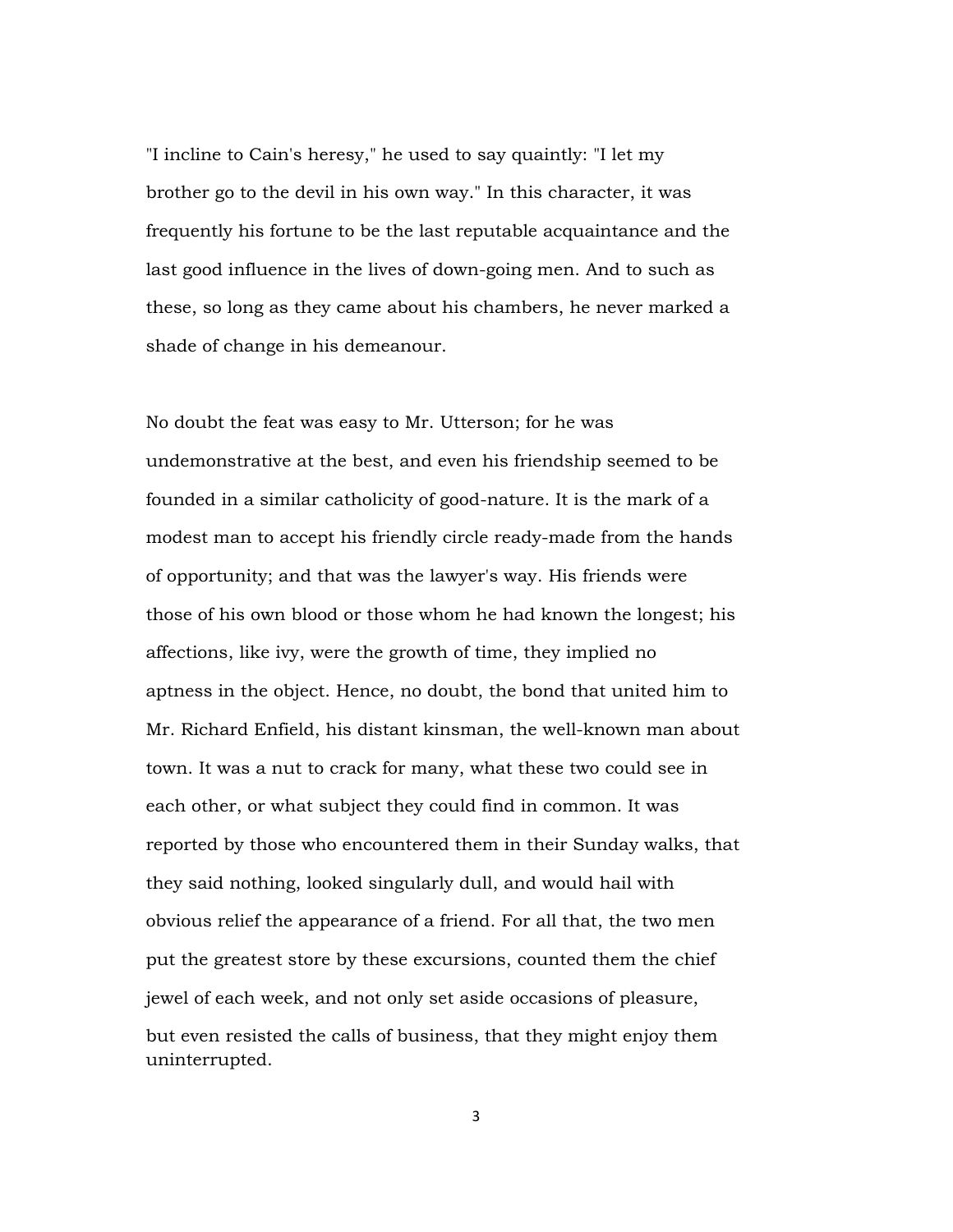It chanced on one of these rambles that their way led them down a by-street in a busy quarter of London. The street was small and what is called quiet, but it drove a thriving trade on the week-days. The inhabitants were all doing well, it seemed, and all emulously hoping to do better still, and laying out the surplus of their gains in coquetry; so that the shop fronts stood along that thoroughfare with an air of invitation, like rows of smiling saleswomen. Even on Sunday, when it veiled its more florid charms and lay comparatively empty of passage, the street shone out in contrast to its dingy neighbourhood, like a fire in a forest; and with its freshly painted shutters, well-polished brasses, and general cleanliness and gaiety of note, instantly caught and pleased the eye of the passenger.

Two doors from one corner, on the left hand going east, the line was broken by the entry of a court; and just at that point, a certain sinister block of building thrust forward its gable on the street. It was two stories high; showed no window, nothing but a door on the lower story and a blind forehead of discoloured wall on the upper; and bore in every feature, the marks of prolonged and sordid negligence. The door, which was equipped with neither bell nor knocker, was blistered and distained. Tramps slouched into the recess and struck matches on the panels; children kept shop upon the steps; the schoolboy had tried his knife on the mouldings; and for close on a generation, no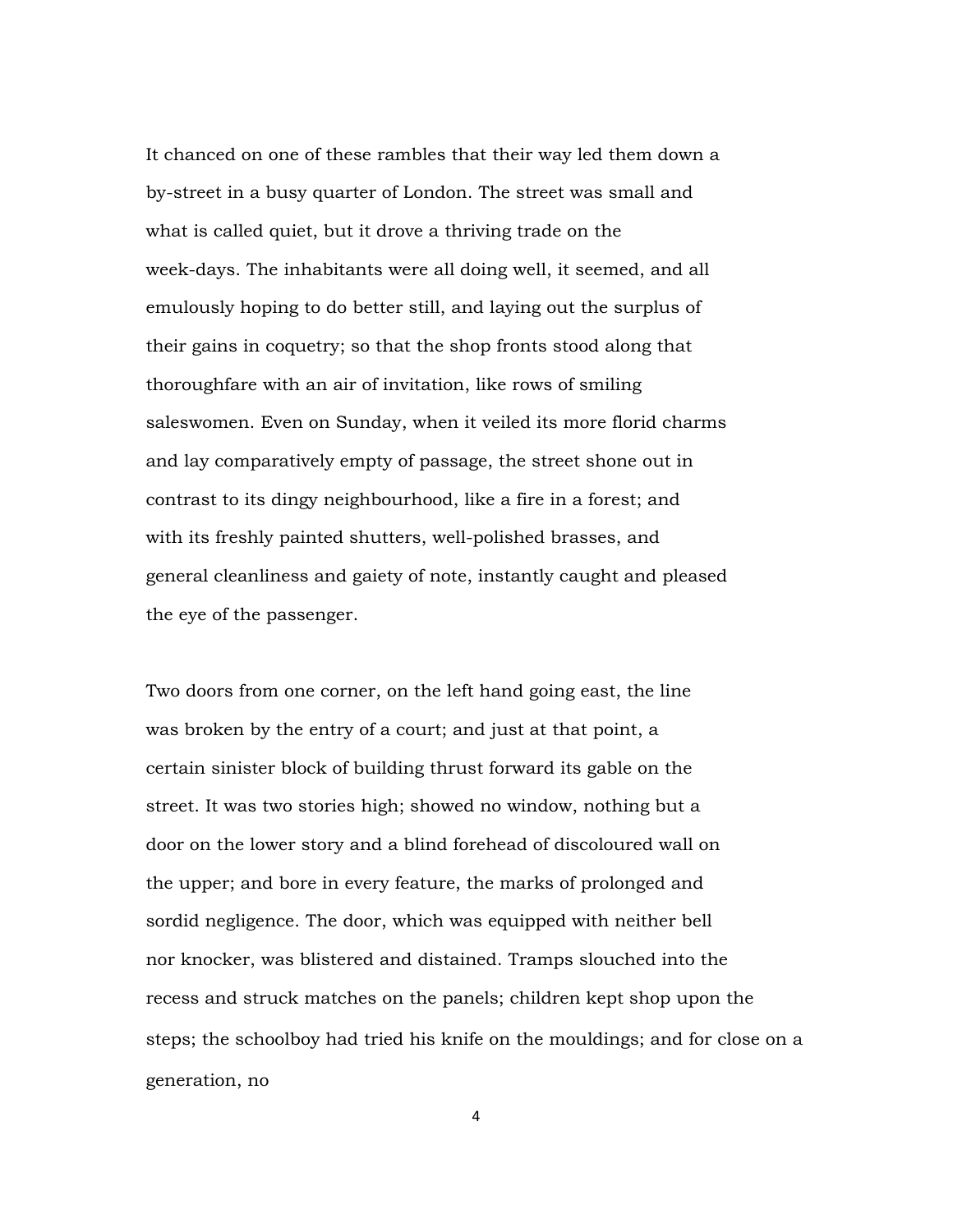one had appeared to drive away these random visitors or to repair their ravages.

Mr. Enfield and the lawyer were on the other side of the by-street; but when they came abreast of the entry, the former lifted up his cane and pointed.

"Did you ever remark that door?" he asked; and when his companion had replied in the affirmative, "It is connected in my mind," added he, "with a very odd story."

"Indeed?" said Mr. Utterson, with a slight change of voice, "and what was that?"

"Well, it was this way," returned Mr. Enfield: "I was coming home from some place at the end of the world, about three o'clock of a black winter morning, and my way lay through a part of town where there was literally nothing to be seen but lamps. Street after street, and all the folks asleep--street after street, all lighted up as if for a procession and all as empty as a church--till at last I got into that state of mind when a man listens and listens and begins to long for the sight of a policeman. All at once, I saw two figures: one a little man who was stumping along eastward at a good walk, and the other a girl of maybe eight or ten who was running as hard as she was able down a cross street. Well, sir, the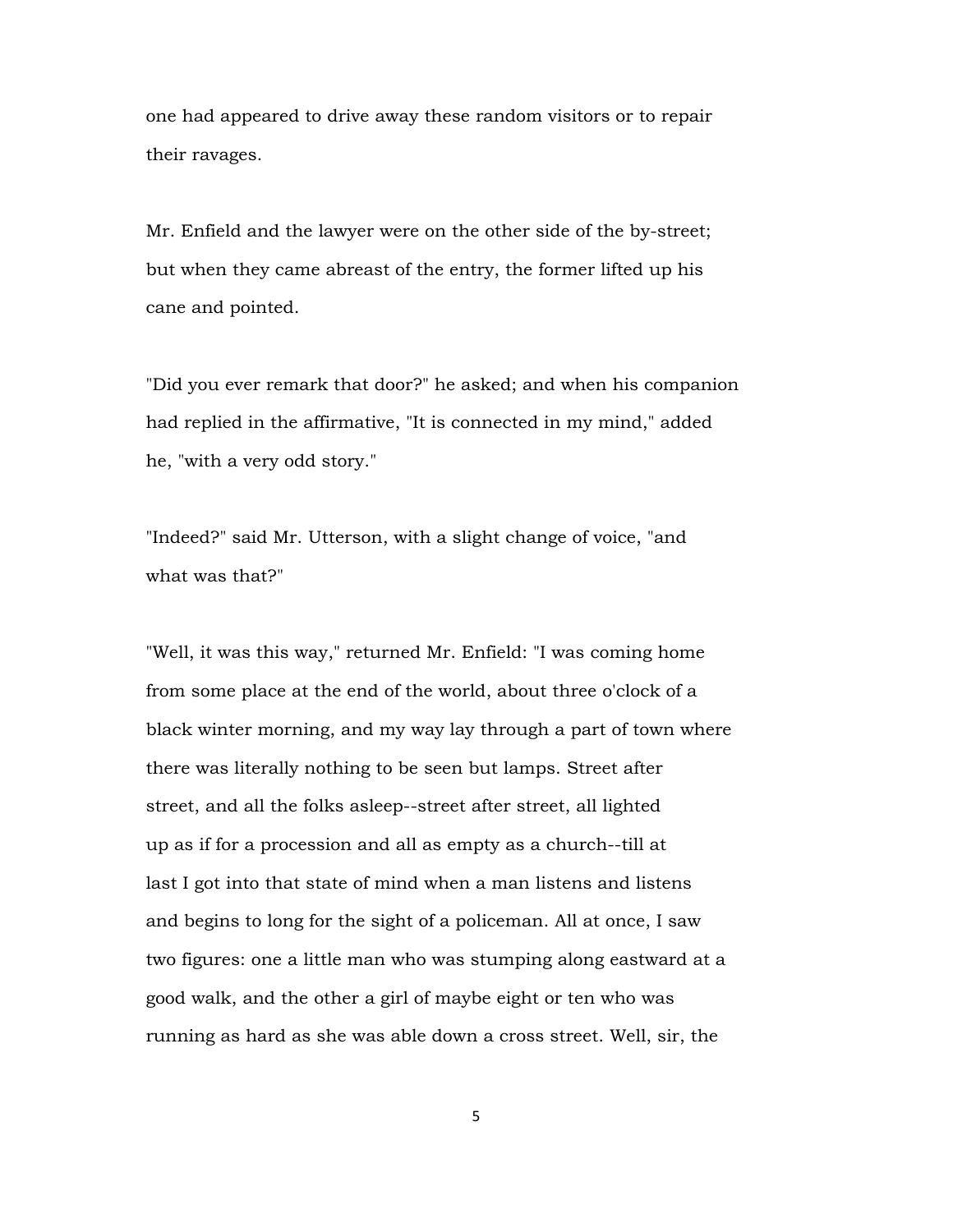two ran into one another naturally enough at the corner; and then came the horrible part of the thing; for the man

trampled calmly over the child's body and left her screaming on the ground. It sounds nothing to hear, but it was hellish to see. It wasn't like a man; it was like some damned Juggernaut. I gave a view-halloa, took to my heels, collared my gentleman, and brought him back to where there was already quite a group about the screaming child. He was perfectly cool and made no resistance, but gave me one look, so ugly that it brought out the sweat on me like running. The people who had turned out were the girl's own family; and pretty soon, the doctor, for whom she had been sent, put in his appearance. Well, the child was not much the worse, more frightened, according to the Sawbones; and there you might have supposed would be an end to it. But there was one curious circumstance. I had taken a loathing to my gentleman at first sight. So had the child's family, which was only natural. But the doctor's case was what struck me. He was the usual cut-and-dry apothecary, of no particular age and colour, with a strong Edinburgh accent, and about as emotional as a bagpipe. Well, sir, he was like the rest of us; every time he looked at my prisoner, I saw that Sawbones turn sick and white with the desire to kill him. I knew what was in his mind, just as he knew what was in mine; and killing being out of the question, we did the next best. We told the man we could and would make such a scandal out of this, as should make his name stink from one end of London to the other. If he had any friends or any credit, we undertook that he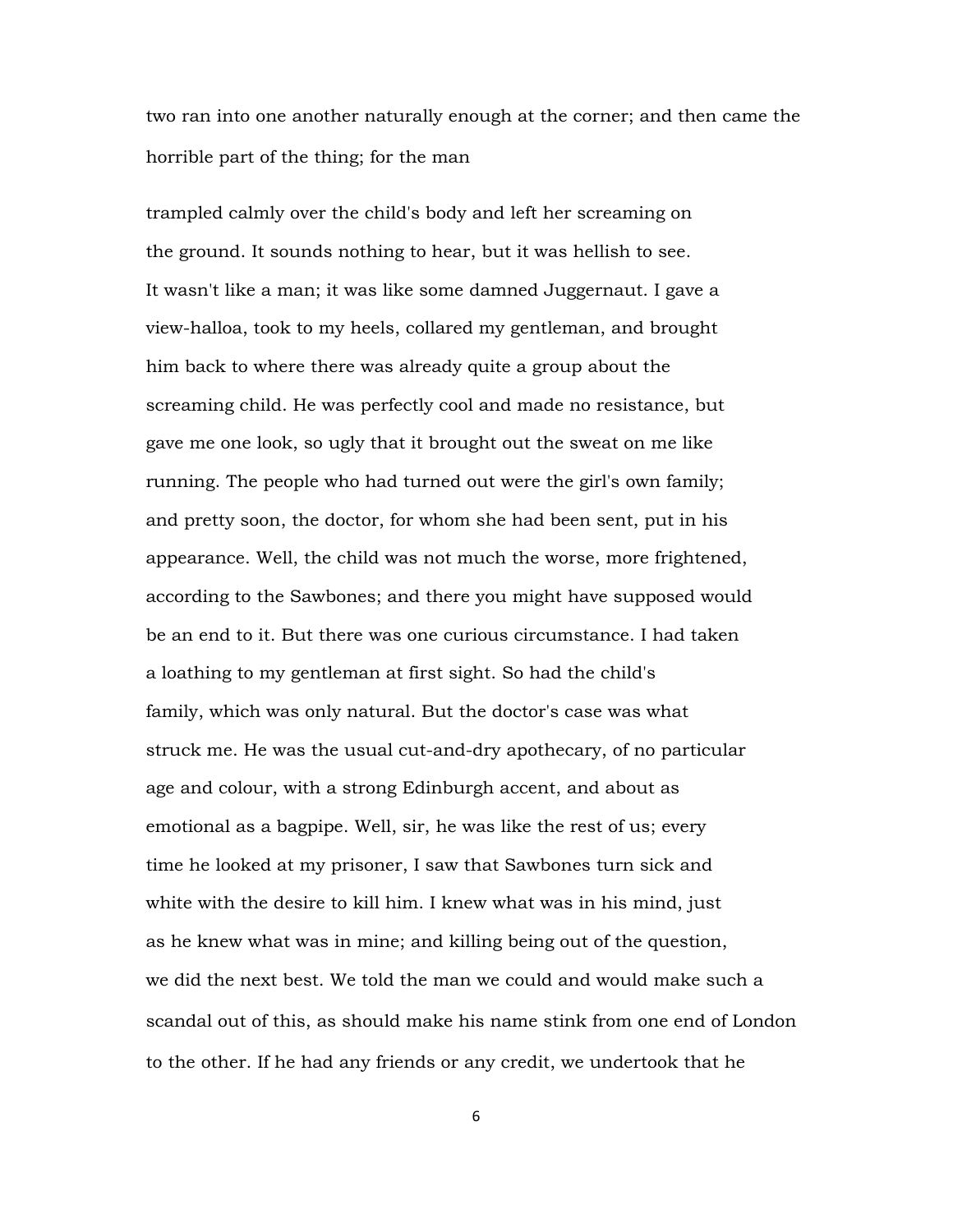should lose them. And all the time, as we were pitching it in red hot, we were keeping the women off him as best we could, for they were as wild as harpies. I never saw a circle of such hateful faces; and there was the man in the middle, with a kind of black, sneering coolness--frightened too, I could see that--but carrying it off, sir, really like Satan. 'If you

choose to make capital out of this accident,' said he, 'I am naturally helpless. No gentleman but wishes to avoid a scene,' says he. 'Name your figure.' Well, we screwed him up to a hundred pounds for the child's family; he would have clearly liked to stick out; but there was something about the lot of us that meant mischief, and at last he struck. The next thing was to get the money; and where do you think he carried us but to that place with the door?- whipped out a key, went in, and presently came back with the matter of ten pounds in gold and a cheque for the balance on Coutts's, drawn payable to bearer and signed with a name that I can't mention, though it's one of the points of my story, but it was a name at least very well known and often printed. The figure was stiff; but the signature was good for more than that, if it was only genuine. I took the liberty of pointing out to my gentleman that the whole business looked apocryphal, and that a man does not, in real life, walk into a cellar door at four in the morning and come out of it with another man's cheque for close upon a hundred pounds. But he was quite easy and sneering. 'Set your mind at rest,' says he, 'I will stay with you till the banks open and cash the cheque myself.' So we all set off, the doctor, and the child's father, and our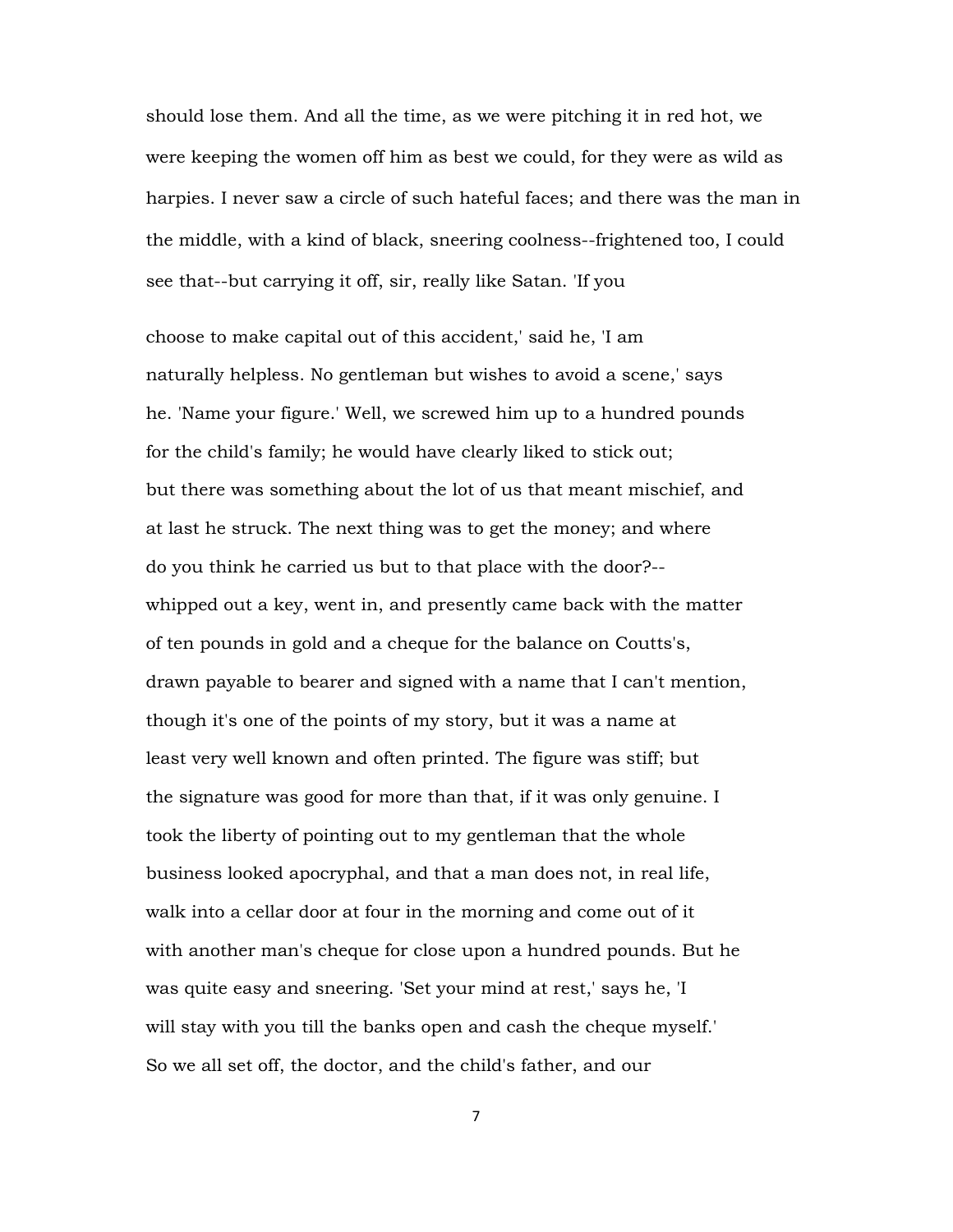friend and myself, and passed the rest of the night in my chambers; and next day, when we had breakfasted, went in a body to the bank. I gave in the check myself, and said I had every reason to believe it was a forgery. Not a bit of it. The cheque was genuine."

"Tut-tut," said Mr. Utterson.

"I see you feel as I do," said Mr. Enfield. "Yes, it's a bad story. For my man was a fellow that nobody could have to do with, a really damnable man; and the person that drew the cheque is the very pink of the proprieties, celebrated too, and (what makes it worse) one of your fellows who do what they call good. Black-mail, I suppose; an honest man paying through the nose for some of the capers of his youth. Black-Mail House is what I call that place with the door, in consequence. Though even that, you know, is far from explaining all," he added, and with the words fell into a vein of musing.

From this he was recalled by Mr. Utterson asking rather suddenly: "And you don't know if the drawer of the cheque lives there?"

"A likely place, isn't it?" returned Mr. Enfield. "But I happen to have noticed his address; he lives in some square or other."

"And you never asked about the--place with the door?" said Mr. Utterson.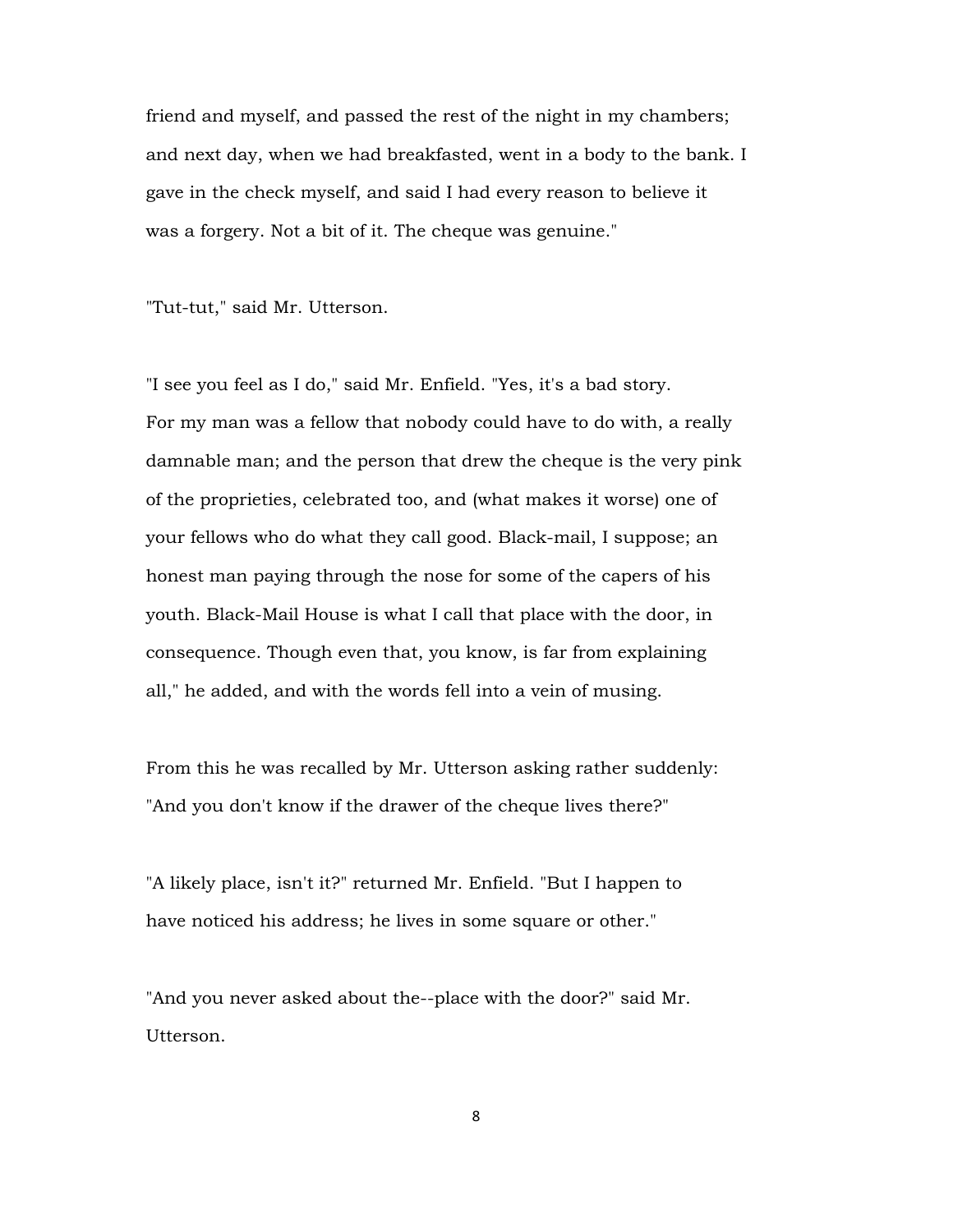"No, sir: I had a delicacy," was the reply. "I feel very strongly about putting questions; it partakes too much of the style of the day of judgment. You start a question, and it's like starting a stone. You sit quietly on the top of a hill; and away the stone goes, starting others; and presently some bland old bird (the last you would have thought of) is knocked on the head in his own back-garden and the family have to change their name. No, sir, I make it a rule of mine: the more it looks like Queer Street, the less I ask."

"A very good rule, too," said the lawyer.

"But I have studied the place for myself," continued Mr. Enfield. "It seems scarcely a house. There is no other door, and nobody goes in or out of that one but, once in a great while, the gentleman of my adventure. There are three windows looking on the court on the first floor; none below; the windows are always shut but they're clean. And then there is a chimney which is generally smoking; so somebody must live there. And yet it's not so sure; for the buildings are so packed together about that court, that it's hard to say where one ends and another begins."

The pair walked on again for a while in silence; and then, "Enfield," said Mr. Utterson, "that's a good rule of yours."

"Yes, I think it is," returned Enfield.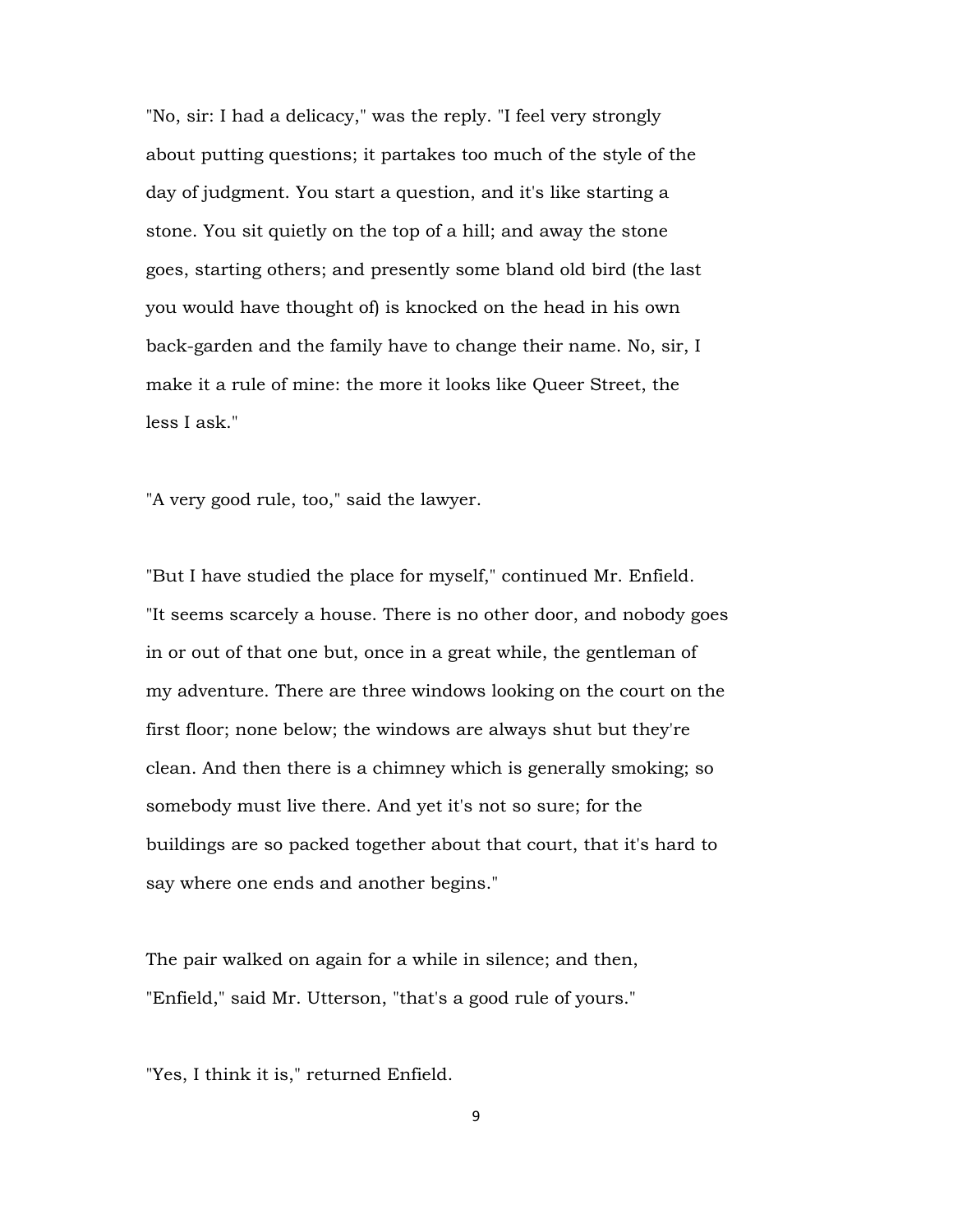"But for all that," continued the lawyer, "there's one point I want to ask: I want to ask the name of that man who walked over the child."

"Well," said Mr. Enfield, "I can't see what harm it would do. It was a man of the name of Hyde."

"H'm," said Mr. Utterson. "What sort of a man is he to see?"

"He is not easy to describe. There is something wrong with his appearance; something displeasing, something downright detestable. I never saw a man I so disliked, and yet I scarce know why. He must be deformed somewhere; he gives a strong feeling of deformity, although I couldn't specify the point. He's an extraordinary-looking man, and yet I really can name nothing out of the way. No, sir; I can make no hand of it; I can't describe him. And it's not want of memory; for I declare I can see him this moment."

Mr. Utterson again walked some way in silence and obviously under a weight of consideration.

"You are sure he used a key?" he inquired at last.

"My dear sir..." began Enfield, surprised out of himself.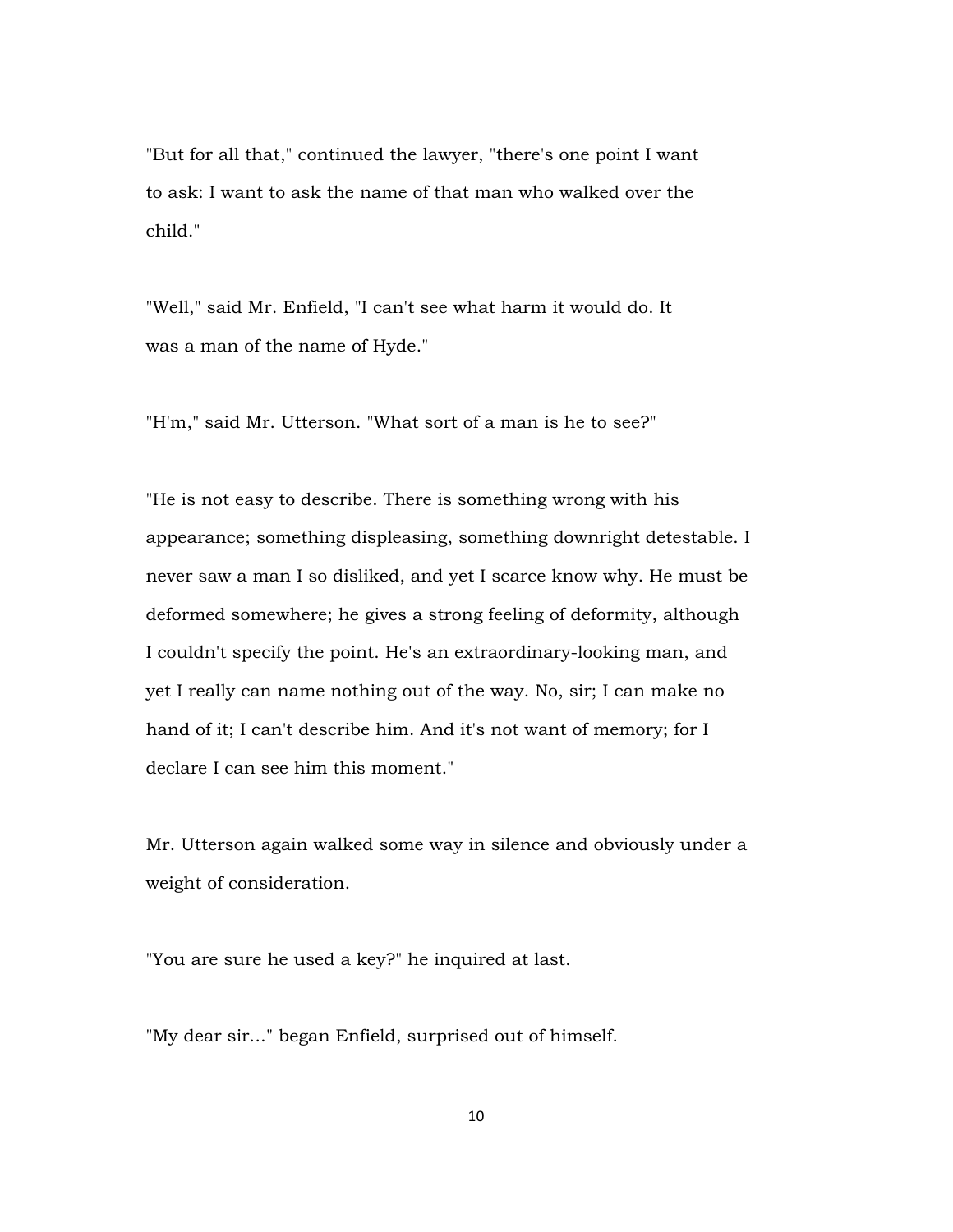"Yes, I know," said Utterson; "I know it must seem strange. The fact is, if I do not ask you the name of the other party, it is because I know it already. You see, Richard, your tale has gone home. If you have been inexact in any point, you had better correct it."

"I think you might have warned me," returned the other, with a touch of sullenness. "But I have been pedantically exact, as you call it. The fellow had a key; and what's more, he has it still. I saw him use it, not a week ago."

Mr. Utterson sighed deeply but said never a word; and the young man presently resumed. "Here is another lesson to say nothing," said he. "I am ashamed of my long tongue. Let us make a bargain never to refer to this again."

"With all my heart," said the lawyer. "I shake hands on that, Richard."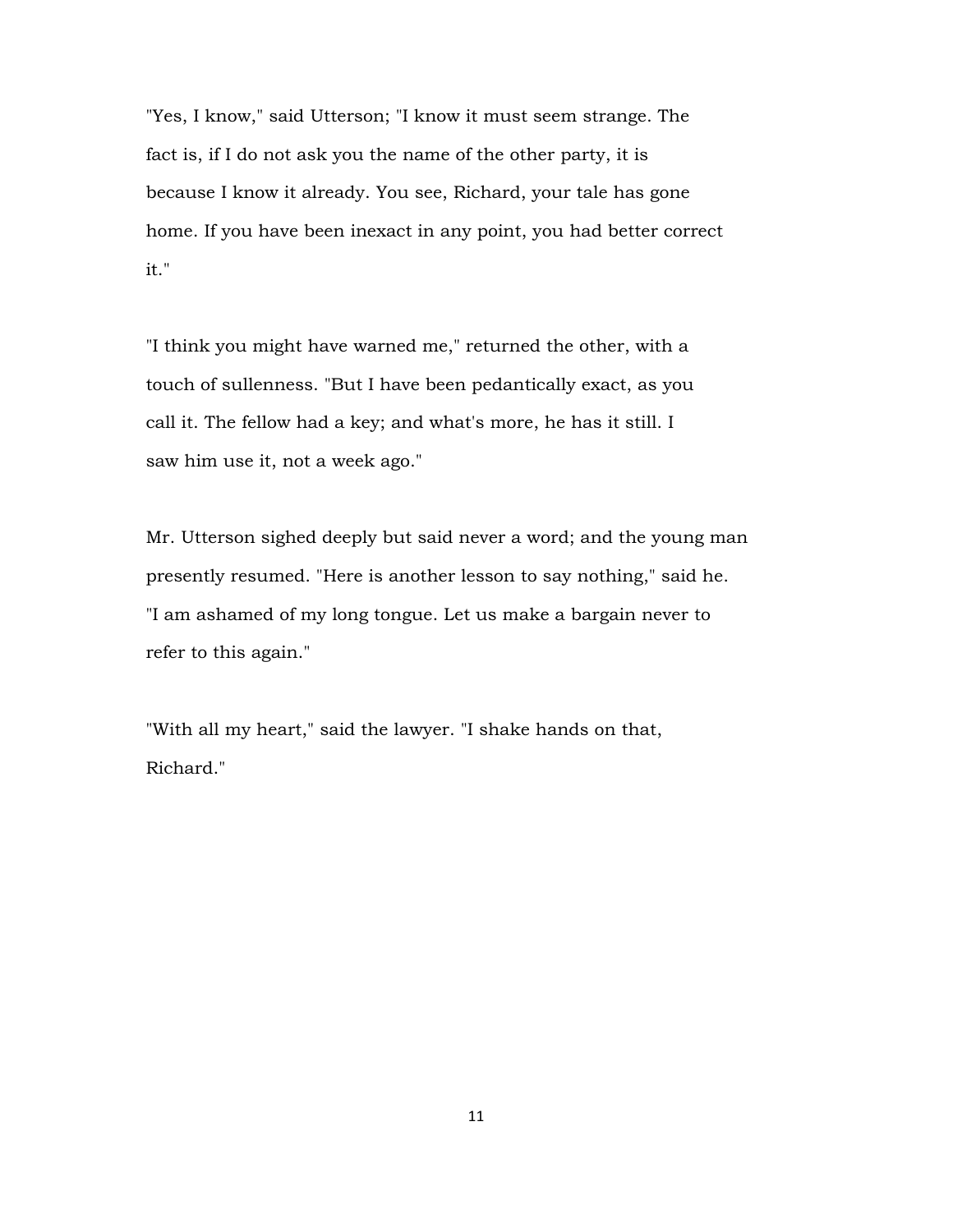#### SEARCH FOR MR. HYDE

THAT evening Mr. Utterson came home to his bachelor house in sombre spirits and sat down to dinner without relish. It was his custom of a Sunday, when this meal was over, to sit close by the fire, a volume of some dry divinity on his reading-desk, until the clock of the neighbouring church rang out the hour of twelve, when he would go soberly and gratefully to bed. On this night, however, as soon as the cloth was taken away, he took up a candle and went into his business-room. There he opened his safe, took from the most private part of it a document endorsed on the envelope as Dr. Jekyll's Will, and sat down with a clouded brow to study its contents. The will was holograph, for Mr. Utterson, though he took charge of it now that it was made, had refused to lend the least assistance in the making of it; it provided not only that, in case of the decease of Henry Jekyll, M.D., D.C.L., L.L.D., F.R.S., etc., all his possessions were to pass into the hands of his "friend and benefactor Edward Hyde,"

but that in case of Dr. Jekyll's "disappearance or unexplained absence for any period exceeding three calendar months," the said Edward Hyde should step into the said Henry Jekyll's shoes without further delay and free

from any burthen or obligation, beyond the payment of a few small sums to the members of the doctor's household. This document had long been the lawyer's eyesore. It offended him both as a lawyer and as a lover of the sane and customary sides of life, to whom the fanciful was the immodest. And hitherto it was his ignorance of Mr.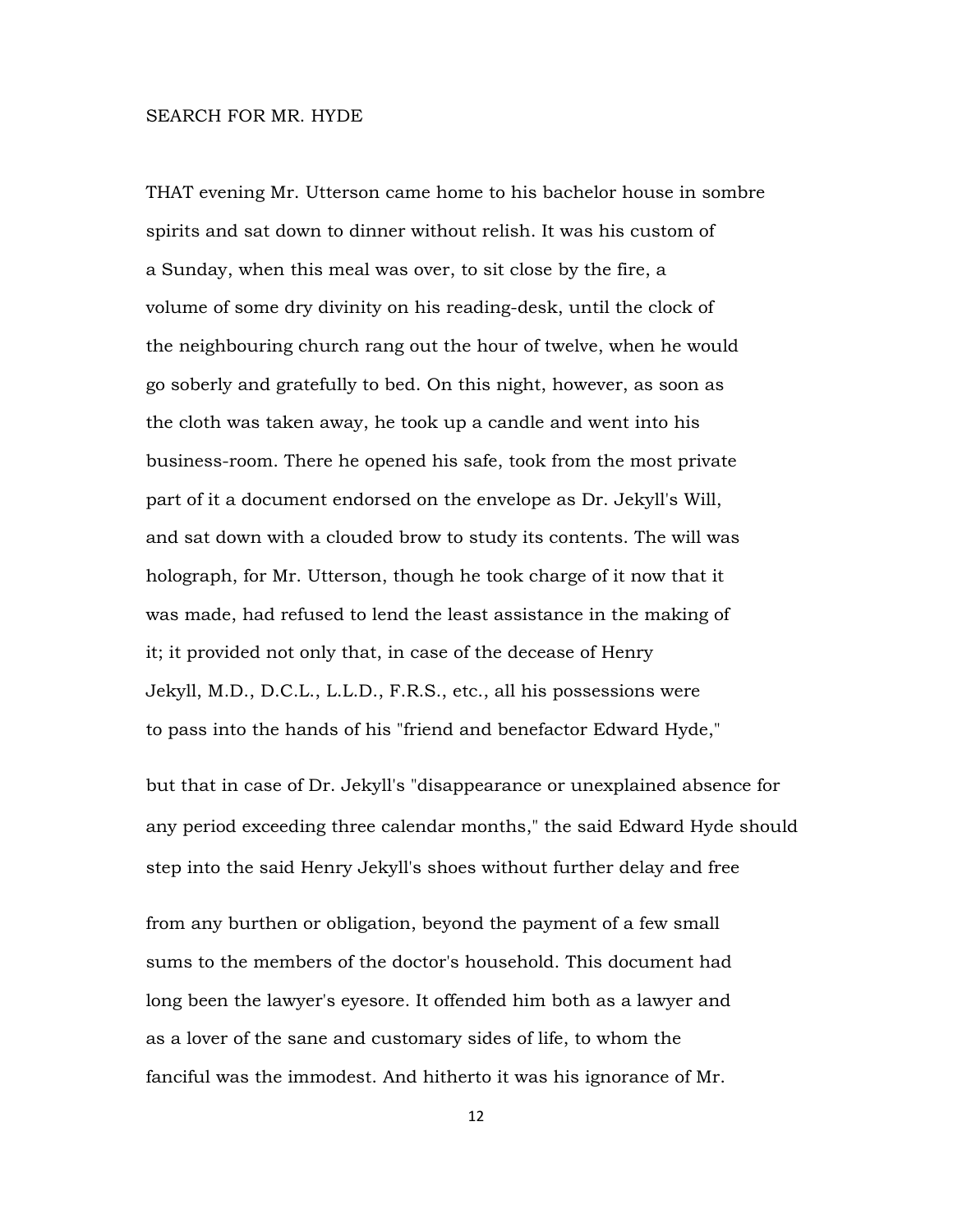Hyde that had swelled his indignation; now, by a sudden turn, it was his knowledge. It was already bad enough when the name was but a name of which he could learn no more. It was worse when it began to be clothed upon with detestable attributes; and out of the shifting, insubstantial mists that had so long baffled his eye, there leaped up the sudden, definite presentment of a fiend.

"I thought it was madness," he said, as he replaced the obnoxious paper in the safe, "and now I begin to fear it is disgrace."

With that he blew out his candle, put on a great-coat, and set forth in the direction of Cavendish Square, that citadel of medicine, where his friend, the great Dr. Lanyon, had his house and received his crowding patients. "If any one knows, it will be Lanyon," he had thought.

The solemn butler knew and welcomed him;

he was subjected to no stage of delay, but ushered direct from the door to the dining-room where Dr. Lanyon sat alone over his wine. This was a hearty, healthy, dapper, red-faced gentleman, with a shock of hair prematurely white, and a boisterous and decided manner. At sight of Mr. Utterson, he sprang up from his chair and welcomed him with both hands. The geniality, as was the way of the man, was somewhat theatrical to the eye; but it reposed on genuine feeling. For these two were old friends, old mates both at school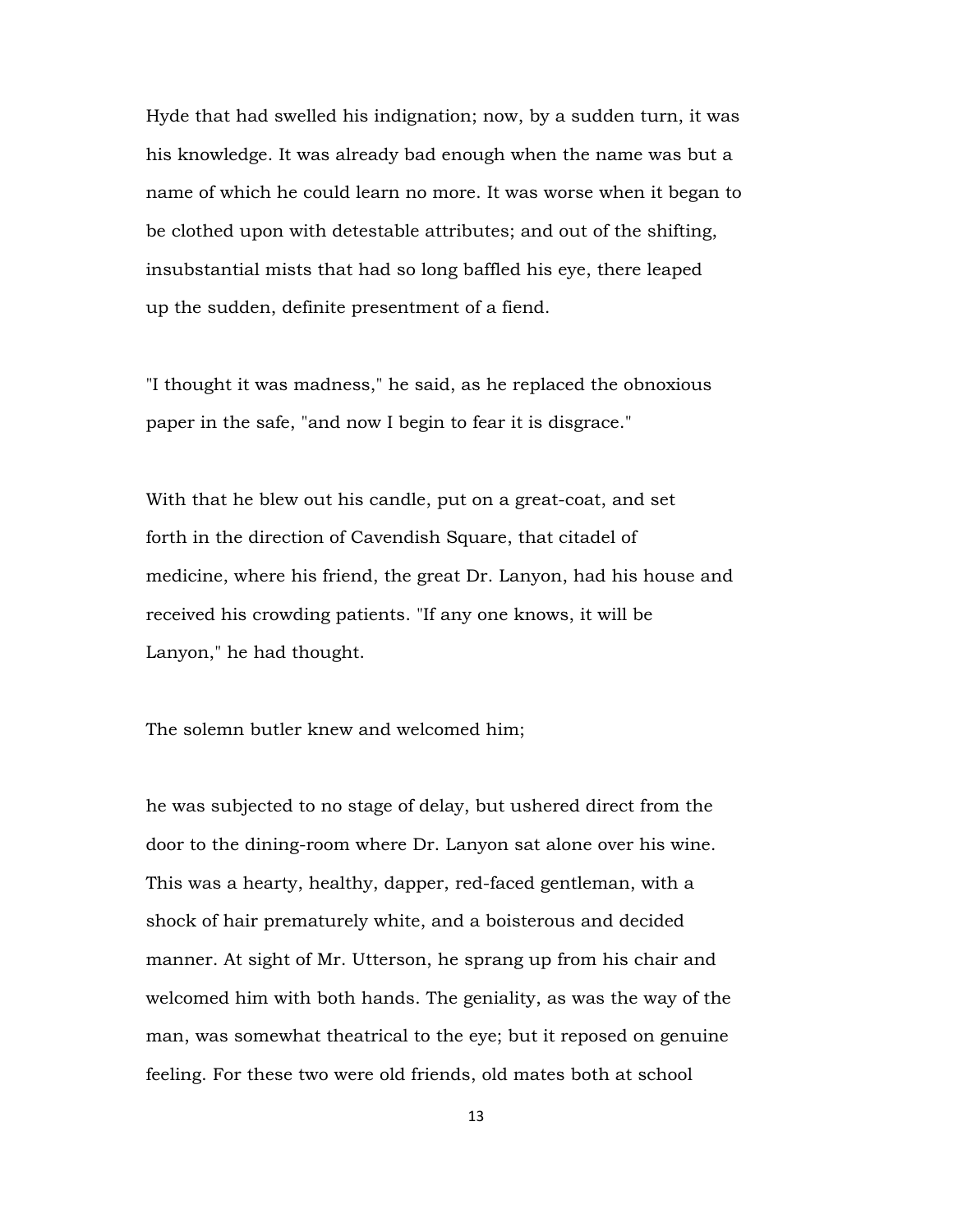and college, both thorough respecters of themselves and of each other, and, what does not always follow, men who thoroughly enjoyed each other's company.

After a little rambling talk, the lawyer led up to the subject which so disagreeably pre-occupied his mind.

"I suppose, Lanyon," said he "you and I must be the two oldest friends that Henry Jekyll has?"

"I wish the friends were younger," chuckled Dr. Lanyon. "But I suppose we are. And what of that? I see little of him now."

"Indeed?" said Utterson. "I thought you had a bond of common interest."

"We had," was the reply. "But it is more than ten years since Henry Jekyll became too fanciful for me. He began to go wrong, wrong in mind; and though of course I continue to take an interest in him for old sake's sake, as they say,

I see and I have seen devilish little of the man. Such unscientific balderdash," added the doctor, flushing suddenly purple, "would have estranged Damon and Pythias."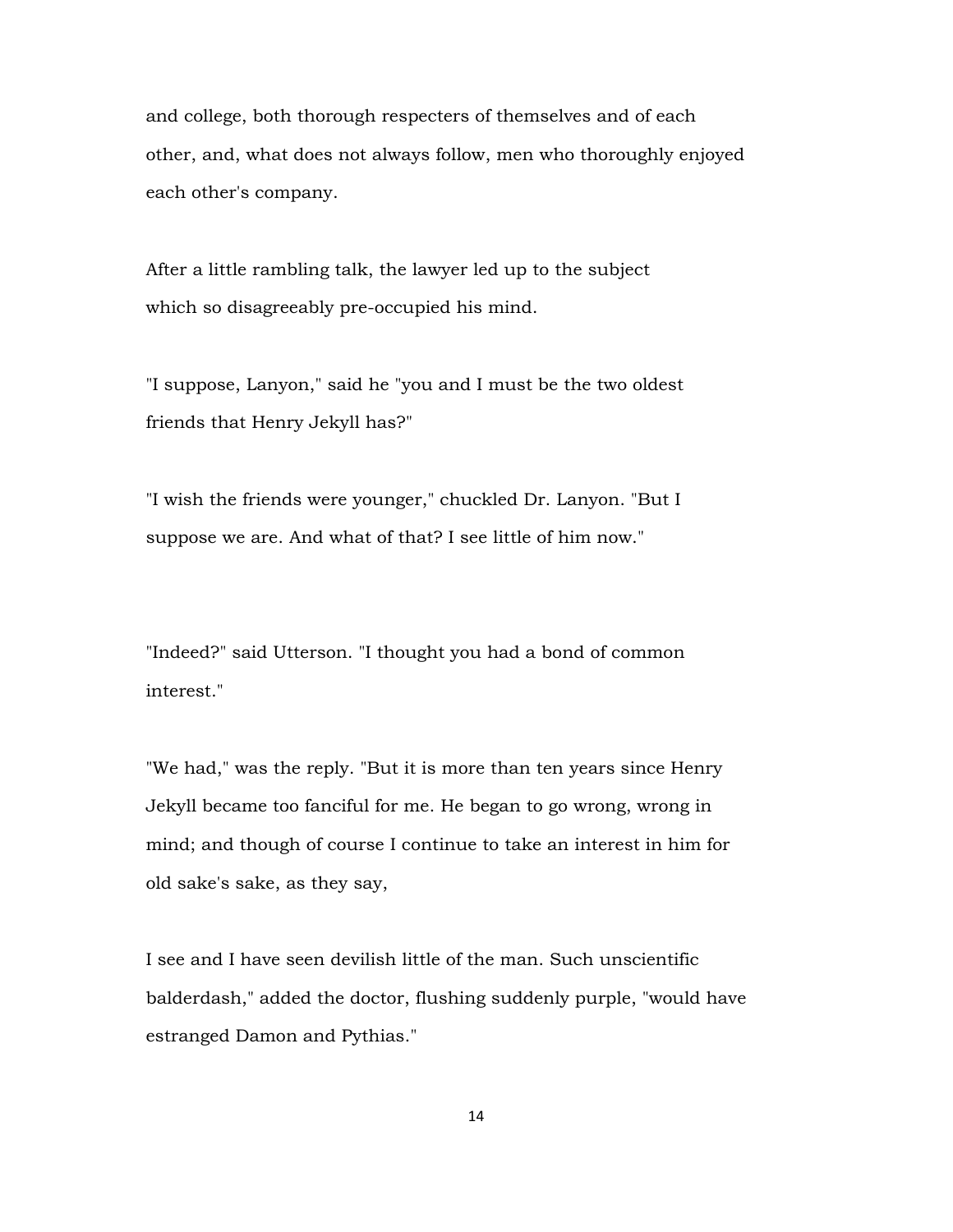This little spirit of temper was somewhat of a relief to Mr. Utterson. "They have only differed on some point of science," he thought; and being a man of no scientific passions (except in the matter of conveyancing), he even added: "It is nothing worse than that!" He gave his friend a few seconds to recover his composure, and then approached the question he had come to put. "Did you ever come across a protege of his--one Hyde?" he asked.

"Hyde?" repeated Lanyon. "No. Never heard of him. Since my time."

That was the amount of information that the lawyer carried back with him to the great, dark bed on which he tossed to and fro, until the small hours of the morning began to grow large. It was a night of little ease to his toiling mind, toiling in mere darkness and besieged by questions.

Six o'clock struck on the bells of the church that was so conveniently near to Mr. Utterson's dwelling, and still he was digging at the problem. Hitherto it had touched him on the intellectual side alone; but now his imagination also was engaged, or rather enslaved; and as he lay and tossed in the gross darkness of the night and the curtained room, Mr. Enfield's tale went by before his mind in a scroll of lighted pictures. He would be aware of the great field of lamps of a nocturnal city; then of the figure of a man walking swiftly; then of a child running from the doctor's; and then these met, and that human Juggernaut trod the child down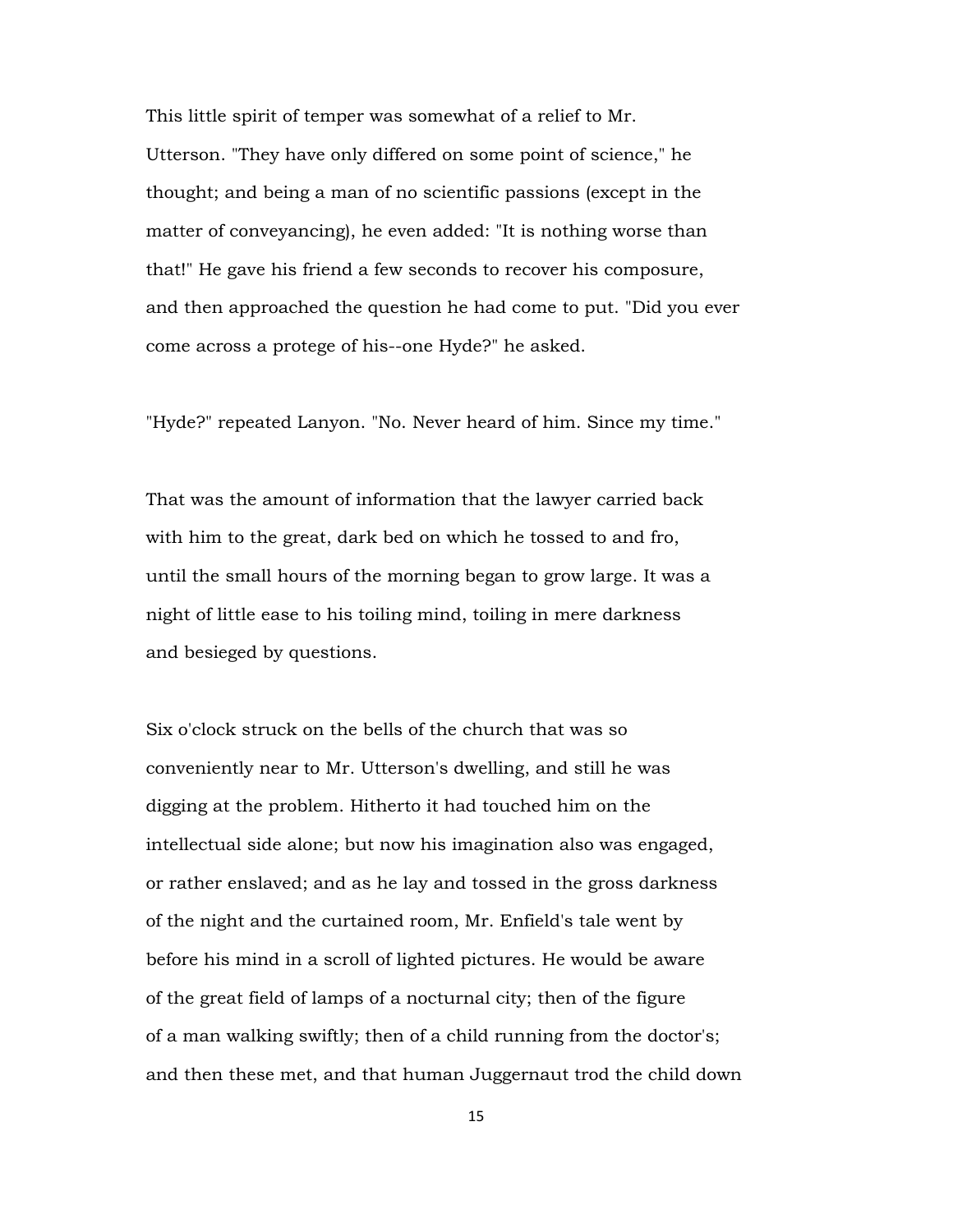and passed on regardless of her screams. Or else he would see a room in a rich house, where his friend lay asleep, dreaming and smiling at his dreams; and then the door of that room would be opened, the curtains of the bed plucked apart, the sleeper recalled, and lo! there would stand by his side a figure to whom power was given, and even at that dead hour, he must rise and do its bidding. The figure in these two phases haunted the lawyer all night; and if at any time he dozed over, it was but to see it glide more stealthily through sleeping houses, or move the more swiftly and still the more swiftly, even to dizziness, through wider labyrinths of lamplighted city, and at every street-corner crush a child and leave her screaming. And still the figure had no face by which he might know it; even in his dreams, it had no face, or one that baffled him and melted before his eyes; and thus it was that there sprang up and grew apace in the lawyer's mind a singularly strong, almost an inordinate, curiosity to behold the features of the real Mr. Hyde. If he could but once set eyes on him, he thought the mystery would lighten and perhaps roll altogether away, as was the habit of mysterious things when well examined. He might see a reason for his friend's strange preference or bondage (call it which you please) and even

for the startling clause of the will. At least it would be a face worth seeing: the face of a man who was without bowels of mercy: a face which had but to show itself to raise up, in the mind of the unimpressionable Enfield, a spirit of enduring hatred.

From that time forward, Mr. Utterson began to haunt the door in the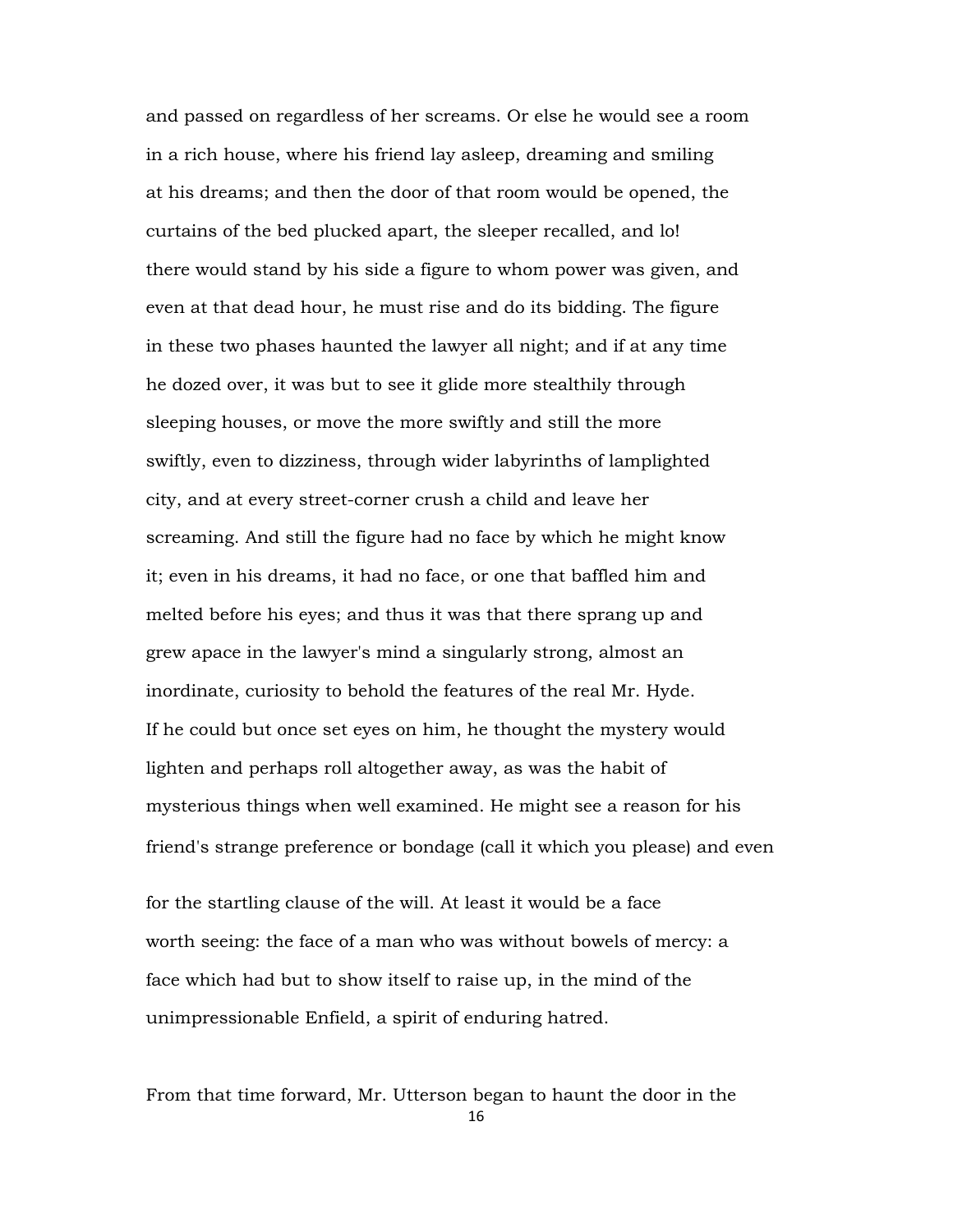by-street of shops. In the morning before office hours, at noon when business was plenty, and time scarce, at night under the face of the fogged city moon, by all lights and at all hours of solitude or concourse, the lawyer was to be found on his chosen post.

"If he be Mr. Hyde," he had thought, "I shall be Mr. Seek."

And at last his patience was rewarded. It was a fine dry night; frost in the air; the streets as clean as a ballroom floor; the lamps, unshaken, by any wind, drawing a regular pattern of light and shadow. By ten o'clock, when the shops were closed, the by-street was very solitary and, in spite of the low growl of London from all round, very silent. Small sounds carried far; domestic sounds out of the houses were clearly audible on either side of the roadway; and the rumour of the approach of any passenger preceded him by a long time. Mr. Utterson had been some minutes at his post, when he was aware of an odd, light footstep drawing near. In the course of his nightly patrols, he had long grown accustomed to the quaint effect with which the footfalls of a single person, while he is still a great way off, suddenly spring out distinct from the vast hum and clatter of the city. Yet his attention had never before been so sharply and decisively arrested; and it was with a strong, superstitious prevision of success that he withdrew into the entry of the court.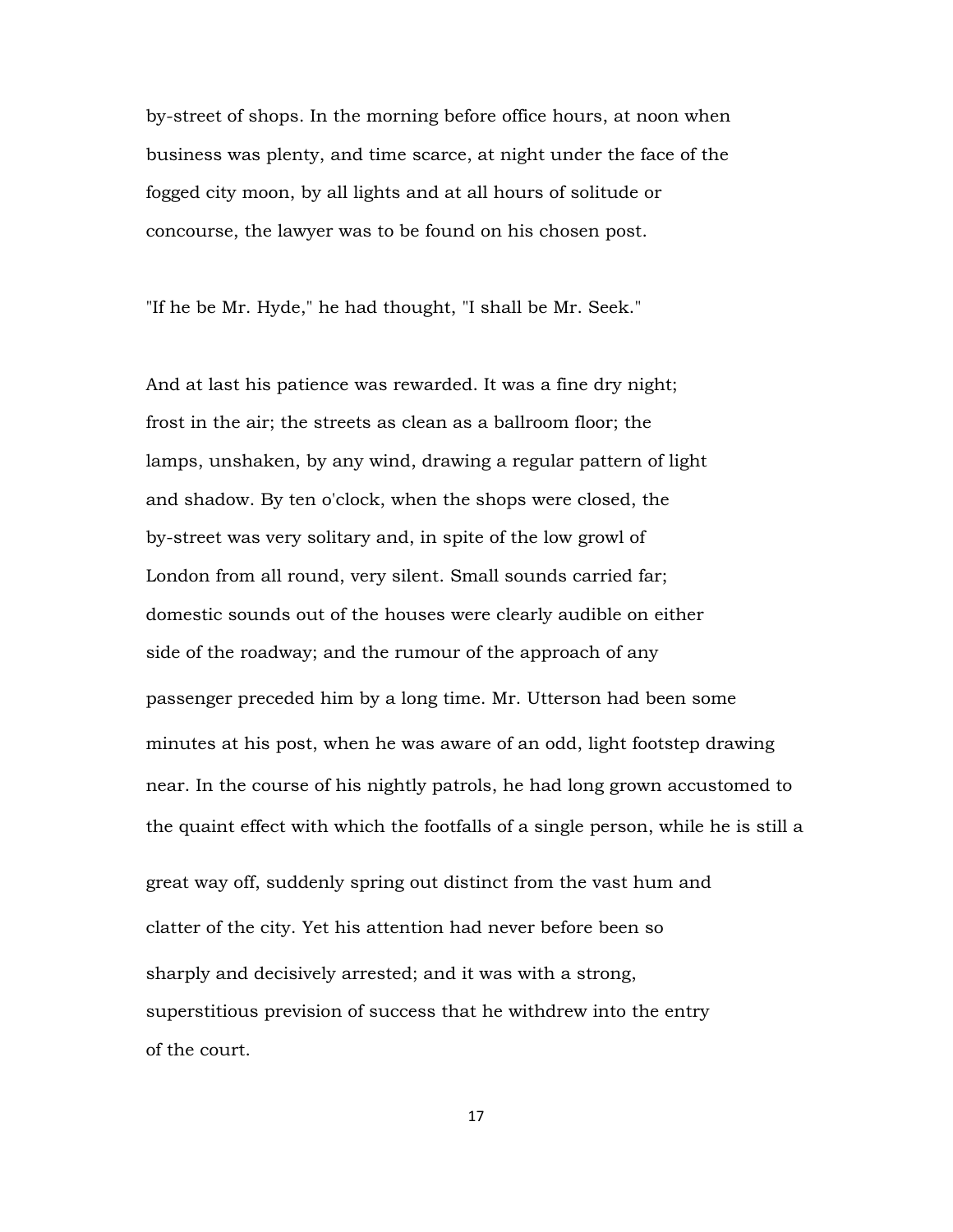The steps drew swiftly nearer, and swelled out suddenly louder as they turned the end of the street. The lawyer, looking forth from the entry, could soon see what manner of man he had to deal with. He was small and very plainly dressed, and the look of him, even at that distance, went somehow strongly against the watcher's inclination. But he made straight for the door, crossing the roadway to save time; and as he came, he drew a key from his pocket like one approaching home.

Mr. Utterson stepped out and touched him on the shoulder as he passed. "Mr. Hyde, I think?"

Mr. Hyde shrank back with a hissing intake of the breath. But his fear was only momentary; and though he did not look the lawyer in the face, he answered coolly enough: "That is my name. What do you want?"

"I see you are going in," returned the lawyer. "I am an old friend of Dr. Jekyll's--Mr. Utter-son of Gaunt Street--you must have heard my name; and meeting you so conveniently, I thought you might admit me."

"You will not find Dr. Jekyll; he is from home," replied Mr. Hyde, blowing in the key. And then suddenly, but still without looking up, "How did you know me?" he asked.

"On your side," said Mr. Utterson, "will you do me a favour?"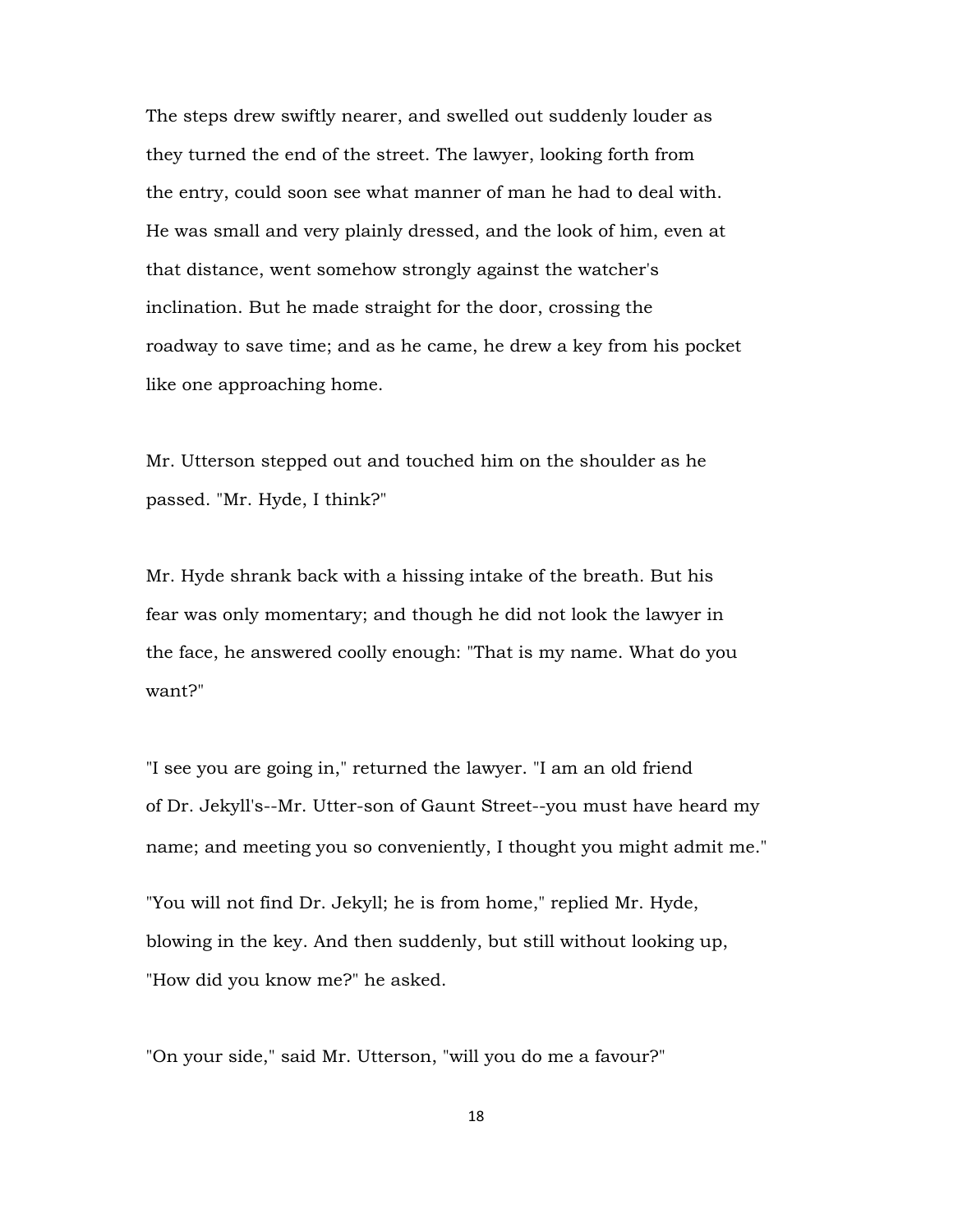"With pleasure," replied the other. "What shall it be?"

"Will you let me see your face?" asked the lawyer.

Mr. Hyde appeared to hesitate, and then, as if upon some sudden reflection, fronted about with an air of defiance; and the pair stared at each other pretty fixedly for a few seconds. "Now I shall know you again," said Mr. Utterson. "It may be useful."

"Yes," returned Mr. Hyde, "it is as well we have, met; and a propos, you should have my address." And he gave a number of a street in Soho.

"Good God!" thought Mr. Utterson, "can he, too, have been thinking of the will?" But he kept his feelings to himself and only grunted in acknowledgment of the address.

"And now," said the other, "how did you know me?"

"By description," was the reply.

"Whose description?"

"We have common friends," said Mr. Utterson.

"Common friends?" echoed Mr. Hyde, a little hoarsely. "Who are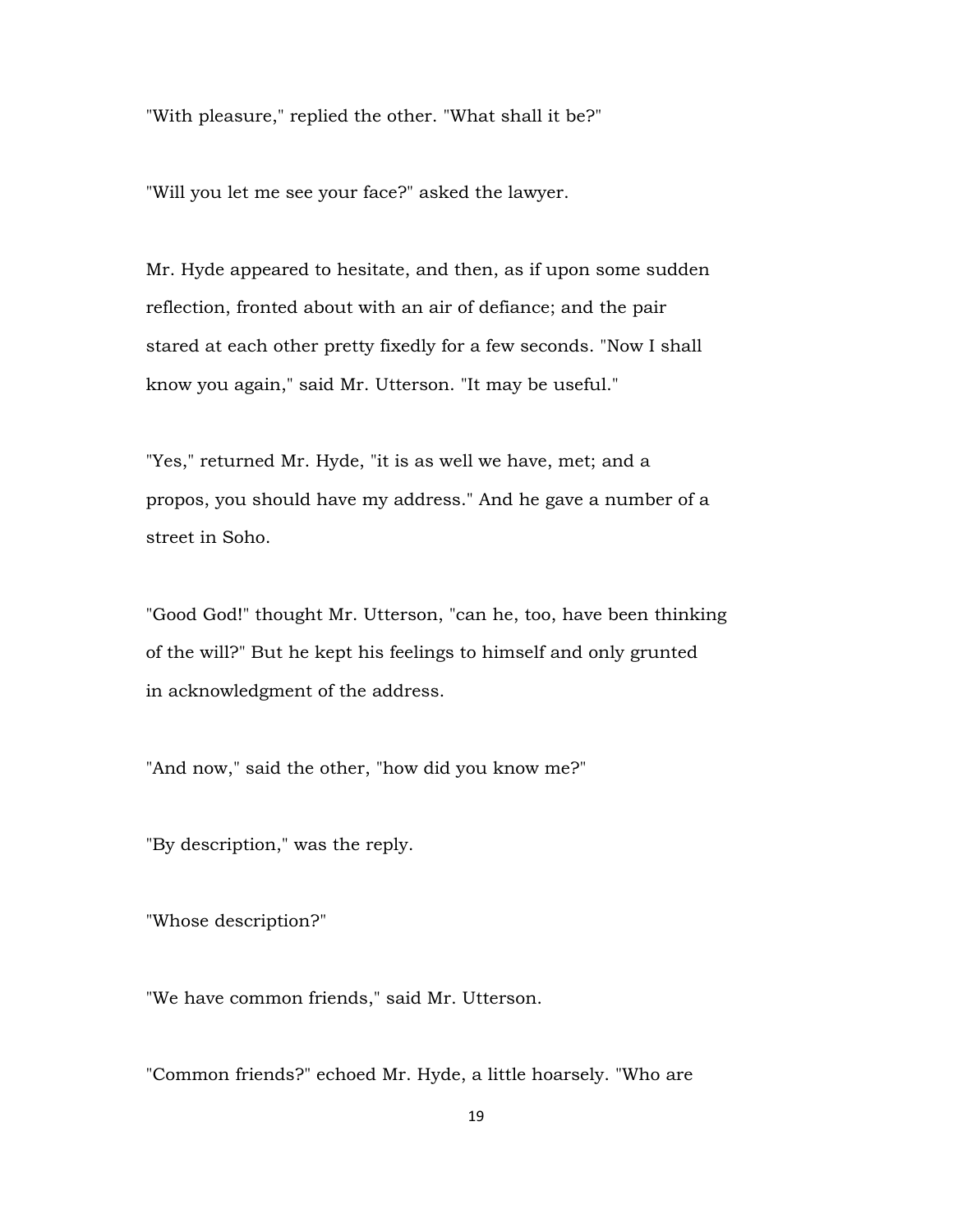they?"

"Jekyll, for instance," said the lawyer.

"He never told you," cried Mr. Hyde, with a flush of anger. "I did not think you would have lied."

"Come," said Mr. Utterson, "that is not fitting language."

The other snarled aloud into a savage laugh; and the next moment, with extraordinary quickness, he had unlocked the door and disappeared into the house.

The lawyer stood awhile when Mr. Hyde had left him, the picture of disquietude. Then he began slowly to mount the street, pausing every step or two and putting his hand to his brow like a man in mental perplexity. The problem he was thus debating as he walked, was one of a class that is rarely solved. Mr. Hyde was pale and dwarfish, he gave an impression of deformity without any nameable malformation, he had a displeasing smile, he had borne himself to the lawyer with a sort of murderous mixture of timidity and boldness, and he spoke with a husky, whispering and somewhat broken voice; all these were points against him, but not all of these together could explain the hitherto unknown disgust, loathing, and fear with which Mr. Utterson regarded him. "There must be some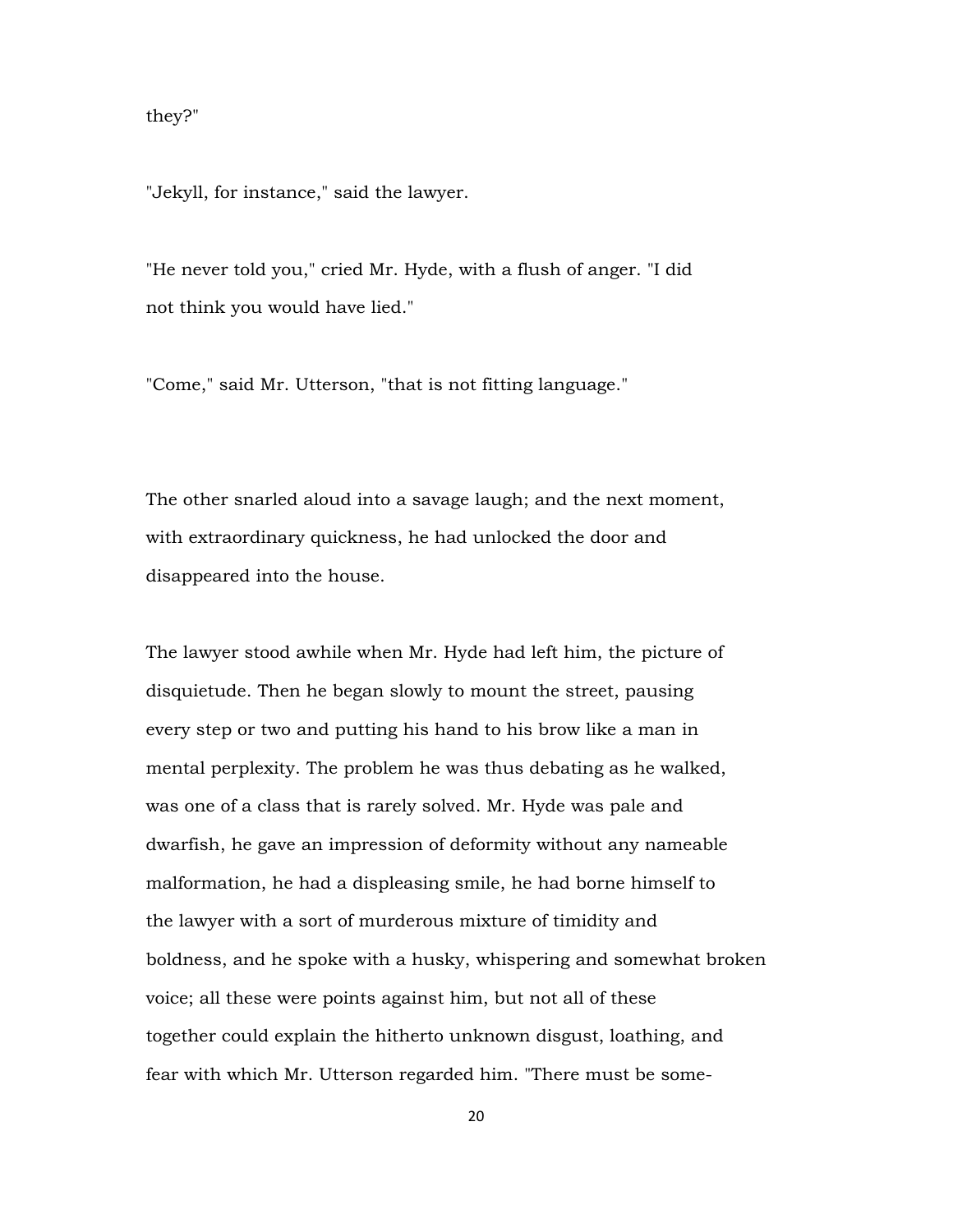thing else," said the perplexed gentleman. "There is something more, if I could find a name for it. God bless me, the man seems hardly human! Something troglodytic, shall we say? or can it be the old story of Dr. Fell? or is it the mere radiance of a foul soul that thus transpires through, and transfigures, its clay continent? The last, I think; for, O my poor old Harry Jekyll, if ever I read Satan's signature upon a face, it is on that of your new friend."

Round the corner from the by-street, there was a square of ancient, handsome houses, now for the most part decayed from their high estate and let in flats and chambers to all sorts and conditions of men: map-engravers, architects, shady lawyers, and the agents of obscure enterprises. One house, however, second from the corner, was still occupied entire; and at the door of this, which wore a great air of wealth and comfort, though it was now plunged in darkness except for the fan-light, Mr. Utterson stopped and knocked. A well-dressed, elderly servant opened the door.

"Is Dr. Jekyll at home, Poole?" asked the lawyer.

"I will see, Mr. Utterson," said Poole, admitting the visitor, as he spoke, into a large, low-roofed, comfortable hall, paved with flags, warmed (after the fashion of a country house) by a bright, open fire, and furnished with costly cabinets of oak. "Will you wait here by the fire, sir? or shall I give you a light in the dining room?"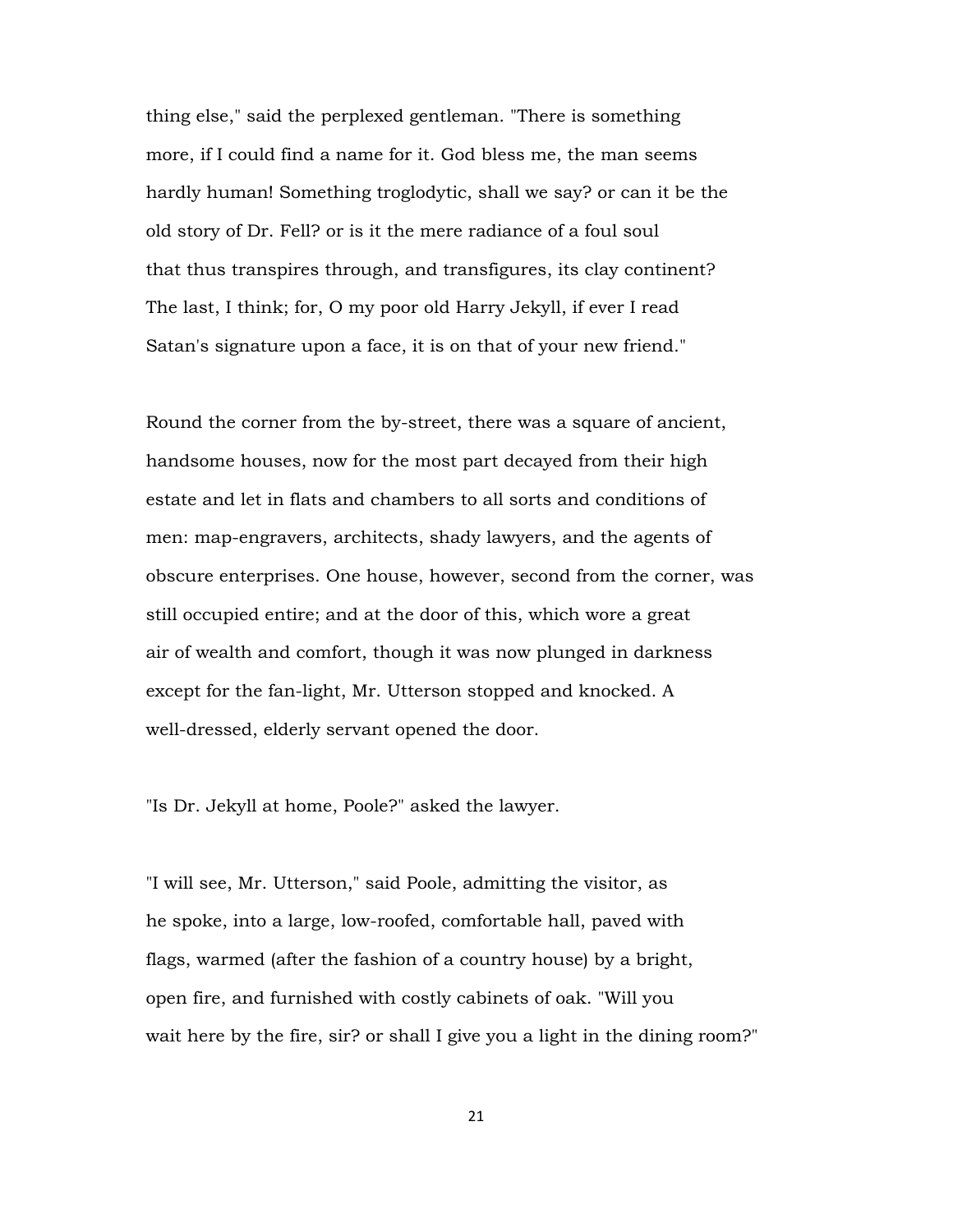"Here, thank you," said the lawyer, and he drew near and leaned on the tall fender. This hall, in which he was now left alone, was a pet fancy of his friend the doctor's; and Utterson himself was wont to speak of it as the pleasantest room in London. But to-night there was a shudder in his blood; the face of Hyde sat heavy on his memory; he felt (what was rare with him) a nausea and distaste of life; and in the gloom of his spirits, he seemed to read a menace in the flickering of the firelight on the polished cabinets and the uneasy starting of the shadow on the roof. He was ashamed of his relief, when Poole presently returned to announce that Dr. Jekyll was gone out.

"I saw Mr. Hyde go in by the old dissecting-room door, Poole," he said. "Is that right, when Dr. Jekyll is from home?"

"Quite right, Mr. Utterson, sir," replied the servant. "Mr. Hyde has a key."

"Your master seems to repose a great deal of trust in that young man, Poole," resumed the other musingly.

"Yes, sir, he do indeed," said Poole. "We have all orders to obey him."

"I do not think I ever met Mr. Hyde?" asked Utterson.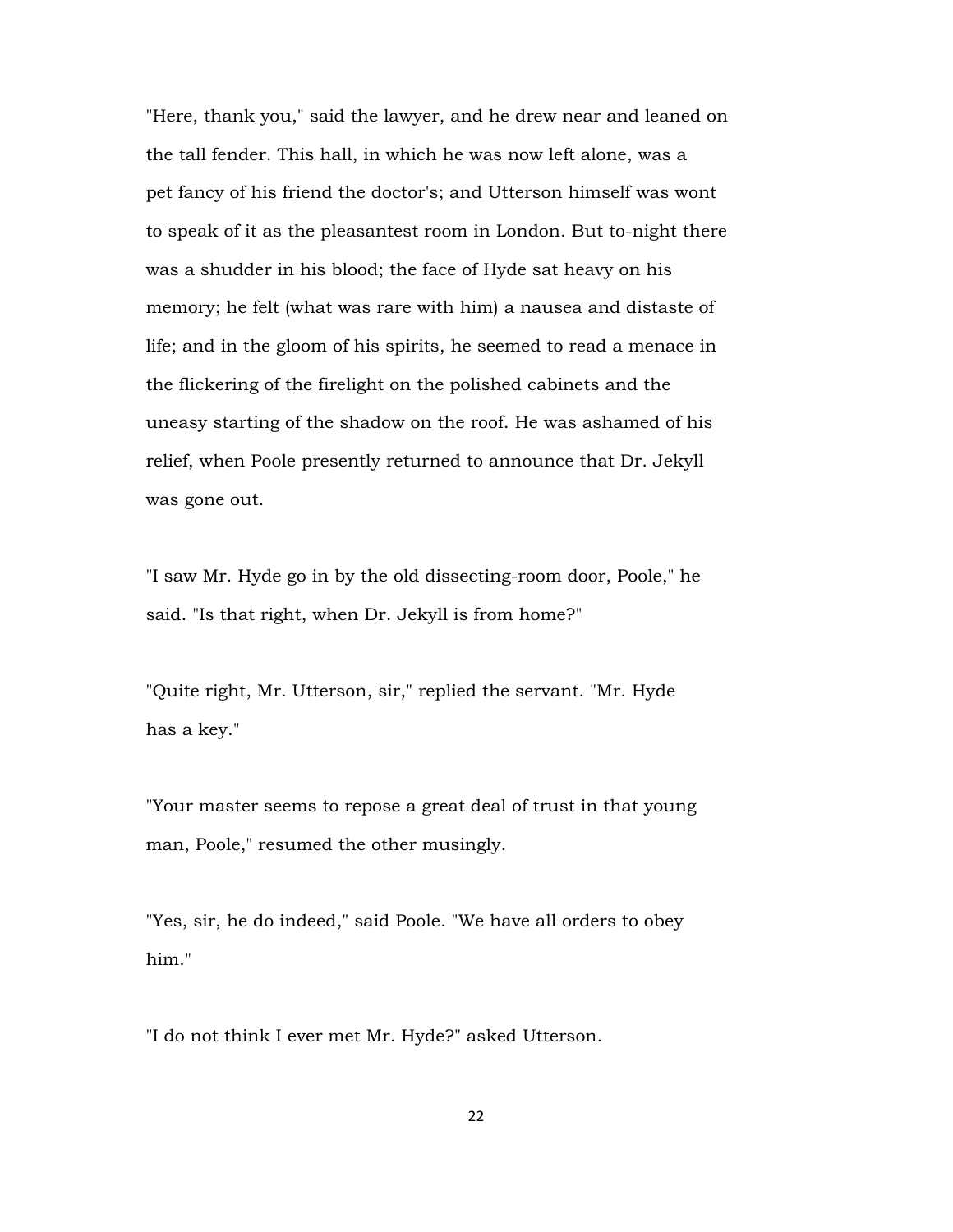"O, dear no, sir. He never dines here," replied the butler. "Indeed we see very little of him on this side of the house; he mostly comes and goes by the laboratory."

"Well, good-night, Poole."

"Good-night, Mr. Utterson." And the lawyer set out homeward with a very heavy heart. "Poor Harry Jekyll," he thought, "my mind misgives me he is in deep waters! He was wild when he was young; a long while ago to be sure; but in the law of God, there is no statute of limitations. Ay, it must be that; the ghost of some old sin, the cancer of some concealed disgrace: punishment coming, PEDE CLAUDO, years after memory has forgotten and self-love condoned the fault." And the lawyer, scared by the thought, brooded a while on his own past, groping in all the corners of memory, lest by chance some Jack-in-the-Box of an old iniquity should leap to light there. His past was fairly blameless; few men could read the rolls of their life with less apprehension; yet he was humbled to the dust by the many ill things he had done, and raised up again into a sober and fearful gratitude by the many that he had come so near to doing, yet avoided. And then by a return on his former subject, he conceived a spark of hope. "This Master Hyde, if he were studied," thought he, "must have secrets of his own; black secrets, by the look of him; secrets compared to which poor Jekyll's worst would be like sunshine. Things cannot continue as they are. It turns me cold to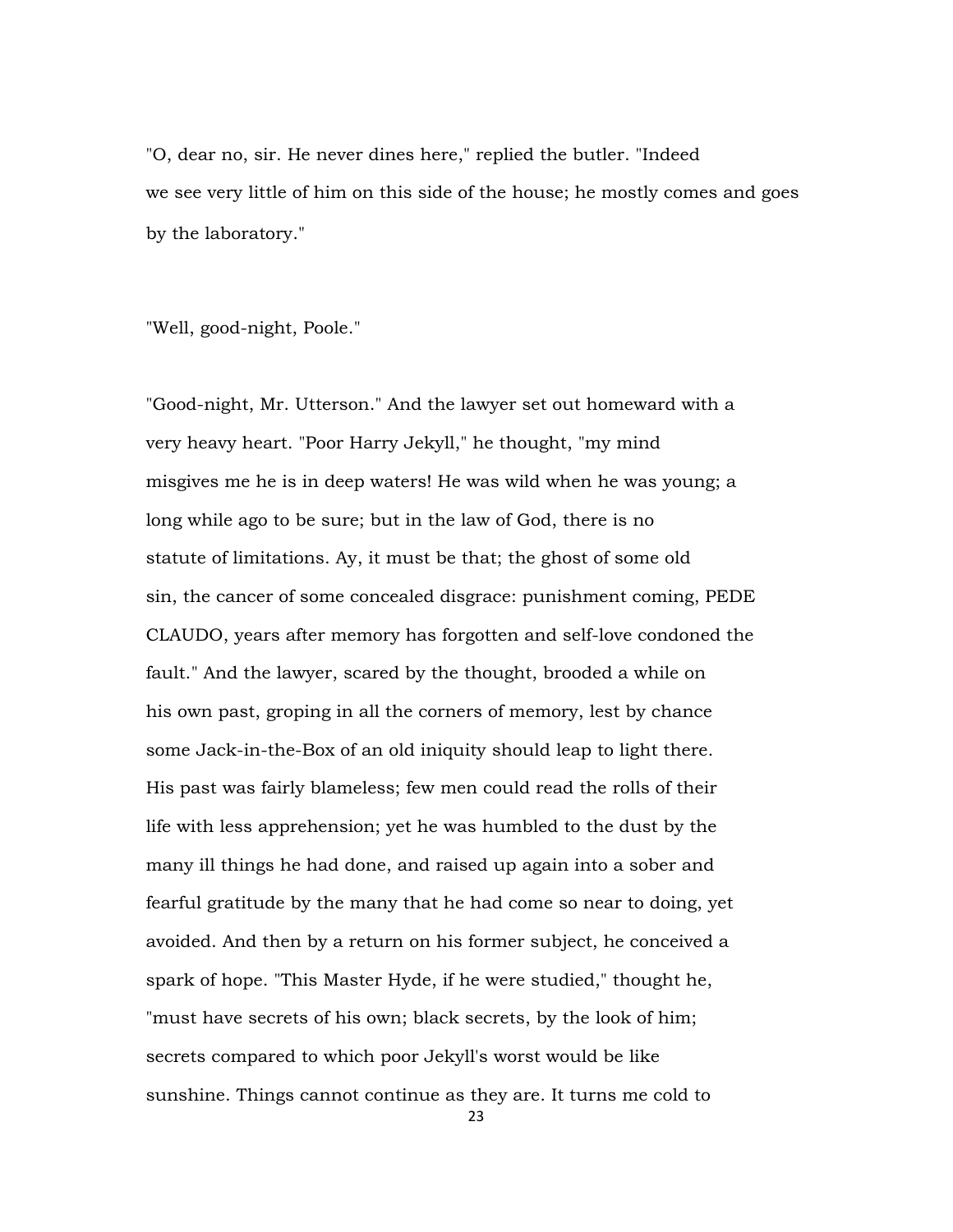think of this creature stealing like a thief to Harry's bedside; poor Harry, what a wakening! And the danger of it; for if this Hyde suspects the existence of the will, he may grow impatient to inherit. Ay, I must put my shoulder to the wheel if Jekyll will but let me," he added, "if Jekyll will only let me." For once more he saw before his mind's eye, as clear as a

transparency, the strange clauses of the will.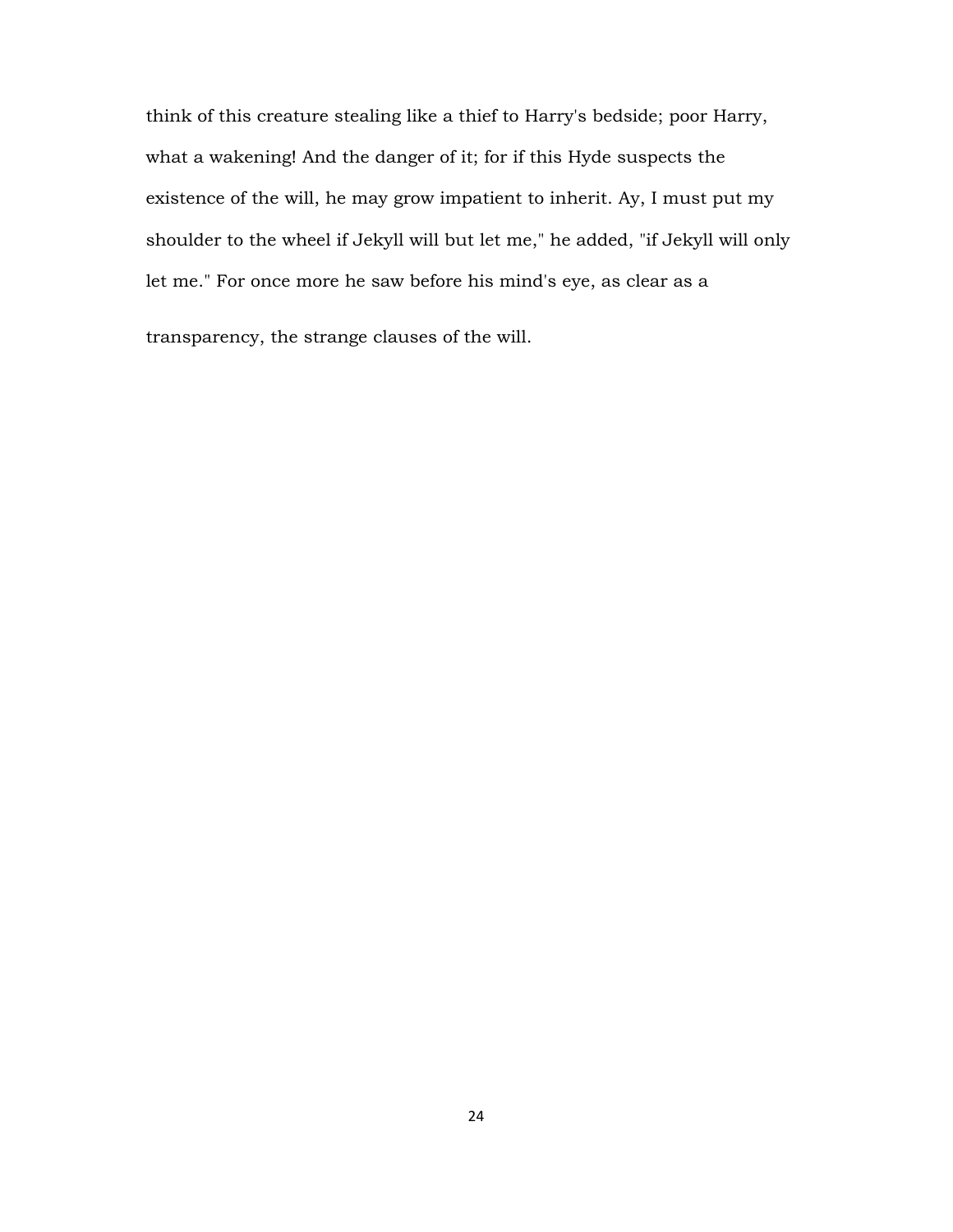# DR. JEKYLL WAS QUITE AT EASE

A FORTNIGHT later, by excellent good fortune, the doctor gave one of his pleasant dinners to some five or six old cronies, all intelligent, reputable men and all judges of good wine; and Mr. Utterson so contrived that he remained behind after the others had departed. This was no new arrangement, but a thing that had befallen many scores of times. Where Utterson was liked, he was liked well. Hosts loved to detain the dry lawyer, when the light-hearted and the loose-tongued had already their foot on the threshold; they liked to sit a while in his unobtrusive company, practising for solitude, sobering their minds in the man's rich silence after the expense and strain of gaiety. To this rule, Dr. Jekyll was no exception; and as he now sat on the opposite side of the fire--a large, well-made, smooth-faced man of fifty, with something of a slyish cast perhaps, but every mark of capacity and kindness--you could see by his looks that he cherished for Mr. Utterson a sincere and warm affection.

"I have been wanting to speak to you, Jekyll," began the latter. "You know that will of yours?"

A close observer might have gathered that the topic was distasteful; but the doctor carried it off gaily. "My poor Utterson," said he, "you are unfortunate in such a client. I never saw a man so distressed as you were by my will; unless it were that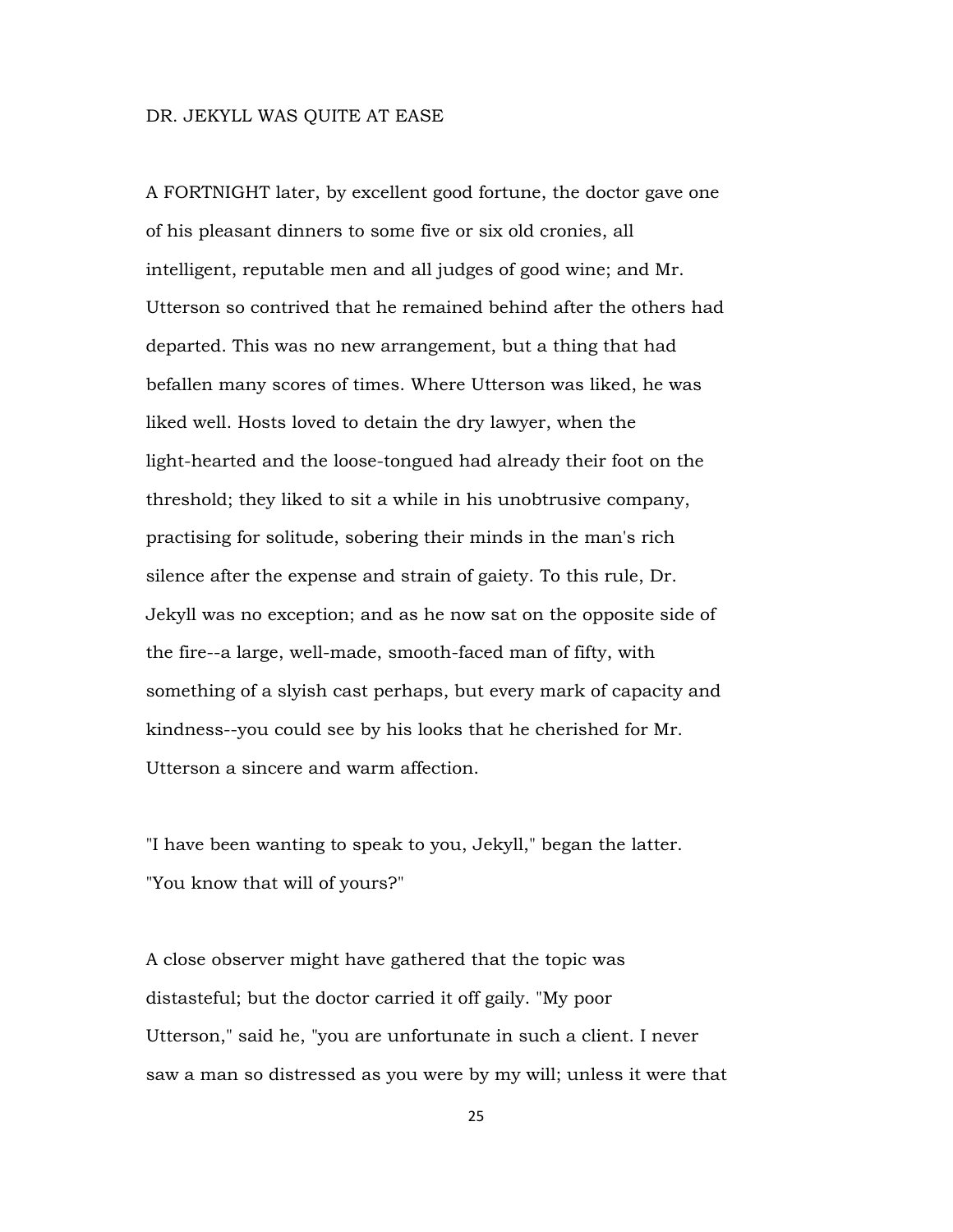hide-bound pedant, Lanyon, at what he called my scientific heresies. Oh, I know he's a good fellow--you needn't frown--an excellent fellow, and I always mean to see more of him; but a hide-bound pedant for all that; an ignorant, blatant pedant. I was never more disappointed in any man than Lanyon."

"You know I never approved of it," pursued Utterson, ruthlessly disregarding the fresh topic.

"My will? Yes, certainly, I know that," said the doctor, a trifle sharply. "You have told me so."

"Well, I tell you so again," continued the lawyer. "I have been learning something of young Hyde."

The large handsome face of Dr. Jekyll grew pale to the very lips, and there came a blackness about his eyes. "I do not care to hear more," said he. "This is a matter I thought we had agreed to drop."

"What I heard was abominable," said Utterson.

"It can make no change. You do not under-stand my position," returned the doctor, with a certain incoherency of manner. "I am painfully situated, Utterson; my position is a very strange--a very strange one. It is one of those affairs that cannot be mended by talking."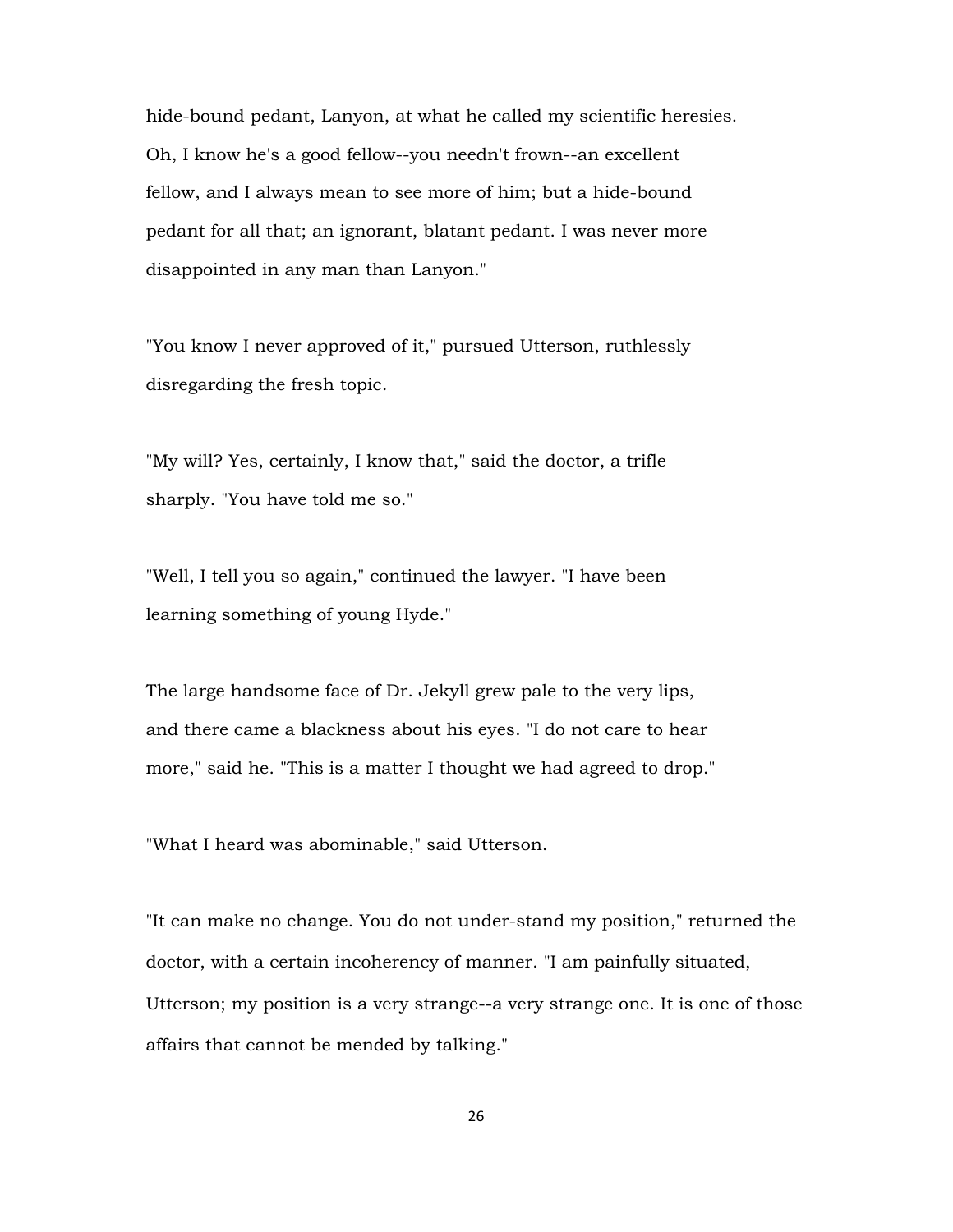"Jekyll," said Utterson, "you know me: I am a man to be trusted. Make a clean breast of this in confidence; and I make no doubt I can get you out of it."

"My good Utterson," said the doctor, "this is very good of you, this is downright good of you, and I cannot find words to thank you in. I believe you fully; I would trust you before any man alive, ay, before myself, if I could make the choice; but indeed it isn't what you fancy; it is not so bad as that; and just to put your good heart at rest, I will tell you one thing: the moment I choose, I can be rid of Mr. Hyde. I give you my hand upon that; and I thank you again and again; and I will just add one little word, Utterson, that I'm sure you'll take in good part: this is a private matter, and I beg of you to let it sleep."

Utterson reflected a little, looking in the fire.

"I have no doubt you are perfectly right," he said at last, getting to his feet.

"Well, but since we have touched upon this business, and for the last time I hope," continued the doctor, "there is one point I should like you to understand. I have really a very great interest in poor Hyde. I know you have seen him; he told me so; and I fear he was rude. But, I do sincerely take a great, a very great interest in that young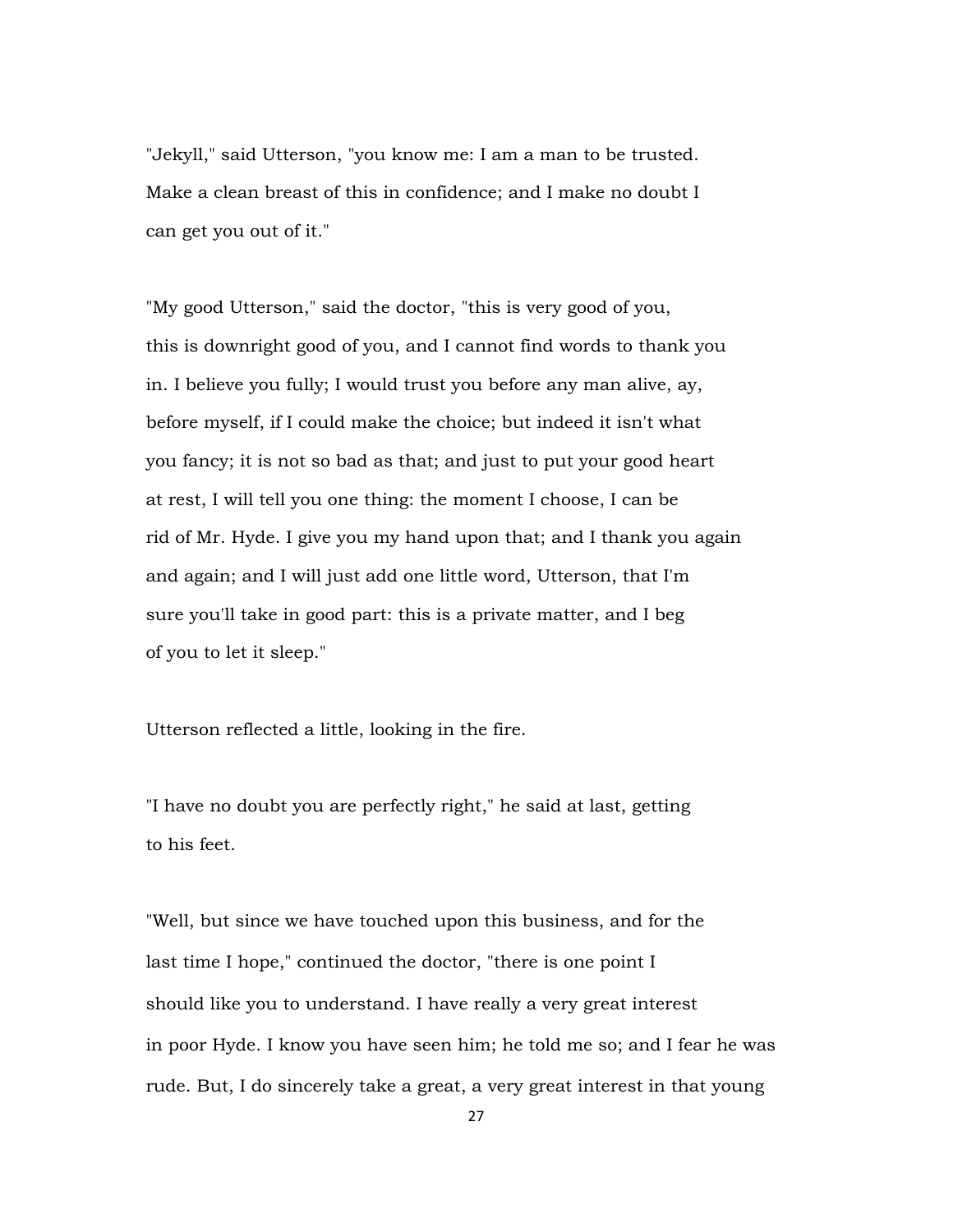man; and if I am taken away, Utterson, I wish you to promise me that you will bear with him and get his rights for him. I think you would, if you knew all; and it would be a weight off my mind if you would promise."

"I can't pretend that I shall ever like him," said the lawyer.

"I don't ask that," pleaded Jekyll, laying his hand upon the other's arm; "I only ask for justice; I only ask you to help him for my sake, when I am no longer here."

Utterson heaved an irrepressible sigh. "Well," said he, "I promise."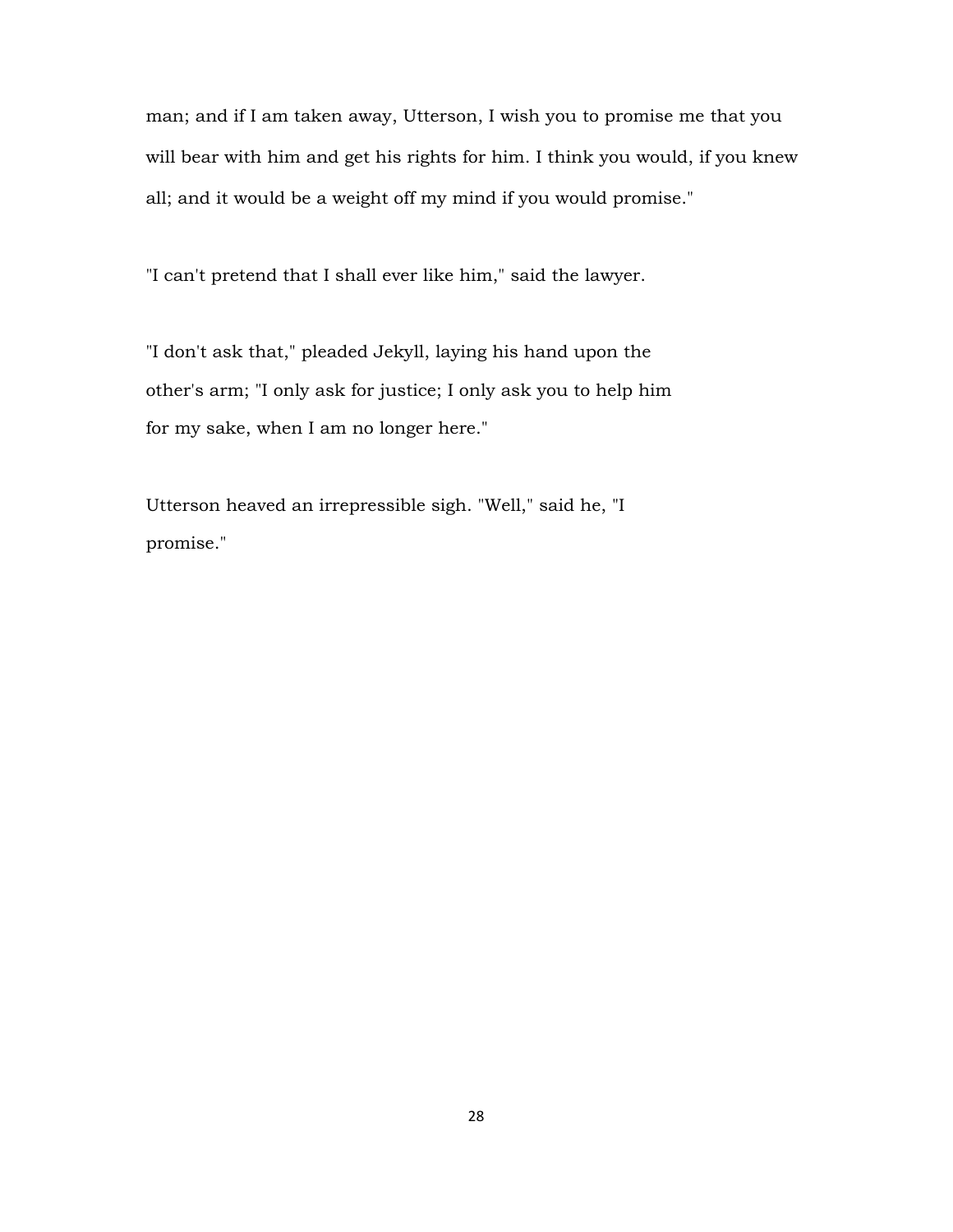## THE CAREW MURDER CASE

NEARLY a year later, in the month of October, 18---, London was startled by a crime of singular ferocity and rendered all the more notable by the high position of the victim. The details were few and startling. A maid servant living alone in a house not far from the river, had gone up-stairs to bed about eleven. Although a fog rolled over the city in the small hours, the early part of the night was cloudless, and the lane, which the maid's window overlooked, was brilliantly lit by the full moon. It seems she was romantically given, for she sat down upon her box, which stood immediately under the window, and fell into a dream of musing. Never (she used to say, with streaming tears, when she narrated that experience), never had she felt more at peace with all men or thought more kindly of the world. And as she so sat she became aware of an aged and beautiful gentleman with white hair, drawing near along the lane; and advancing to meet him, another and very small gentleman, to whom at first she paid less attention. When they had come within speech (which was just under the maid's eyes) the older man bowed and accosted the other with a very pretty manner of politeness. It did not seem as if the subject of his address were of great importance; indeed, from his pointing, it sometimes appeared as if he were only inquiring his way; but the moon shone on his face as he spoke, and the girl was pleased to watch it, it seemed to breathe such an innocent and old-world kindness of disposition, yet with something high too, as of a well-founded self-content. Presently her eye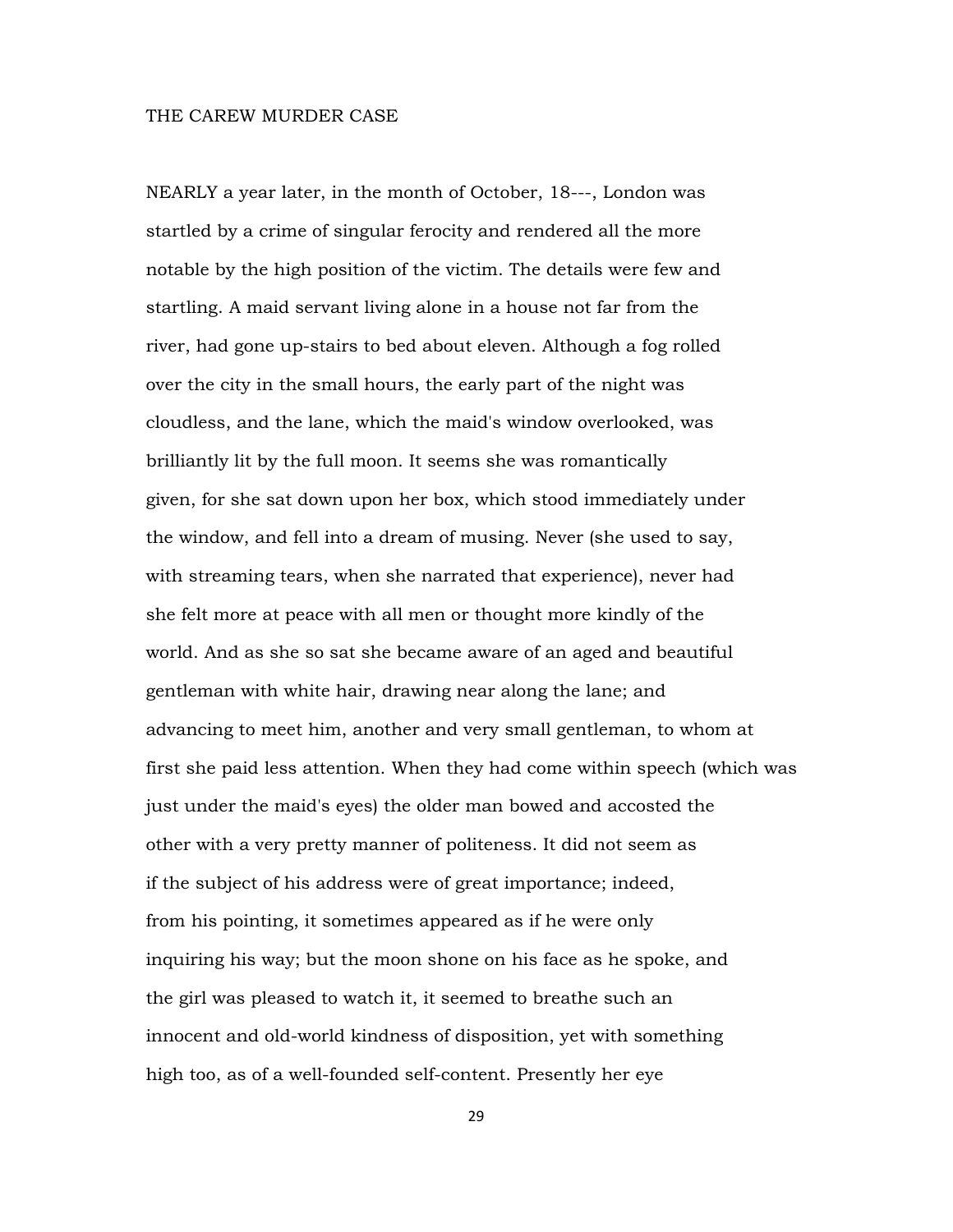wandered to the other, and she was surprised to recognise in him a certain Mr. Hyde, who had once visited her master and for whom she had conceived a dislike. He had in his hand a heavy cane, with which he was trifling; but he answered never a word, and seemed to listen with an ill-contained impatience. And then all of a sudden he broke out in a great flame of anger, stamping with his foot, brandishing the cane, and carrying on (as the maid described it) like a madman. The old gentleman took a step back, with the air of one very much surprised and a trifle hurt; and at that Mr. Hyde broke out of all bounds and clubbed him to the earth. And next moment, with ape-like fury, he was trampling his victim under foot and hailing down a storm of blows, under which the bones were audibly shattered and the body jumped upon the roadway. At the horror of these sights and sounds, the maid fainted.

It was two o'clock when she came to herself and called for the police. The murderer was gone long ago; but there lay his victim in the middle of the lane, incredibly mangled. The stick with which the deed had been done, although it was of some rare and very tough and heavy wood, had broken in the middle under the stress of this insensate cruelty; and one splintered half had rolled in the neighbouring gutter--the other, without doubt, had been carried away by the murderer. A purse and a gold watch were found upon the victim: but no cards or papers, except a sealed and stamped envelope, which he had been probably carrying to the post, and which bore the name and address of Mr. Utterson.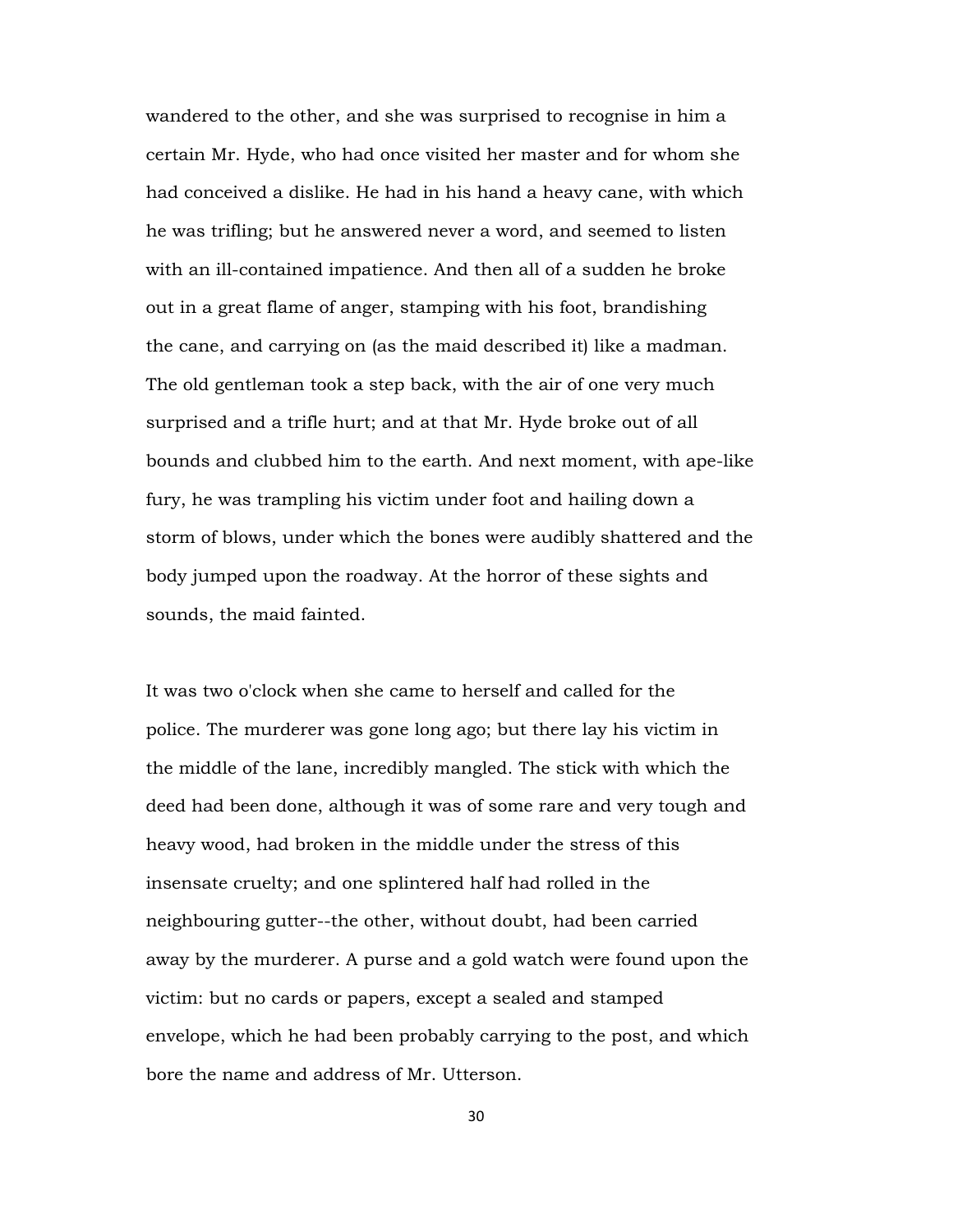This was brought to the lawyer the next morning, before he was out of bed; and he had no sooner seen it, and been told the circumstances, than he shot out a solemn lip. "I shall say nothing till I have seen the body," said he; "this may be very serious. Have the kindness to wait while I dress." And with the same grave countenance he hurried through his breakfast and drove to the police station, whither the body had been carried. As soon as he came into the cell, he nodded.

"Yes," said he, "I recognise him. I am sorry to say that this is Sir Danvers Carew."

"Good God, sir," exclaimed the officer, "is it possible?" And the next moment his eye lighted up with professional ambition. "This will make a deal of noise," he said. "And perhaps you can help us to the man." And he briefly narrated what the maid had seen, and showed the broken stick.

Mr. Utterson had already quailed at the name of Hyde; but when the stick was laid before him, he could doubt no longer; broken and battered as it was, he recognised it for one that he had himself presented many years before to Henry Jekyll.

"Is this Mr. Hyde a person of small stature?" he inquired.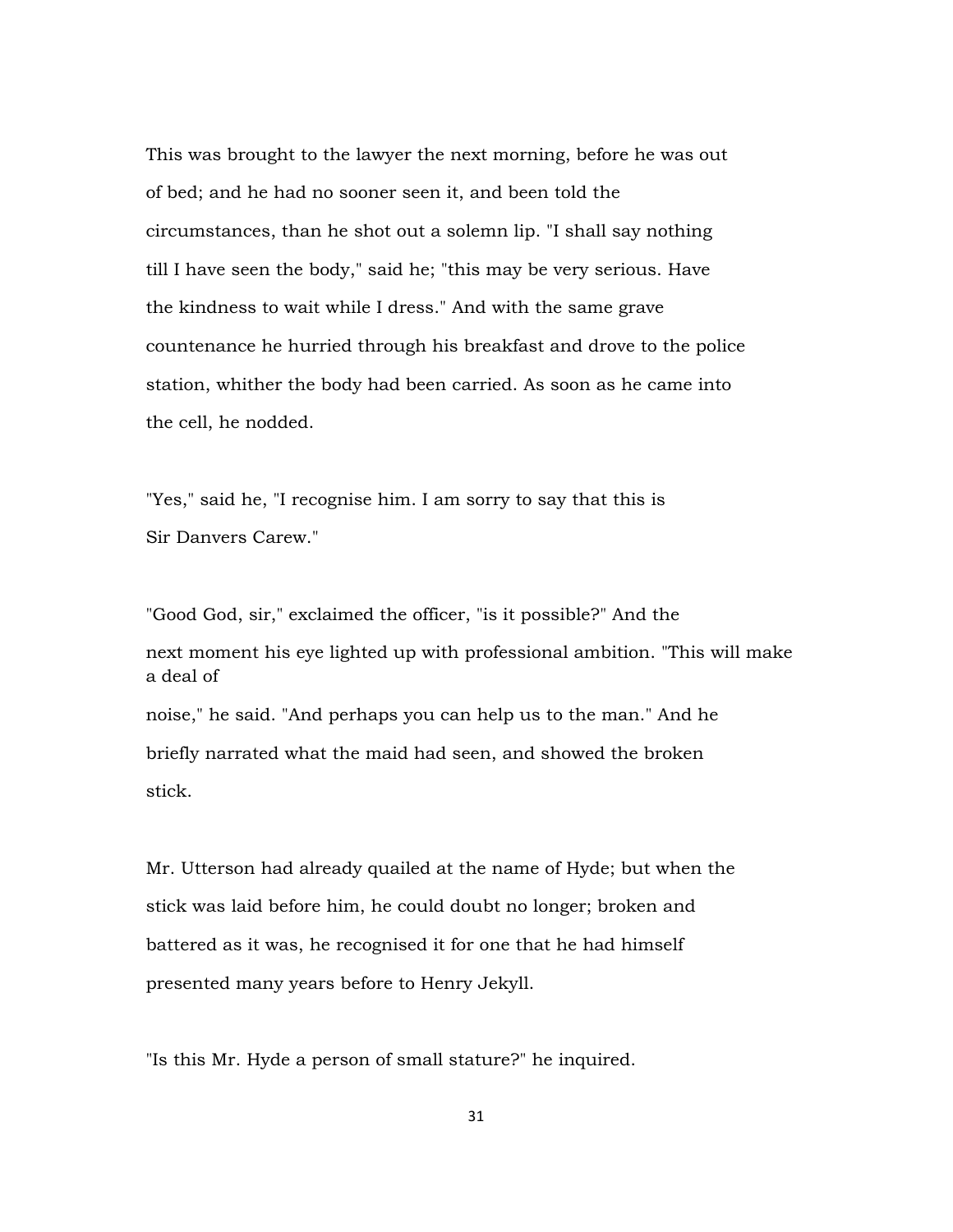"Particularly small and particularly wicked-looking, is what the maid calls him," said the officer.

Mr. Utterson reflected; and then, raising his head, "If you will come with me in my cab," he said, "I think I can take you to his house."

It was by this time about nine in the morning, and the first fog of the season. A great chocolate-coloured pall lowered over heaven, but the wind was continually charging and routing these embattled vapours; so that as the cab crawled from street to street, Mr. Utterson beheld a marvellous number of degrees and hues of twilight; for here it would be dark like the back-end of evening; and there would be a glow of a rich, lurid brown, like the light of some strange conflagration; and here, for a moment, the fog would be quite broken up, and a haggard shaft of daylight would glance in between the swirling wreaths. The dismal quarter of Soho seen under these changing glimpses, with its muddy ways, and slatternly passengers, and its lamps, which had never been extinguished or had been kindled afresh to combat this mournful re-invasion of darkness, seemed, in the lawyer's eyes, like

a district of some city in a nightmare. The thoughts of his mind, besides, were of the gloomiest dye; and when he glanced at the companion of his drive, he was conscious of some touch of that terror of the law and the law's officers, which may at times assail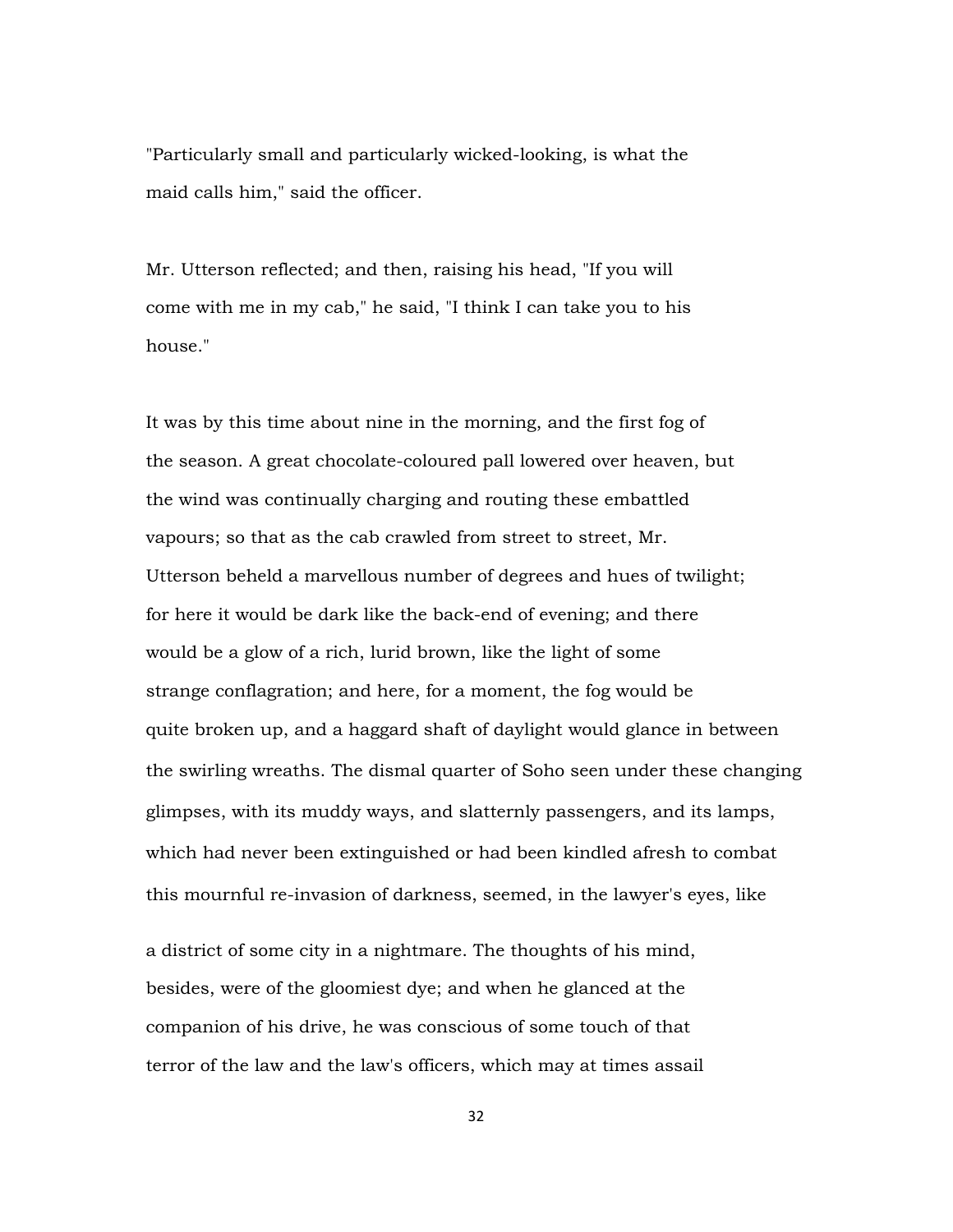the most honest.

As the cab drew up before the address indicated, the fog lifted a little and showed him a dingy street, a gin palace, a low French eating-house, a shop for the retail of penny numbers and twopenny salads, many ragged children huddled in the doorways, and many women of different nationalities passing out, key in hand, to have a morning glass; and the next moment the fog settled down again upon that part, as brown as umber, and cut him off from his blackguardly surroundings. This was the home of Henry Jekyll's favourite; of a man who was heir to a quarter of a million sterling.

An ivory-faced and silvery-haired old woman opened the door. She had an evil face, smoothed by hypocrisy; but her manners were excellent. Yes, she said, this was Mr. Hyde's, but he was not at home; he had been in that night very late,

but had gone away again in less than an hour; there was nothing strange in that; his habits were very irregular, and he was often absent; for instance, it was nearly two months since she had seen him till yesterday.

"Very well, then, we wish to see his rooms," said the lawyer; and when the woman began to declare it was impossible, "I had better tell you who this person is," he added. "This is Inspector Newcomen of Scotland Yard."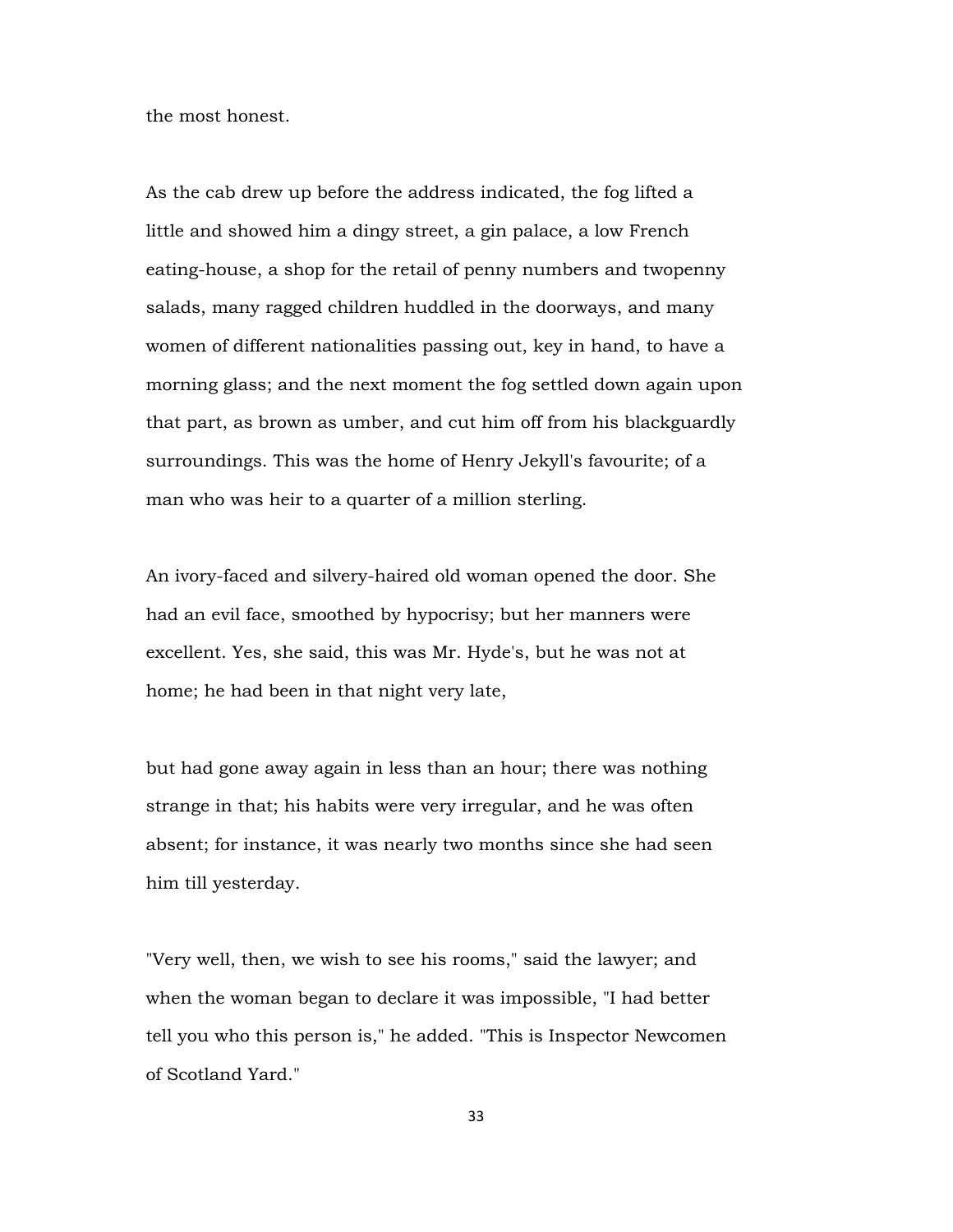A flash of odious joy appeared upon the woman's face. "Ah!" said she, "he is in trouble! What has he done?"

Mr. Utterson and the inspector exchanged glances. "He don't seem a very popular character," observed the latter. "And now, my good woman, just let me and this gentleman have a look about us."

In the whole extent of the house, which but for the old woman remained otherwise empty, Mr. Hyde had only used a couple of rooms; but these were furnished with luxury and good taste. A closet was filled with wine; the plate was of silver, the napery elegant; a good picture hung upon the walls, a gift (as Utterson supposed) from Henry Jekyll, who was much of a connoisseur; and the carpets were of many plies and agreeable in colour. At this moment, however, the rooms bore every mark of having been recently and hurriedly ransacked; clothes lay about the floor, with their pockets inside out;

lock-fast drawers stood open; and on the hearth there lay a pile of grey ashes, as though many papers had been burned. From these embers the inspector disinterred the butt-end of a green cheque-book, which had resisted the action of the fire; the other half of the stick was found behind the door; and as this clinched his suspicions, the officer declared himself delighted. A visit to the bank, where several thousand pounds were found to be lying to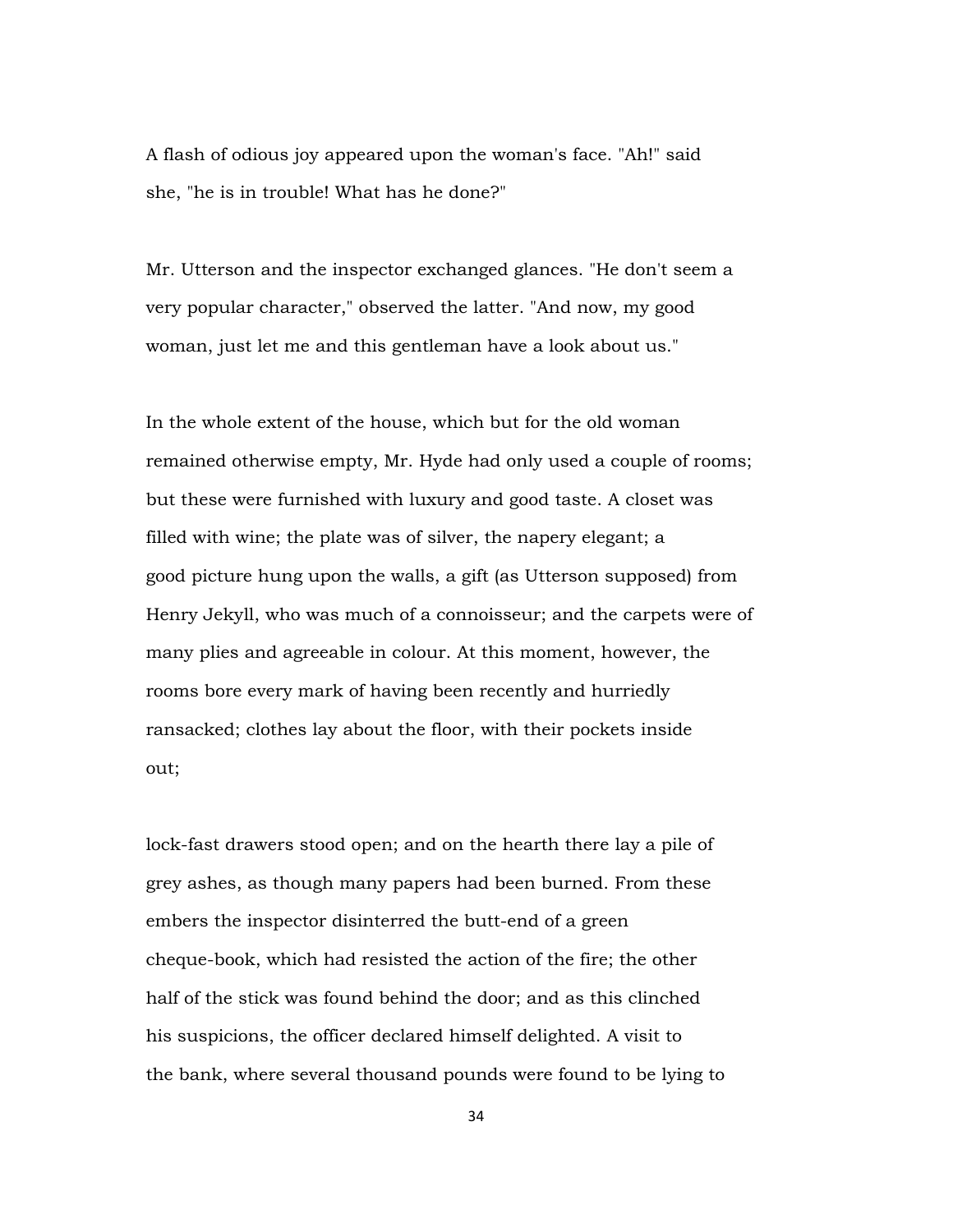the murderer's credit, completed his gratification.

"You may depend upon it, sir," he told Mr. Utterson: "I have him in my hand. He must have lost his head, or he never would have left the stick or, above all, burned the cheque-book. Why, money's life to the man. We have nothing to do but wait for him at the bank, and get out the handbills."

This last, however, was not so easy of accomplishment; for Mr. Hyde had numbered few familiars--even the master of the servant-maid had only seen him twice; his family could nowhere be traced; he had never been photographed; and the few who could describe him differed widely, as common observers will. Only on one point, were they agreed; and that was the haunting sense of unexpressed deformity with which the fugitive impressed his beholders.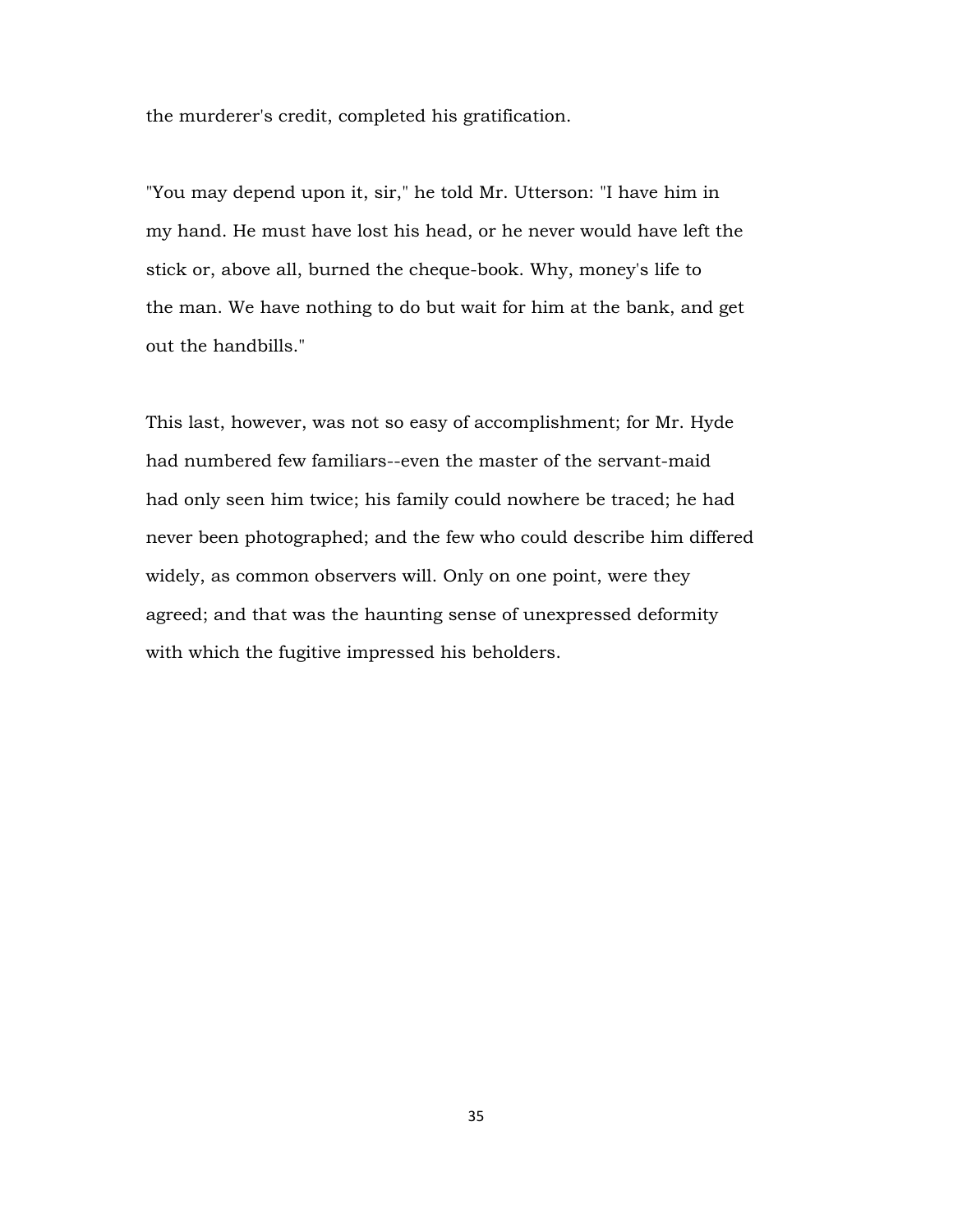## INCIDENT OF THE LETTER

IT was late in the afternoon, when Mr. Utterson found his way to Dr. Jekyll's door, where he was at once admitted by Poole, and carried down by the kitchen offices and across a yard which had once been a garden, to the building which was indifferently known as the laboratory or the dissecting-rooms. The doctor had bought the house from the heirs of a celebrated surgeon; and his own tastes being rather chemical than anatomical, had changed the destination of the block at the bottom of the garden. It was the first time that the lawyer had been received in that part of his friend's quarters; and he eyed the dingy, windowless structure with curiosity, and gazed round with a distasteful sense of strangeness as he crossed the theatre, once crowded with eager students and now lying gaunt and silent, the tables laden with chemical apparatus, the floor strewn with crates and littered with packing straw, and the light falling dimly through the foggy cupola. At the further end, a flight of stairs mounted to a door covered with red baize; and through this, Mr. Utterson was at last received into the doctor's cabinet. It was a large room, fitted round with glass presses, furnished, among other things, with a cheval-glass and a business table, and looking out upon the court by three dusty windows barred with iron. A fire burned in the grate; a lamp was set lighted on the chimney shelf, for even in the houses the fog began to lie thickly; and there, close up to the warmth, sat Dr. Jekyll, looking deadly sick. He did not rise to meet his visitor,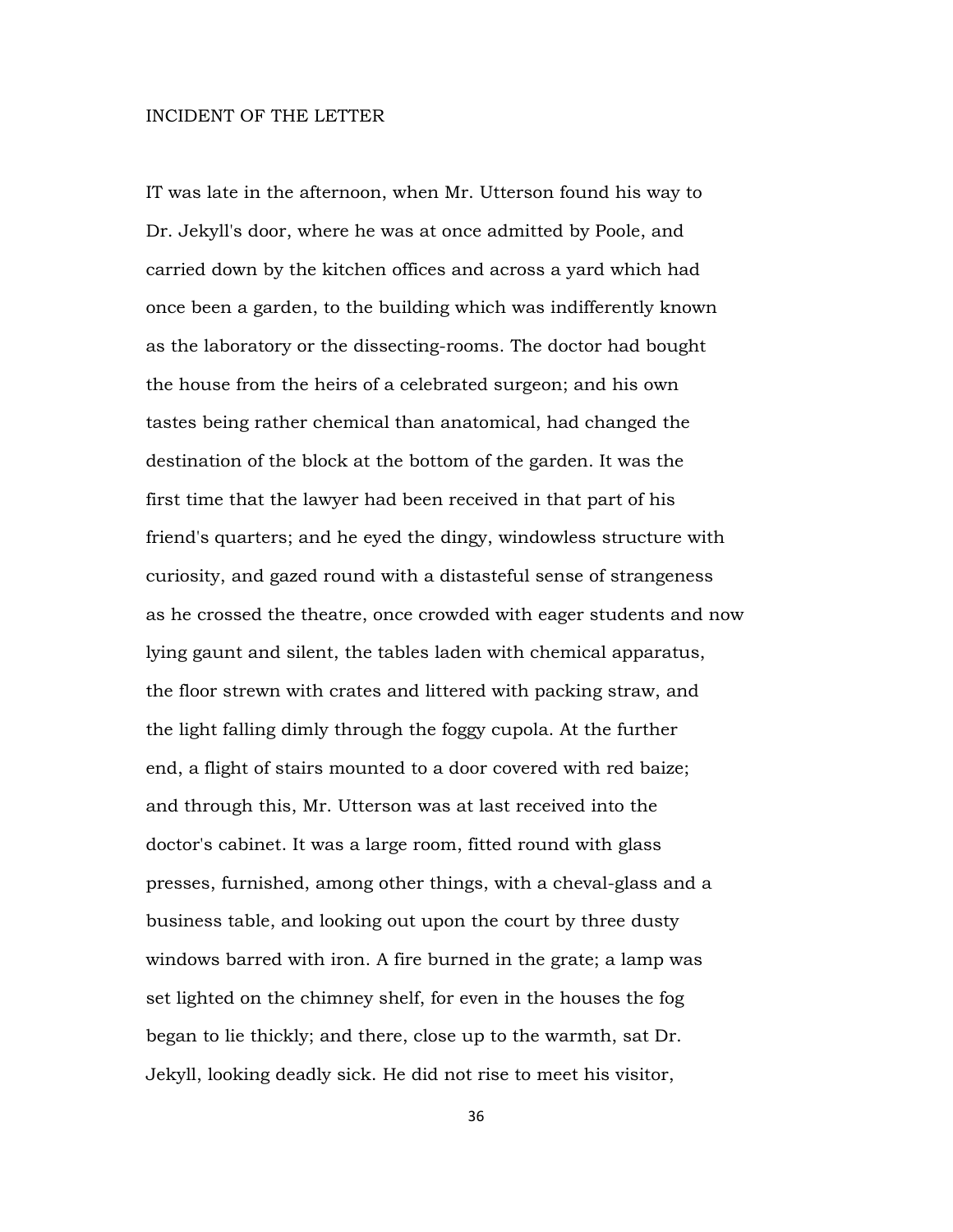but held out a cold hand and bade him welcome in a changed voice.

"And now," said Mr. Utterson, as soon as Poole had left them, "you have heard the news?"

The doctor shuddered. "They were crying it in the square," he said. "I heard them in my dining-room."

"One word," said the lawyer. "Carew was my client, but so are you, and I want to know what I am doing. You have not been mad enough to hide this fellow?"

"Utterson, I swear to God," cried the doctor, "I swear to God I will never set eyes on him again. I bind my honour to you that I am done with him in this world. It is all at an end. And indeed he does not want my help; you do not know him as I do; he is safe, he is quite safe; mark my words, he will never more be heard of."

The lawyer listened gloomily; he did not like his friend's feverish manner. "You seem pretty sure of him," said he; "and for your sake, I hope you may be right.

If it came to a trial, your name might appear."

"I am quite sure of him," replied Jekyll; "I have grounds for certainty that I cannot share with any one. But there is one thing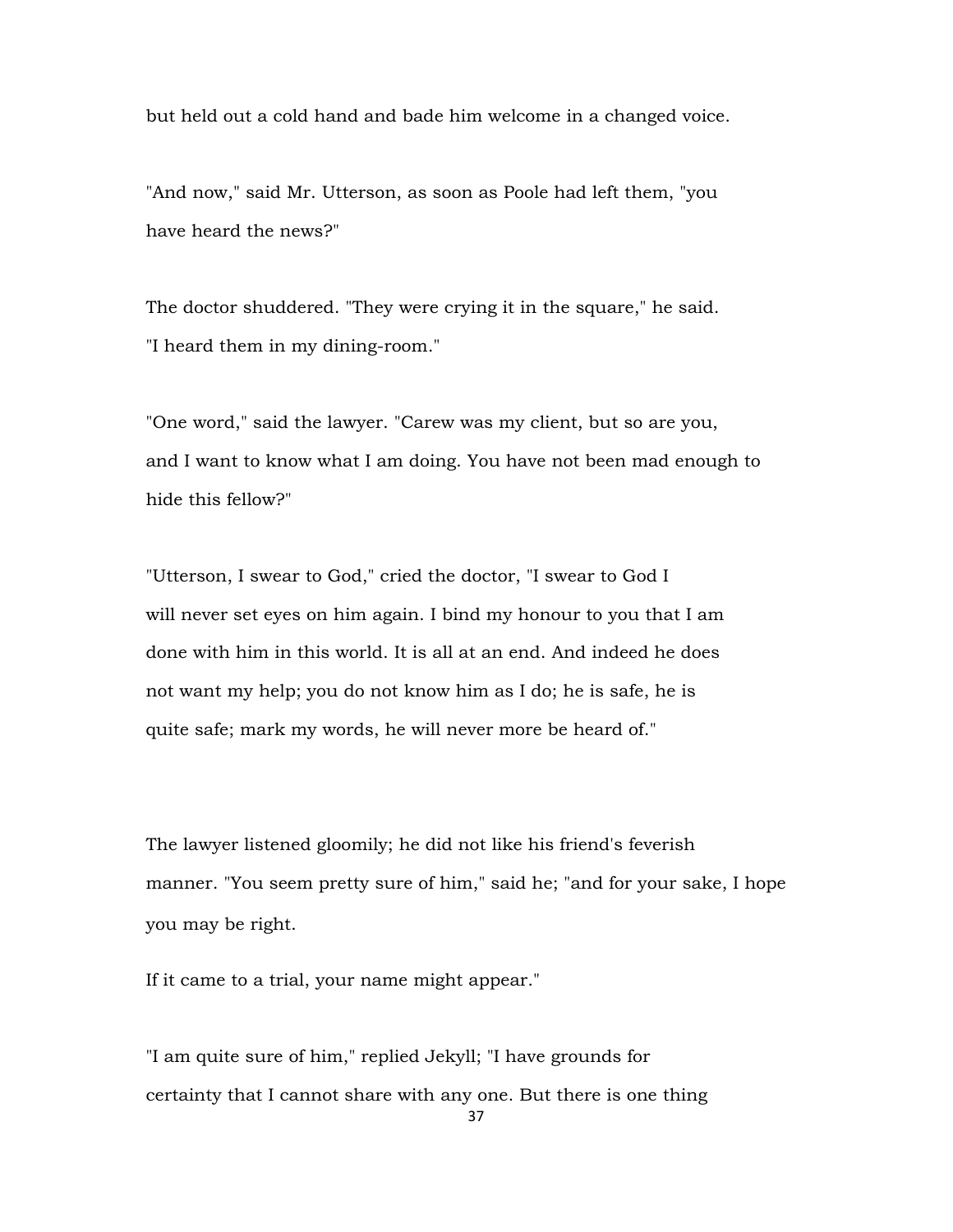on which you may advise me. I have--I have received a letter; and I am at a loss whether I should show it to the police. I should like to leave it in your hands, Utterson; you would judge wisely, I am sure; I have so great a trust in you."

"You fear, I suppose, that it might lead to his detection?" asked the lawyer.

"No," said the other. "I cannot say that I care what becomes of Hyde; I am quite done with him. I was thinking of my own character, which this hateful business has rather exposed."

Utterson ruminated a while; he was surprised at his friend's selfishness, and yet relieved by it. "Well," said he, at last, "let me see the letter."

The letter was written in an odd, upright hand and signed "Edward Hyde": and it signified, briefly enough, that the writer's benefactor, Dr. Jekyll, whom he had long so unworthily repaid for a thousand generosities, need labour under no alarm for his safety, as he had means of escape on which he placed a sure dependence. The lawyer liked this letter well enough; it put a better colour on the intimacy than he had looked for; and he blamed himself for some of his past suspicions.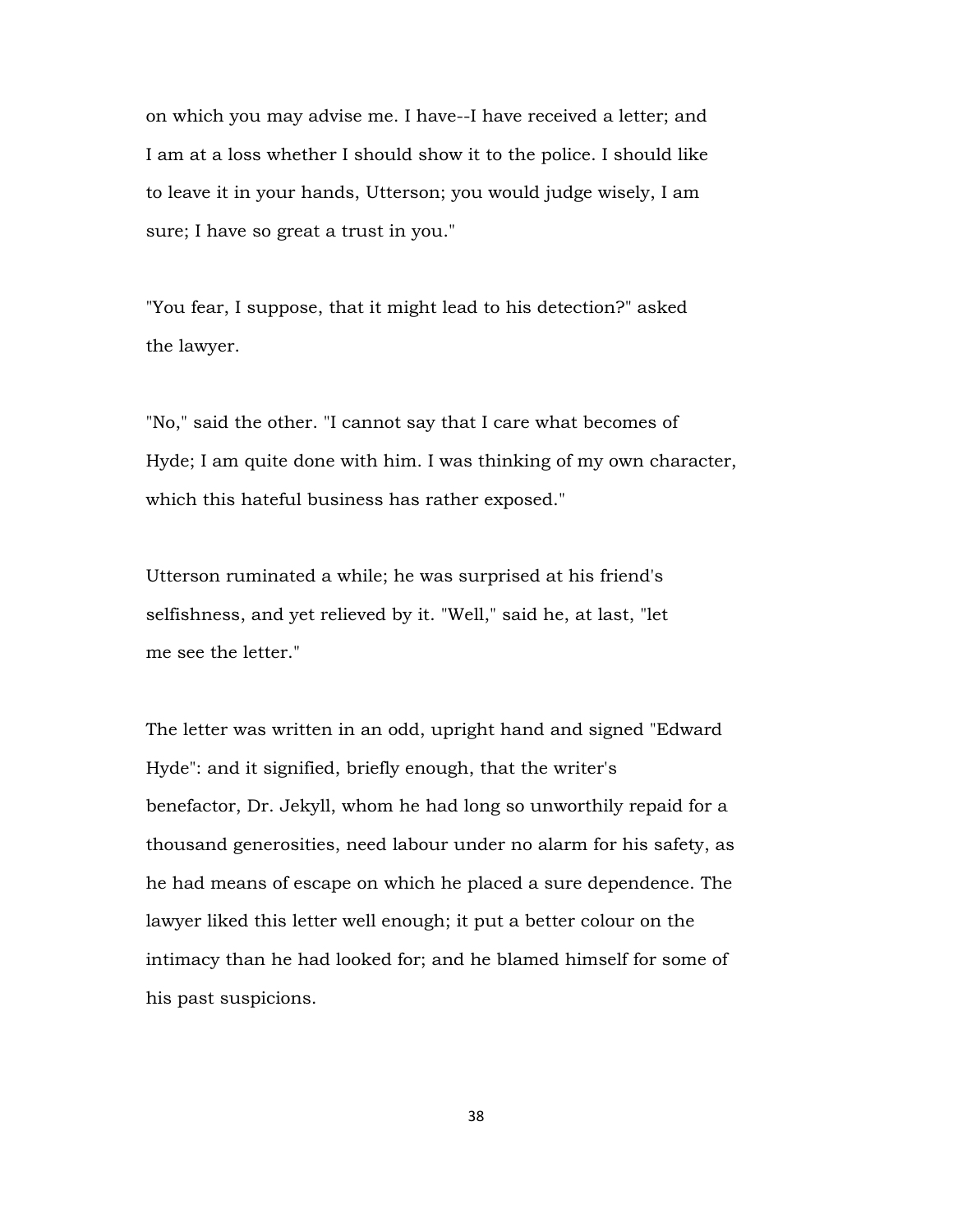"Have you the envelope?" he asked.

"I burned it," replied Jekyll, "before I thought what I was about. But it bore no postmark. The note was handed in."

"Shall I keep this and sleep upon it?" asked Utterson.

"I wish you to judge for me entirely," was the reply. "I have lost confidence in myself."

"Well, I shall consider," returned the lawyer. "And now one word more: it was Hyde who dictated the terms in your will about that disappearance?"

The doctor seemed seized with a qualm of faintness: he shut his mouth tight and nodded.

"I knew it," said Utterson. "He meant to murder you. You have had a fine escape."

"I have had what is far more to the purpose," returned the doctor solemnly: "I have had a lesson--O God, Utterson, what a lesson I have had!" And he covered his face for a moment with his hands.

On his way out, the lawyer stopped and had a word or two with Poole. "By the by," said he, "there was a letter handed in to-day: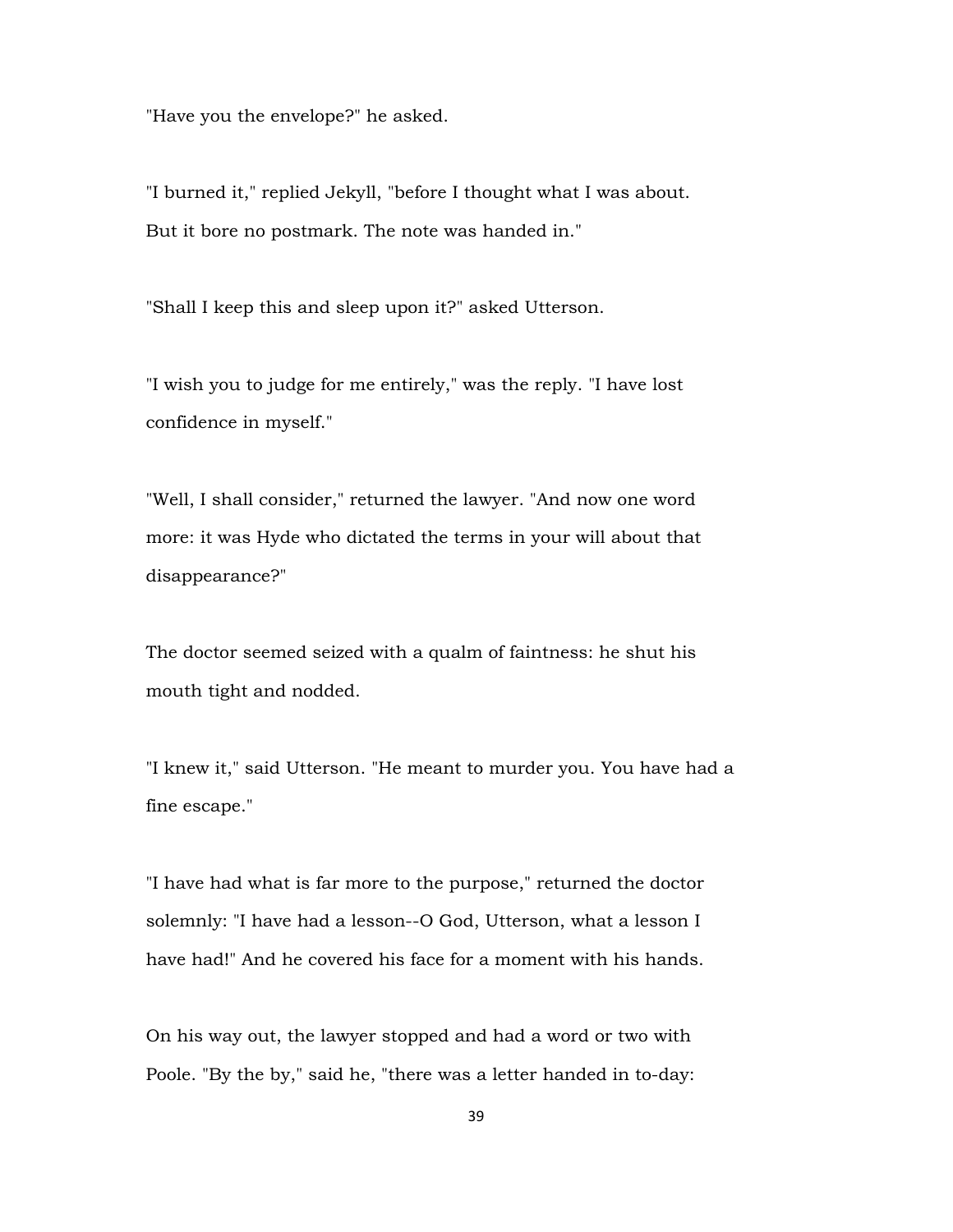what was the messenger like?" But Poole was positive nothing had come except by post; "and only circulars by that," he added.

This news sent off the visitor with his fears renewed. Plainly the letter had come by the laboratory door; possibly, indeed, it had been written in the cabinet; and if that were so, it must be differently judged, and handled with the more caution. The newsboys, as he went, were crying themselves hoarse along the footways: "Special edition. Shocking murder of an M. P." That was the funeral oration of one friend and client; and he could not help a certain apprehension lest the good name of another should be sucked down in the eddy of the scandal. It was, at least, a ticklish decision that he had to make; and self-reliant as he was by habit, he began to cherish a longing for advice. It was not to be had directly; but perhaps, he thought, it might be fished for.

Presently after, he sat on one side of his own hearth, with Mr. Guest, his head clerk, upon the other, and midway between, at a nicely calculated distance from the fire, a bottle of a particular old wine that had long dwelt unsunned in the foundations of his house. The fog still slept on the wing above the drowned city, where the lamps glimmered like carbuncles; and through the muffle and smother of these fallen clouds, the procession of the town's life was still rolling in through the great arteries with a sound as of a mighty wind. But the room was gay with firelight. In the bottle the acids were long ago resolved; the imperial dye had softened with

40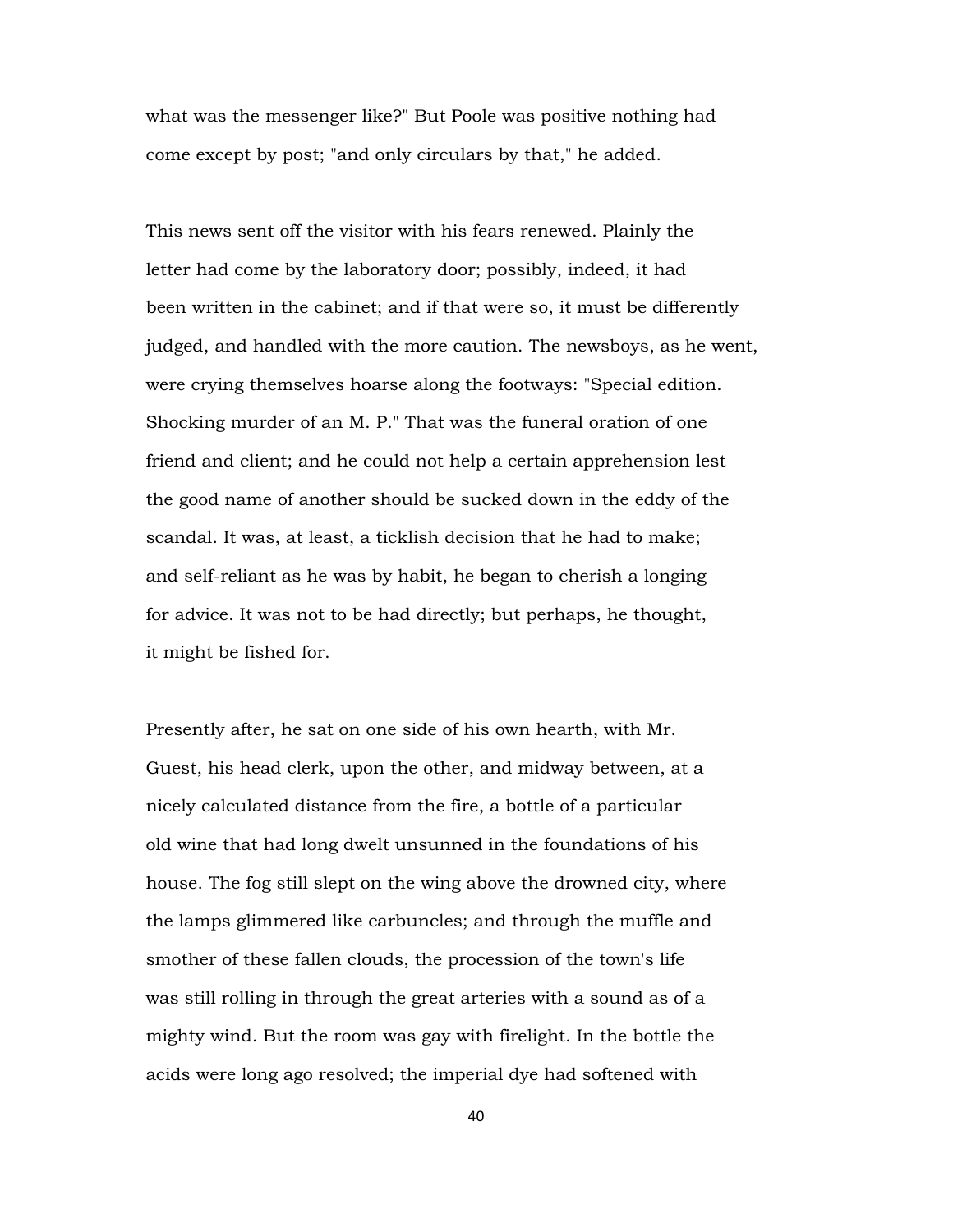time, As the colour grows richer in stained windows; and the glow of hot autumn afternoons on hillside vineyards was ready to be set free and to disperse the fogs of London. Insensibly the lawyer melted. There was no man from whom he kept fewer secrets than Mr. Guest; and he was not always sure that he kept as many as he meant. Guest had often been on business to the doctor's; he knew Poole; he could scarce have failed to hear of Mr. Hyde's familiarity about the house; he might draw conclusions: was it not as well, then, that he should see a letter which put that mystery to rights? and above all since Guest, being a great student and critic of handwriting, would consider the step natural and obliging? The clerk, besides, was a man of counsel; he would scarce read so strange a document without dropping a remark; and by that remark Mr. Utterson might shape his future course.

"This is a sad business about Sir Danvers," he said.

"Yes, sir, indeed. It has elicited a great deal of public feeling," returned Guest. "The man, of course, was mad."

"I should like to hear your views on that," replied Utterson. "I have a document here in his handwriting; it is between ourselves, for I scarce know what to do about it; it is an ugly business at the best. But there it is; quite in your way a murderer's autograph."

41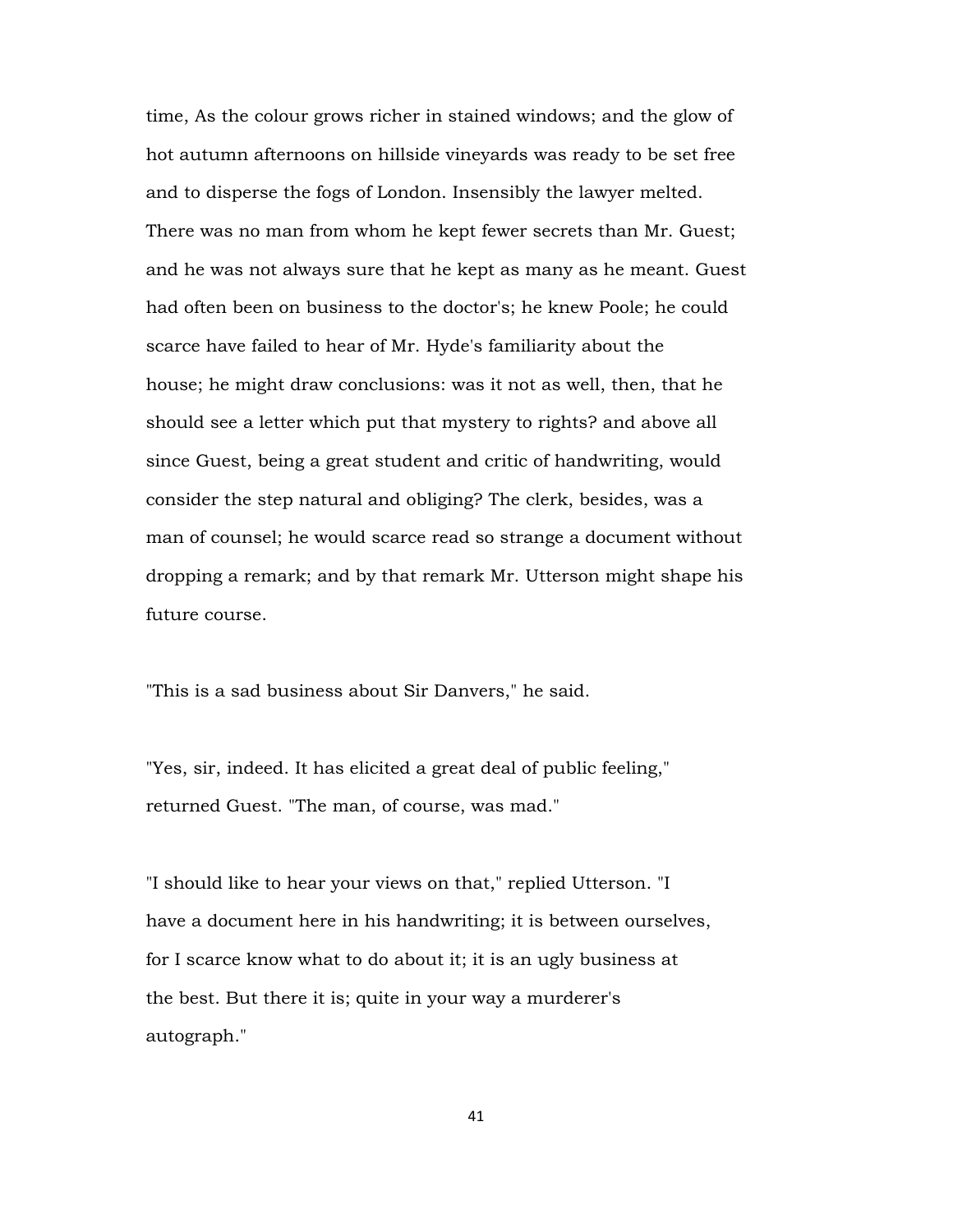Guest's eyes brightened, and he sat down at once and studied it with passion. "No, sir," he said: "not mad; but it is an odd hand."

"And by all accounts a very odd writer," added the lawyer.

Just then the servant entered with a note.

"Is that from Dr. Jekyll, sir?" inquired the clerk. "I thought I knew the writing. Anything private, Mr. Utterson?"

"Only an invitation to dinner. Why? Do you want to see it?"

"One moment. I thank you, sir"; and the clerk laid the two sheets of paper alongside and sedulously compared their contents. "Thank you, sir," he said at last, returning both; "it's a very interesting autograph."

There was a pause, during which Mr. Utterson struggled with himself. "Why did you compare them, Guest?" he inquired suddenly.

"Well, sir," returned the clerk, "there's a rather singular resemblance; the two hands are in many points identical: only differently sloped."

"Rather quaint," said Utterson.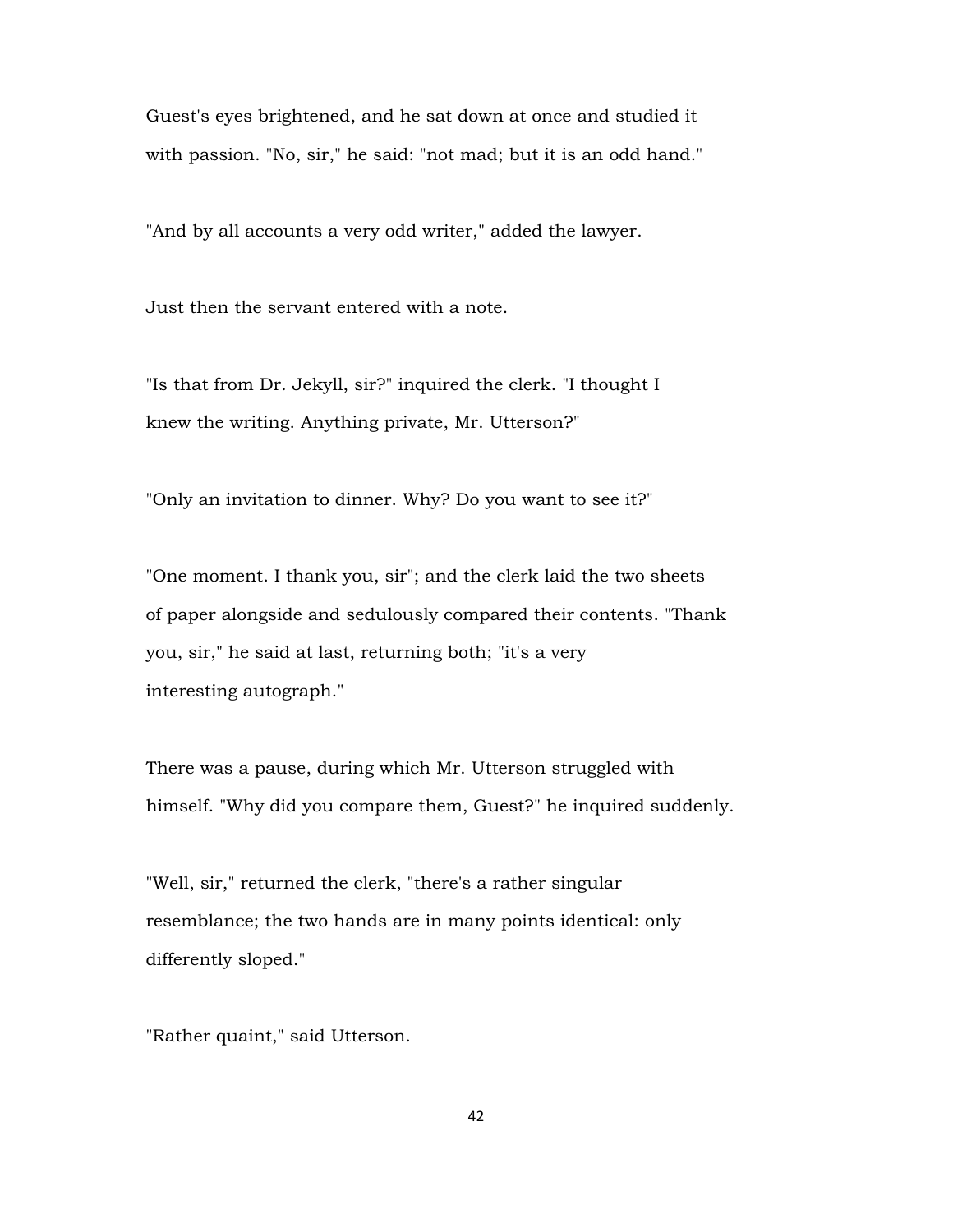"It is, as you say, rather quaint," returned Guest.

"I wouldn't speak of this note, you know," said the master.

"No, sir," said the clerk. "I understand."

But no sooner was Mr. Utterson alone that night than he locked the note into his safe, where it reposed from that time forward. "What!" he thought. "Henry Jekyll forge for a murderer!" And his blood ran cold in his veins.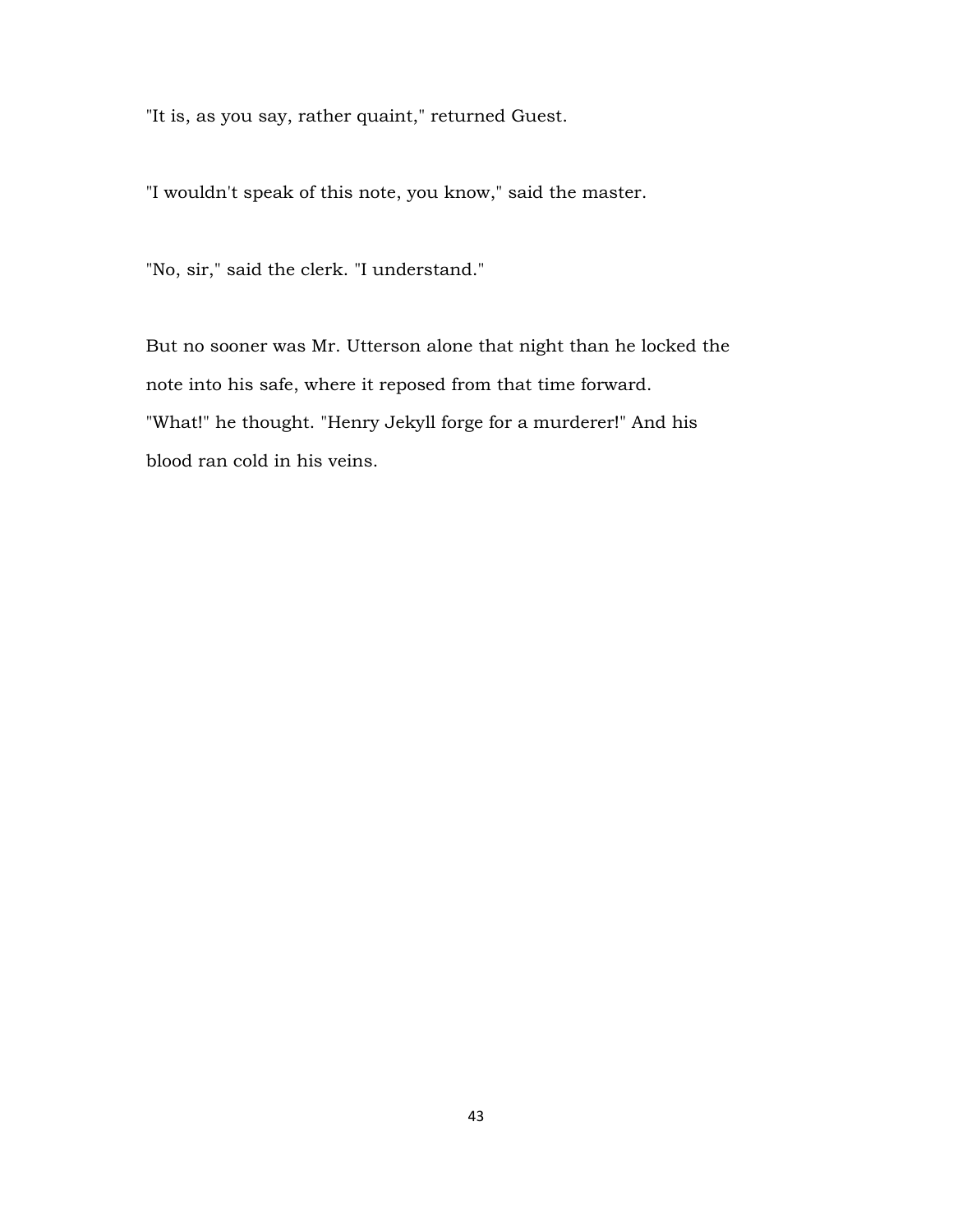## REMARKABLE INCIDENT OF DR. LANYON

TIME ran on; thousands of pounds were offered in reward, for the death of Sir Danvers was resented as a public injury; but Mr. Hyde had disappeared out of the ken of the police as though he had never existed. Much of his past was unearthed, indeed, and all disreputable: tales came out of the man's cruelty, at once so callous and violent; of his vile life, of his strange associates, of the hatred that seemed to have surrounded his career; but of his present whereabouts, not a whisper. From the time he had left the house in Soho on the morning of the murder, he was simply blotted out; and gradually, as time drew on, Mr. Utterson began to recover from the hotness of his alarm, and to grow more at quiet with himself. The death of Sir Danvers was, to his way of thinking, more than paid for by the disappearance of Mr. Hyde. Now that that evil influence had been withdrawn, a new life began for Dr. Jekyll. He came out of his seclusion, renewed relations with his friends, became once more their familiar guest and entertainer; and whilst he had always been, known for charities, he was now no less distinguished for religion. He was busy, he was much in the open air, he did good; his face seemed to open and brighten, as if with an inward consciousness of service; and for more than two months, the doctor was at peace.

On the 8th of January Utterson had dined at the doctor's with a small party; Lanyon had been there; and the face of the host had

44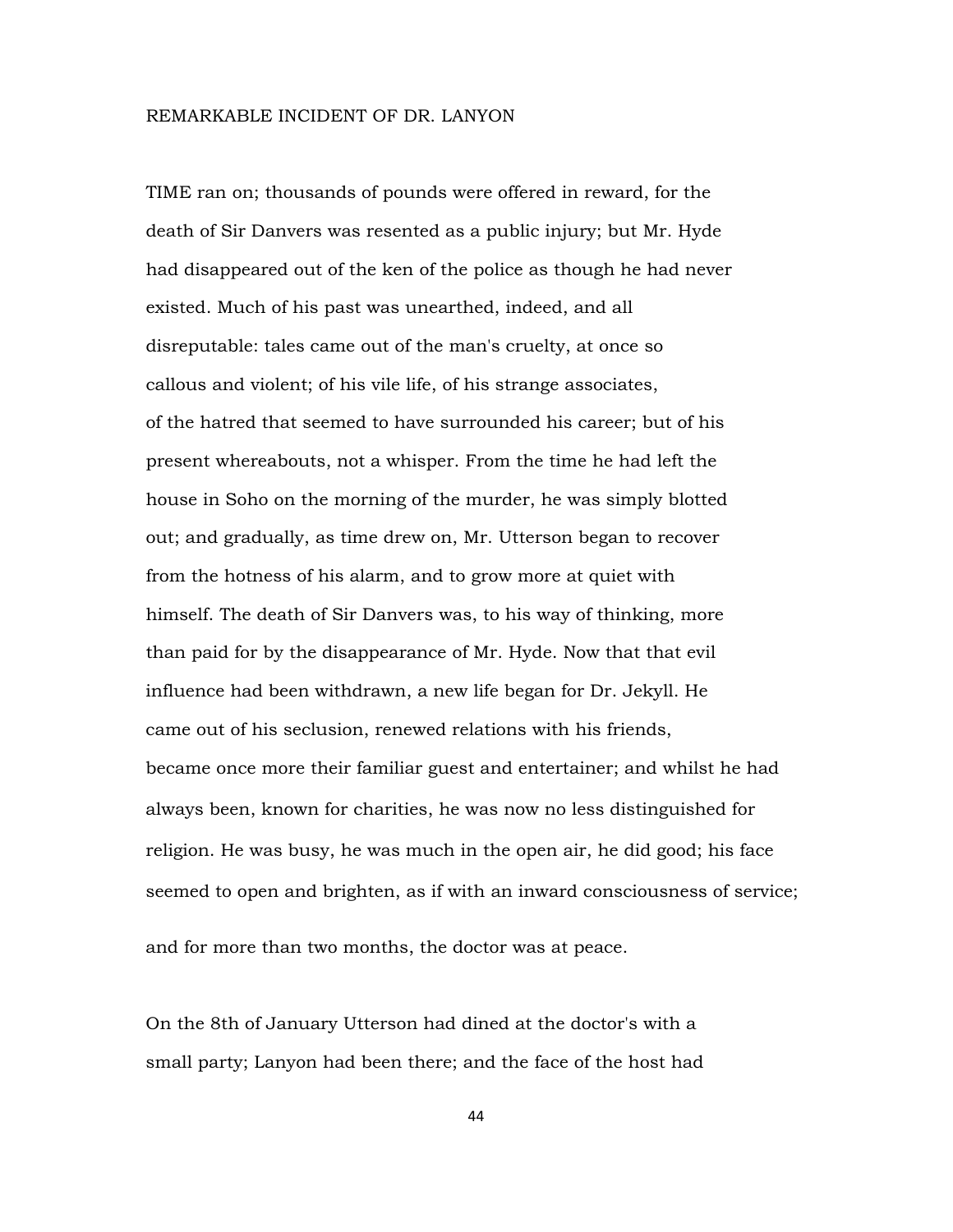looked from one to the other as in the old days when the trio were inseparable friends. On the 12th, and again on the 14th, the door was shut against the lawyer. "The doctor was confined to the house," Poole said, "and saw no one." On the 15th, he tried again, and was again refused; and having now been used for the last two months to see his friend almost daily, he found this return of solitude to weigh upon his spirits. The fifth night he had in Guest to dine with him; and the sixth he betook himself to Dr. Lanyon's.

There at least he was not denied admittance; but when he came in, he was shocked at the change which had taken place in the doctor's appearance. He had his death-warrant written legibly upon his face. The rosy man had grown pale; his flesh had fallen away; he was visibly balder and older; and yet it was not so much, these tokens of a swift physical decay that arrested the lawyer's notice, as a look in the eye and quality of manner that seemed to testify to some deep-seated terror of the mind. It was unlikely that the doctor should fear death; and yet that was what Utterson was tempted to suspect. "Yes," he thought; "he is a doctor, he must know his own state and that his days are counted; and the knowledge is more than he can bear." And yet when Utterson remarked on his ill-looks, it was with an air of greatness that Lanyon declared himself a doomed man.

"I have had a shock," he said, "and I shall never recover. It is a question of weeks. Well, life has been pleasant; I liked it; yes,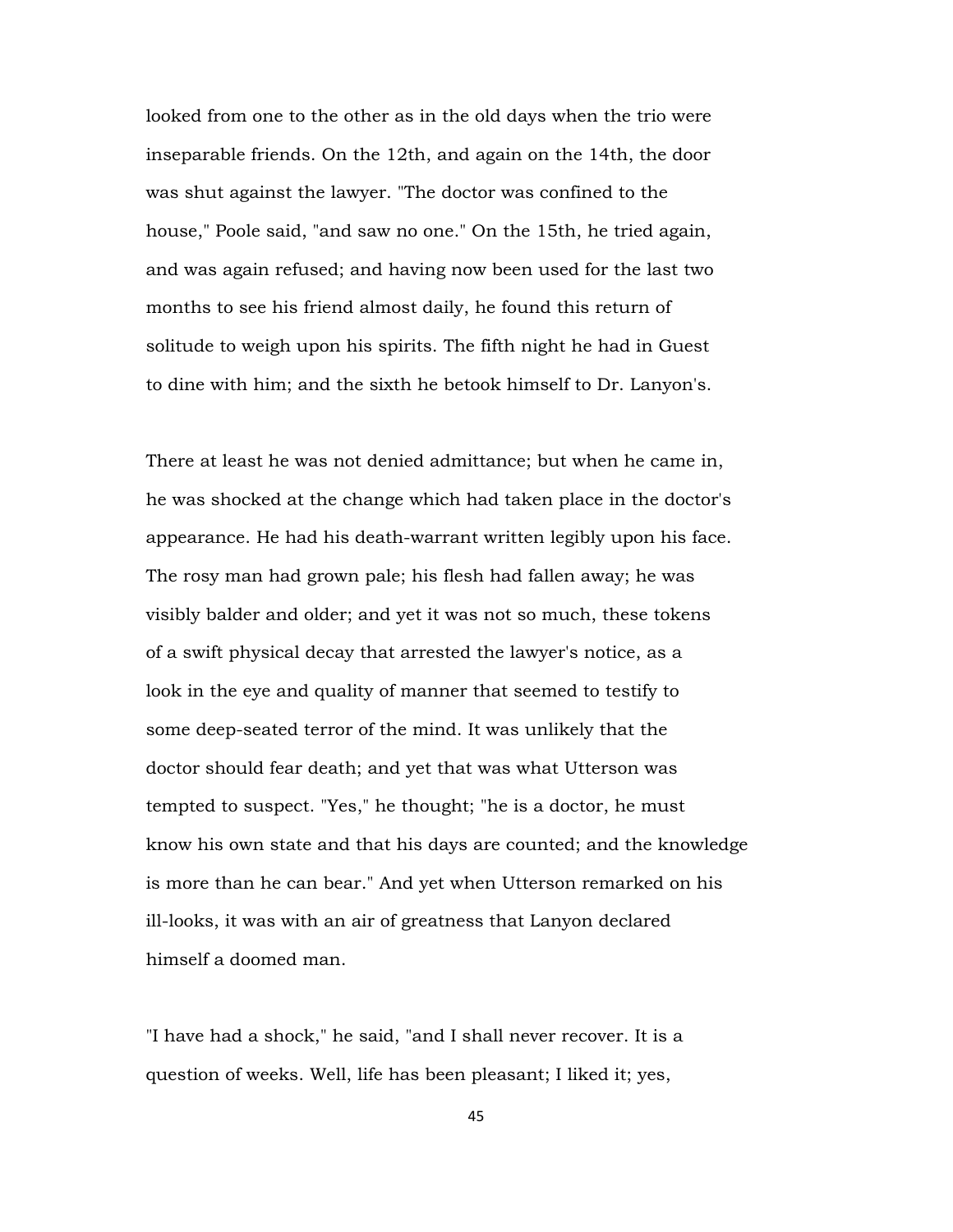sir, I used to like it. I sometimes think if we knew all, we should be more glad to get away."

"Jekyll is ill, too," observed Utterson. "Have you seen him?"

But Lanyon's face changed, and he held up a trembling hand. "I wish to see or hear no more of Dr. Jekyll," he said in a loud, unsteady voice. "I am quite done with that person; and I beg that you will spare me any allusion to one whom I regard as dead."

"Tut-tut," said Mr. Utterson; and then after a considerable pause, "Can't I do anything?" he inquired. "We are three very old friends, Lanyon; we shall not live to make others."

"Nothing can be done," returned Lanyon; "ask himself."

"He will not see me," said the lawyer.

"I am not surprised at that," was the reply. "Some day, Utterson,

after I am dead, you may perhaps come to learn the right and wrong of this. I cannot tell you. And in the meantime, if you can sit and talk with me of other things, for God's sake, stay and do so; but if you cannot keep clear of this accursed topic, then, in God's name, go, for I cannot bear

it."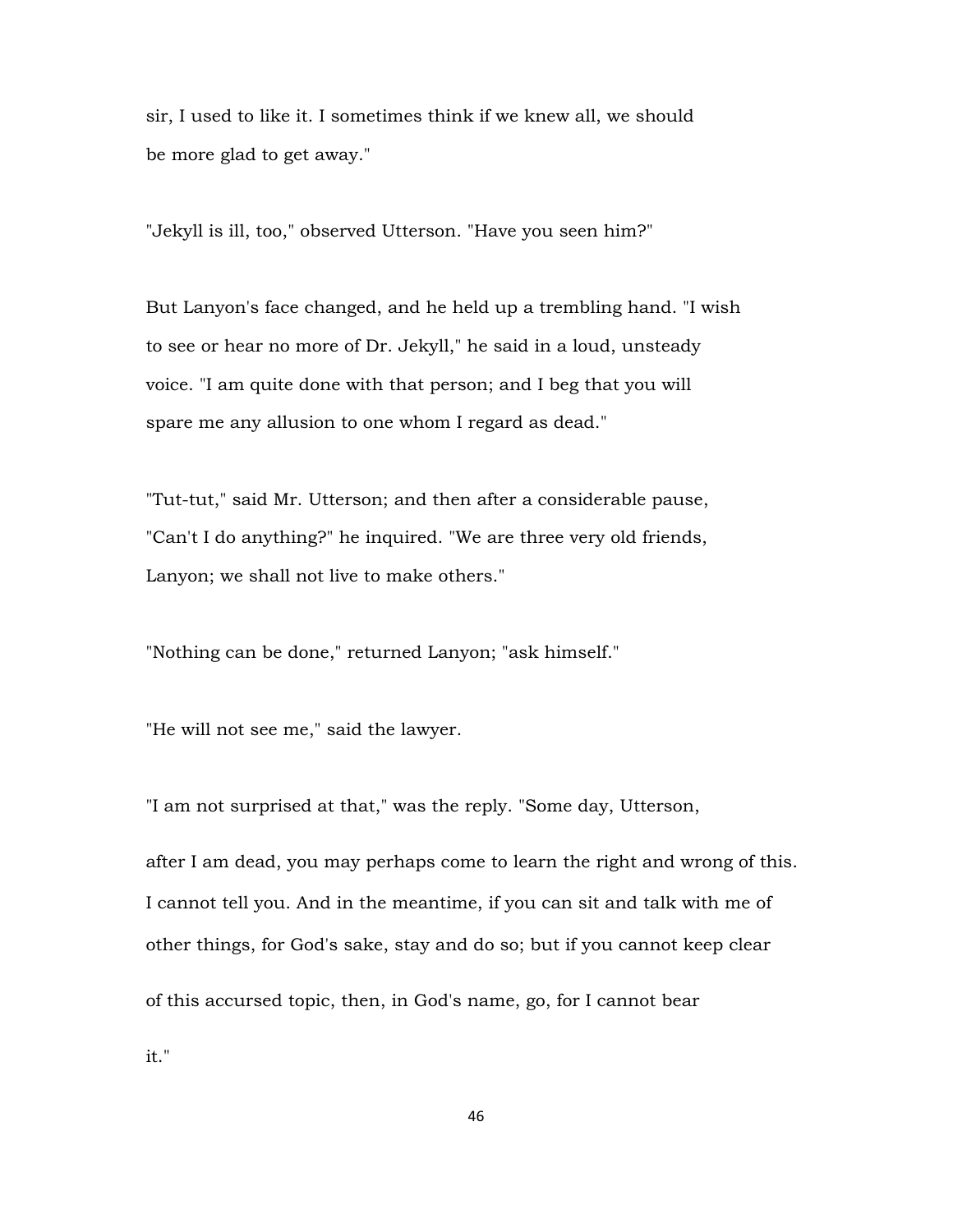As soon as he got home, Utterson sat down and wrote to Jekyll, complaining of his exclusion from the house, and asking the cause of this unhappy break with Lanyon; and the next day brought him a long answer, often very pathetically worded, and sometimes darkly mysterious in drift. The quarrel with Lanyon was incurable. "I do not blame our old friend," Jekyll wrote, "but I share his view that we must never meet. I mean from henceforth to lead a life of extreme seclusion; you must not be surprised, nor must you doubt my friendship, if my door is often shut even to you. You must suffer me to go my own dark way. I have brought on myself a punishment and a danger that I cannot name. If I am the chief of sinners, I am the chief of sufferers also. I could not think that this earth contained a place for sufferings and terrors so unmanning; and you can do but one thing, Utterson, to lighten this destiny, and that is to respect my silence." Utterson was amazed; the dark influence of Hyde had been withdrawn, the doctor had returned to his old tasks and amities; a week ago, the prospect had smiled with every promise of a cheerful and an honoured age; and now in a moment, friendship, and peace of mind, and the whole tenor of his life were wrecked. So great and unprepared a change

pointed to madness; but in view of Lanyon's manner and words,

there must lie for it some deeper ground.

A week afterwards Dr. Lanyon took to his bed, and in something less than a fortnight he was dead. The night after the funeral,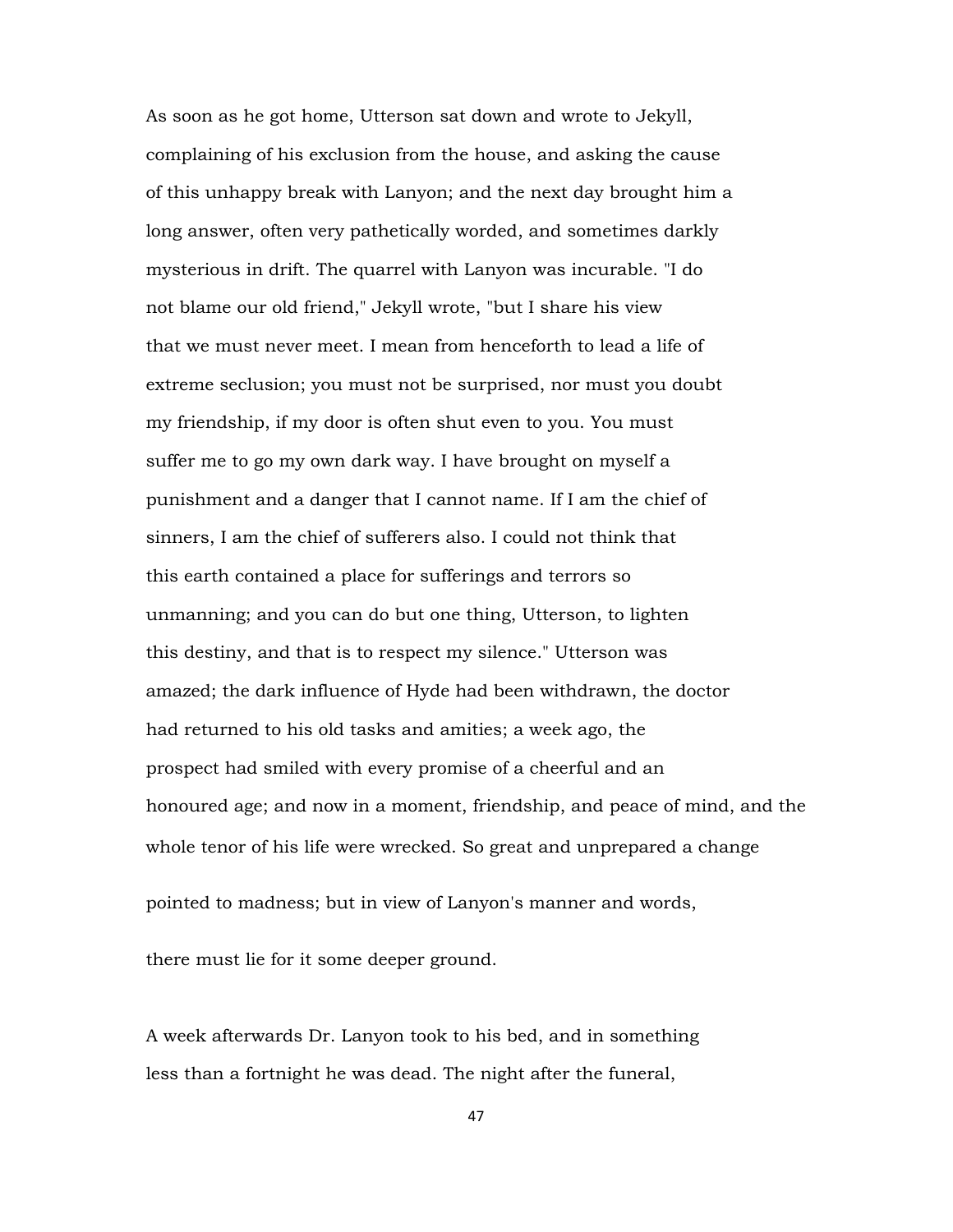at which he had been sadly affected, Utterson locked the door of his business room, and sitting there by the light of a melancholy candle, drew out and set before him an envelope addressed by the hand and sealed with the seal of his dead friend. "PRIVATE: for the hands of G. J. Utterson ALONE and in case of his predecease to be destroyed unread," so it was emphatically superscribed; and the lawyer dreaded to behold the contents. "I have buried one friend to-day," he thought: "what if this should cost me another?" And then he condemned the fear as a disloyalty, and broke the seal. Within there was another enclosure, likewise sealed, and marked upon the cover as "not to be opened till the death or disappearance of Dr. Henry Jekyll." Utterson could not trust his eyes. Yes, it was disappearance; here again, as in the mad will which he had long ago restored to its author, here again were the idea of a disappearance and the name of Henry Jekyll bracketed. But in the will, that idea had sprung from the

sinister suggestion of the man Hyde; it was set there with a purpose all too plain and horrible. Written by the hand of Lanyon, what should it mean? A

great curiosity came on the trustee, to disregard the prohibition and dive at once to the bottom of these mysteries; but professional honour and faith to his dead friend were stringent obligations; and the packet slept in the inmost corner of his private safe.

It is one thing to mortify curiosity, another to conquer it; and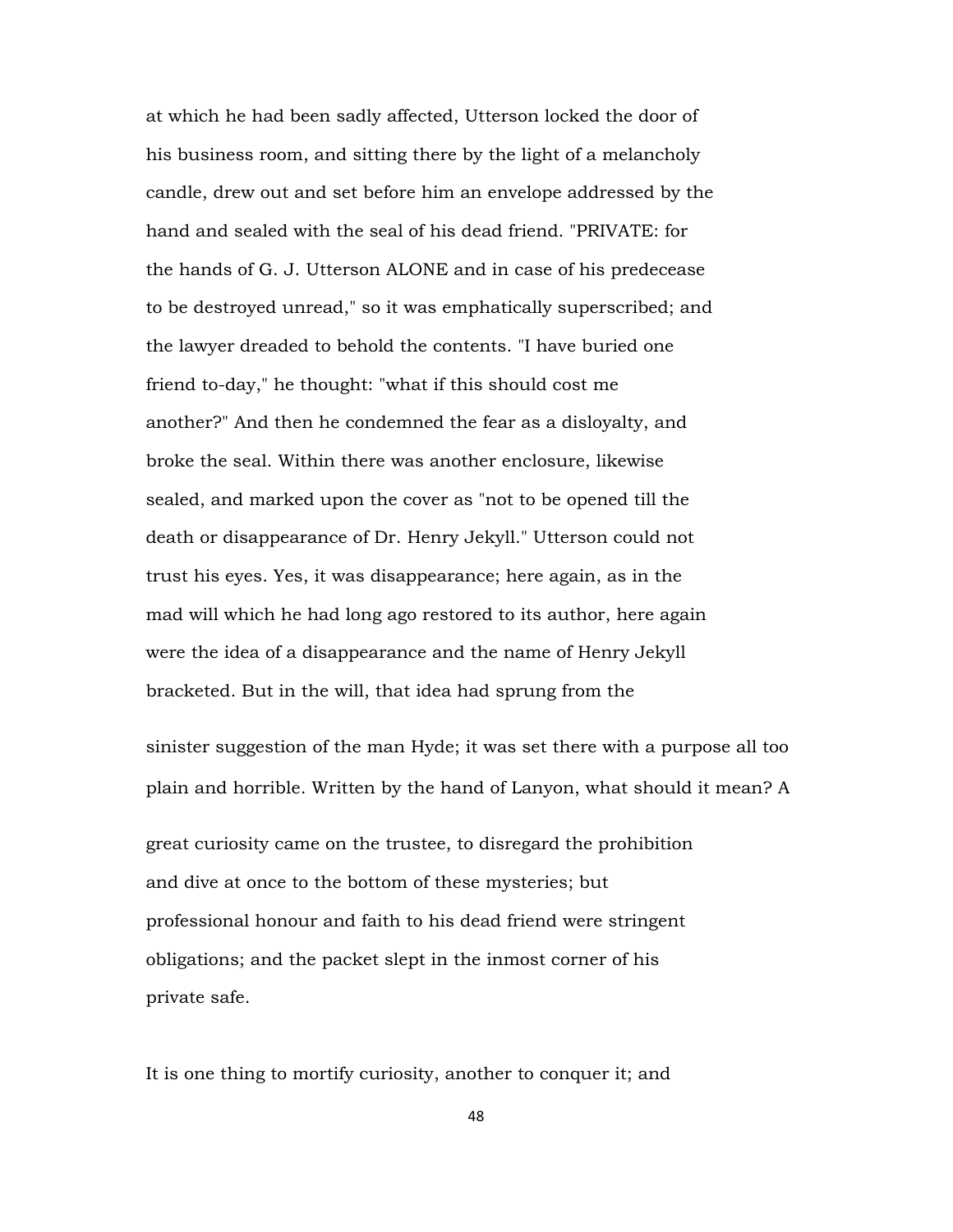it may be doubted if, from that day forth, Utterson desired the society of his surviving friend with the same eagerness. He thought of him kindly; but his thoughts were disquieted and fearful. He went to call indeed; but he was perhaps relieved to be denied admittance; perhaps, in his heart, he preferred to speak with Poole upon the doorstep and surrounded by the air and sounds of the open city, rather than to be admitted into that house of voluntary bondage, and to sit and speak with its inscrutable recluse. Poole had, indeed, no very pleasant news to communicate. The doctor, it appeared, now more than ever confined himself to the cabinet over the laboratory, where he would sometimes even sleep; he was out of spirits, he had grown very silent, he did not read; it seemed as if he had something on his mind. Utterson became so used to the unvarying character of these reports, that he fell off little by little in the frequency of his visits.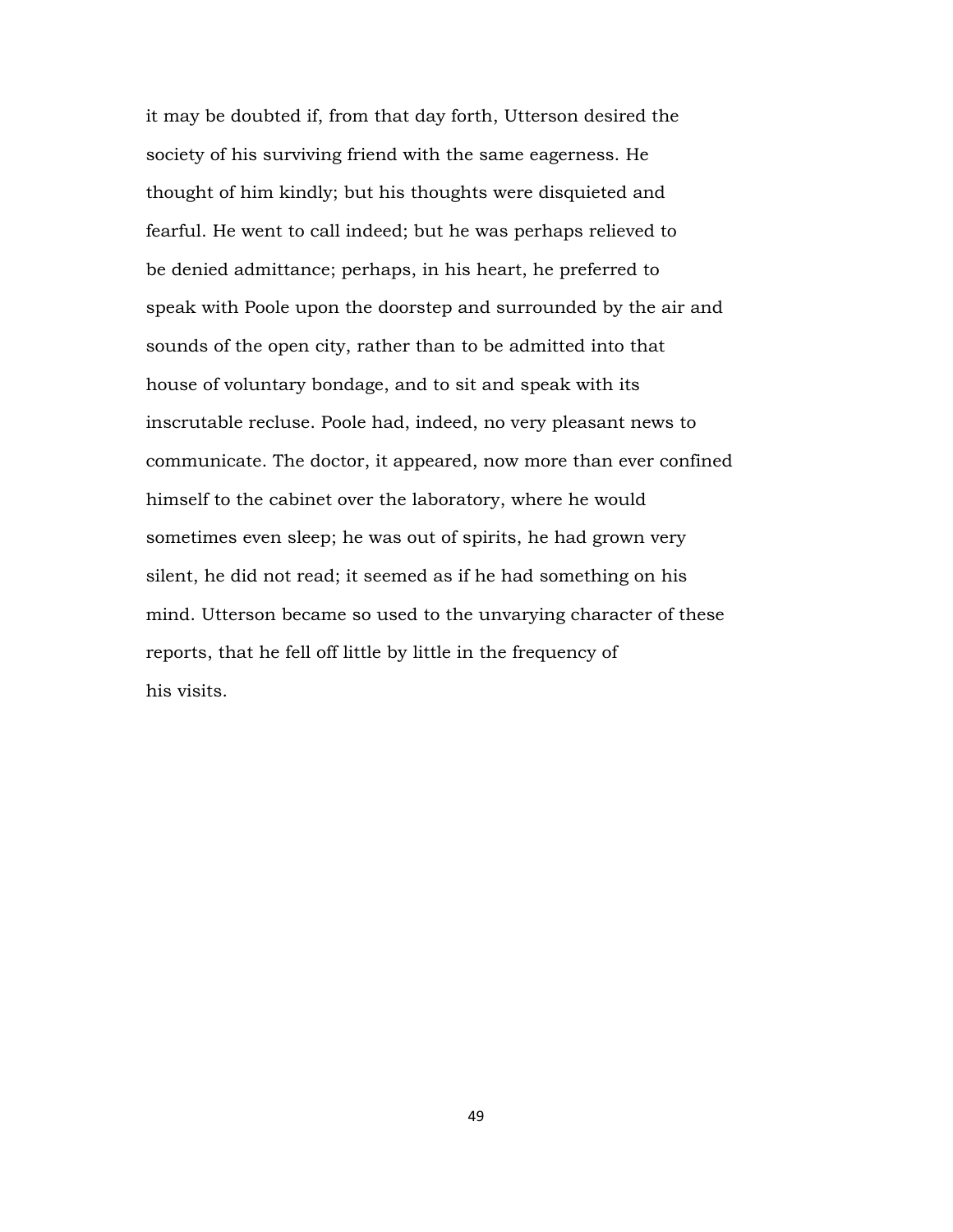## INCIDENT AT THE WINDOW

IT chanced on Sunday, when Mr. Utterson was on his usual walk with Mr. Enfield, that their way lay once again through the by-street; and that when they came in front of the door, both stopped to gaze on it.

"Well," said Enfield, "that story's at an end at least. We shall never see more of Mr. Hyde."

"I hope not," said Utterson. "Did I ever tell you that I once saw him, and shared your feeling of repulsion?"

"It was impossible to do the one without the other," returned Enfield. "And by the way, what an ass you must have thought me, not to know that this was a back way to Dr. Jekyll's! It was partly your own fault that I found it out, even when I did."

"So you found it out, did you?" said Utterson. "But if that be so, we may step into the court and take a look at the windows. To tell you the truth, I am uneasy about poor Jekyll; and even outside, I feel as if the presence of a friend might do him good."

The court was very cool and a little damp, and full of premature twilight, although the sky, high up overhead, was still bright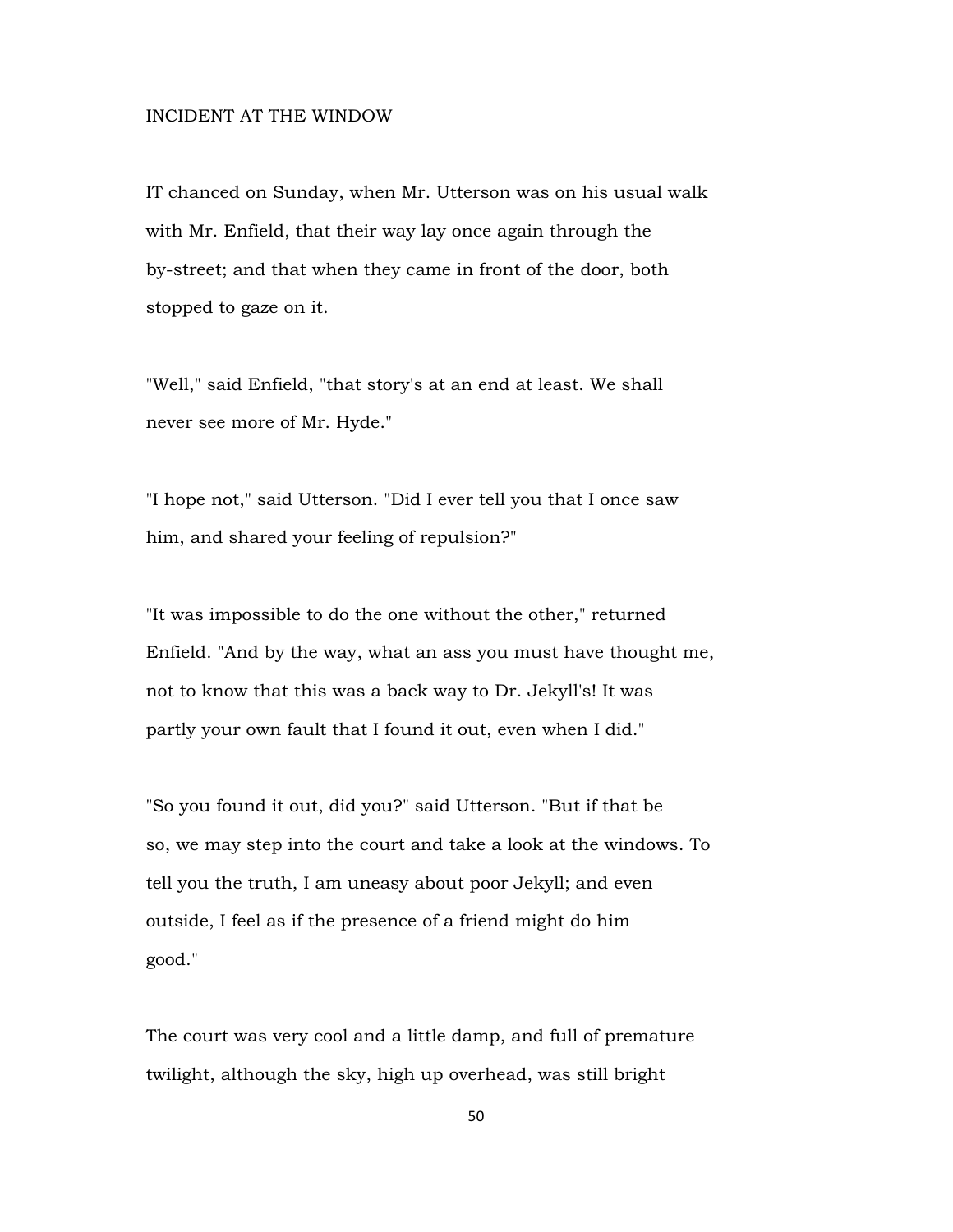with sunset. The middle one of the three windows was half-way open; and sitting close beside it, taking the air with an infinite sadness of mien, like some disconsolate prisoner, Utterson saw Dr. Jekyll.

"What! Jekyll!" he cried. "I trust you are better."

"I am very low, Utterson," replied the doctor, drearily, "very low. It will not last long, thank God."

"You stay too much indoors," said the lawyer. "You should be out, whipping up the circulation like Mr. Enfield and me. (This is my cousin--Mr. Enfield--Dr. Jekyll.) Come, now; get your hat and take a quick turn with us."

"You are very good," sighed the other. "I should like to very much; but no, no, no, it is quite impossible; I dare not. But indeed, Utterson, I am very glad to see you; this is really a great pleasure; I would ask you and Mr. Enfield up, but the place is really not fit."

"Why then," said the lawyer, good-naturedly, "the best thing we can do is to stay down here and speak with you from where we are."

"That is just what I was about to venture to propose," returned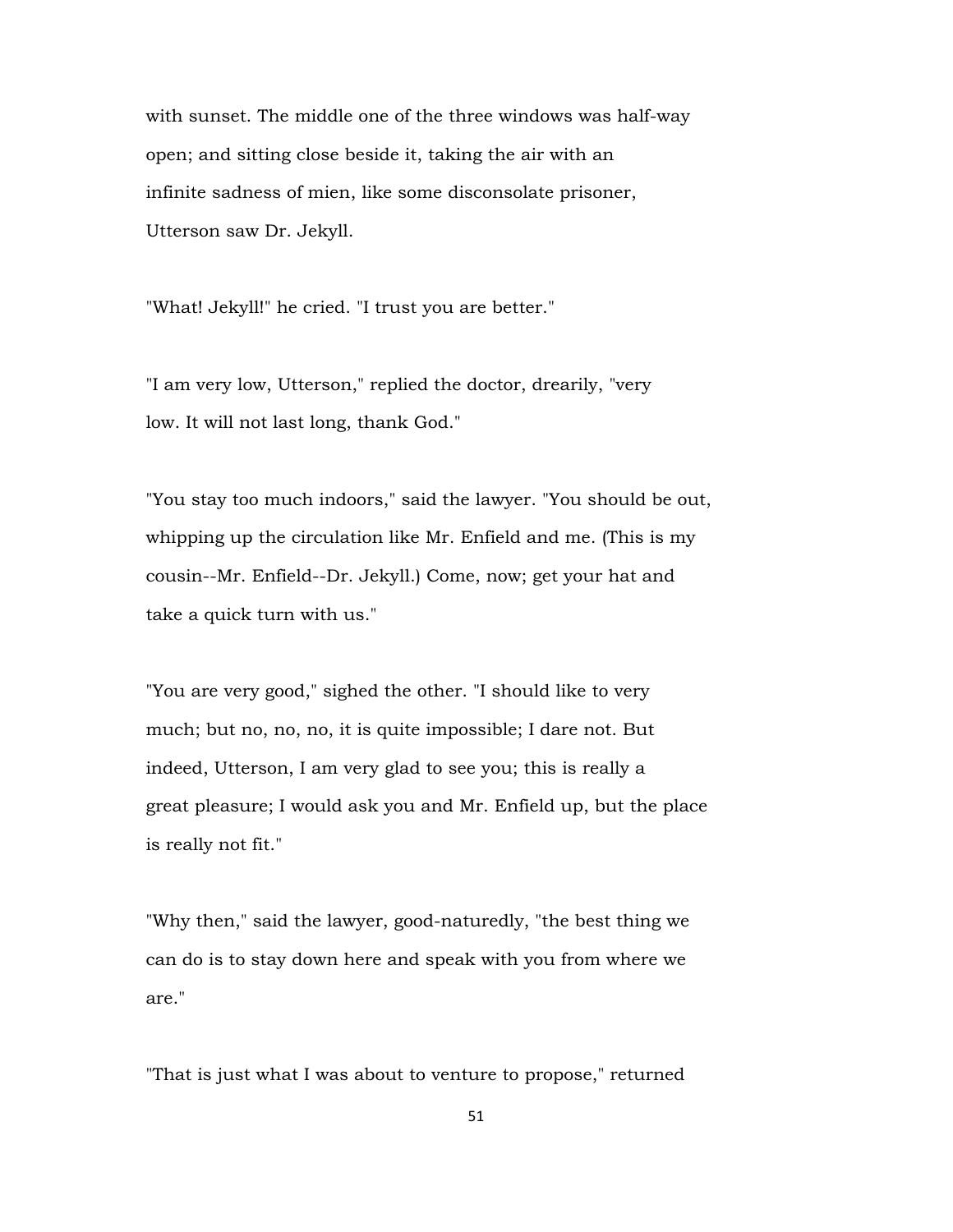the doctor with a smile. But the words were hardly uttered, before the smile was struck out of his face and succeeded by an expression of such abject terror and despair, as froze the very blood of the two gentlemen below. They saw it but for a glimpse, for the window was instantly thrust down; but that glimpse had been sufficient, and they turned and left the court without a word. In silence, too, they traversed the by-street; and it was not until they had come into a neighbouring thoroughfare, where even upon a Sunday there were still some stirrings of life, that Mr. Utterson at last turned and looked at his companion. They were both pale; and there was an answering horror in their eyes.

"God forgive us, God forgive us," said Mr. Utterson.

But Mr. Enfield only nodded his head very seriously and walked on once more in silence.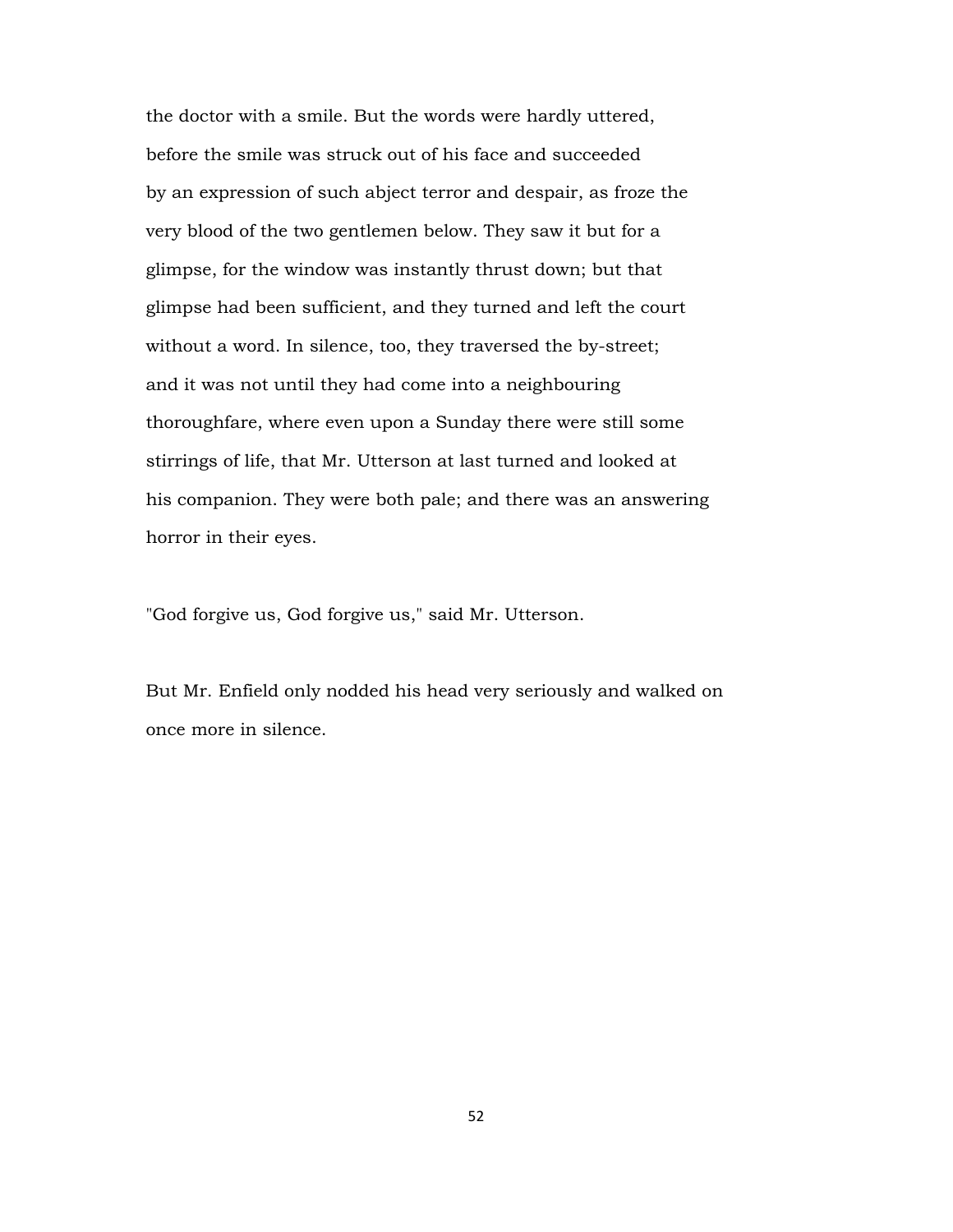## THE LAST NIGHT

MR. UTTERSON was sitting by his fireside one evening after dinner, when he was surprised to receive a visit from Poole.

"Bless me, Poole, what brings you here?" he cried; and then taking a second look at him, "What ails you?" he added; "is the doctor ill?"

"Mr. Utterson," said the man, "there is something wrong."

"Take a seat, and here is a glass of wine for you," said the lawyer. "Now, take your time, and tell me plainly what you want."

"You know the doctor's ways, sir," replied Poole, "and how he shuts himself up. Well, he's shut up again in the cabinet; and I don't like it, sir--I wish I may die if I like it. Mr. Utterson, sir, I'm afraid."

"Now, my good man," said the lawyer, "be explicit. What are you afraid of?"

"I've been afraid for about a week," returned Poole, doggedly disregarding the question, "and I can bear it no more."

53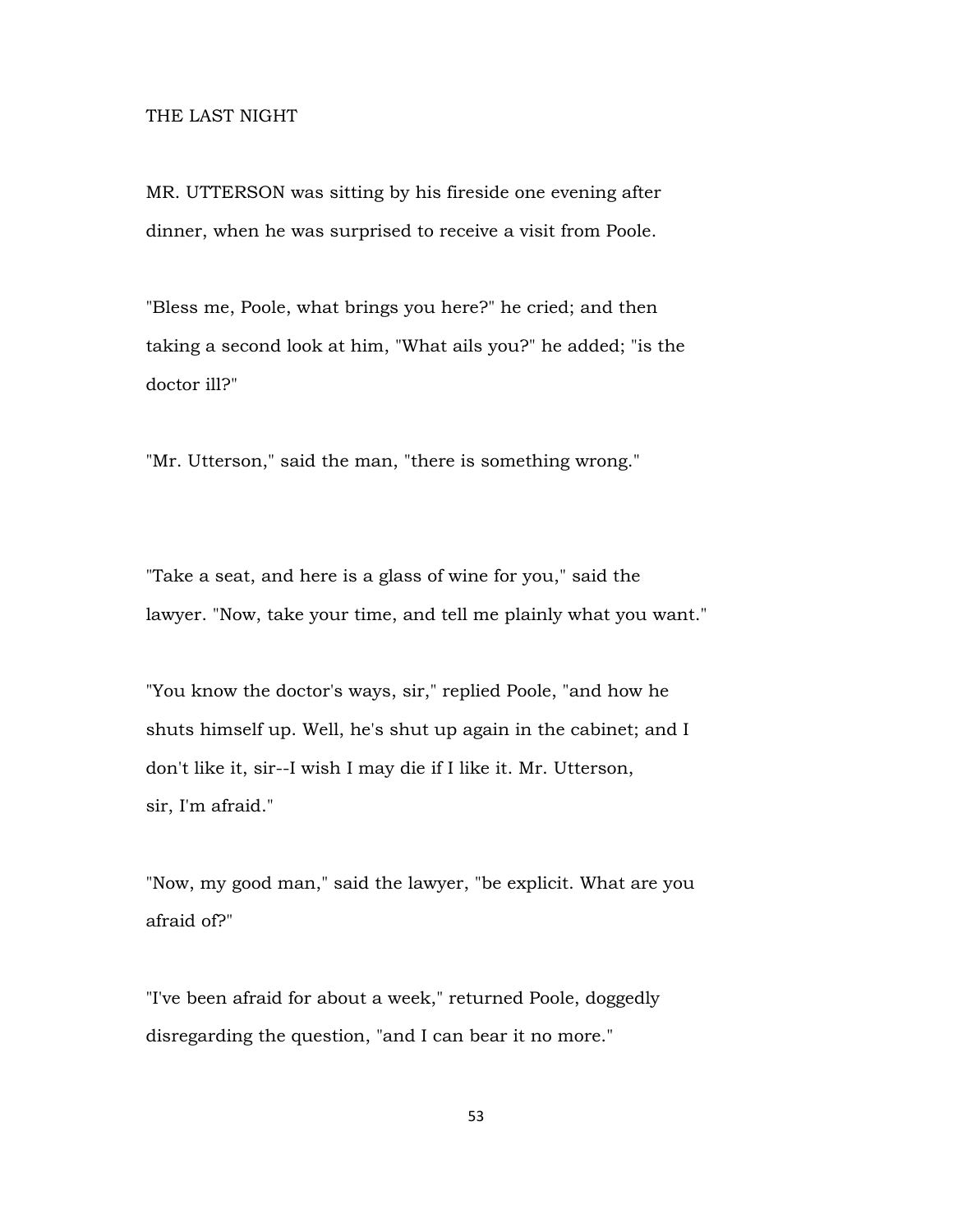The man's appearance amply bore out his words; his manner was altered for the worse; and except for the moment when he had first announced his terror, he had not once looked the lawyer in the face. Even now, he sat with the glass of wine untasted on his knee, and his eyes directed to a corner of the floor. "I can bear it no more," he repeated.

"Come," said the lawyer, "I see you have some good reason, Poole; I see there is something seriously amiss. Try to tell me what it is."

"I think there's been foul play," said Poole, hoarsely.

"Foul play!" cried the lawyer, a good deal frightened and rather inclined to be irritated in consequence. "What foul play? What does the man mean?"

"I daren't say, sir," was the answer; "but will you come along with me and see for yourself?"

Mr. Utterson's only answer was to rise and get his hat and great-coat; but he observed with wonder the greatness of the relief that appeared upon the butler's face, and perhaps with no less, that the wine was still untasted when he set it down to follow.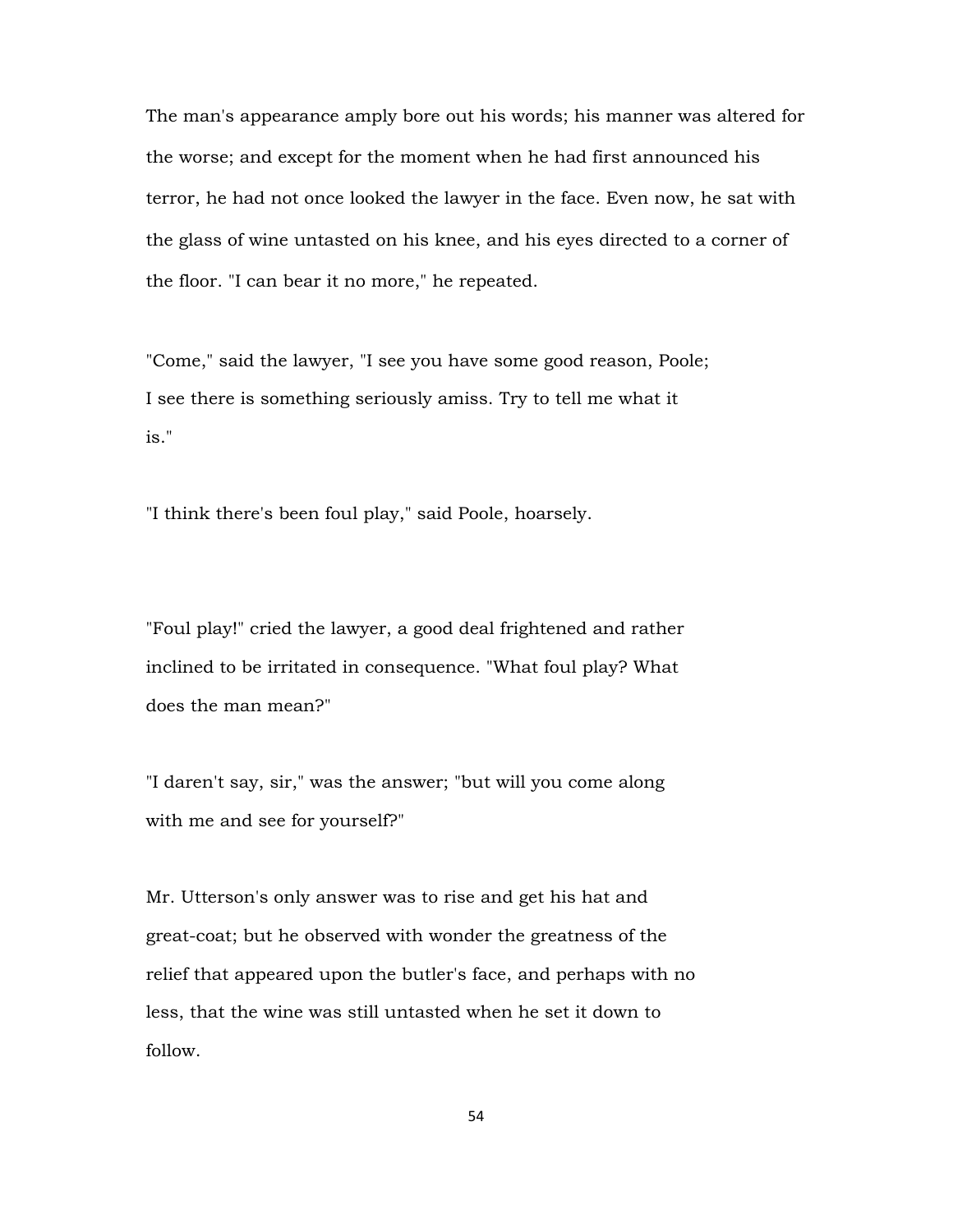It was a wild, cold, seasonable night of March, with a pale moon, lying on her back as though the wind had tilted her, and a flying wrack of the most diaphanous and lawny texture. The wind made talking difficult, and flecked the blood into the face. It seemed to have swept the streets unusually bare of passengers, besides; for Mr. Utterson thought he had never seen that part of London so deserted. He could have wished it otherwise; never in his life had he been conscious of so sharp a wish to see and touch his fellow-creatures; for struggle as he might, there was borne in upon his mind a crushing anticipation of calamity. The square, when they got there, was all full of wind and dust, and the thin trees in the garden were lashing themselves along the railing. Poole, who had kept all the way a pace or two ahead, now pulled up in the middle of the pavement, and in spite of the biting weather, took off his hat and mopped his brow with a red pocket-handkerchief. But for all the hurry of his cowing, these were not the dews of exertion that he wiped away, but the moisture of some strangling anguish; for his face was white and his voice, when he spoke, harsh and broken.

"Well, sir," he said, "here we are, and God grant there be nothing wrong."

"Amen, Poole," said the lawyer.

Thereupon the servant knocked in a very guarded manner; the door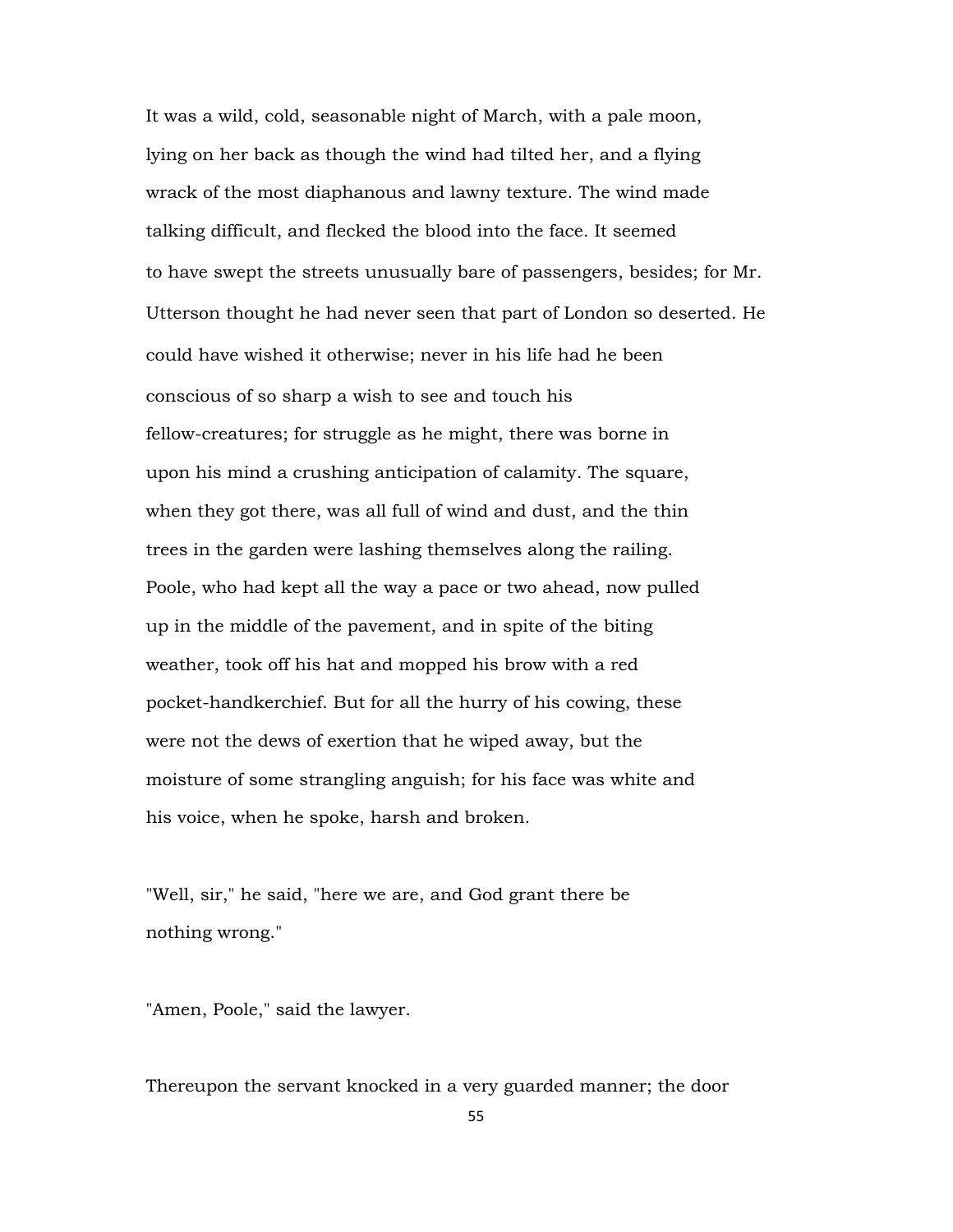was opened on the chain; and a voice asked from within, "Is that you, Poole?"

"It's all right," said Poole. "Open the door." The hall, when they entered it, was brightly lighted up; the fire was built high; and about the hearth the whole of the servants, men and women, stood huddled together like a flock of sheep. At the sight of Mr. Utterson, the housemaid broke into hysterical whimpering; and the cook, crying out, "Bless God! it's Mr. Utterson," ran forward as if to take him in her arms.

"What, what? Are you all here?" said the lawyer peevishly. "Very irregular, very unseemly; your master would be far from pleased."

"They're all afraid," said Poole.

Blank silence followed, no one protesting; only the maid lifted up her voice and now wept loudly.

"Hold your tongue!" Poole said to her, with a ferocity of accent that testified to his own jangled nerves; and indeed, when the girl had so suddenly raised the note of her lamentation, they had all started and turned toward the inner door with faces of dreadful expectation. "And now," continued the butler, addressing the knife-boy, "reach me a candle, and we'll get this through hands at once." And then he begged Mr. Utterson to follow him,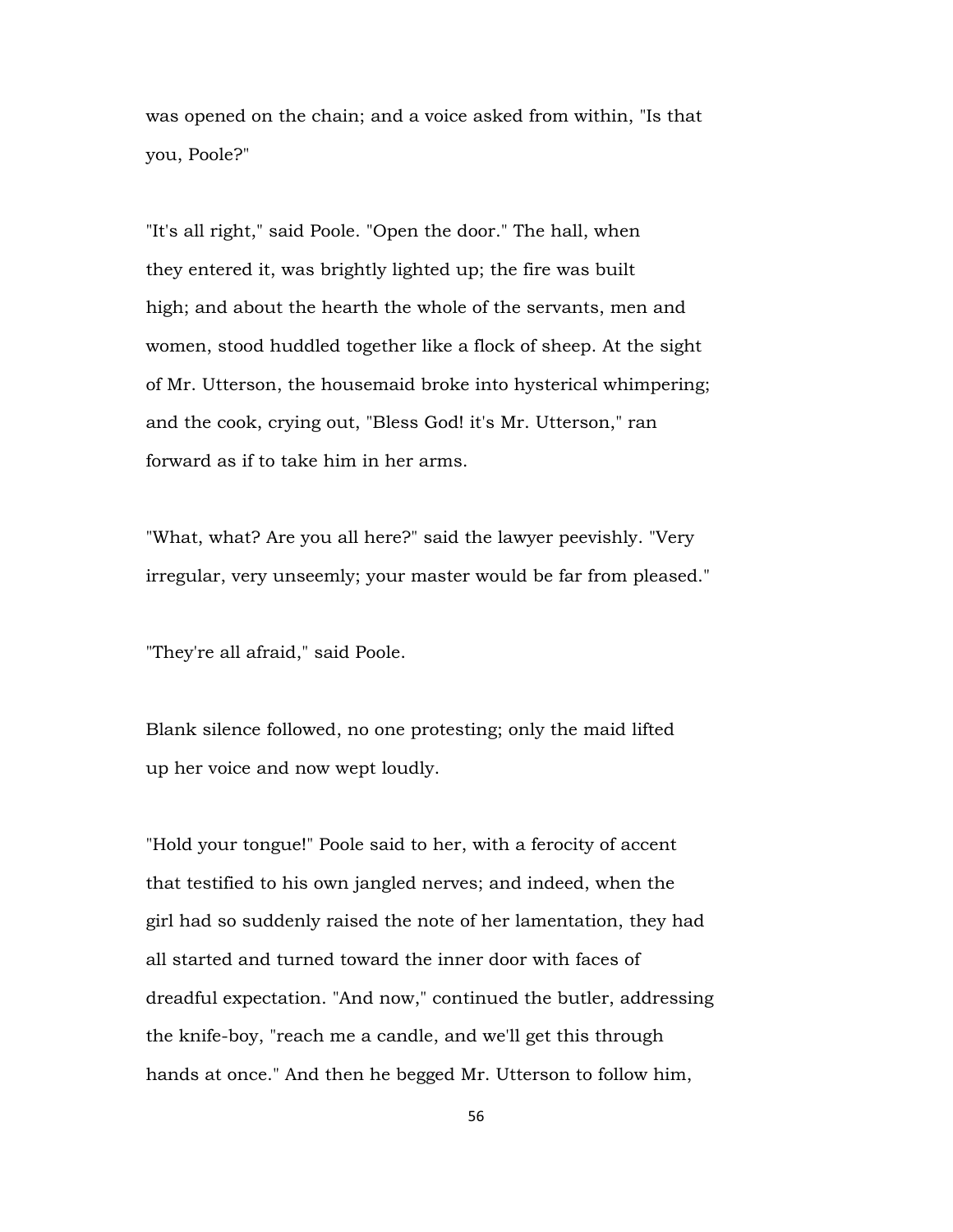and led the way to the back-garden.

"Now, sir," said he, "you come as gently as you can. I want you to hear, and I don't want you to be heard. And see here, sir, if by any chance he was to ask you in, don't go."

Mr. Utterson's nerves, at this unlooked-for termination, gave a jerk that nearly threw him from his balance; but he re-collected his courage and followed the butler into the laboratory building and through the surgical theatre, with its lumber of crates and bottles, to the foot of the stair. Here Poole motioned him to stand on one side and listen; while he himself, setting down the candle and making a great and obvious call on his resolution, mounted the steps and knocked with a somewhat uncertain hand on the red baize of the cabinet door.

"Mr. Utterson, sir, asking to see you," he called; and even as he did so, once more violently signed to the lawyer to give ear.

A voice answered from within: "Tell him I cannot see any one," it said complainingly.

"Thank you, sir," said Poole, with a note of something like triumph in his voice; and taking up his candle, he led Mr. Utterson back across the yard and into the great kitchen, where the fire was out and the beetles were leaping on the floor.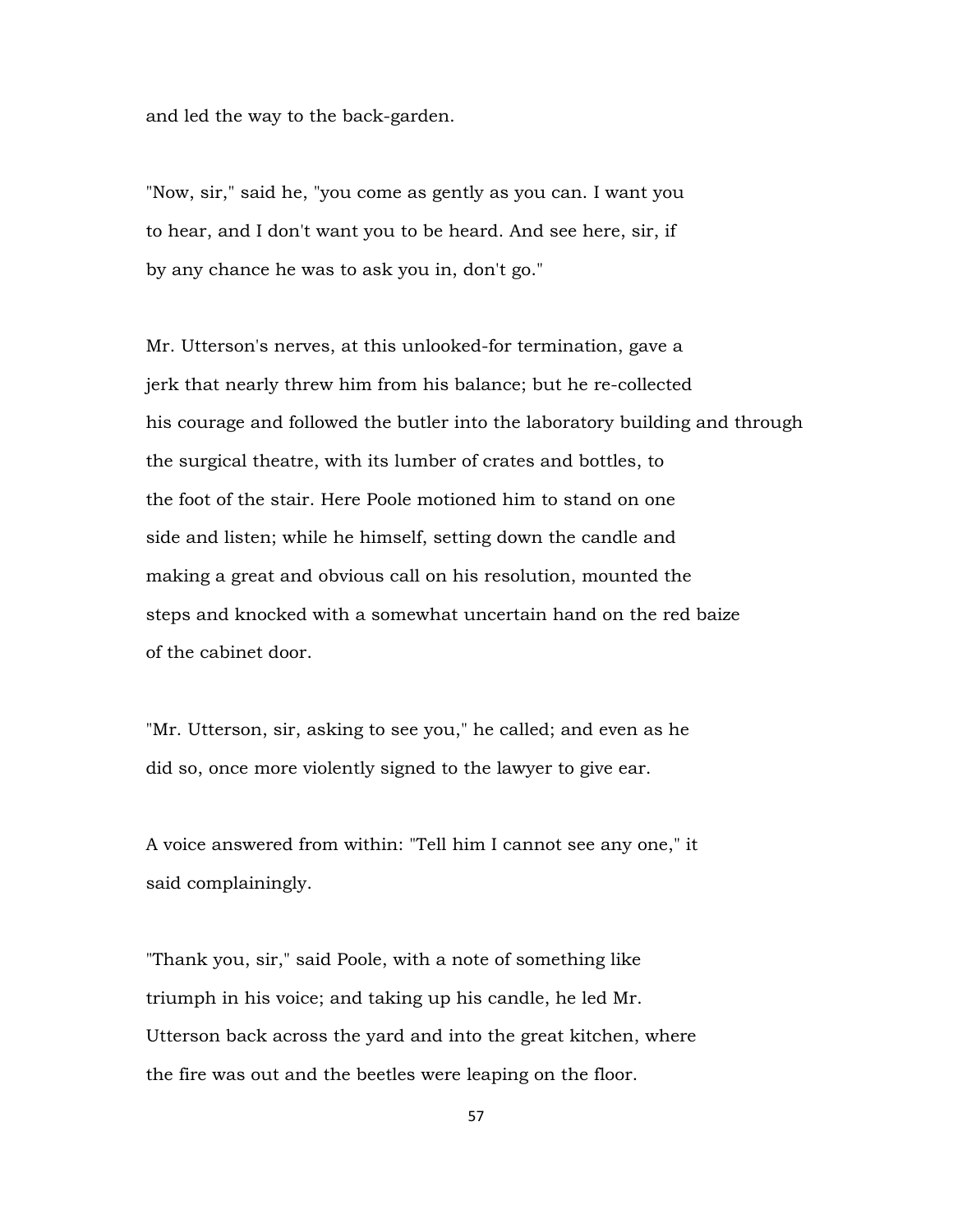"Sir," he said, looking Mr. Utterson in the eyes, "was that my master's voice?"

"It seems much changed," replied the lawyer, very pale, but giving look for look.

"Changed? Well, yes, I think so," said the butler. "Have I been twenty years in this man's house, to be deceived about his voice? No, sir; master's made away with; he was made, away with eight days ago, when we heard him cry out upon the name of God; and who's in there instead of him, and why it stays there, is a thing that cries to Heaven, Mr. Utterson!"

"This is a very strange tale, Poole; this is rather a wild tale, my man," said Mr. Utterson, biting his finger. "Suppose it were as you suppose, supposing Dr. Jekyll to have been--well, murdered, what could induce the murderer to stay? That won't hold water; it doesn't commend itself to reason."

"Well, Mr. Utterson, you are a hard man to satisfy, but I'll do it yet," said Poole. "All this last week (you must know) him, or it, or whatever it is that lives in that cabinet, has been crying night and day for some sort of medicine and cannot get it to his mind. It was sometimes his way--the master's, that is--to write his orders on a sheet of paper and throw it on the stair.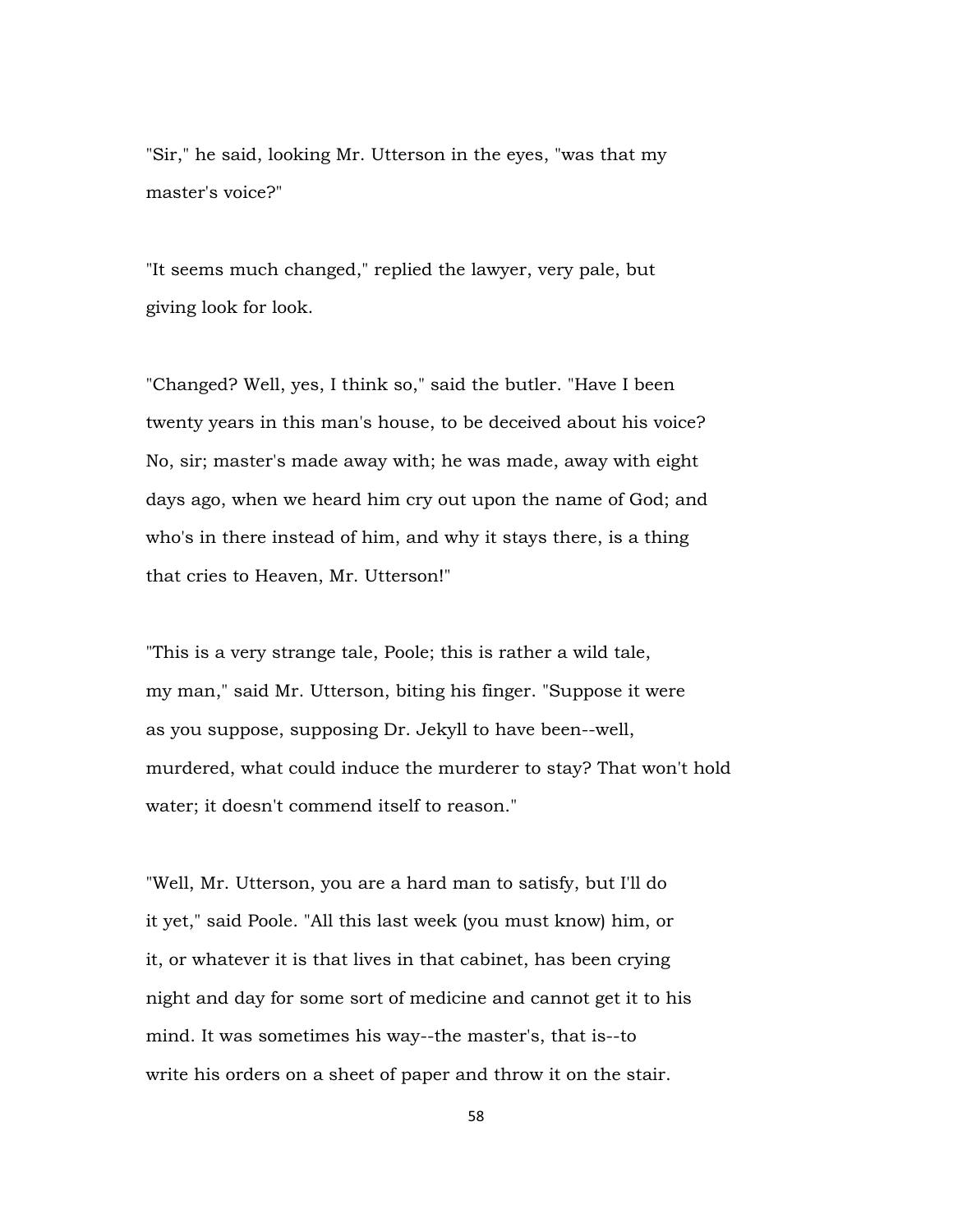We've had nothing else this week back; nothing but papers, and a closed door, and the very meals left there to be smuggled in when nobody was looking. Well, sir, every day, ay, and twice and thrice in the same day, there have been orders and complaints, and I have been sent flying to all the wholesale chemists in town. Every time I brought the stuff back, there would be another paper telling me to return it, because it was not pure, and another order to a different firm. This drug is wanted bitter bad, sir, whatever for."

"Have you any of these papers?" asked Mr. Utterson.

Poole felt in his pocket and handed out a crumpled note, which the lawyer, bending nearer to the candle, carefully examined. Its contents ran thus: "Dr. Jekyll presents his compliments to Messrs. Maw. He assures them that their last sample is impure and quite useless for his present purpose. In the year 18---, Dr. J. purchased a somewhat large quantity from Messrs. M. He now begs them to search with the most sedulous care, and should any of the same quality be left, to forward it to him at once. Expense is no consideration. The importance of this to Dr. J. can hardly be exaggerated." So far the letter had run composedly enough, but here with a sudden splutter of the pen, the writer's emotion had broken loose. "For God's sake," he had added, "find me some of the old."

"This is a strange note," said Mr. Utterson; and then sharply,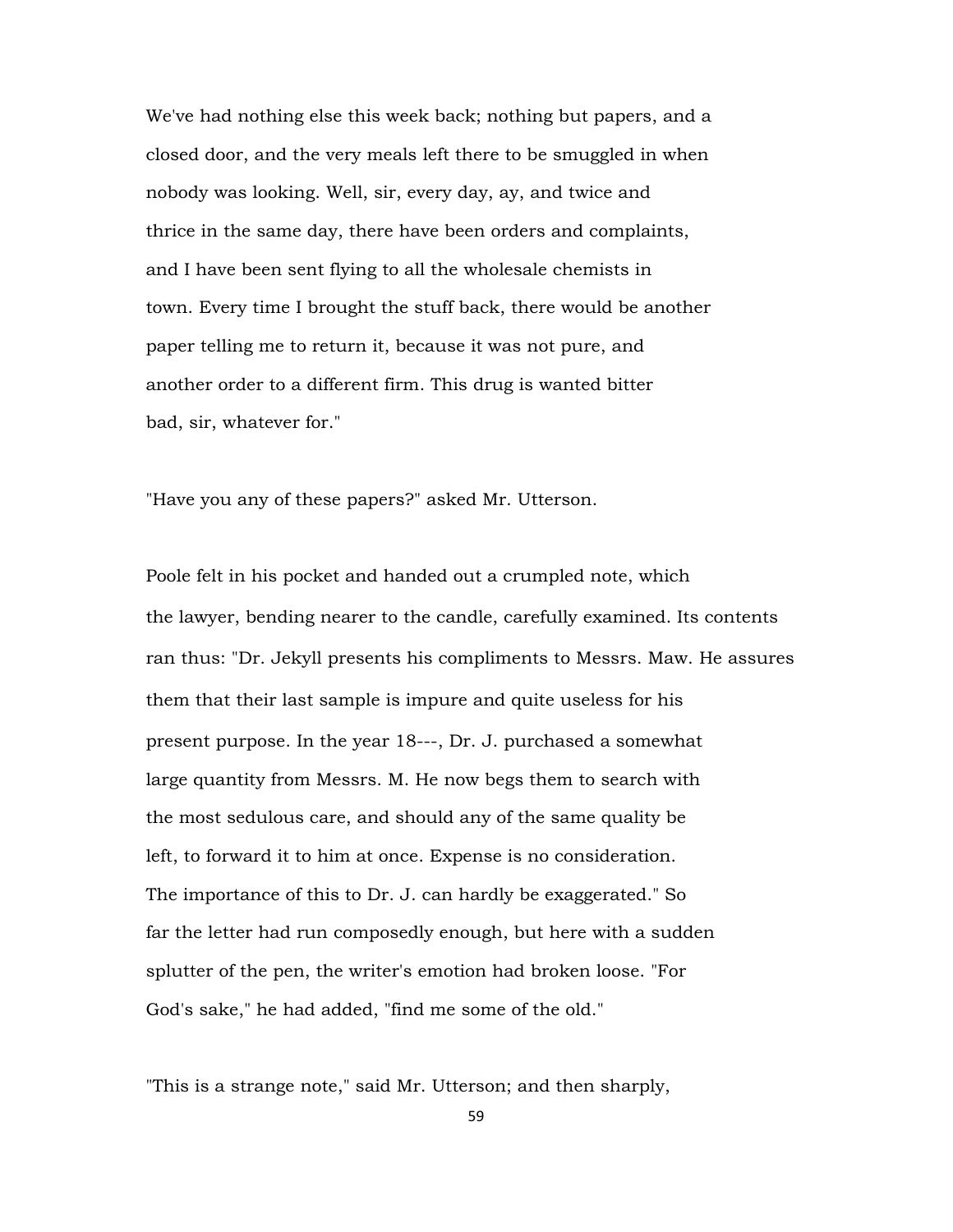"How do you come to have it open?"

"The man at Maw's was main angry, sir, and he threw it back to me like so much dirt," returned Poole.

"This is unquestionably the doctor's hand, do you know?" resumed the lawyer.

"I thought it looked like it," said the servant rather sulkily; and then, with another voice, "But what matters hand-of-write?" he said. "I've seen him!"

"Seen him?" repeated Mr. Utterson. "Well?"

"That's it!" said Poole. "It was this way. I came suddenly into the theatre from the garden. It seems he had slipped out to look for this drug or whatever it is; for the cabinet door was open, and there he was at the far end of the room digging among the crates. He looked up when I came in, gave a kind of cry, and whipped up-stairs into the cabinet. It was but for one minute that I saw him, but the hair stood upon my head like quills. Sir, if that was my master, why had he a mask upon his face? If it was my master, why did he cry out like a rat, and run from me? I have served him long enough. And then..." The man paused and passed his hand over his face.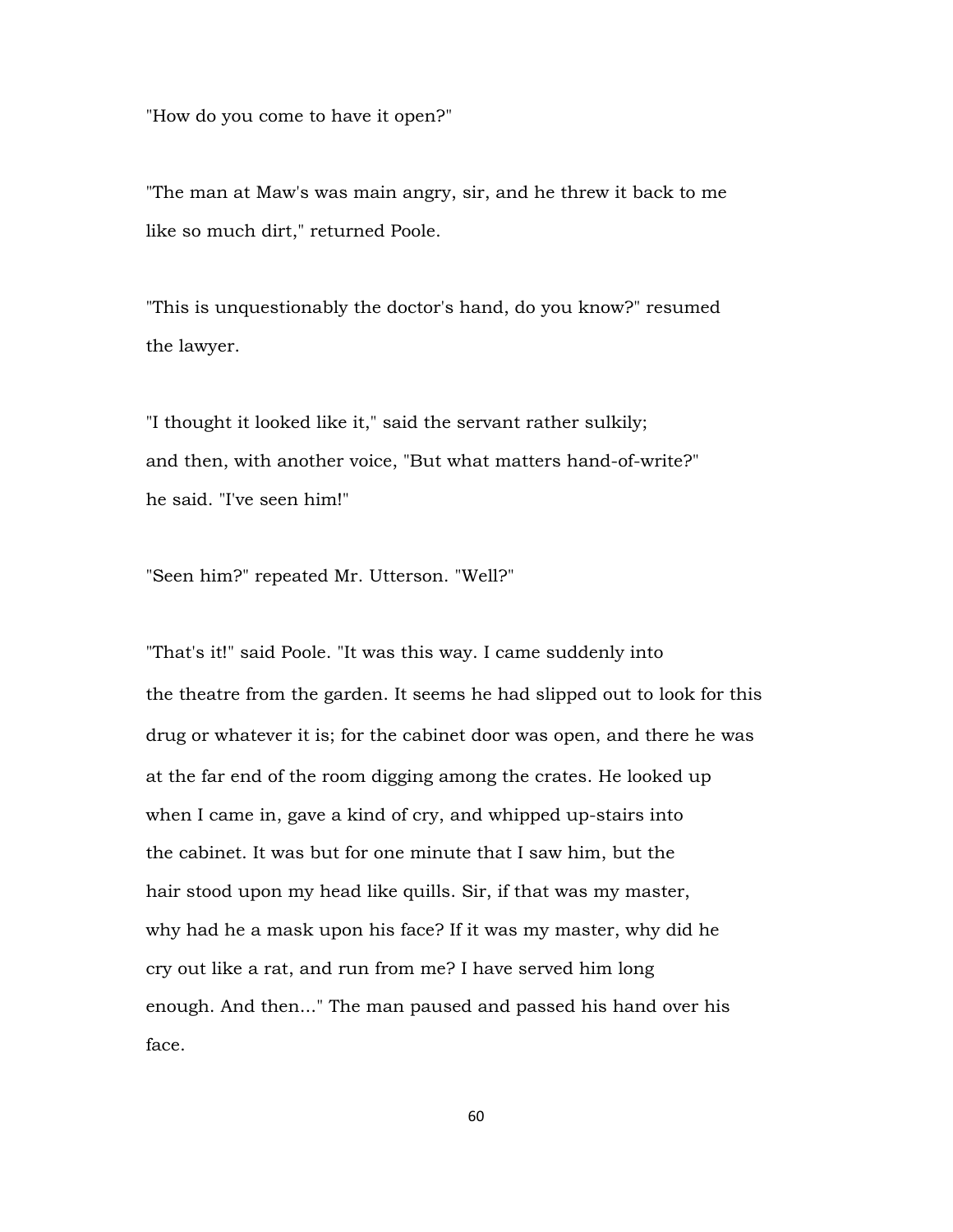"These are all very strange circumstances," said Mr. Utterson, "but I think I begin to see daylight. Your master, Poole, is plainly seized with one of those maladies that both torture and deform the sufferer; hence, for aught I know, the alteration of his voice; hence the mask and the avoidance of his friends; hence his eagerness to find this drug, by means of which the poor soul retains some hope of ultimate recovery--God grant that he be not deceived! There is my explanation; it is sad enough, Poole, ay, and appalling to consider; but it is plain and natural, hangs well together, and delivers us from all exorbitant alarms."

"Sir," said the butler, turning to a sort of mottled pallor, "that thing was not my master, and there's the truth. My master" here he looked round him and began to whisper--"is a tall, fine build of a man, and this was more of a dwarf." Utterson attempted to protest. "O, sir," cried Poole, "do you think I do not know my master after twenty years? Do you think I do not know where his head comes to in the cabinet door, where I saw him every morning of my life? No, Sir, that thing in the mask was never Dr. Jekyll--God knows what it was, but it was never Dr. Jekyll; and it is the belief of my heart that there was murder done."

"Poole," replied the lawyer, "if you say that, it will become my duty to make certain. Much as I desire to spare your master's feelings, much as I am puzzled by this note which seems to prove

61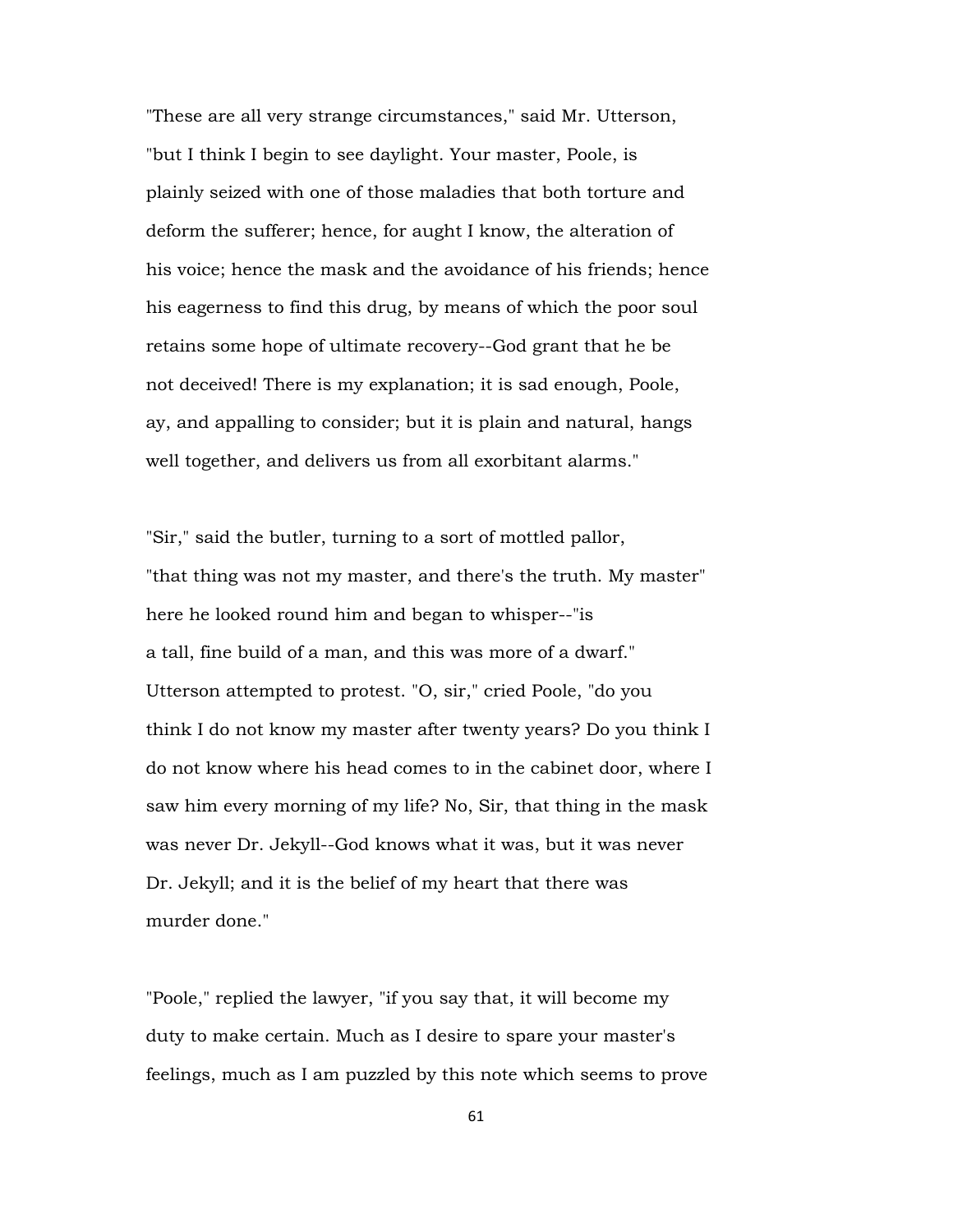him to be still alive, I shall consider it my duty to break in that door."

"Ah Mr. Utterson, that's talking!" cried the butler.

"And now comes the second question," resumed Utterson: "Who is going to do it?"

"Why, you and me," was the undaunted reply.

"That's very well said," returned the lawyer; "and whatever comes of it, I shall make it my business to see you are no loser."

"There is an axe in the theatre," continued Poole; "and you might take the kitchen poker for yourself."

The lawyer took that rude but weighty instrument into his hand, and balanced it. "Do you know, Poole," he said, looking up, "that you and I are about to place ourselves in a position of some peril?"

"You may say so, sir, indeed," returned the butler.

"It is well, then, that we should be frank," said the other. "We both think more than we have said; let us make a clean breast. This masked figure that you saw, did you recognise it?"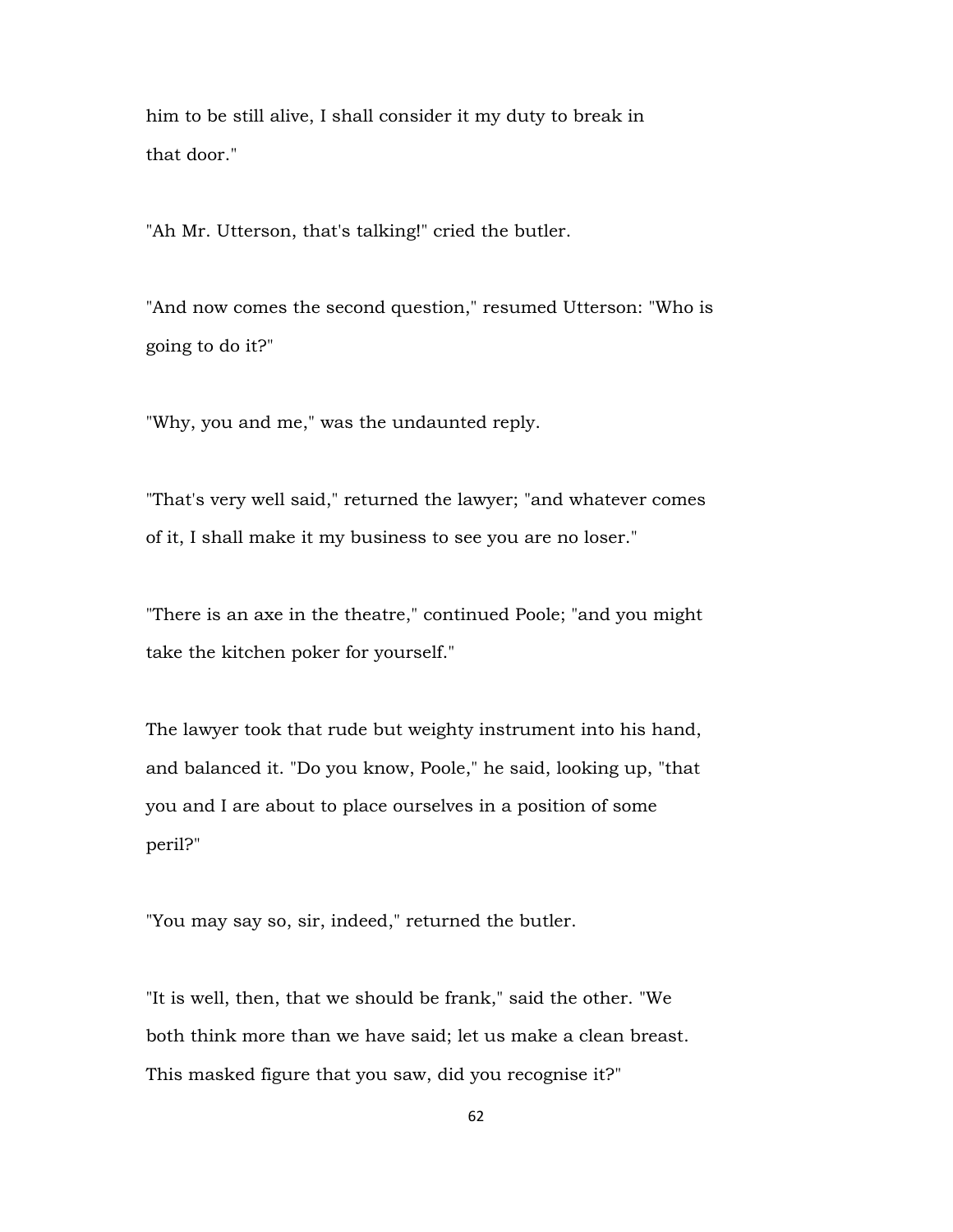"Well, sir, it went so quick, and the creature was so doubled up, that I could hardly swear to that," was the answer. "But if you mean, was it Mr. Hyde?--why, yes, I think it was! You see, it was much of the same bigness; and it had the same quick, light way with it; and then who else could have got in by the laboratory door? You have not forgot, sir that at the time of the murder he had still the key with him? But that's not all. I don't know, Mr. Utterson, if ever you met this Mr. Hyde?"

"Yes," said the lawyer, "I once spoke with him."

"Then you must know as well as the rest of us that there was something queer about that gentleman--something that gave a man a turn--I don't know rightly how to say it, sir, beyond this: that you felt it in your marrow kind of cold and thin."

"I own I felt something of what you describe," said Mr. Utterson.

"Quite so, sir," returned Poole. "Well, when that masked thing like a monkey jumped from among the chemicals and whipped into the cabinet, it went down my spine like ice. Oh, I know it's not evidence, Mr. Utterson. I'm booklearned enough for that; but a man has his feelings, and I give you my Bible-word it was Mr. Hyde!"

"Ay, ay," said the lawyer. "My fears incline to the same point.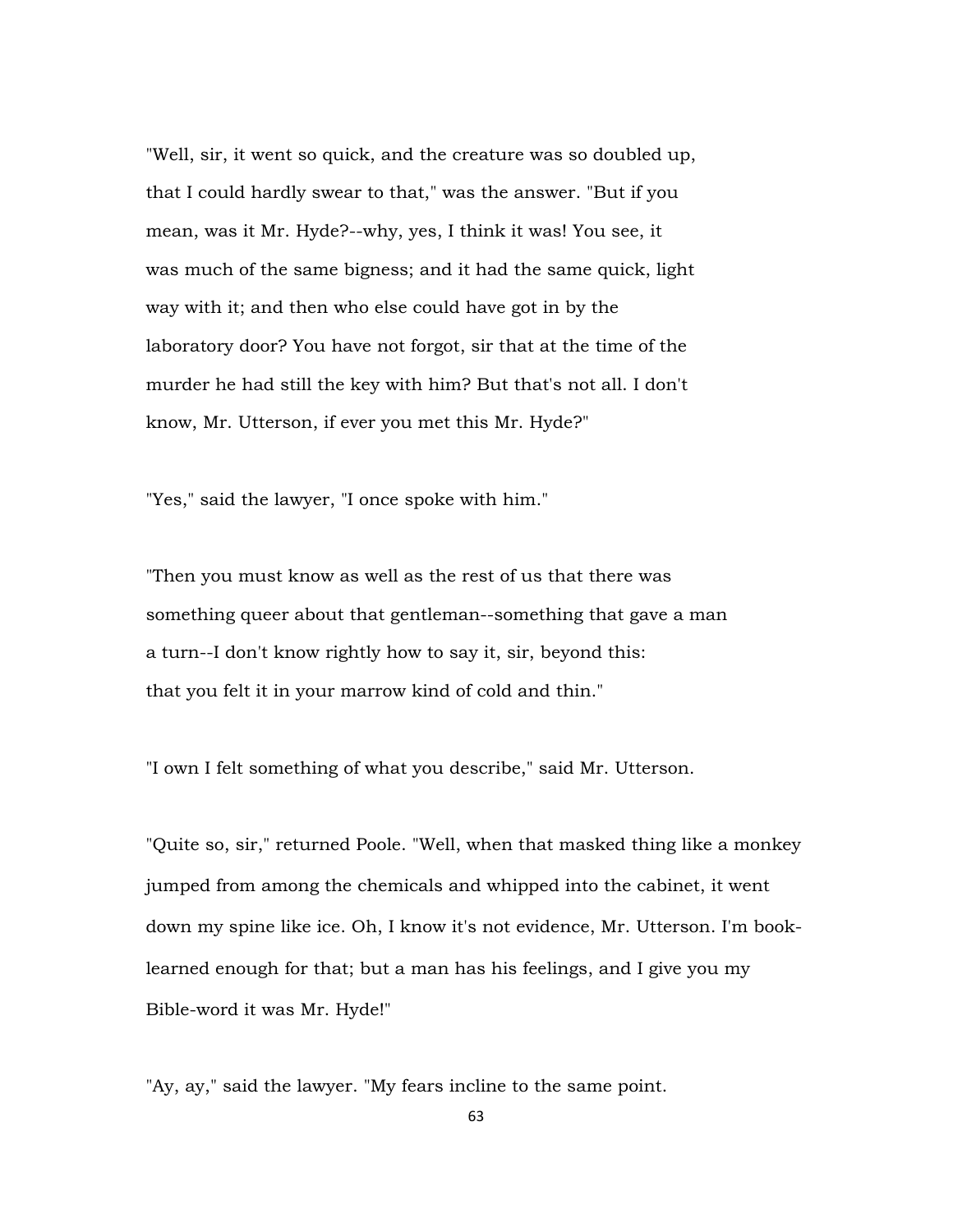Evil, I fear, founded--evil was sure to come--of that connection. Ay, truly, I believe you; I believe poor Harry is killed; and I believe his murderer (for what purpose, God alone can tell) is still lurking in his victim's room. Well, let our name be vengeance. Call Bradshaw."

The footman came at the summons, very white and nervous.

"Pull yourself together, Bradshaw," said the lawyer. "This suspense, I know, is telling upon all of you; but it is now our intention to make an end of it. Poole, here, and I are going to force our way into the cabinet. If all is well, my shoulders are broad enough to bear the blame. Meanwhile, lest anything should really be amiss, or any malefactor seek to escape by the back, you and the boy must go round the corner with a pair of good sticks and take your post at the laboratory door. We give you ten minutes to get to your stations."

As Bradshaw left, the lawyer looked at his watch. "And now, Poole, let us get to ours," he said; and taking the poker under his arm, led the way into the yard. The scud had banked over the moon, and it was now quite dark. The wind, which only broke in puffs and draughts into that deep well of building, tossed the light of the candle to and fro about their steps, until they came into the shelter of the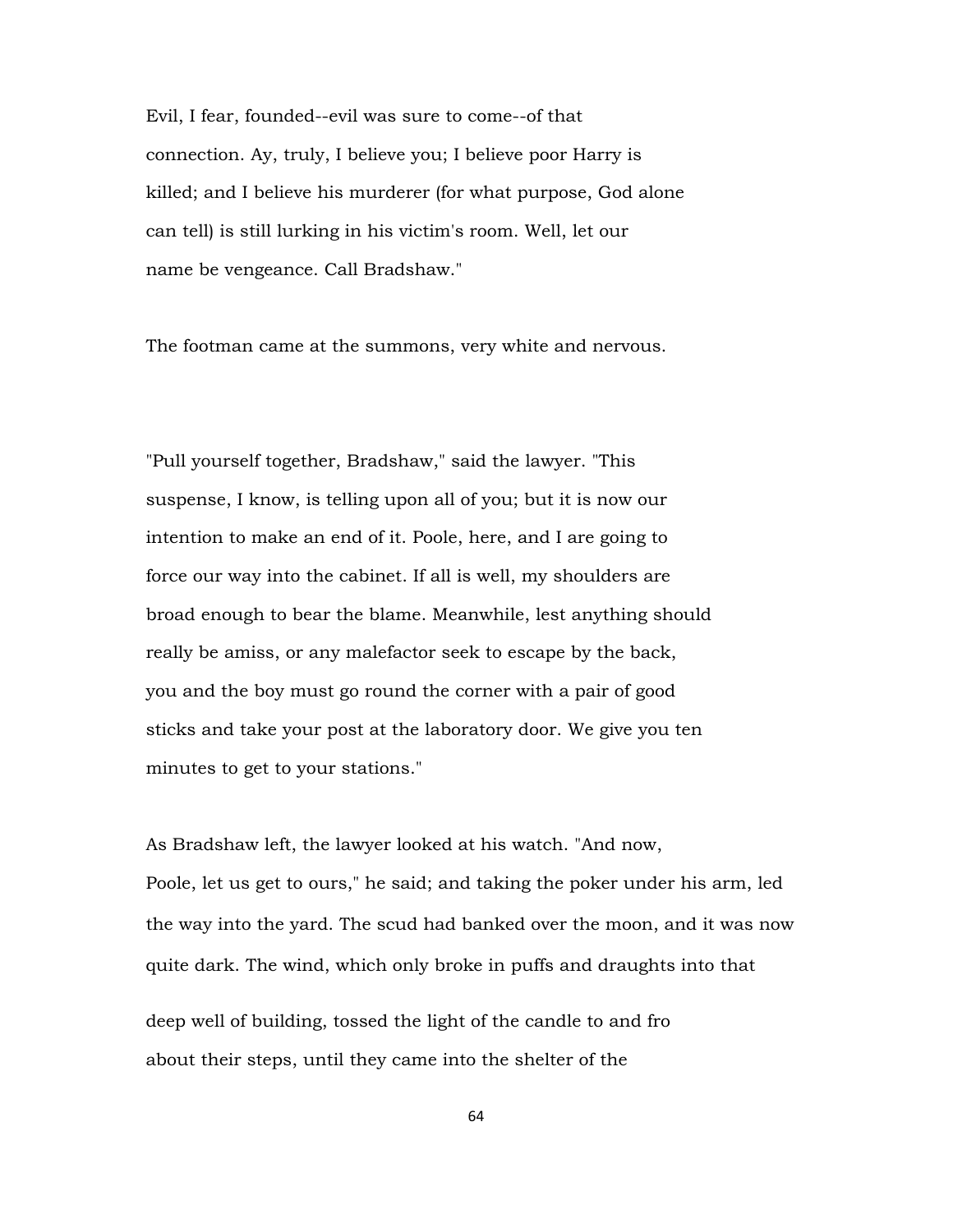theatre, where they sat down silently to wait. London hummed solemnly all around; but nearer at hand, the stillness was only broken by the sounds of a footfall moving to and fro along the cabinet floor.

"So it will walk all day, sir," whispered Poole; "ay, and the better part of the night. Only when a new sample comes from the chemist, there's a bit of a break. Ah, it's an ill conscience that's such an enemy to rest! Ah, sir, there's blood foully shed in every step of it! But hark again, a little closer--put your heart in your ears, Mr. Utterson, and tell me, is that the doctor's foot?"

The steps fell lightly and oddly, with a certain swing, for all they went so slowly; it was different indeed from the heavy creaking tread of Henry Jekyll. Utterson sighed. "Is there never anything else?" he asked.

Poole nodded. "Once," he said. "Once I heard it weeping!"

"Weeping? how that?" said the lawyer, conscious of a sudden chill of horror.

"Weeping like a woman or a lost soul," said the butler. "I came away with that upon my heart, that I could have wept too."

65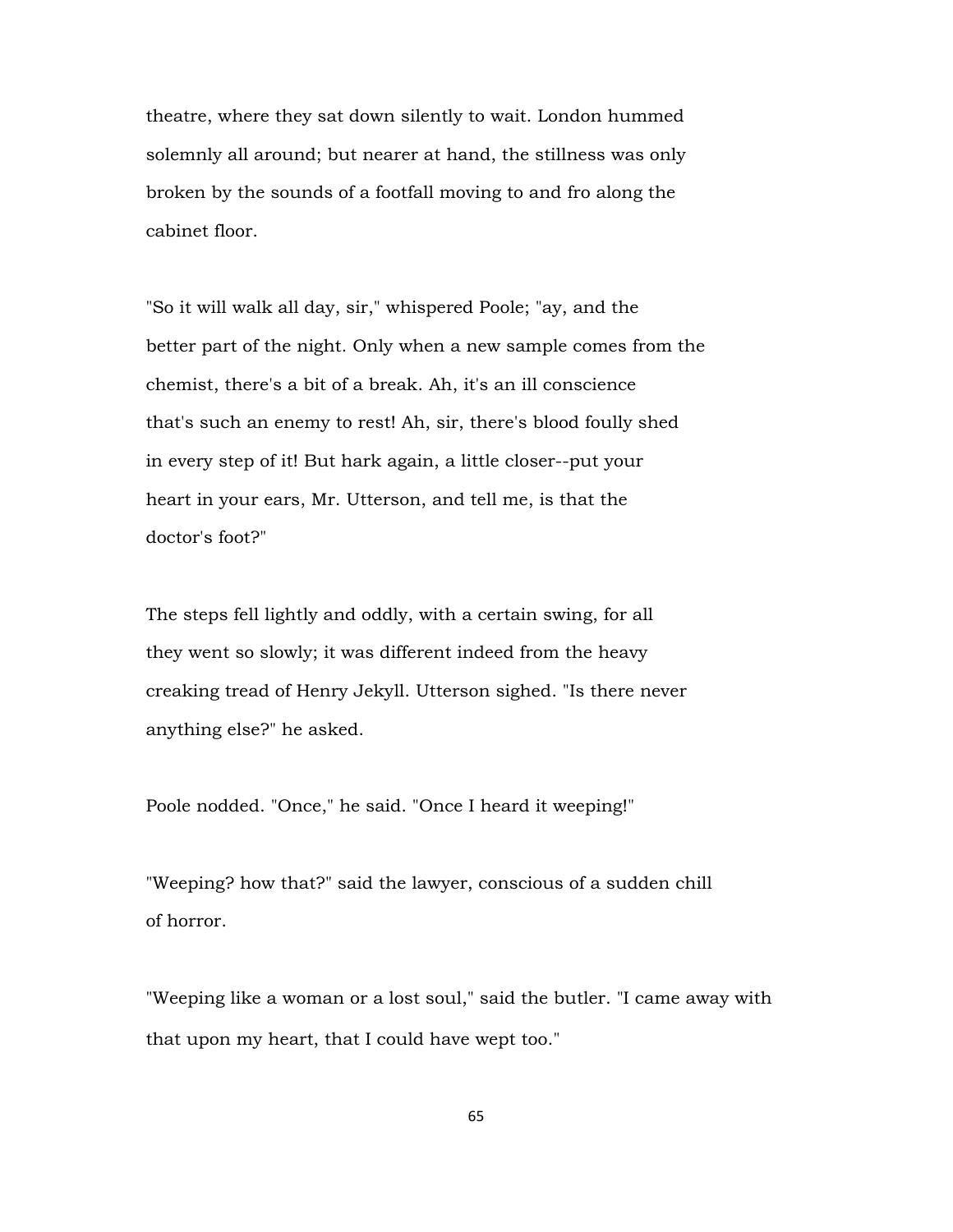But now the ten minutes drew to an end. Poole disinterred the axe from under a stack of packing straw; the candle was set upon the nearest table to light them to the attack; and they drew near with bated breath to where that patient foot was still going up and down, up and down, in the quiet of the night.

"Jekyll," cried Utterson, with a loud voice, "I demand to see you." He paused a moment, but there came no reply. "I give you fair warning, our suspicions are aroused, and I must and shall see you," he resumed; "if not by fair means, then by foul! if not of your consent, then by brute force!"

"Utterson," said the voice, "for God's sake, have mercy!"

"Ah, that's not Jekyll's voice--it's Hyde's!" cried Utterson. "Down with the door, Poole!"

Poole swung the axe over his shoulder; the blow shook the building, and the red baize door leaped against the lock and hinges. A dismal screech, as of mere animal terror, rang from the cabinet. Up went the axe again, and again the panels crashed and the frame bounded; four times the blow fell; but the wood was tough and the fittings were of excellent workmanship; and it was not until the fifth, that the lock burst in sunder and the wreck of the door fell inwards on the carpet.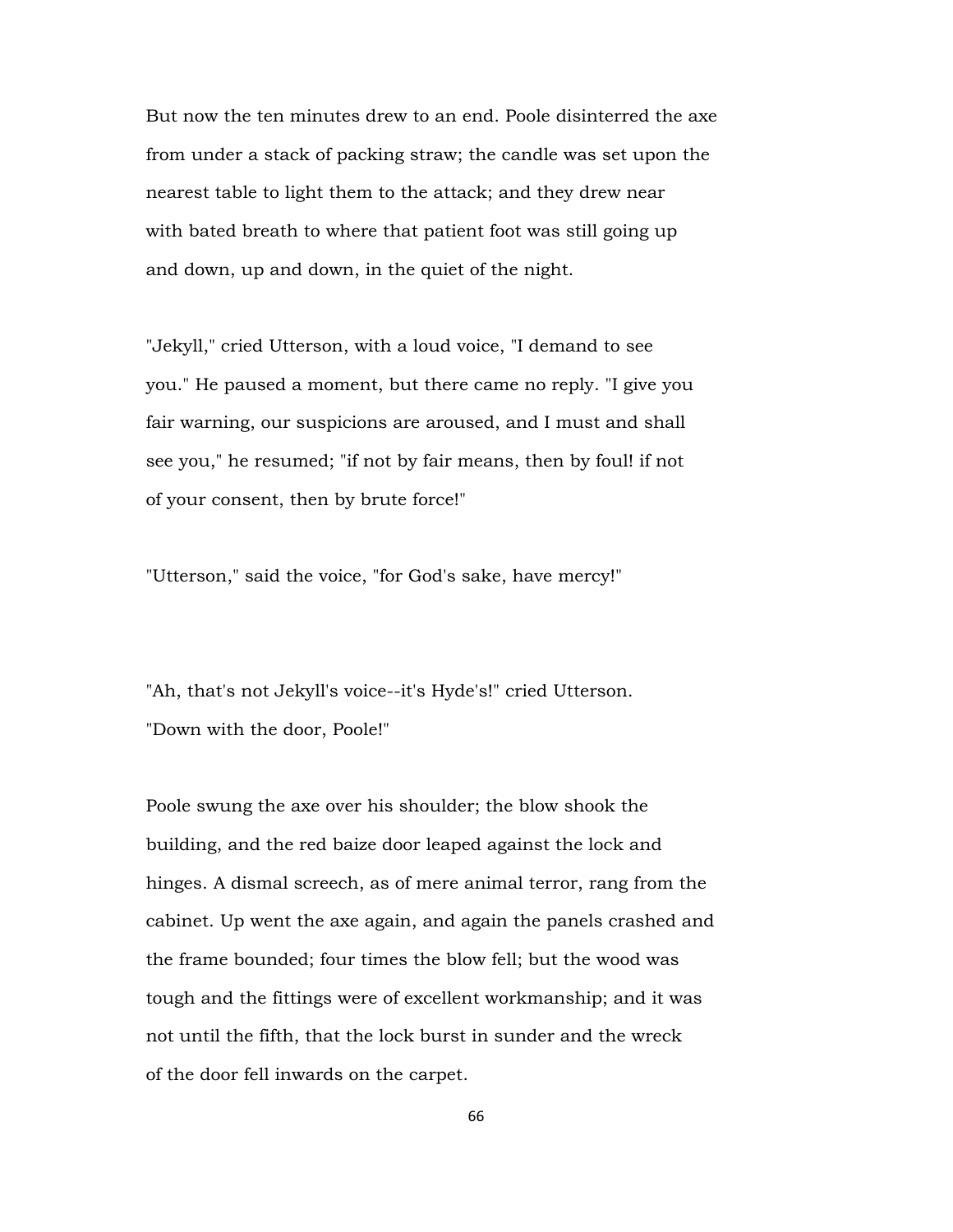The besiegers, appalled by their own riot and the stillness that had succeeded, stood back a little and peered in. There lay the cabinet before their eyes in the quiet lamplight, a good fire glowing and chattering on the hearth, the kettle singing its thin strain, a drawer or two open, papers neatly set forth on the business-table, and nearer the fire, the things laid out for tea: the quietest room, you would have said, and, but for the glazed presses full of chemicals, the most commonplace that night in London.

Right in the midst there lay the body of a man sorely contorted and still twitching. They drew near on tiptoe, turned it on its back and beheld the face of Edward Hyde. He was dressed in clothes far too large for him, clothes of the doctor's bigness; the cords of his face still moved with a semblance of life, but life was quite gone; and by the crushed phial in the hand and the strong smell of kernels that hung upon the air, Utterson knew that he was looking on the body of a self-destroyer.

"We have come too late," he said sternly, "whether to save or punish. Hyde is gone to his account; and it only remains for us to find the body of your master."

The far greater proportion of the building was occupied by the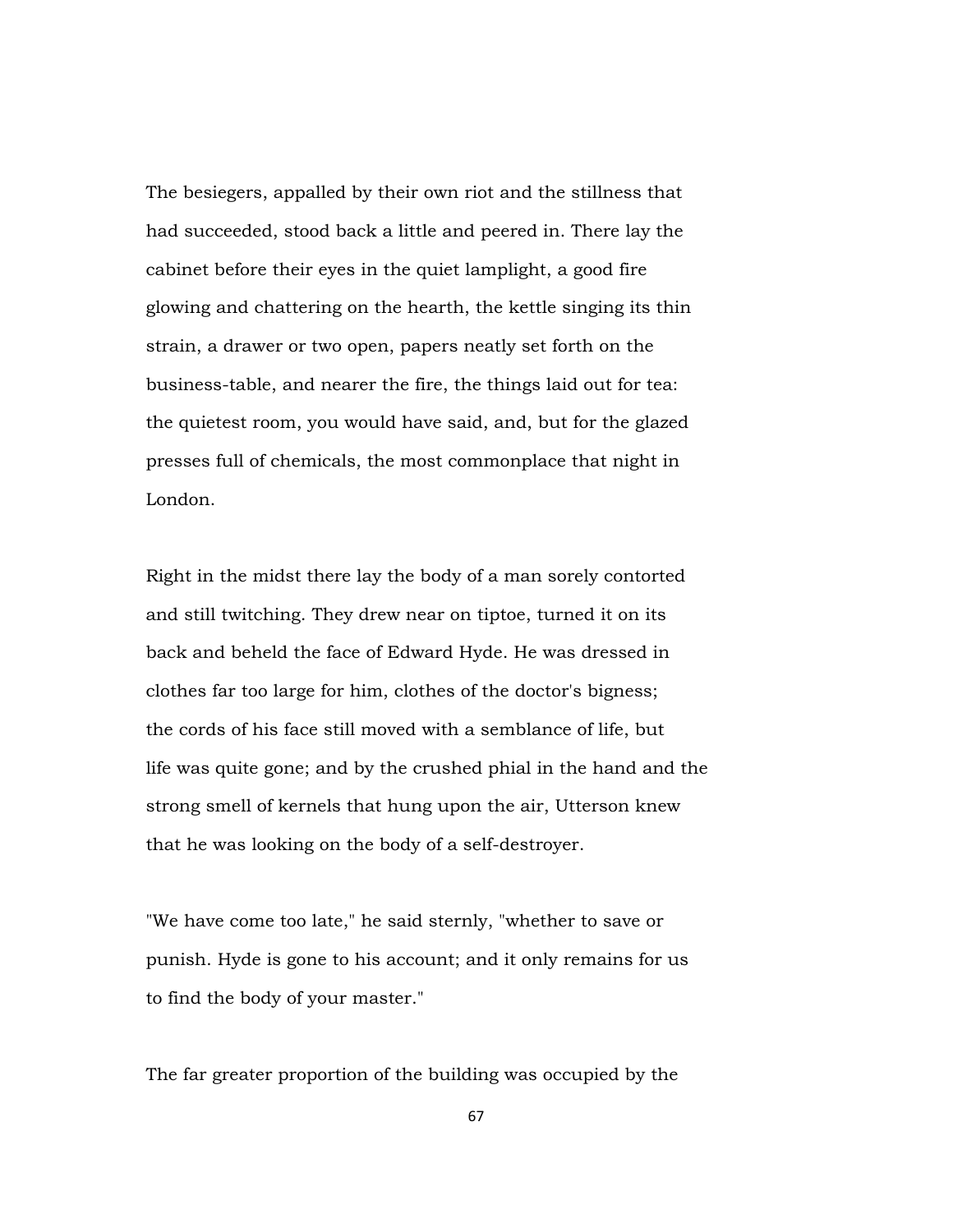theatre, which filled almost the whole ground story and was lighted from above, and by the cabinet, which formed an upper story at one end and looked upon the court. A corridor joined the theatre to the door on the by-street; and with this the cabinet communicated separately by a second flight of stairs. There were besides a few dark closets and a spacious cellar. All these they now thoroughly examined. Each closet needed but a glance, for all were empty, and all, by the dust that fell from their doors, had stood long unopened. The cellar, indeed, was filled with crazy lumber, mostly dating from the times of the surgeon who was Jekyll's predecessor; but even as they opened the door they were advertised of the uselessness of further search, by the fall of a perfect mat of cobweb which had for years sealed up the entrance. Nowhere was there any trace of Henry Jekyll, dead or alive.

Poole stamped on the flags of the corridor. "He must be buried here," he said, hearkening to the sound.

"Or he may have fled," said Utterson, and he turned to examine the door in the by-street. It was locked; and lying near by on the flags, they found the key, already stained with rust.

"This does not look like use," observed the lawyer.

"Use!" echoed Poole. "Do you not see, sir, it is broken? much as if a man had stamped on it."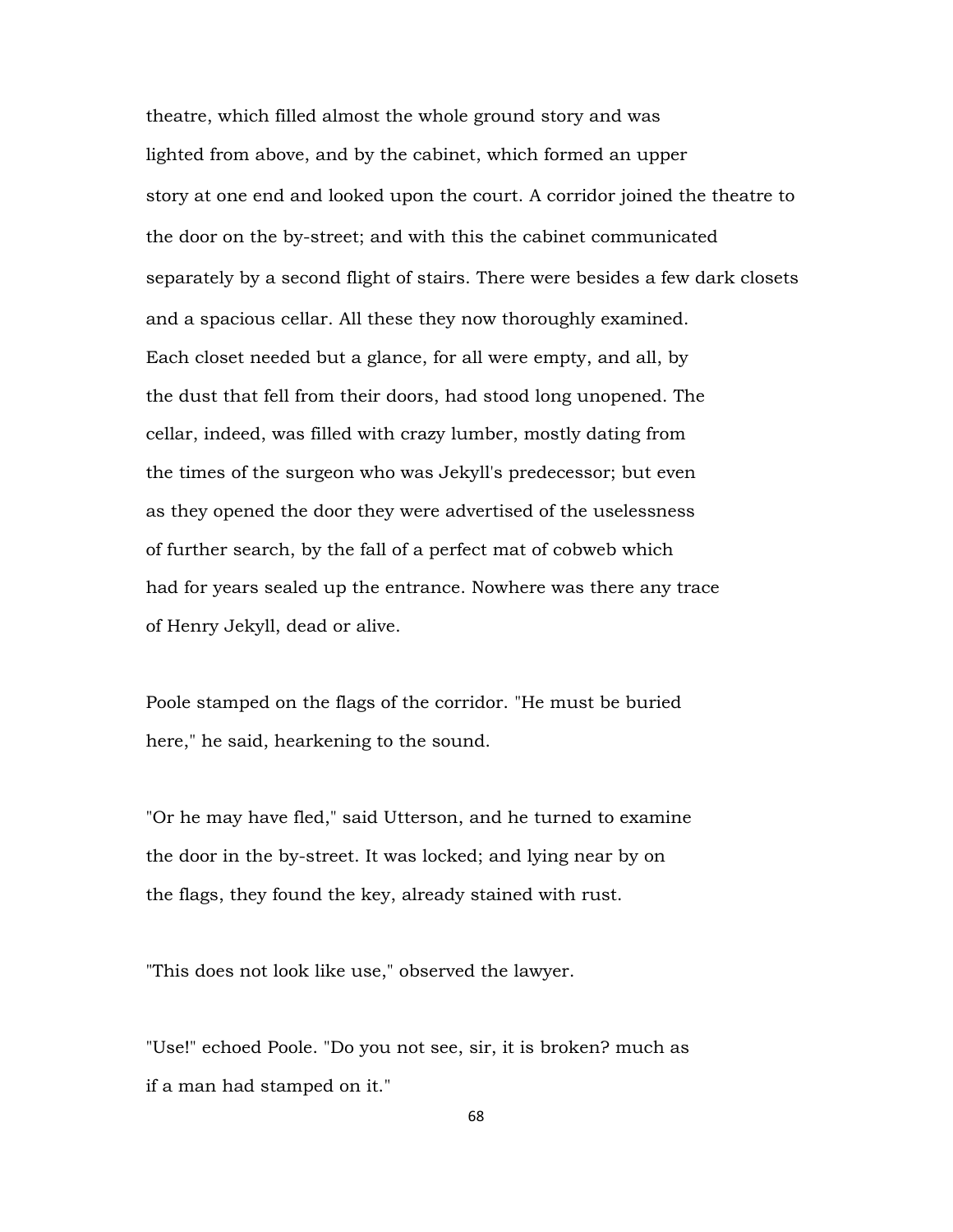"Ay," continued Utterson, "and the fractures, too, are rusty." The two men looked at each other with a scare. "This is beyond me, Poole," said the lawyer. "Let us go back to the cabinet."

They mounted the stair in silence, and still with an occasional awe-struck glance at the dead body, proceeded more thoroughly to examine the contents of the cabinet. At one table, there were traces of chemical work, various measured heaps of some white salt being laid on glass saucers, as though for an experiment in which the unhappy man had been prevented.

"That is the same drug that I was always bringing him," said Poole; and even as he spoke, the kettle with a startling noise boiled over.

This brought them to the fireside, where the easy-chair was drawn cosily up, and the tea-things stood ready to the sitter's elbow, the very sugar in the cup. There were several books on a shelf; one lay beside the tea-things open, and Utterson was amazed to find it a copy of a pious work, for which Jekyll had several times expressed a great esteem, annotated, in his own hand, with startling blasphemies.

Next, in the course of their review of the chamber, the searchers came to the cheval glass, into whose depths they looked with an

69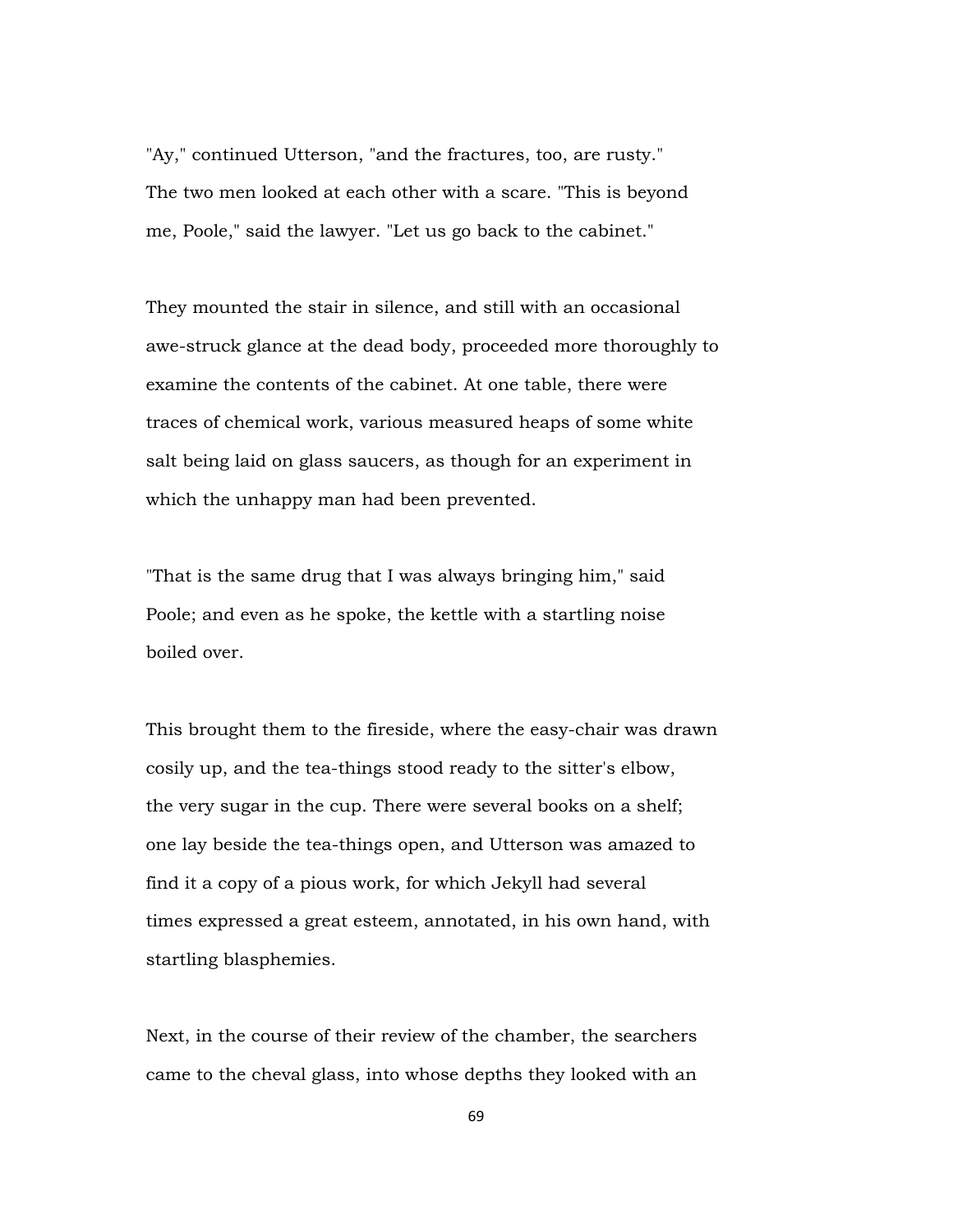involuntary horror. But it was so turned as to show them nothing but the rosy glow playing on the roof, the fire sparkling in a hundred repetitions along the glazed front of the presses, and their own pale and fearful countenances stooping to look in.

"This glass have seen some strange things, sir," whispered Poole.

"And surely none stranger than itself," echoed the lawyer in the same tones. "For what did Jekyll"--he caught himself up at the word with a start, and then conquering the weakness--"what could Jekyll want with it?" he said.

"You may say that!" said Poole. Next they turned to the business-table. On the desk among the neat array of papers, a large envelope was uppermost, and bore, in the doctor's hand, the name of Mr. Utterson. The lawyer unsealed it, and several enclosures fell to the floor. The first was a will, drawn in the same eccentric terms as the one which he had returned six months before, to serve as a testament in case of death and as a deed of gift in case of disappearance; but, in place of the name of Edward Hyde, the lawyer, with indescribable amazement, read the name of Gabriel John Utterson. He looked at Poole, and then back at the paper, and last of all at the dead malefactor stretched upon the carpet.

"My head goes round," he said. "He has been all these days in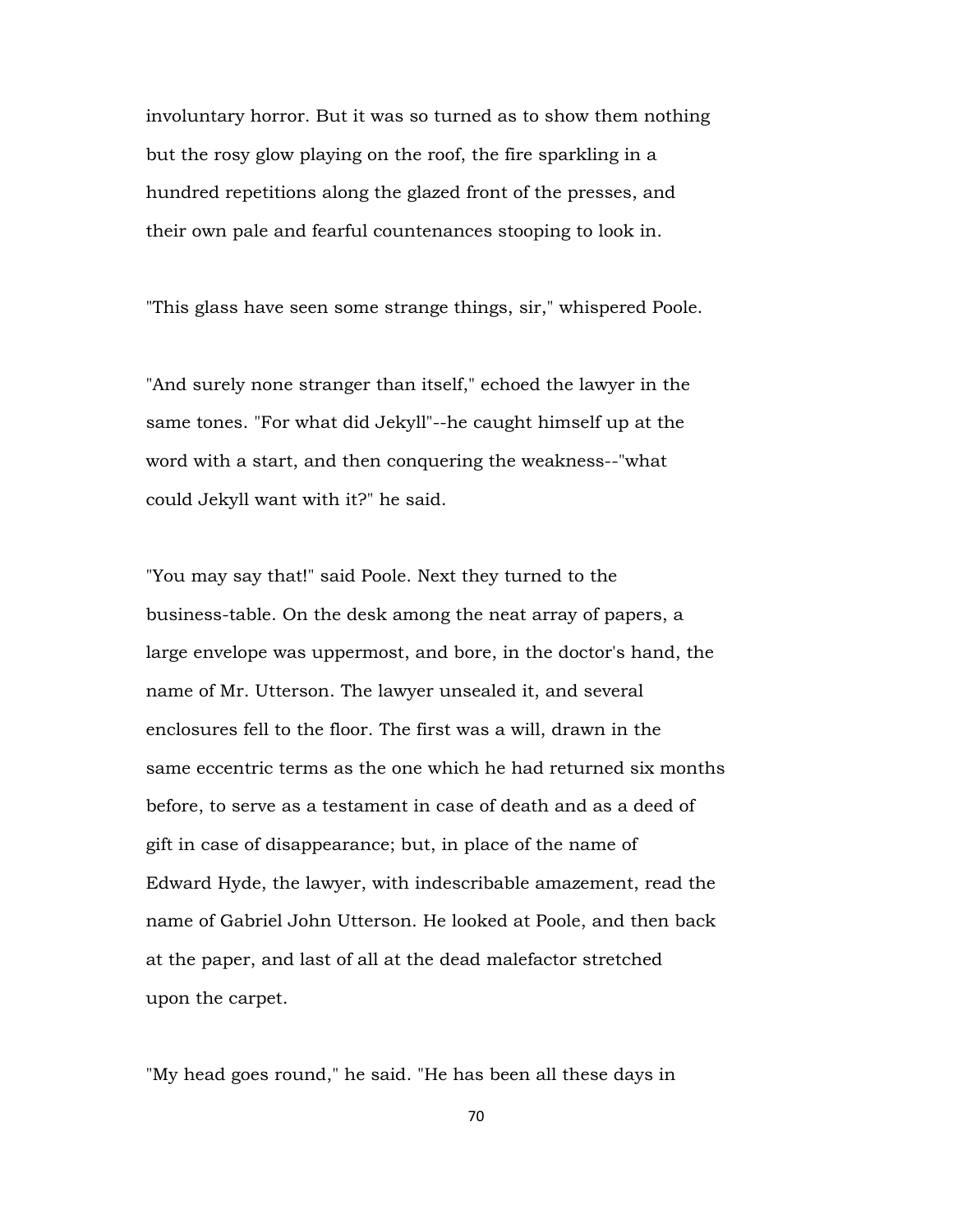possession; he had no cause to like me; he must have raged to see himself displaced; and he has not destroyed this document."

He caught up the next paper; it was a brief note in the doctor's hand and dated at the top.

"O Poole!" the lawyer cried, "he was alive and here this day. He cannot have been disposed of in so short a space, he must be still alive, he must have fled! And then, why fled? and how? and in that case, can we venture to declare this suicide? Oh, we must be careful. I foresee that we may yet involve your master in some dire catastrophe."

"Why don't you read it, sir?" asked Poole.

"Because I fear," replied the lawyer solemnly. "God grant I have no cause for it!" And with that he brought the paper to his eyes and read as follows:

"MY DEAR UTTERSON,--When this shall fall into your hands, I shall have disappeared, under what circumstances I have not the penetration to foresee, but my instinct and all the circumstances of my nameless situation tell me that the end is sure and must be early. Go then, and first read the narrative which Lanyon warned me he was to place in your hands; and if you care to hear more,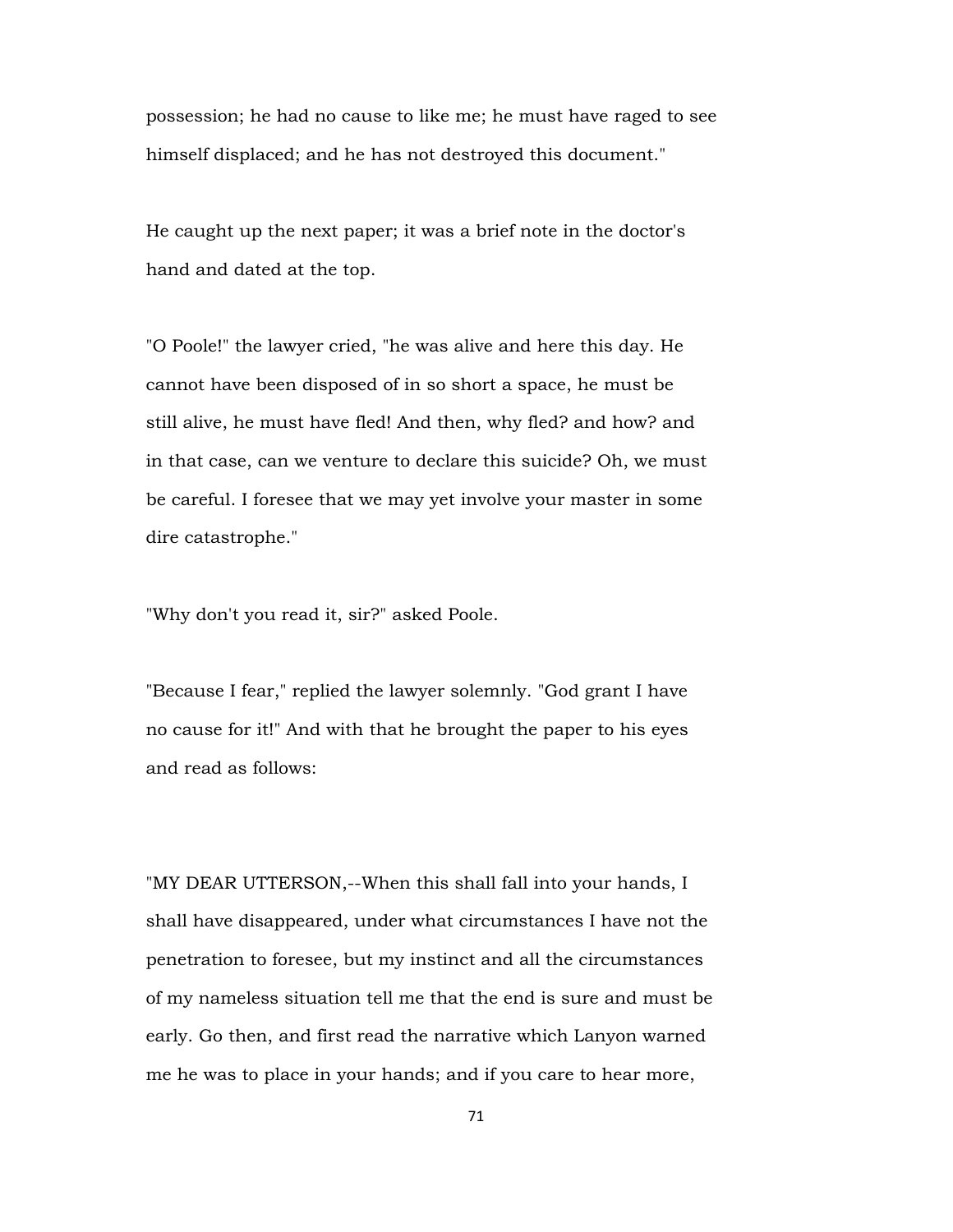turn to the confession of

## "Your unworthy and unhappy friend, "HENRY JEKYLL."

"There was a third enclosure?" asked Utterson.

"Here, sir," said Poole, and gave into his hands a considerable packet sealed in several places.

The lawyer put it in his pocket. "I would say nothing of this paper. If your master has fled or is dead, we may at least save his credit. It is now ten; I must go home and read these documents in quiet; but I shall be back before midnight, when we shall send for the police."

They went out, locking the door of the theatre behind them; and Utterson, once more leaving the servants gathered about the fire in the hall, trudged back to his office to read the two narratives in which this mystery was now to be explained.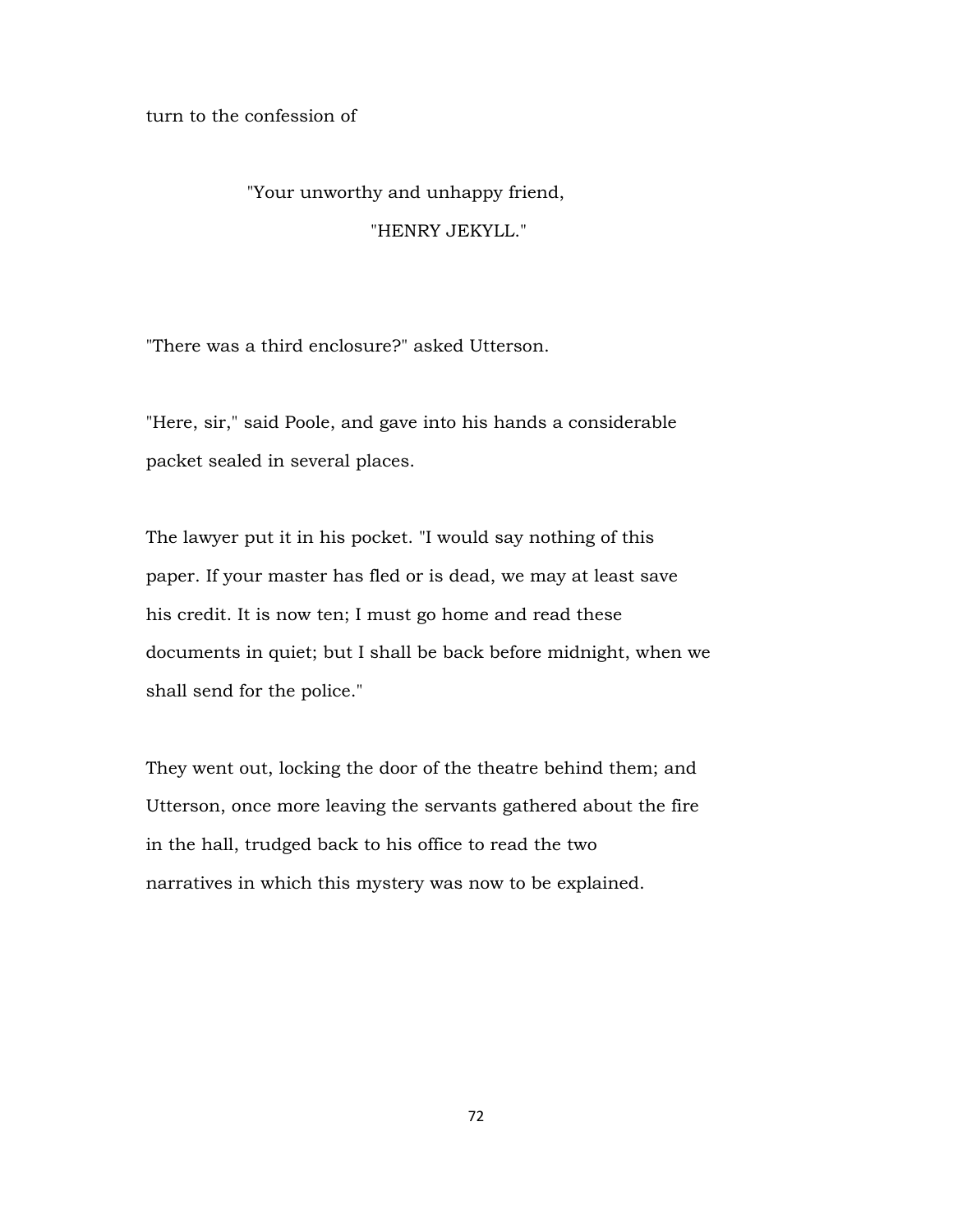## DR. LANYON'S NARRATIVE

ON the ninth of January, now four days ago, I received by the evening delivery a registered envelope, addressed in the hand of my colleague and old school-companion, Henry Jekyll. I was a good deal surprised by this; for we were by no means in the habit of correspondence; I had seen the man, dined with him, indeed, the night before; and I could imagine nothing in our intercourse that should justify formality of registration. The contents increased my wonder; for this is how the letter ran:

"10th December, 18---

"DEAR LANYON, You are one of my oldest friends; and although we may have differed at times on scientific questions, I cannot remember, at least on my side, any break in our affection. There was never a day when, if you had said to me, 'Jekyll, my life, my honour, my reason, depend upon you,' I would not have sacrificed my left hand to help you. Lanyon, my life, my honour my reason, are all at your mercy; if you fail me to-night I am lost. You might suppose, after this preface, that I am going to ask you for something dishonourable to grant. Judge for yourself.

"I want you to postpone all other engagements for to-night--ay, even if you were summoned to the bedside of an emperor; to take a cab, unless your carriage should be actually at the door; and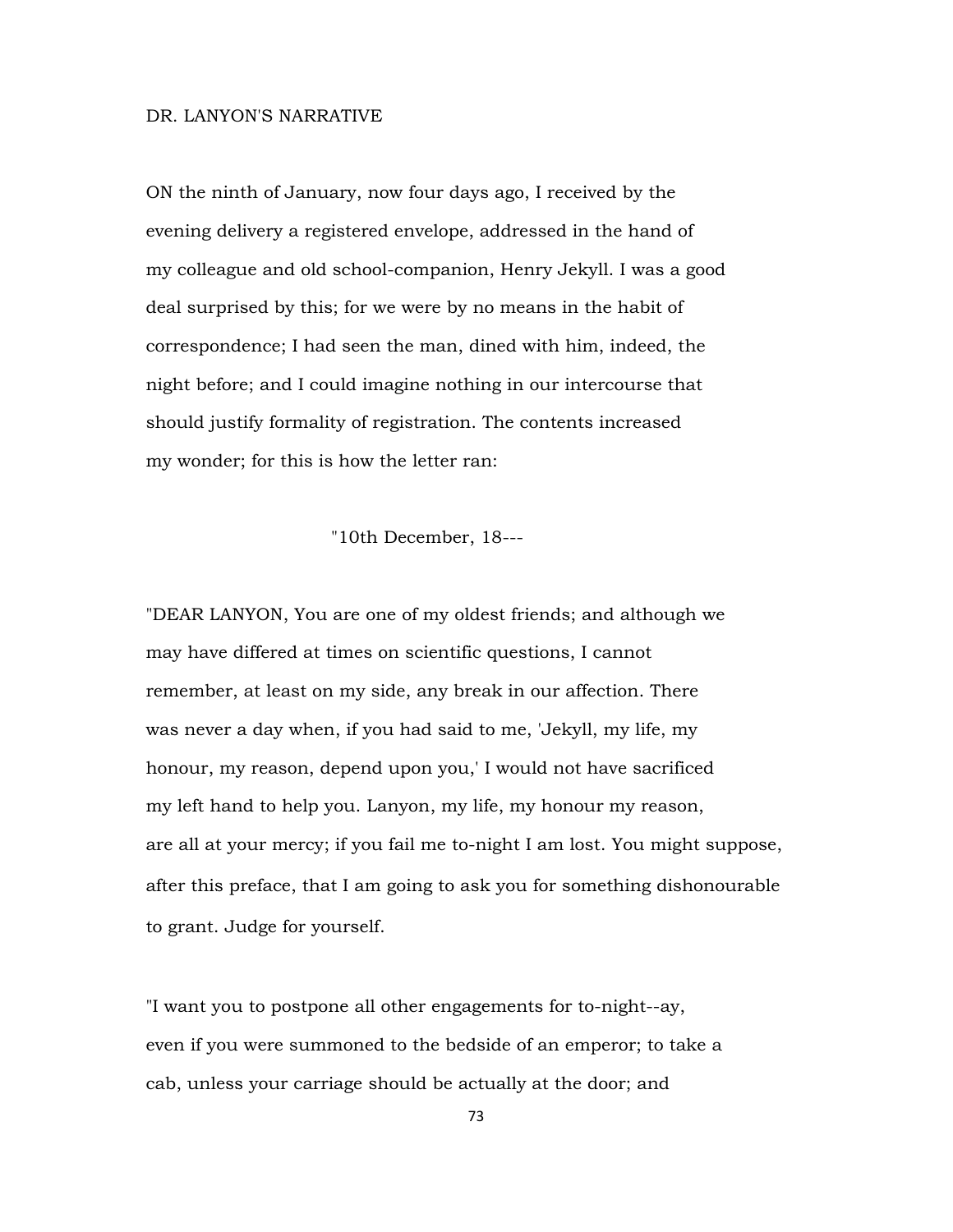with this letter in your hand for consultation, to drive straight to my house. Poole, my butler, has his orders; you will find, him waiting your arrival with a locksmith. The door of my cabinet is then to be forced: and you are to go in alone; to open the glazed press (letter E) on the left hand, breaking the lock if it be shut; and to draw out, with all its contents as they stand, the fourth drawer from the top or (which is the same thing) the third from the bottom. In my extreme distress of wind, I have a morbid fear of misdirecting you; but even if I am in error, you may know the right drawer by its contents: some powders, a phial and a paper book. This drawer I beg of you to carry back with you to Cavendish Square exactly as it stands.

"That is the first part of the service: now for the second. You should be back, if you set out at once on the receipt of this, long before midnight; but I will leave you that amount of margin, not only in the fear of one of those obstacles that can neither be prevented nor fore-seen, but because an hour when your servants are in bed is to be preferred for what will then remain to do. At midnight, then, I have to ask you to be alone in your consulting-room, to admit with your own hand into the house a man who will present himself in my name, and to place in his hands the drawer that you will have brought with you from my cabinet. Then you will have played your part and earned my gratitude completely. Five minutes afterwards, if you insist upon an explanation, you will have understood that these arrangements are of capital importance; and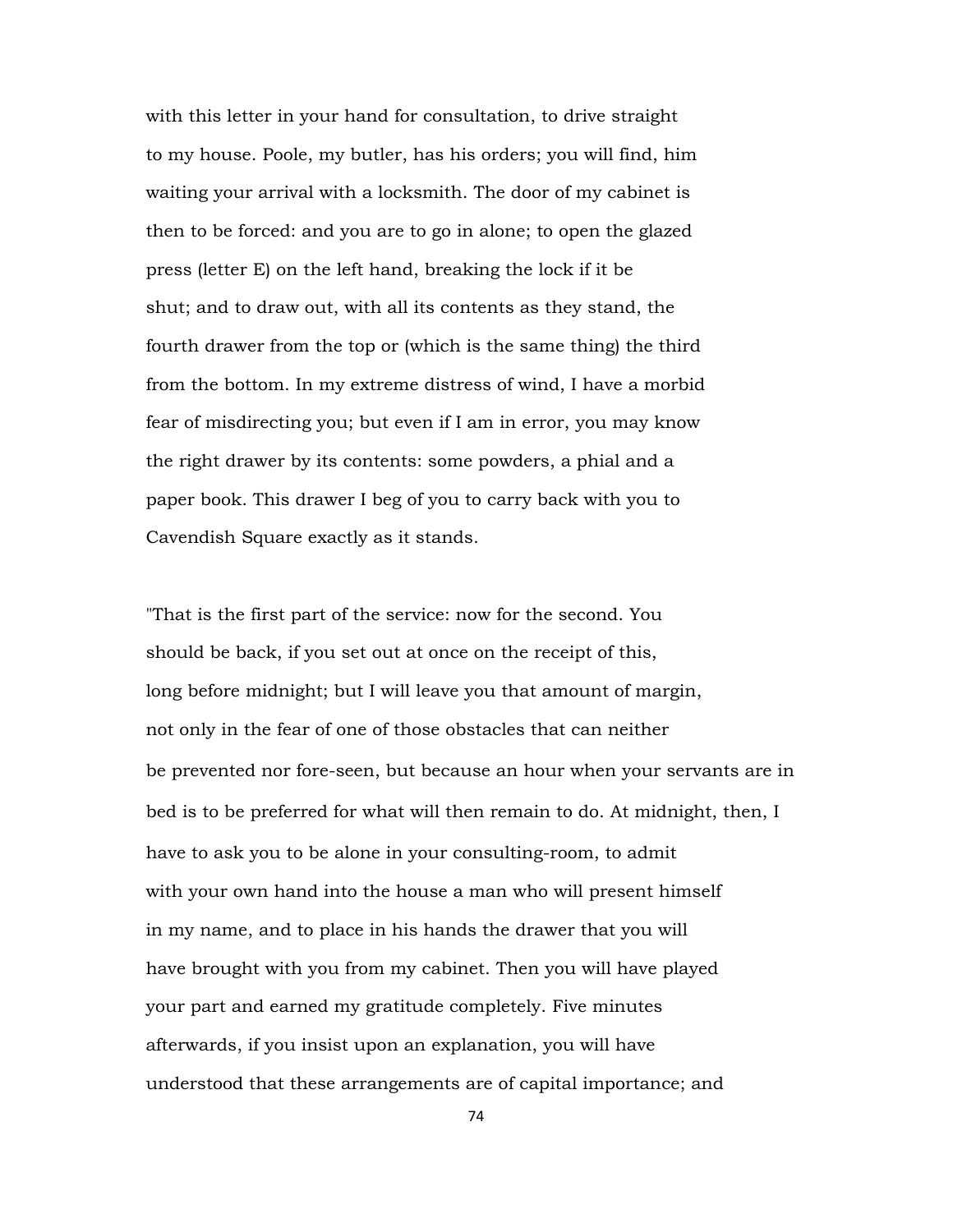that by the neglect of one of them, fantastic as they must appear, you might have charged your conscience with my death or the shipwreck of my reason.

"Confident as I am that you will not trifle with this appeal, my heart sinks and my hand trembles at the bare thought of such a possibility. Think of me at this hour, in a strange place, labouring under a blackness of distress that no fancy can exaggerate, and yet well aware that, if you will but punctually serve me, my troubles will roll away like a story that is told. Serve me, my dear Lanyon, and save

"Your friend,

## "H. J.

"P. S. I had already sealed this up when a fresh terror struck upon my soul. It is possible that the postoffice may fail me, and this letter not come into your hands until to-morrow morning. In that case, dear Lanyon, do my errand when it shall be most convenient for you in the course of the day; and once more expect my messenger at midnight. It may then already be too late; and if that night passes without event, you will know that you have seen the last of Henry Jekyll."

Upon the reading of this letter, I made sure my colleague was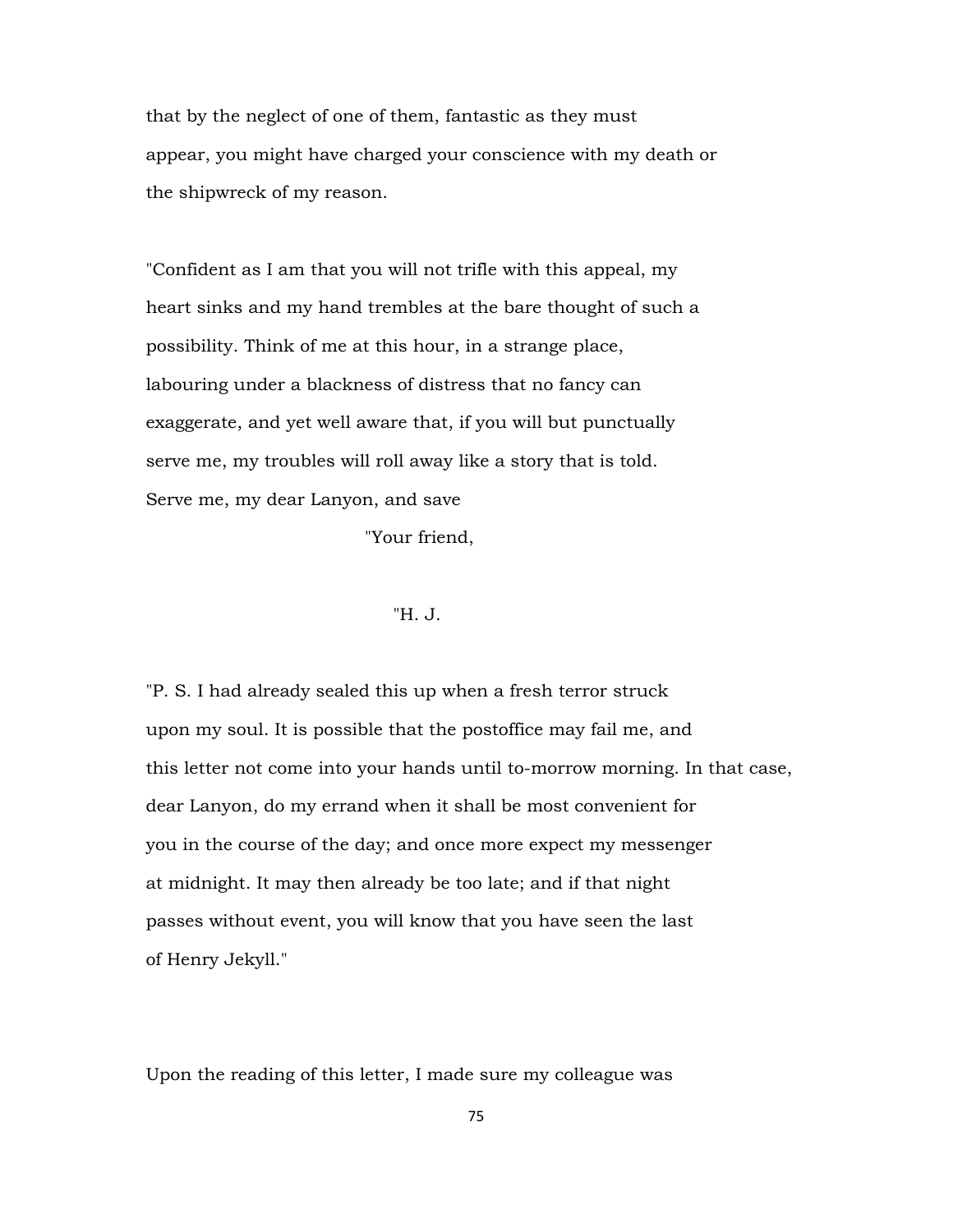insane; but till that was proved beyond the possibility of doubt, I felt bound to do as he requested. The less I understood of this farrago, the less I was in a position to judge of its importance; and an appeal so worded could not be set aside without a grave responsibility. I rose accordingly from table, got into a hansom, and drove straight to Jekyll's house. The butler was awaiting my arrival; he had received by the same post as mine a registered letter of instruction, and had sent at once for a locksmith and a carpenter. The tradesmen came while we were yet speaking; and we moved in a body to old Dr. Denman's surgical theatre, from which (as you are doubtless aware) Jekyll's private cabinet is most conveniently entered. The door was very strong, the lock excellent; the carpenter avowed he would have great trouble and have to do much damage, if force were to be used; and the locksmith was near despair. But this last was a handy fellow, and after two hours' work, the door stood open. The press marked E was unlocked; and I took out the drawer, had it filled up with straw and tied in a sheet, and returned with it to Cavendish Square.

Here I proceeded to examine its contents. The powders were neatly enough made up, but not with the nicety of the dispensing chemist; so that it was plain they were of Jekyll's private manufacture; and when I opened one of the wrappers I found what seemed to me a simple crystalline salt of a white colour. The phial, to which I next turned my attention, might have been about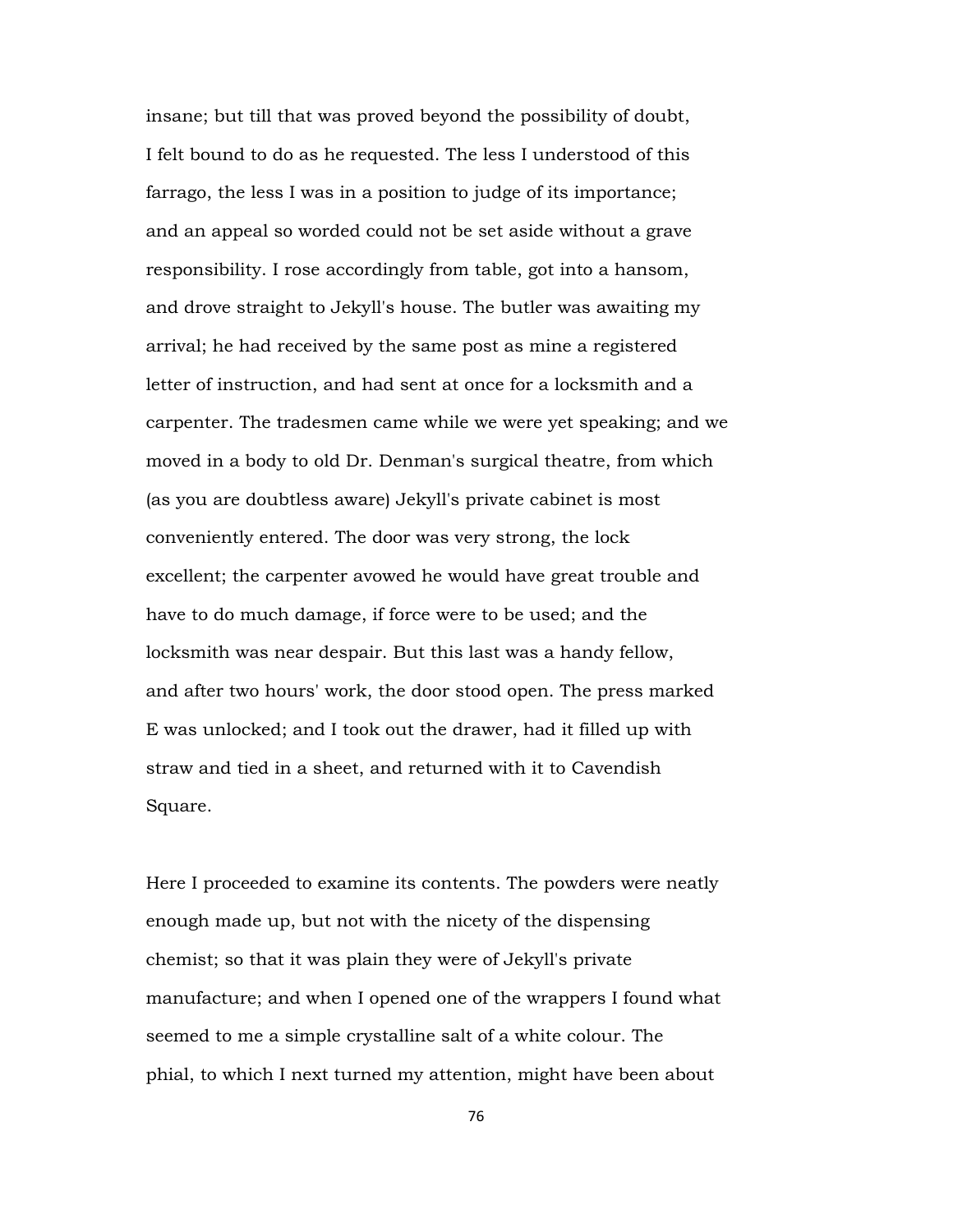half-full of a blood-red liquor, which was highly pungent to the sense of smell and seemed to me to contain phosphorus and some volatile ether. At the other ingredients I could make no guess. The book was an ordinary version-book and contained little but a series of dates. These covered a period of many years, but I observed that the entries ceased nearly a year ago and quite abruptly. Here and there a brief remark was appended to a date, usually no more than a single word: "double" occurring perhaps six times in a total of several hundred entries; and once very early in the list and followed by several marks of exclamation, "total failure!!!" All this, though it whetted my curiosity, told me little that was definite. Here were a phial of some tincture, a paper of some salt, and the record of a series of experiments that had led (like too many of Jekyll's investigations) to no end of practical usefulness. How could the presence of these articles in my house affect either the honour, the sanity, or the life of my flighty colleague? If his messenger could go to one place, why could he not go to another? And even granting some impediment, why was this gentleman to be received by me in secret? The more I reflected the more convinced I grew that I was dealing with a case of cerebral disease: and though I dismissed my servants to bed, I loaded an old revolver, that I might be found in some posture of self-defence.

Twelve o'clock had scarce rung out over London, ere the knocker sounded very gently on the door. I went myself at the summons, and found a small man crouching against the pillars of the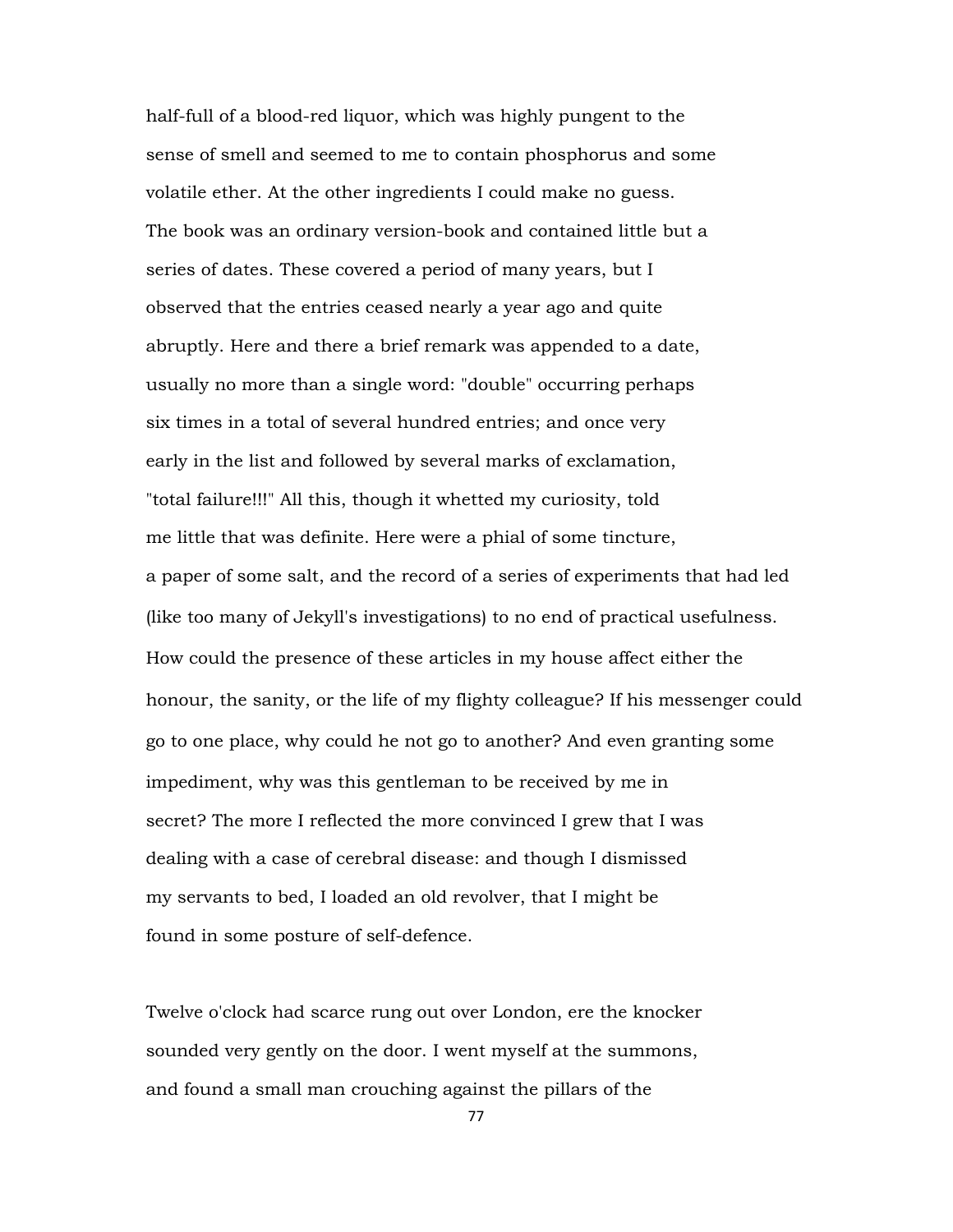portico.

"Are you come from Dr. Jekyll?" I asked.

He told me "yes" by a constrained gesture; and when I had bidden him enter, he did not obey me without a searching backward glance into the darkness of the square. There was a policeman not far off, advancing with his bull's eye open; and at the sight, I thought my visitor started and made greater haste.

These particulars struck me, I confess, disagreeably; and as I followed him into the bright light of the consulting-room, I kept my hand ready on my weapon. Here, at last, I had a chance of clearly seeing him. I had never set eyes on him before, so much was certain. He was small, as I have said; I was struck besides with the shocking expression of his face, with his remarkable combination of great muscular activity and great apparent debility of constitution, and--last but not least- with the odd, subjective disturbance caused by his neighbourhood. This bore some resemblance to incipient rigour, and was accompanied by a marked sinking of the pulse. At the time, I set it down to some idiosyncratic, personal distaste, and merely wondered at the acuteness of the symptoms; but I have since had reason to believe the cause to lie much deeper in the nature of man, and to turn on some nobler hinge than the principle of hatred.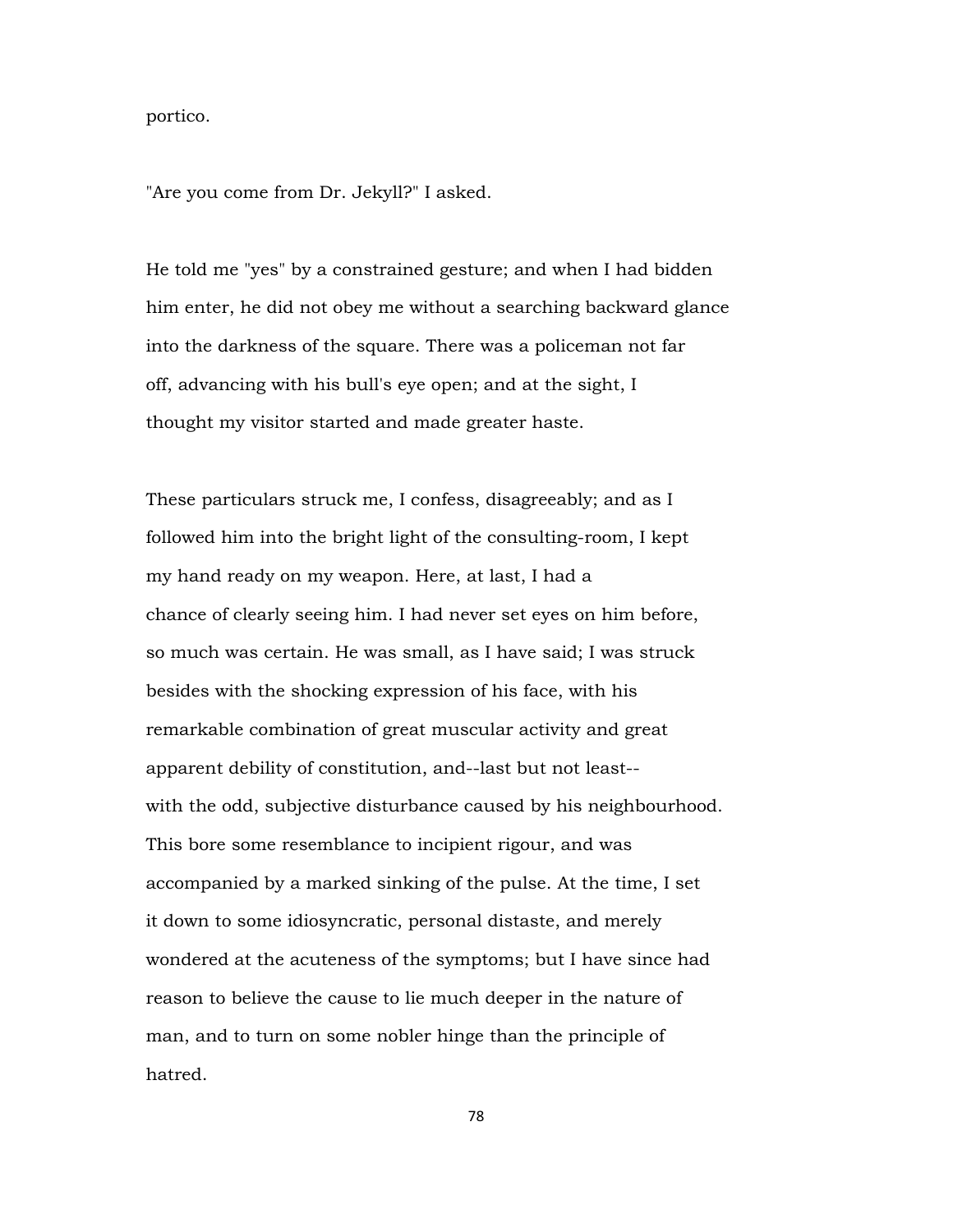This person (who had thus, from the first moment of his entrance, struck in me what I can only describe as a disgustful curiosity) was dressed in a fashion that would have made an ordinary person laughable; his clothes, that is to say, although they were of rich and sober fabric, were enormously too large for him in every measurement--the trousers hanging on his legs and rolled up to keep them from the ground, the waist of the coat below his haunches, and the collar sprawling wide upon his shoulders. Strange to relate, this ludicrous accoutrement was far from moving me to laughter. Rather, as there was something abnormal and misbe-gotten in the very essence of the creature that now faced me- something seizing, surprising, and revolting--this fresh disparity seemed but to fit in with and to reinforce it; so that to my interest in the man's nature and character, there was added a curiosity as to his origin, his life, his fortune and status in the world.

These observations, though they have taken so great a space to be set down in, were yet the work of a few seconds. My visitor was, indeed, on fire with sombre excitement.

"Have you got it?" he cried. "Have you got it?" And so lively was his impatience that he even laid his hand upon my arm and sought to shake me.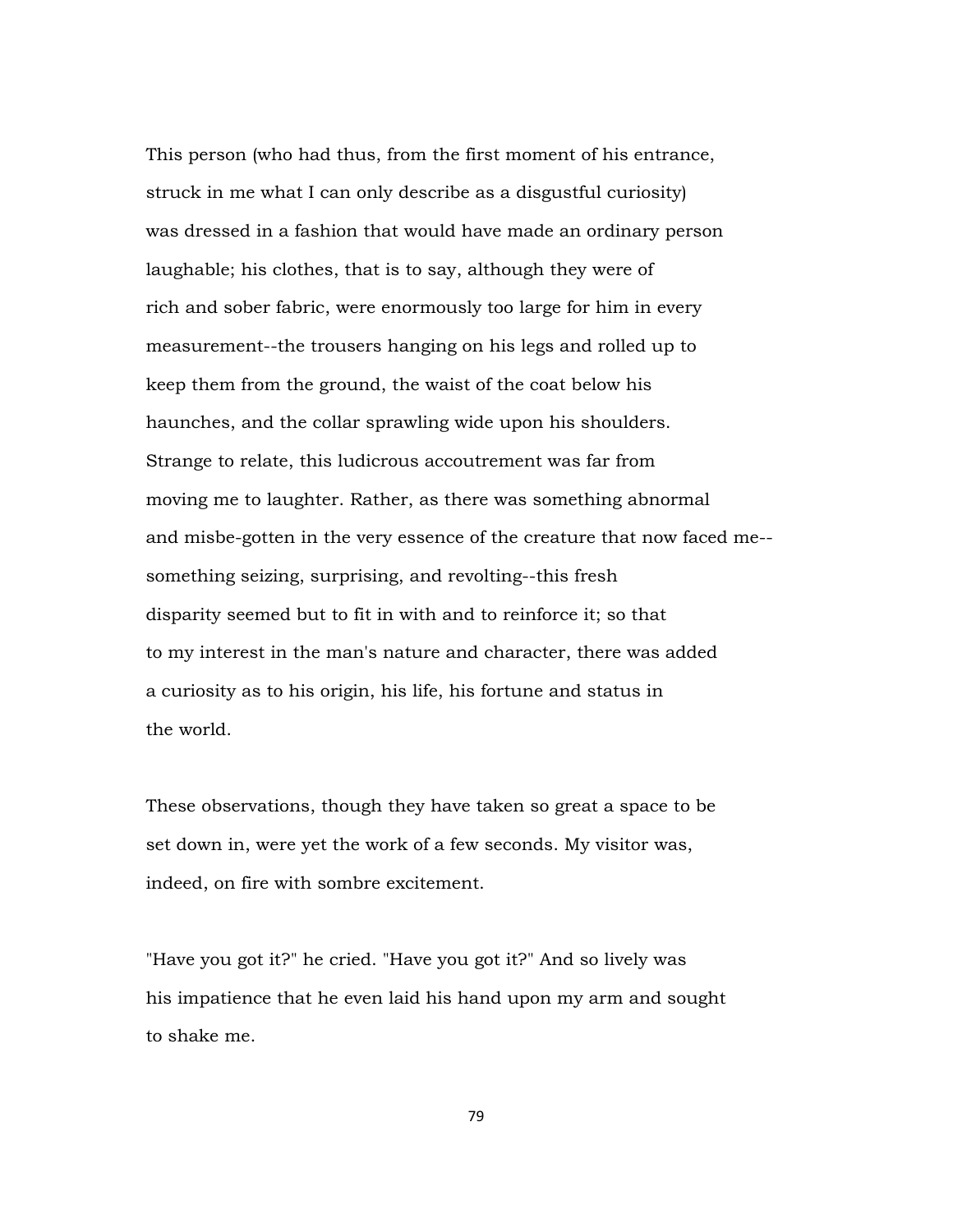I put him back, conscious at his touch of a certain icy pang along my blood. "Come, sir," said I. "You forget that I have not yet the pleasure of your acquaintance. Be seated, if you please." And I showed him an example, and sat down myself in my customary seat and with as fair an imitation of my ordinary manner to a patient, as the lateness of the hour, the nature of my pre-occupations, and the horror I had of my visitor, would suffer me to muster.

"I beg your pardon, Dr. Lanyon," he replied civilly enough. "What you say is very well founded; and my impatience has shown its heels to my politeness. I come here at the instance of your colleague, Dr. Henry Jekyll, on a piece of business of some moment; and I under- stood..." He paused and put his hand to his throat, and I could see, in spite of his collected manner, that he was wrestling against the approaches of the hysteria--"I understood, a drawer..."

But here I took pity on my visitor's suspense, and some perhaps on my own growing curiosity.

"There it is, sir," said I, pointing to the drawer, where it lay on the floor behind a table and still covered with the sheet.

He sprang to it, and then paused, and laid his hand upon his heart: I could hear his teeth grate with the convulsive action of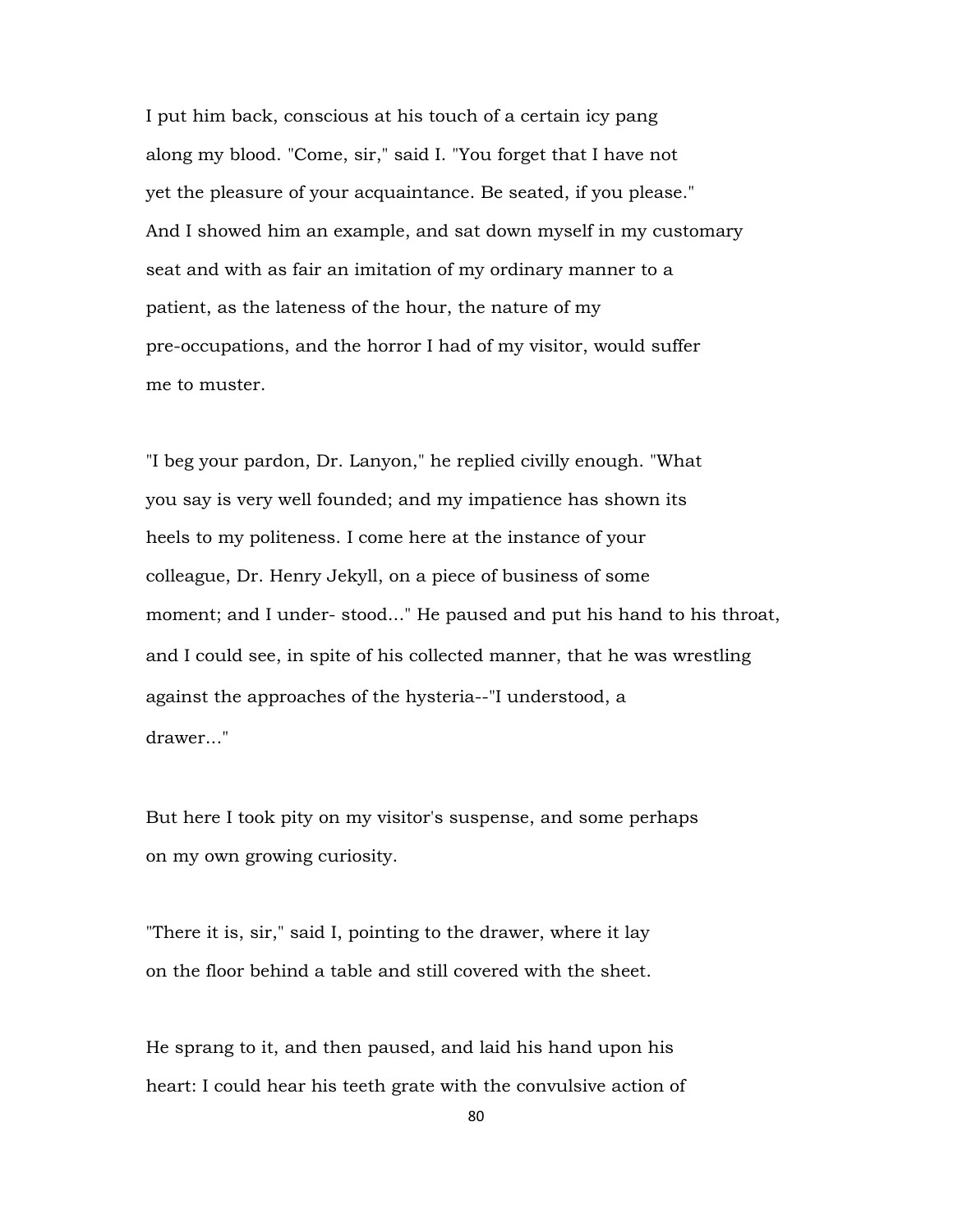his jaws; and his face was so ghastly to see that I grew alarmed both for his life and reason.

"Compose yourself," said I.

He turned a dreadful smile to me, and as if with the decision of despair, plucked away the sheet. At sight of the contents, he uttered one loud sob of such immense relief that I sat petrified. And the next moment, in a voice that was already fairly well under control, "Have you a graduated glass?" he asked.

I rose from my place with something of an effort and gave him what he asked.

He thanked me with a smiling nod, measured out a few minims of the red tincture and added one of the powders. The mixture, which was at first of a reddish hue, began, in proportion as the crystals melted, to brighten in colour, to effervesce audibly, and to throw off small fumes of vapour. Suddenly and at the same moment, the ebullition ceased and the compound changed to a dark purple, which faded again more slowly to a watery green. My visitor, who had watched these metamorphoses with a keen eye, smiled, set down the glass upon the table, and then turned and looked upon me with an air of scrutiny.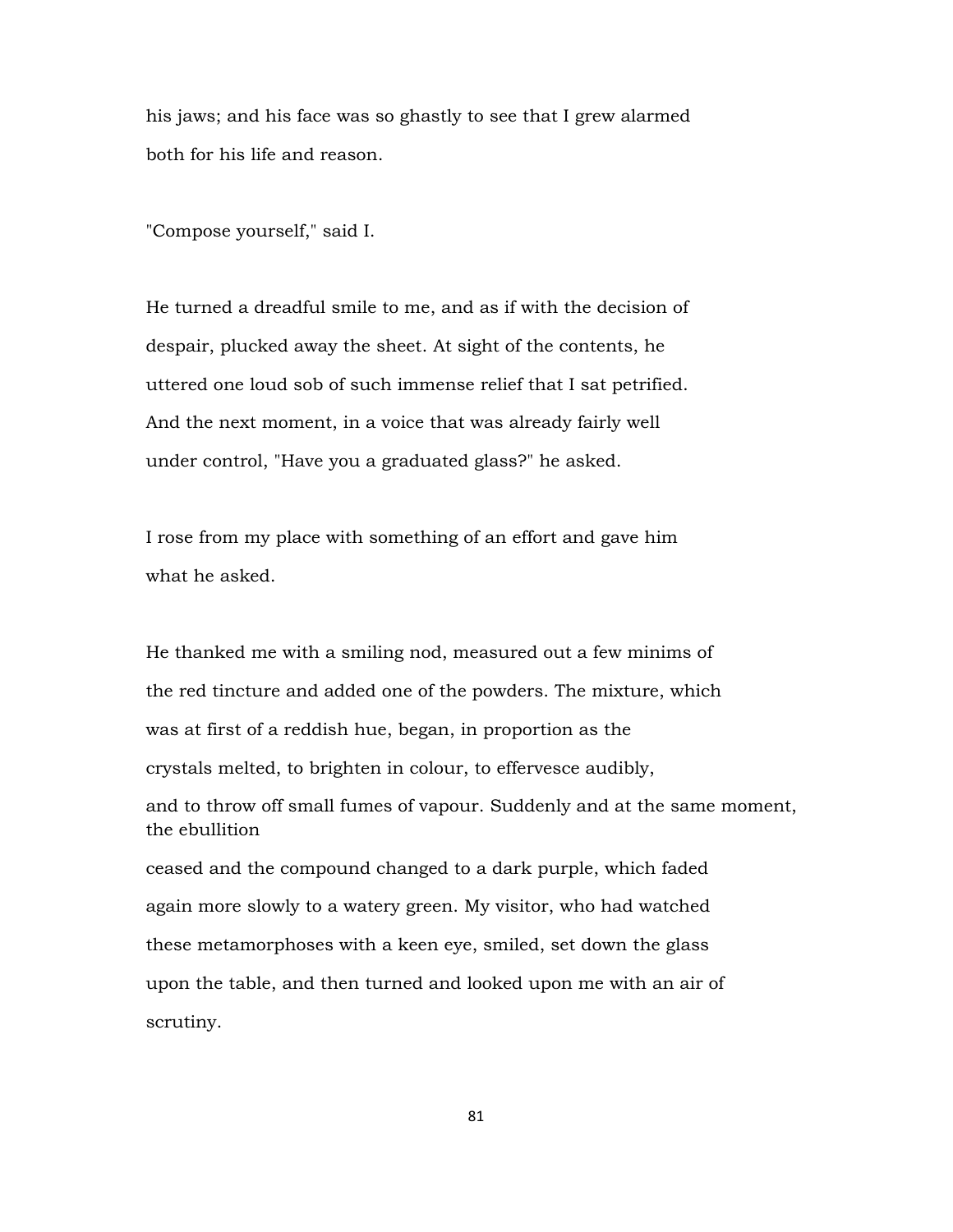"And now," said he, "to settle what remains. Will you be wise? will you be guided? will you suffer me to take this glass in my hand and to go forth from your house without further parley? or has the greed of curiosity too much command of you? Think before you answer, for it shall be done as you decide. As you decide, you shall be left as you were before, and neither richer nor wiser, unless the sense of service rendered to a man in mortal distress may be counted as a kind of riches of the soul. Or, if you shall so prefer to choose, a new province of knowledge and new avenues to fame and power shall be laid open to you, here, in this room, upon the instant; and your sight shall be blasted by a prodigy to stagger the unbelief of Satan."

"Sir," said I, affecting a coolness that I was far from truly possessing, "you speak enigmas, and you will perhaps not wonder that I hear you with no very strong impression of belief. But I have gone too far in the way of inexplicable services to pause before I see the end."

"It is well," replied my visitor. "Lanyon, you remember your vows: what follows is under the seal of our profession. And now, you who have so long been bound to the most narrow and material views, you who have denied the virtue of transcendental medicine, you who have derided your superiors- -behold!"

He put the glass to his lips and drank at one gulp. A cry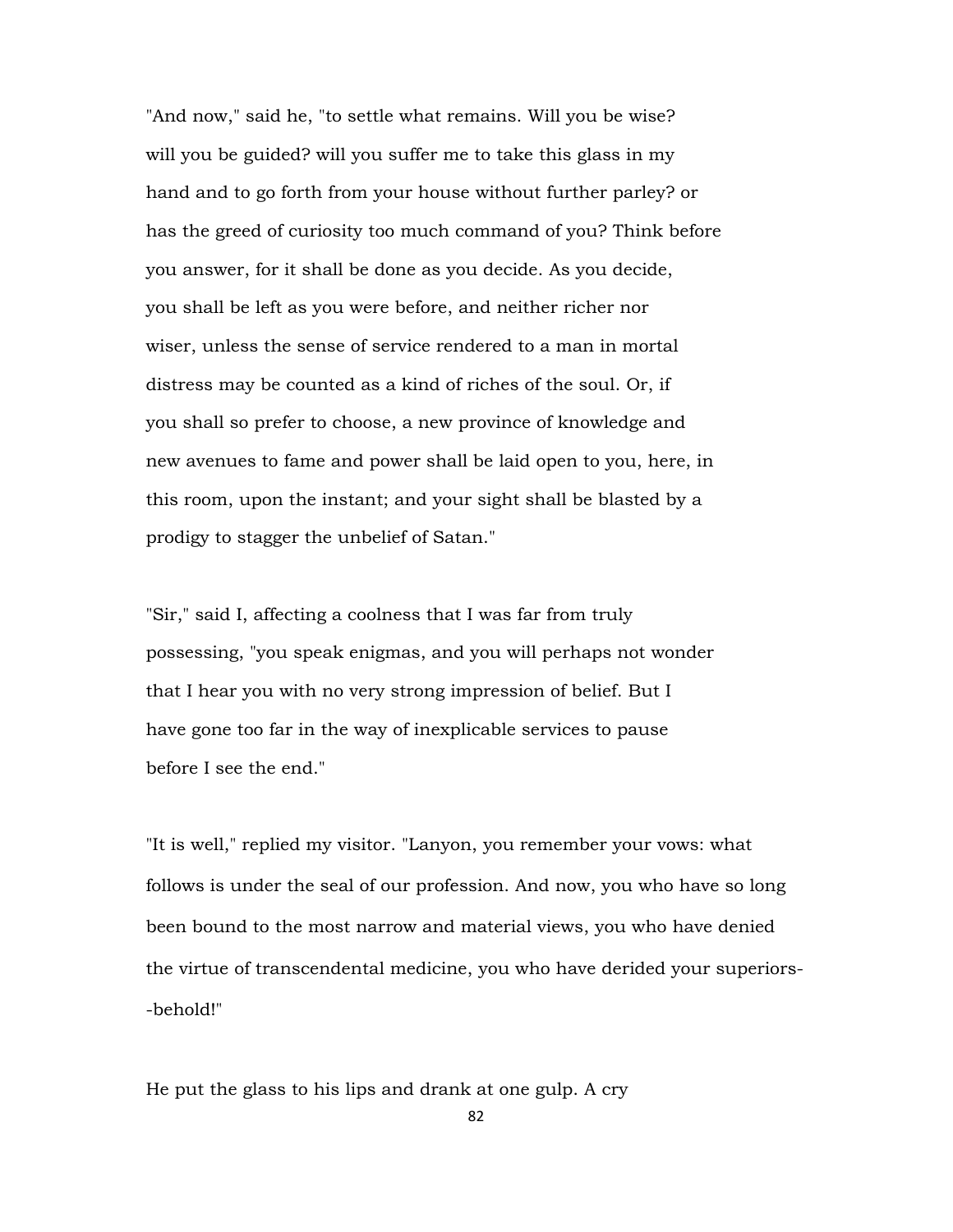followed; he reeled, staggered, clutched at the table and held on, staring with injected eyes, gasping with open mouth; and as I looked there came, I thought, a change--he seemed to swell- his face became suddenly black and the features seemed to melt and alter--and the next moment, I had sprung to my feet and leaped back against the wall, my arm raised to shield me from that prodigy, my mind submerged in terror.

"O God!" I screamed, and "O God!" again and again; for there before my eyes--pale and shaken, and half-fainting, and groping before him with his hands, like a man restored from death- there stood Henry Jekyll!

What he told me in the next hour, I cannot bring my mind to set on paper. I saw what I saw, I heard what I heard, and my soul sickened at it; and yet now when that sight has faded from my eyes, I ask myself if I believe it, and I cannot answer. My life is shaken to its roots; sleep has left me; the deadliest terror sits by me at all hours of the day and night; I feel that my days are numbered, and that I must die; and yet I shall die incredulous. As for the moral turpitude that man unveiled to me, even with tears of penitence, I cannot, even in memory, dwell on it without a start of horror. I will say but one thing, Utterson, and that (if you can bring your mind to credit it) will be more than enough. The creature who crept into my house that night was, on Jekyll's own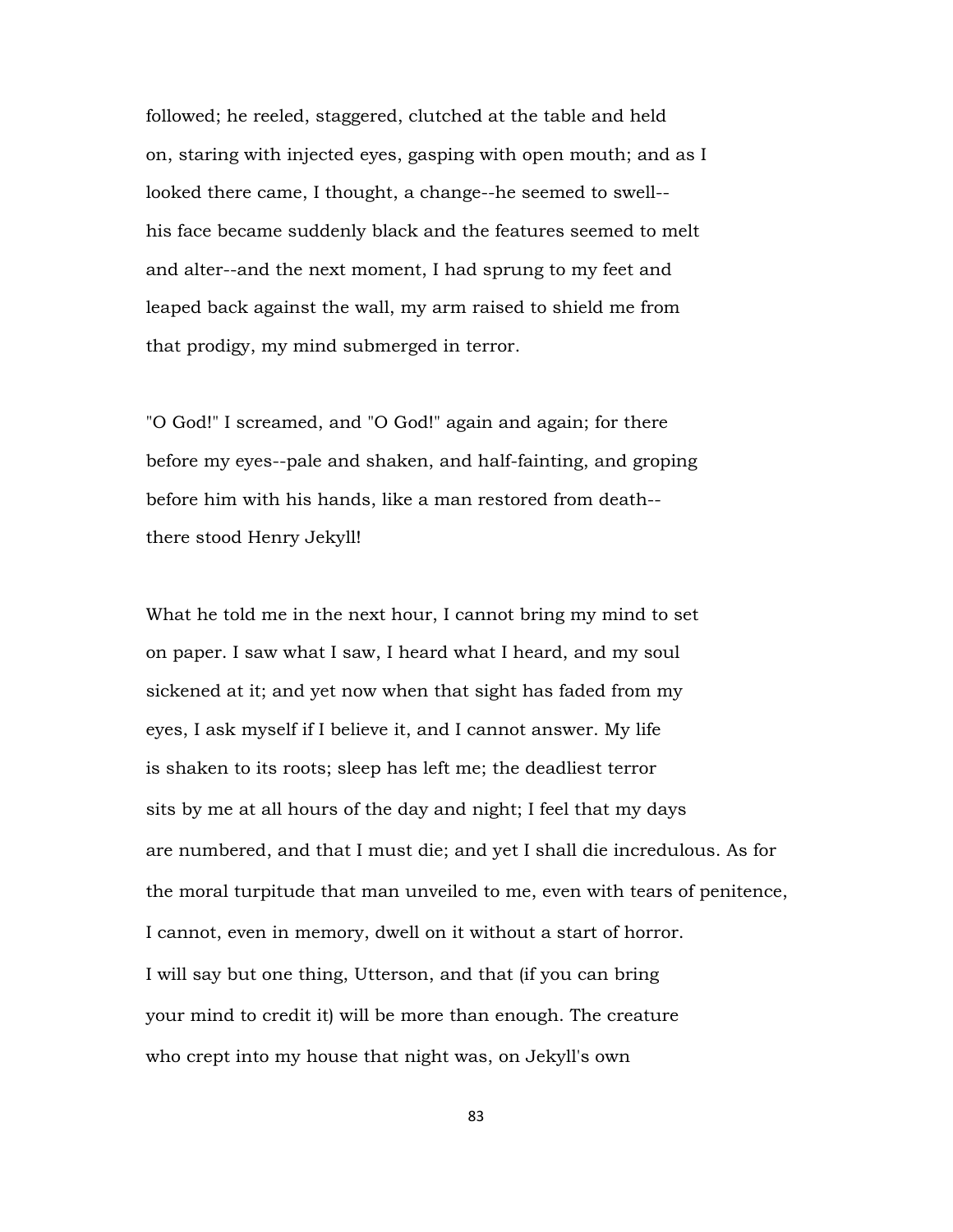confession, known by the name of Hyde and hunted for in every corner of the land as the murderer of Carew.

## HASTIE LANYON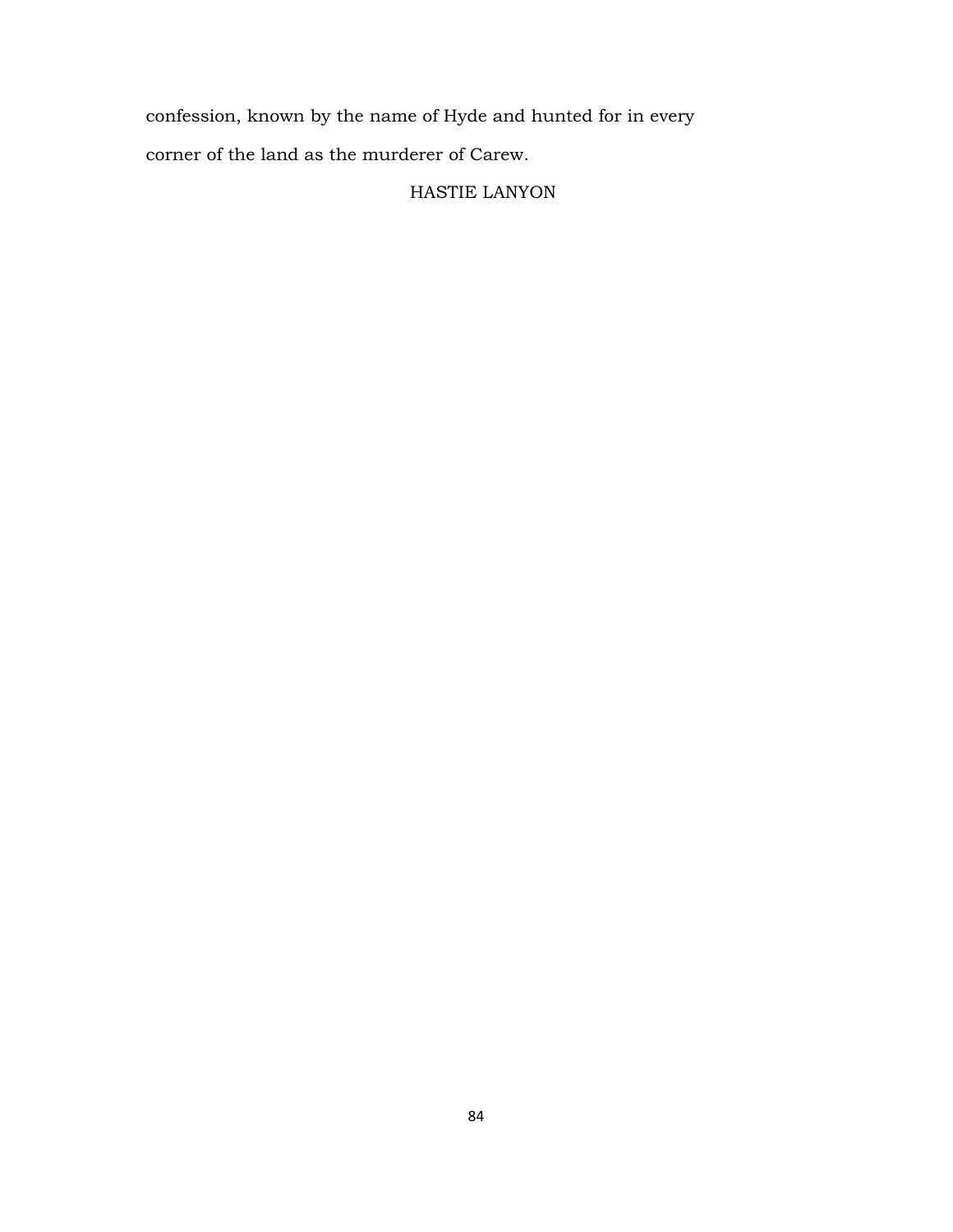I WAS born in the year 18--- to a large fortune, endowed besides with excellent parts, inclined by nature to industry, fond of the respect of the wise and good among my fellow-men, and thus, as might have been supposed, with every guarantee of an honourable and distinguished future. And indeed the worst of my faults was a certain impatient gaiety of disposition, such as has made the happiness of many, but such as I found it hard to reconcile with my imperious desire to carry my head high, and wear a more than commonly grave countenance before the public. Hence it came about that I concealed my pleasures; and that when I reached years of reflection, and began to look round me and take stock of my progress and position in the world, I stood already committed to a profound duplicity of life. Many a man would have even blazoned such irregularities as I was guilty of; but from the high views that I had set before me, I regarded and hid them with an almost morbid sense of shame. It was thus rather the exacting nature of my aspirations than any particular degradation in my faults, that made me what I was and, with even a deeper trench than in the majority of men, severed in me those provinces of good and ill which divide and compound man's dual nature. In this case, I was driven to reflect deeply and inveterately on that hard law of life, which lies at the root of religion and is one of the most plentiful springs of distress. Though so profound a double-dealer, I was in no sense a hypocrite; both sides of me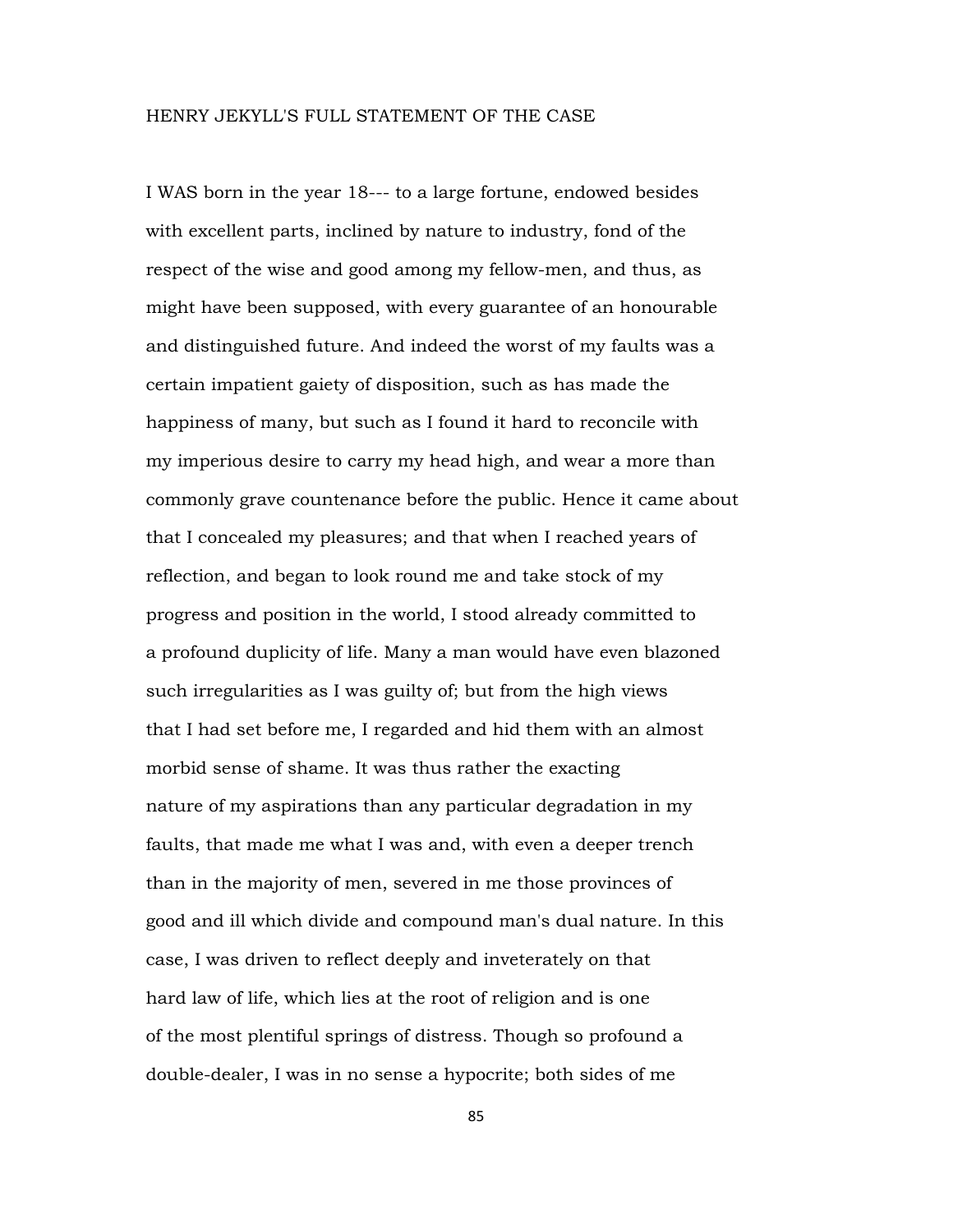were in dead earnest; I was no more myself when I laid aside restraint and plunged in shame, than when I laboured, in the eye of day, at the furtherance of knowledge or the relief of sorrow and suffering. And it chanced that the direction of my scientific studies, which led wholly toward the mystic and the transcendental, re-acted and shed a strong light on this consciousness of the perennial war among my members. With every day, and from both sides of my intelligence, the moral and the intellectual, I thus drew steadily nearer to that truth, by whose partial discovery I have been doomed to such a dreadful shipwreck: that man is not truly one, but truly two. I say two, because the state of my own knowledge does not pass beyond that point. Others will follow, others will outstrip me on the same lines; and I hazard the guess that man will be ultimately known for a mere polity of multifarious, incongruous, and independent denizens. I, for my part, from the nature of my life, advanced infallibly in one direction and in one direction only. It was on the moral side, and in my own person, that I learned to recognise the thorough and primitive duality of man; I saw that, of the two natures that contended in the field of my consciousness, even if I could rightly be said to be either, it was only because I was radically both; and from an early date, even before the course of my scientific discoveries had begun to suggest the most naked possibility of such a miracle, I had learned to dwell with pleasure, as a beloved day-dream, on the thought of the separation of these elements. If each, I told myself, could but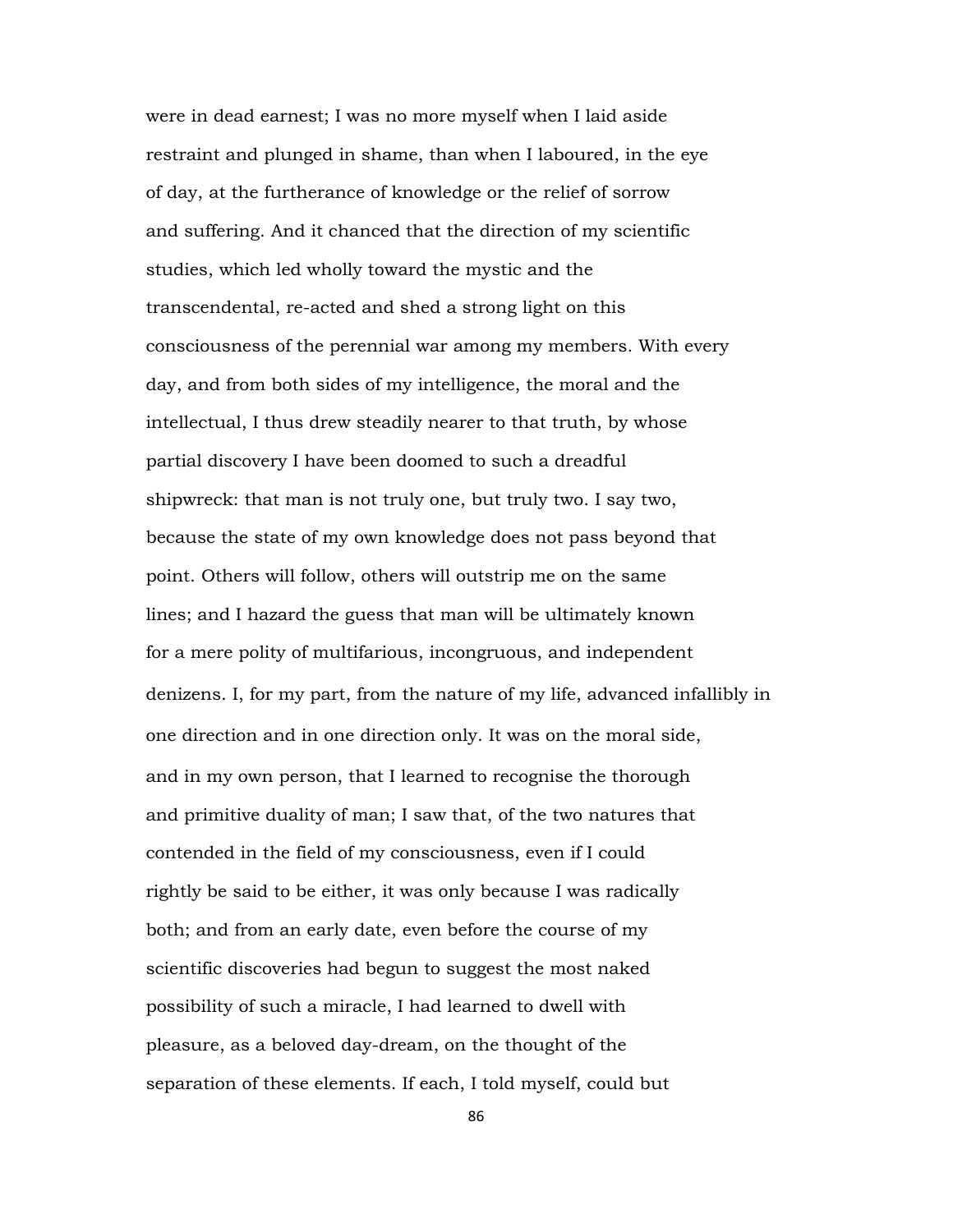be housed in separate identities, life would be relieved of all that was unbearable; the unjust delivered from the aspirations might go his way, and remorse of his more upright twin; and the just could walk steadfastly and securely on his upward path, doing the good things in which he found his pleasure, and no longer exposed to disgrace and penitence by the hands of this extraneous evil. It was the curse of mankind that these incongruous fagots were thus bound together that in the agonised womb of consciousness, these polar twins should be continuously struggling. How, then, were they dissociated?

I was so far in my reflections when, as I have said, a side-light began to shine upon the subject from the laboratory table. I began to perceive more deeply than it has ever yet been stated, the trembling immateriality, the mist-like transience of this seemingly so solid body in which we walk attired. Certain agents I found to have the power to shake and to pluck back that fleshly vestment, even as a wind might toss the curtains of a pavilion. For two good reasons, I will not enter deeply into this scientific branch of my confession. First, because I have been made to learn that the doom and burthen of our life is bound for ever on man's shoulders, and when the attempt is made to cast it off, it but returns upon us with more unfamiliar and more awful pressure. Second, because, as my narrative will make, alas! too evident, my discoveries were incomplete. Enough, then, that I not only recognised my natural body for the mere aura and effulgence of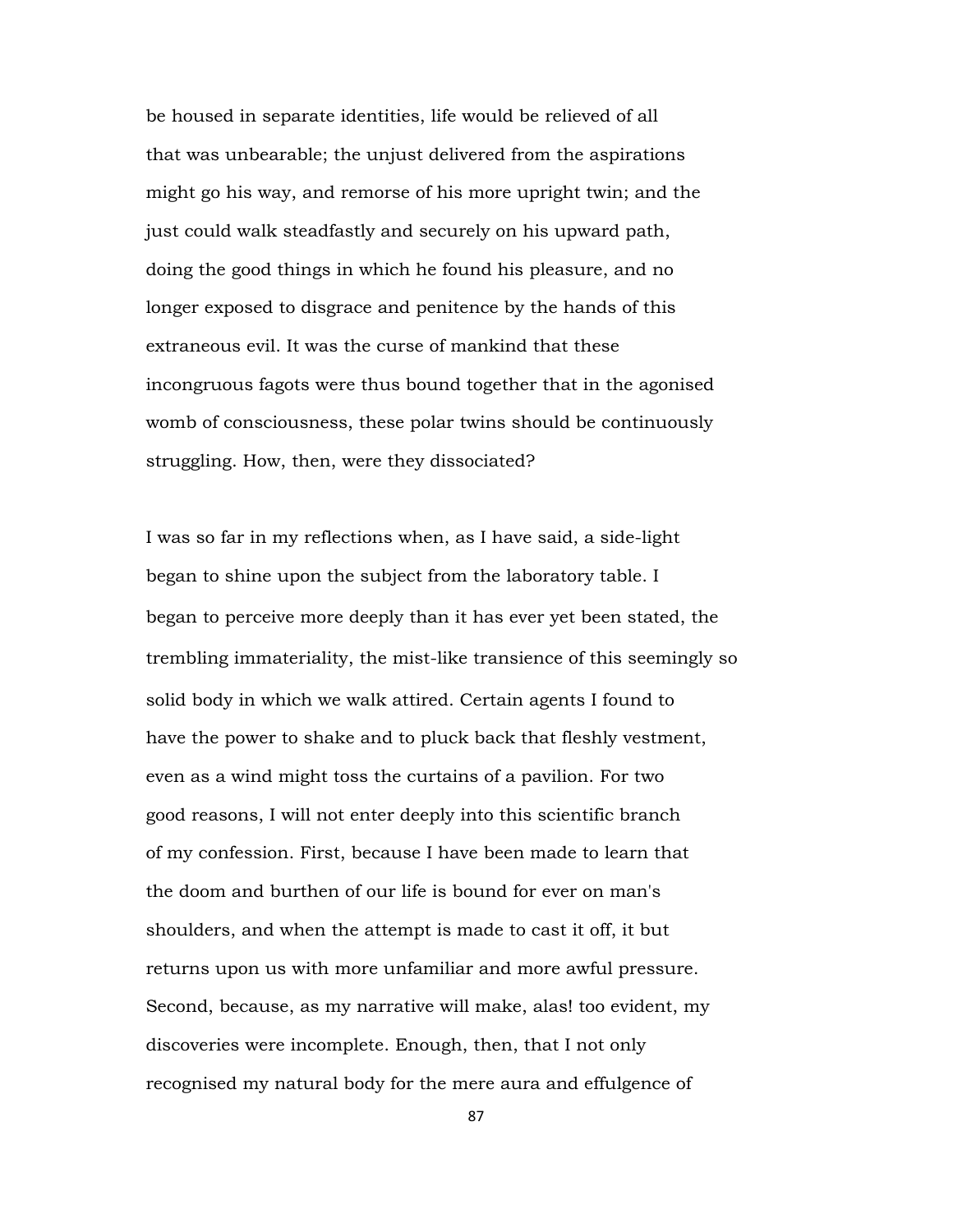certain of the powers that made up my spirit, but managed to compound a drug by which these powers should be dethroned from their supremacy, and a second form and countenance substituted, none the less natural to me because they were the expression, and bore the stamp, of lower elements in my soul.

I hesitated long before I put this theory to the test of practice. I knew well that I risked death; for any drug that so potently controlled and shook the very fortress of identity, might by the least scruple of an overdose or at the least inopportunity in the moment of exhibition, utterly blot out that immaterial tabernacle which I looked to it to change. But the temptation of a discovery so singular and profound, at last overcame the suggestions of alarm.

I had long since prepared my tincture; I purchased at once, from a firm of wholesale chemists, a large quantity of a particular salt which I knew, from my experiments, to be the last ingredient required; and late one accursed night, I compounded the elements, watched them boil and smoke together in the glass, and when the ebullition had subsided, with a strong glow of courage, drank off the potion.

The most racking pangs succeeded: a grinding in the bones, deadly nausea, and a horror of the spirit that cannot be exceeded at the hour of birth or death. Then these agonies began swiftly to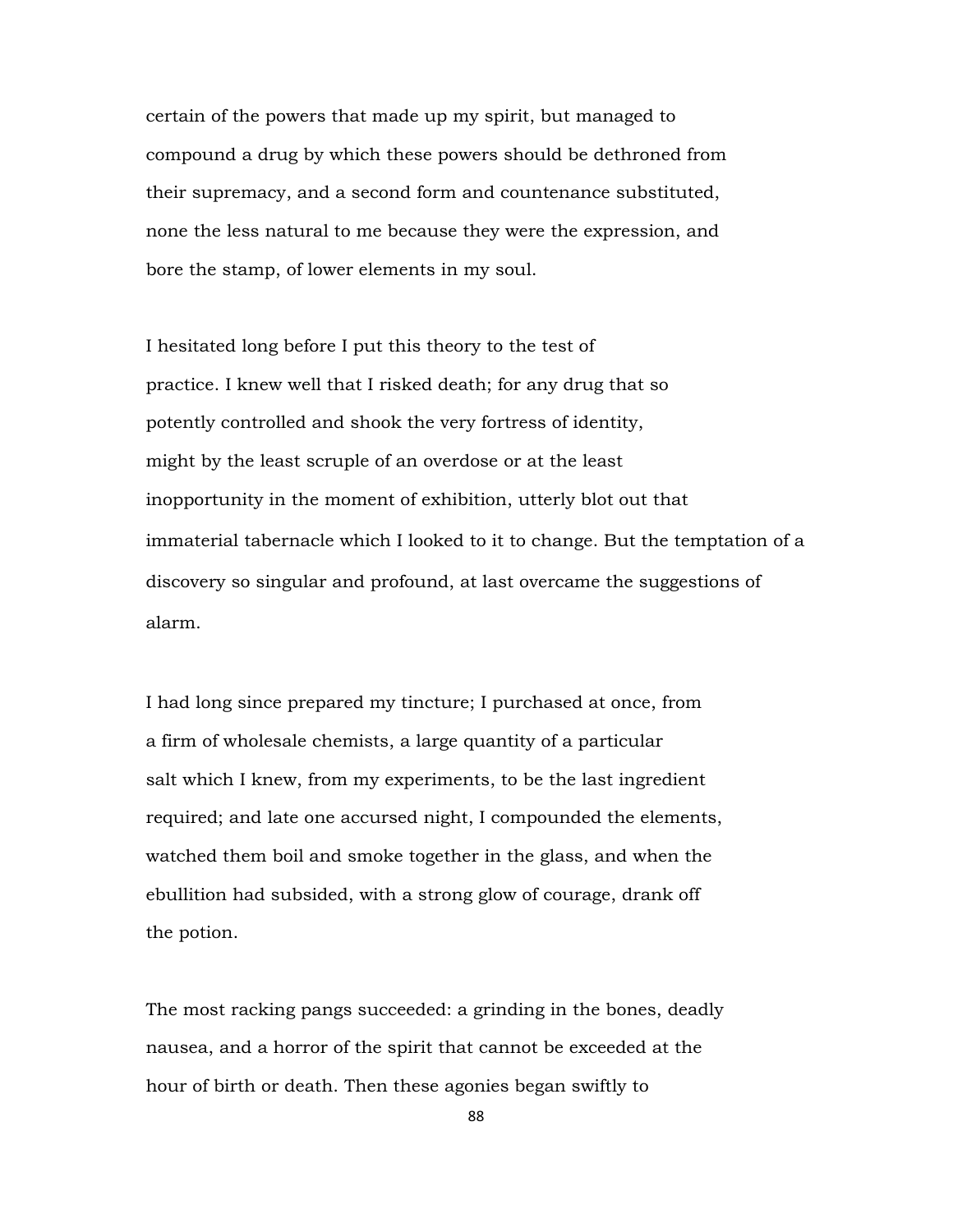subside, and I came to myself as if out of a great sickness. There was something strange in my sensations, something indescribably new and, from its very novelty, incredibly sweet. I felt younger, lighter, happier in body; within I was conscious of a heady recklessness, a current of disordered sensual images running like a mill-race in my fancy, a solution of the bonds of obligation, an unknown but not an innocent freedom of the soul. I knew myself, at the first breath of this new life, to be more wicked, tenfold more wicked, sold a slave to my original evil; and the thought, in that moment, braced and delighted me like wine. I stretched out my hands, exulting in the freshness of these sensations; and in the act, I was suddenly aware that I had lost in stature.

There was no mirror, at that date, in my room; that which stands beside me as I write, was brought there later on and for the very purpose of these transformations. The night, however, was far gone into the morning--the morning, black as it was, was nearly ripe for the conception of the day--the inmates of my house were locked in the most rigorous hours of slumber; and I determined, flushed as I was with hope and triumph, to venture in my new shape as far as to my bedroom. I crossed the yard, wherein the constellations looked down upon me, I could have thought, with wonder, the first creature of that sort that their unsleeping vigilance had yet disclosed to them; I stole through the corridors, a stranger in my own house; and coming to my room,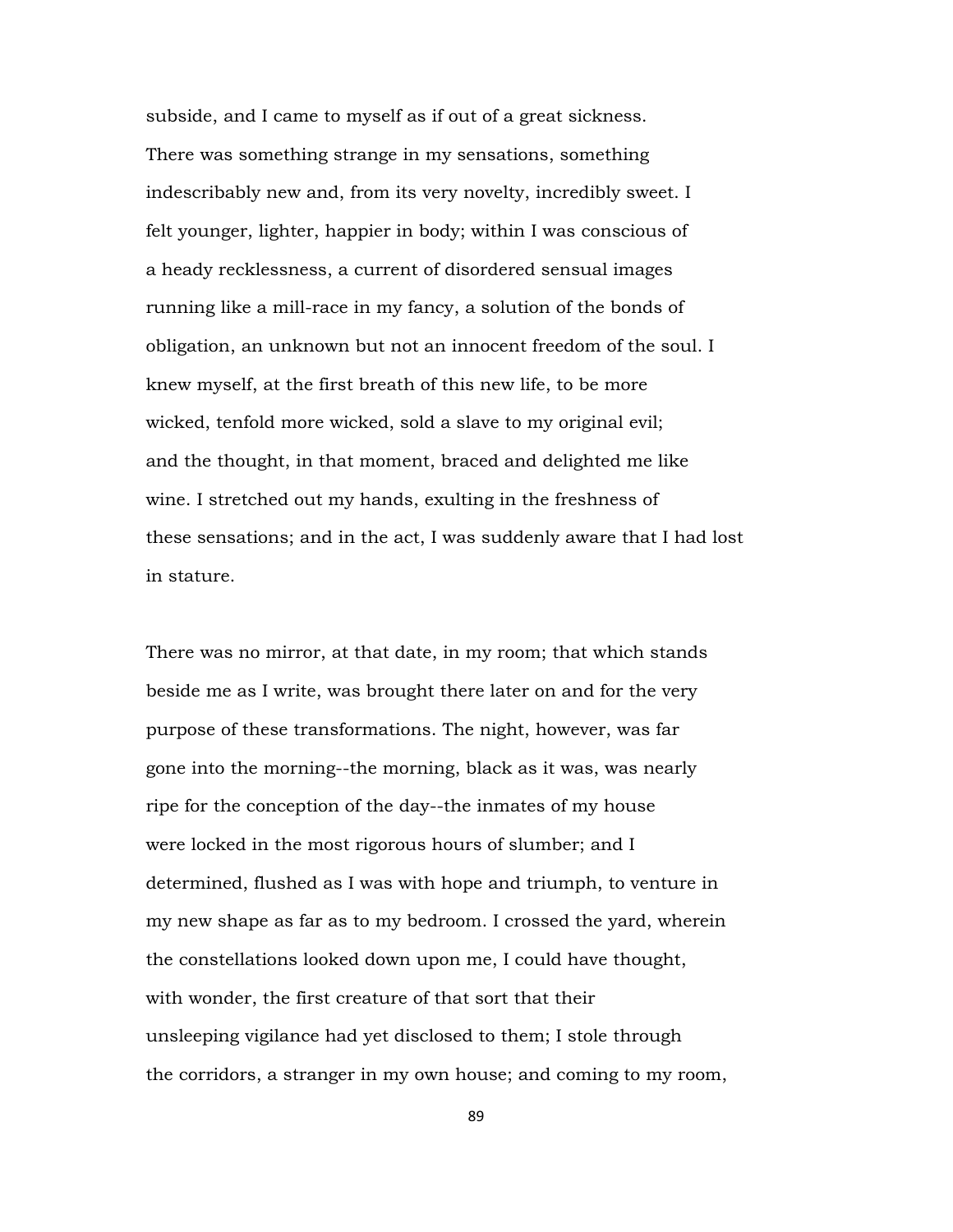I saw for the first time the appearance of Edward Hyde.

I must here speak by theory alone, saying not that which I know, but that which I suppose to be most probable. The evil side of my nature, to which I had now transferred the stamping efficacy, was less robust and less developed than the good which I had just deposed. Again, in the course of my life, which had been, after all, nine-tenths a life of effort, virtue, and control, it had been much less exercised and much less exhausted. And hence, as I think, it came about that Edward Hyde was so much smaller, slighter, and younger than Henry Jekyll. Even as good shone upon the countenance of the one, evil was written broadly and plainly on the face of the other. Evil besides (which I must still believe to be the lethal side of man) had left on that body an imprint of deformity and decay. And yet when I looked upon that ugly idol in the glass, I was conscious of no repugnance, rather of a leap of welcome. This, too, was myself. It seemed natural and human. In my eyes it bore a livelier image of the spirit, it seemed more express and single, than the imperfect and divided countenance I had been hitherto accustomed to call mine. And in so far I was doubtless right. I have observed that when I wore the semblance of Edward Hyde, none could come near to me at first without a visible misgiving of the flesh. This, as I take it, was because all human beings, as we meet them, are commingled out of good and evil: and Edward Hyde, alone in the ranks of mankind, was pure evil.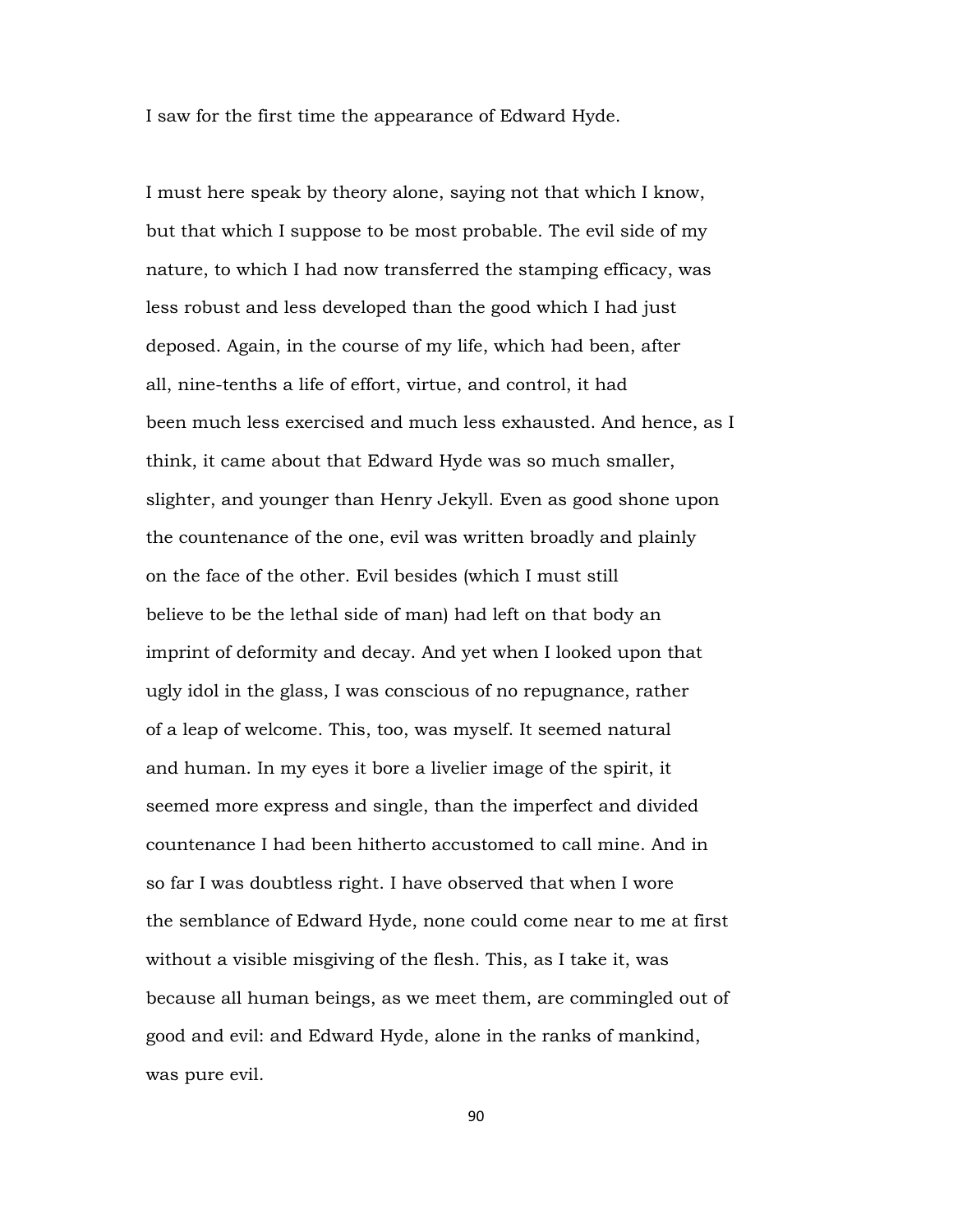I lingered but a moment at the mirror: the second and conclusive experiment had yet to be attempted; it yet remained to be seen if I had lost my identity beyond redemption and must flee before daylight from a house that was no longer mine; and hurrying back to my cabinet, I once more prepared and drank the cup, once more suffered the pangs of dissolution, and came to myself once more with the character, the stature, and the face of Henry Jekyll.

That night I had come to the fatal cross-roads. Had I approached my discovery in a more noble spirit, had I risked the experiment while under the empire of generous or pious aspirations, all must have been otherwise, and from these agonies of death and birth, I had come forth an angel instead of a fiend. The drug had no discriminating action; it was neither diabolical nor divine; it but shook the doors of the prison-house of my disposition; and like the captives of Philippi, that which stood within ran forth. At that time my virtue slumbered; my evil, kept awake by ambition, was alert and swift to seize the occasion; and the thing that was projected was Edward Hyde. Hence, although I had now two characters as well as two appearances, one was wholly evil, and the other was still the old Henry Jekyll, that incongruous compound of whose reformation and improvement I had already learned to despair. The movement was thus wholly toward the worse.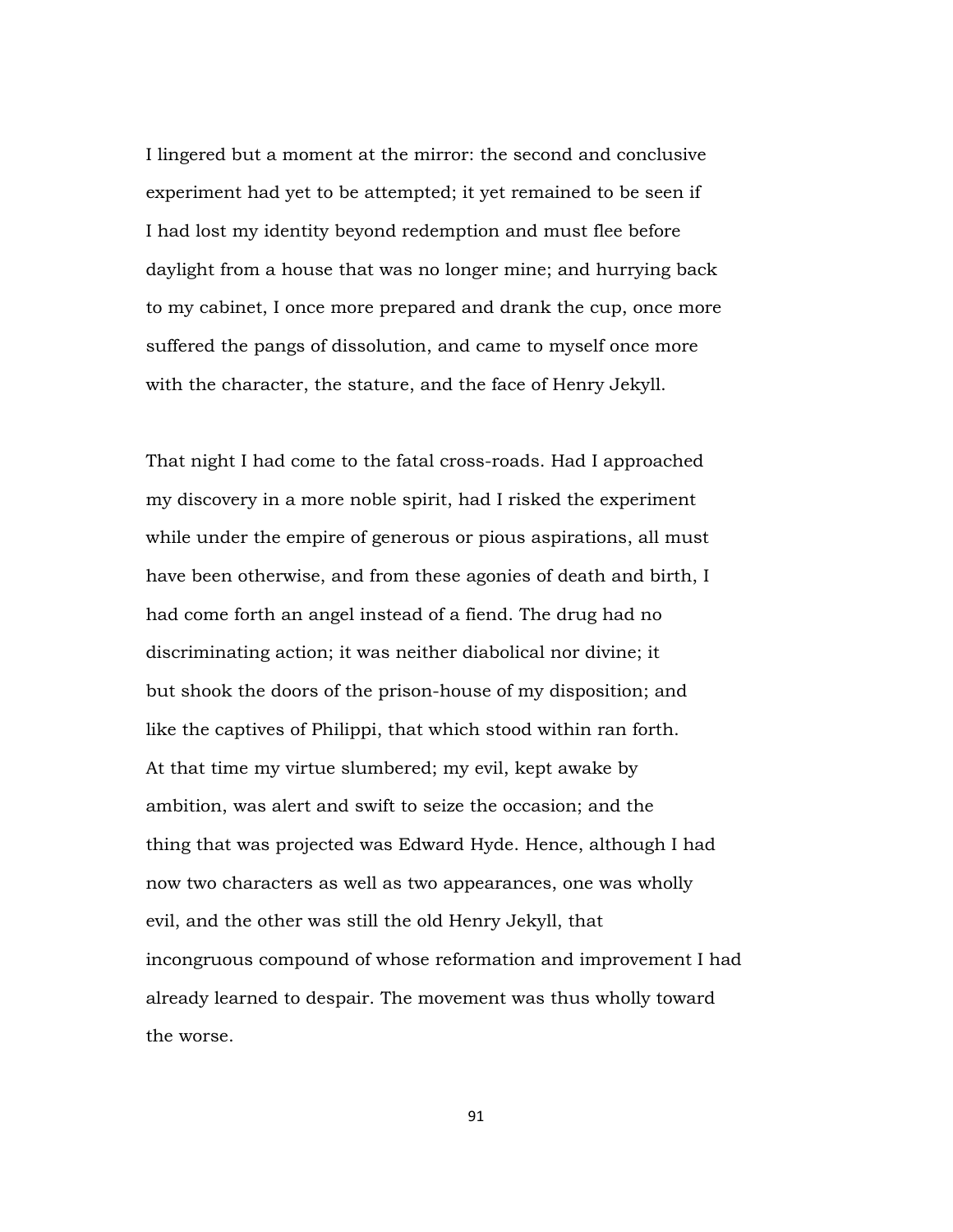Even at that time, I had not yet conquered my aversion to the dryness of a life of study. I would still be merrily disposed at times; and as my pleasures were (to say the least) undignified, and I was not only well known and highly considered, but growing toward the elderly man, this incoherency of my life was daily growing more unwelcome. It was on this side that my new power tempted me until I fell in slavery. I had but to drink the cup, to doff at once the body of the noted professor, and to assume, like a thick cloak, that of Edward Hyde. I smiled at the notion; it seemed to me at the time to be humorous; and I made my preparations with the most studious care. I took and furnished that house in Soho, to which Hyde was tracked by the police; and engaged as housekeeper a creature whom I well knew to be silent and unscrupulous. On the other side, I announced to my servants that a Mr. Hyde (whom I described) was to have full liberty and power about my house in the square; and to parry mishaps, I even called and made myself a familiar object, in my second character. I next drew up that will to which you so much objected; so that if anything befell me in the person of Dr. Jekyll, I could enter on that of Edward Hyde without pecuniary loss. And thus fortified, as I supposed, on every side, I began to profit by the strange immunities of my position.

Men have before hired bravos to transact their crimes, while their own person and reputation sat under shelter. I was the first that ever did so for his pleasures. I was the first that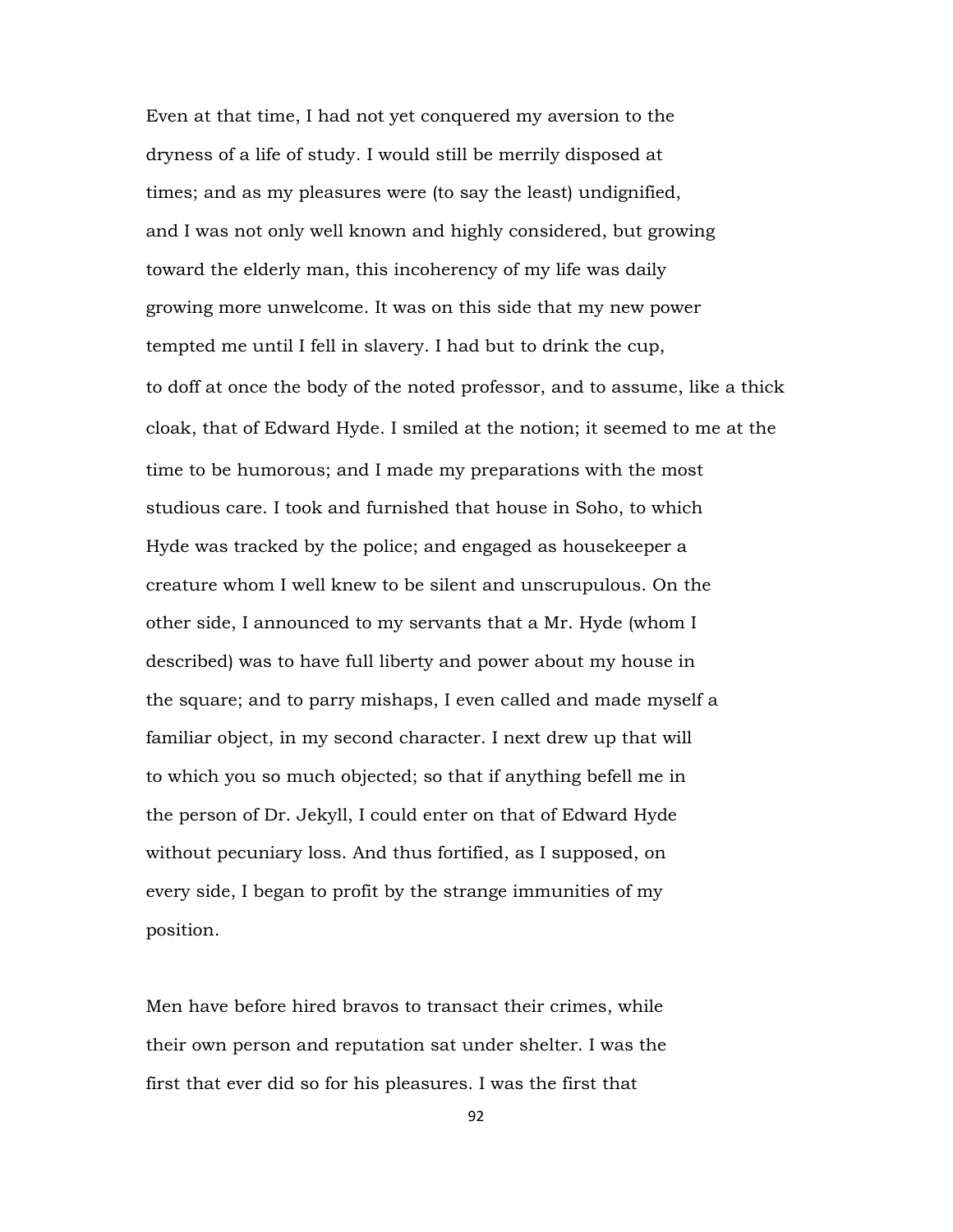could thus plod in the public eye with a load of genial respectability, and in a moment, like a schoolboy, strip off these lendings and spring headlong into the sea of liberty. But for me, in my impenetrable mantle, the safety was complete. Think of it--I did not even exist! Let me but escape into my laboratory door, give me but a second or two to mix and swallow the draught that I had always standing ready; and whatever he had done, Edward Hyde would pass away like the stain of breath upon a mirror; and there in his stead, quietly at home, trimming the midnight lamp in his study, a man who could afford to laugh at suspicion, would be Henry Jekyll.

The pleasures which I made haste to seek in my disguise were, as I have said, undignified; I would scarce use a harder term. But in the hands of Edward Hyde, they soon began to turn toward the monstrous. When I would come back from these excursions, I was often plunged into a kind of wonder at my vicarious depravity. This familiar that I called out of my own soul, and sent forth alone to do his good pleasure, was a being inherently malign and villainous; his every act and thought centred on self; drinking pleasure with bestial avidity from any degree of torture to another; relentless like a man of stone. Henry Jekyll stood at times aghast before the acts of Edward Hyde; but the situation was apart from ordinary laws, and insidiously relaxed the grasp of conscience. It was Hyde, after all, and Hyde alone, that was guilty. Jekyll was no worse; he woke again to his good qualities seemingly unimpaired; he would even make haste, where it was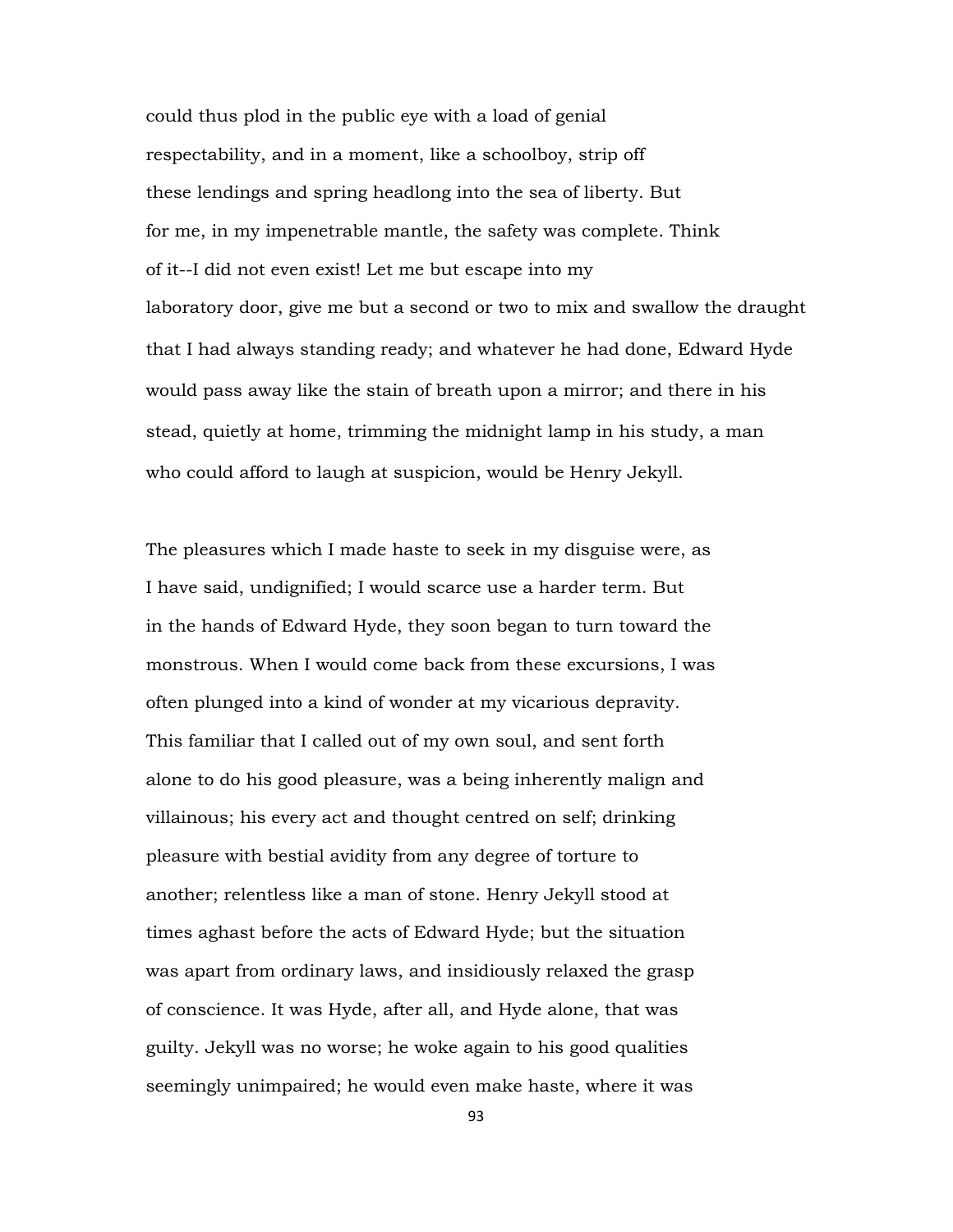possible, to undo the evil done by Hyde. And thus his conscience slumbered.

Into the details of the infamy at which I thus connived (for even now I can scarce grant that I committed it) I have no design of entering; I mean but to point out the warnings and the successive steps with which my chastisement approached. I met with one accident which, as it brought on no consequence, I shall no more than mention. An act of cruelty to a child aroused against me the anger of a passer-by, whom I recognised the other day in the person of your kinsman; the doctor and the child's family joined him; there were moments when I feared for my life; and at last, in order to pacify their too just resentment, Edward Hyde had to bring them to the door, and pay them in a cheque drawn in the name of Henry Jekyll. But this danger was easily eliminated from the future, by opening an account at another bank in the name of Edward Hyde himself; and when, by sloping my own hand backward, I had supplied my double with a signature, I thought I sat beyond the reach of fate.

Some two months before the murder of Sir Danvers, I had been out for one of my adventures, had returned at a late hour, and woke the next day in bed with somewhat odd sensations. It was in vain I looked about me; in vain I saw the decent furniture and tall proportions of my room in the square; in vain that I recognised the pattern of the bed-curtains and the design of the mahogany frame; something still kept insisting that I was not where I was,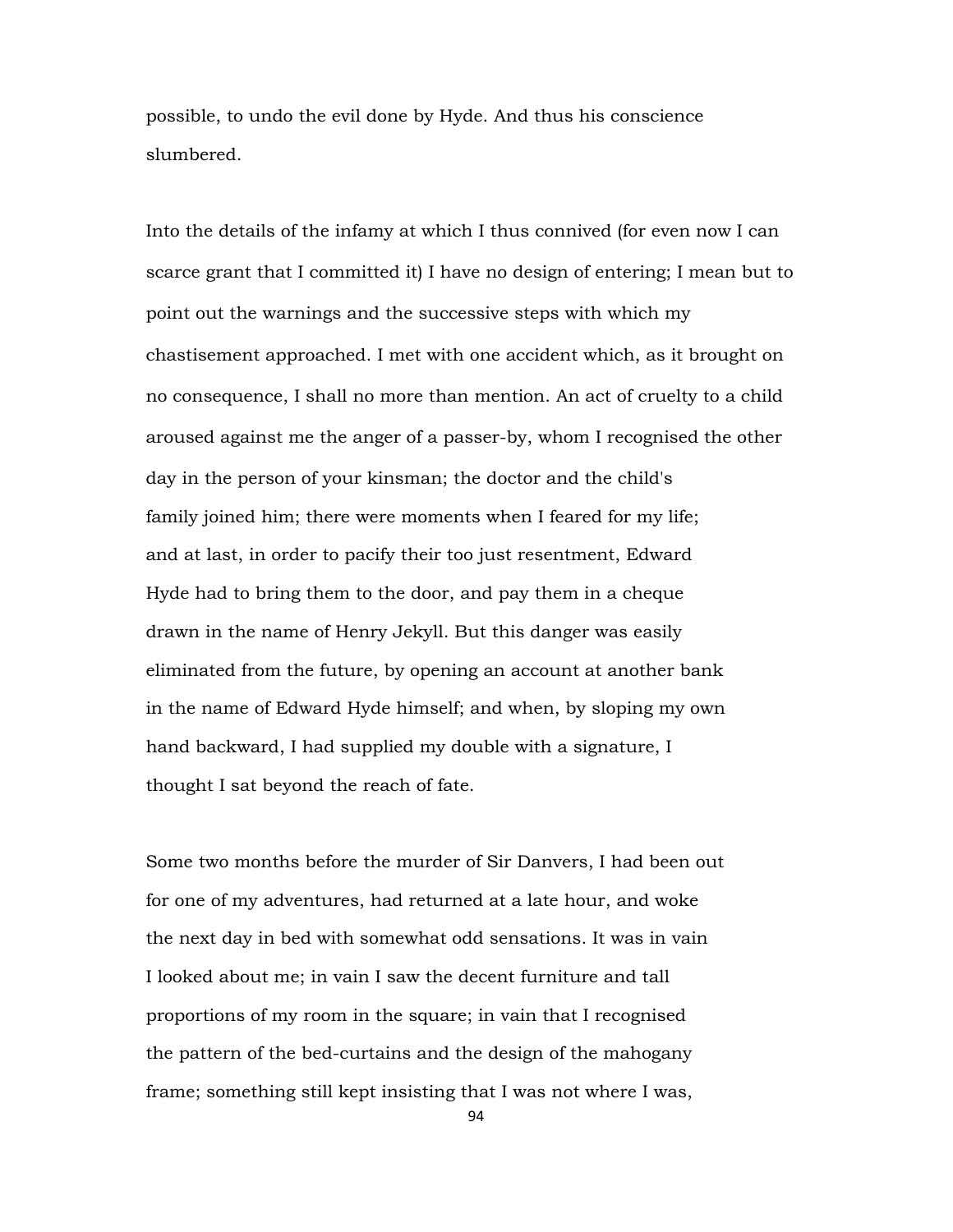that I had not wakened where I seemed to be, but in the little room in Soho where I was accustomed to sleep in the body of Edward Hyde. I smiled to myself, and, in my psychological way began lazily to inquire into the elements of this illusion, occasionally, even as I did so, dropping back into a comfortable morning doze. I was still so engaged when, in one of my more wakeful moments, my eyes fell upon my hand. Now the hand of Henry Jekyll (as you have often remarked) was professional in shape and size: it was large, firm, white, and comely. But the hand which I now saw, clearly enough, in the yellow light of a mid-London morning, lying half shut on the bed-clothes, was lean, corded, knuckly, of a dusky pallor and thickly shaded with a swart growth of hair. It was the hand of Edward Hyde.

I must have stared upon it for near half a minute, sunk as I was in the mere stupidity of wonder, before terror woke up in my breast as sudden and startling as the crash of cymbals; and bounding from my bed, I rushed to the mirror. At the sight that met my eyes, my blood was changed into something exquisitely thin and icy. Yes, I had gone to bed Henry Jekyll, I had awakened Edward Hyde. How was this to be explained? I asked myself, and then, with another bound of terror--how was it to be remedied? It was well on in the morning; the servants were up; all my drugs were in the cabinet--a long journey down two pairs of stairs, through the back passage, across the open court and through the anatomical theatre, from where I was then standing horror-struck. It might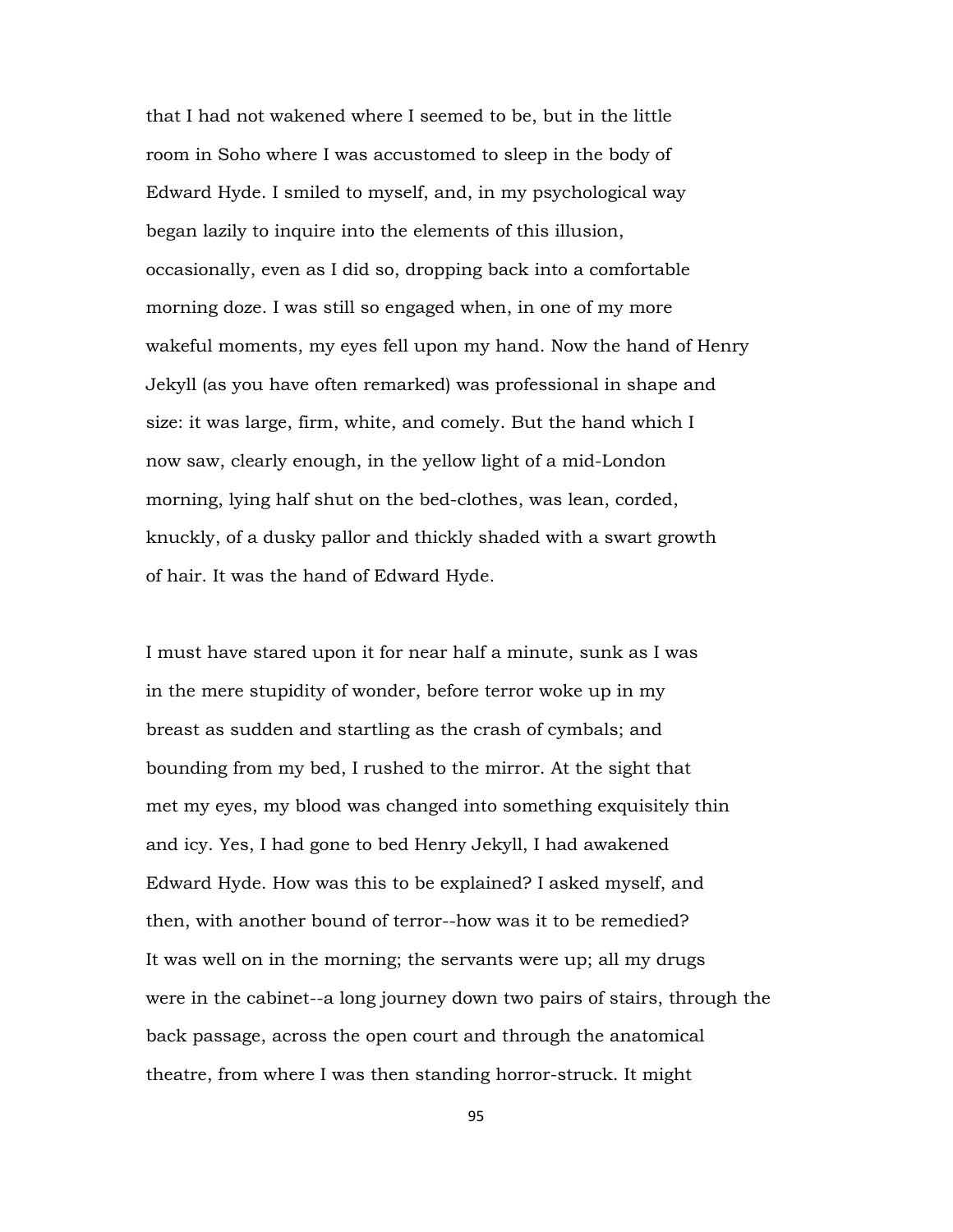indeed be possible to cover my face; but of what use was that, when I was unable to conceal the alteration in my stature? And then with an overpowering sweetness of relief, it came back upon my mind that the servants were already used to the coming and going of my second self. I had soon dressed, as well as I was able, in clothes of my own size: had soon passed through the house, where Bradshaw stared and drew back at seeing Mr. Hyde at such an hour and in such a strange array; and ten minutes later, Dr. Jekyll had returned to his own shape and was sitting down, with a darkened brow, to make a feint of breakfasting.

Small indeed was my appetite. This inexplicable incident, this reversal of my previous experience, seemed, like the Babylonian finger on the wall, to be spelling out the letters of my judgment; and I began to reflect more seriously than ever before on the issues and possibilities of my double existence. That part of me which I had the power of projecting, had lately been much exercised and nourished; it had seemed to me of late as though the body of Edward Hyde had grown in stature, as though (when I wore that form) I were conscious of a more generous tide of blood; and I began to spy a danger that, if this were much prolonged, the balance of my nature might be permanently overthrown, the power of voluntary change be forfeited, and the character of Edward Hyde become irrevocably mine. The power of the drug had not been always equally displayed. Once, very early in my career, it had totally failed me; since then I had been obliged on more than one occasion to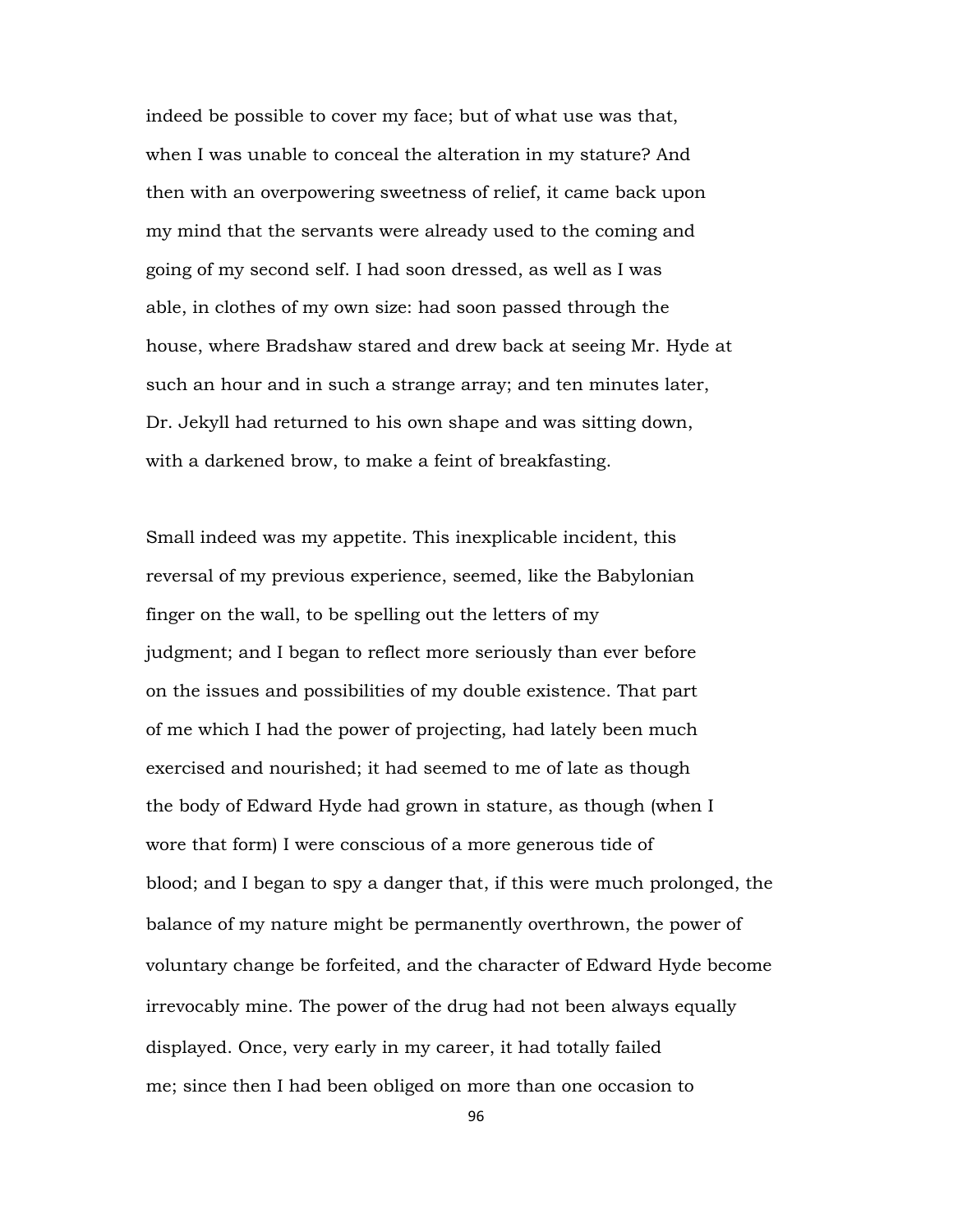double, and once, with infinite risk of death, to treble the amount; and these rare uncertainties had cast hitherto the sole shadow on my contentment. Now, however, and in the light of that morning's accident, I was led to remark that whereas, in the beginning, the difficulty had been to throw off the body of Jekyll, it had of late gradually but decidedly transferred itself to the other side. All things therefore seemed to point to this: that I was slowly losing hold of my original and better self, and becoming slowly incorporated with my second and worse.

Between these two, I now felt I had to choose. My two natures had memory in common, but all other faculties were most unequally shared between them. Jekyll (who was composite) now with the most sensitive apprehensions, now with a greedy gusto, projected and shared in the pleasures and adventures of Hyde; but Hyde was indifferent to Jekyll, or but remembered him as the mountain bandit remembers the cavern in which he conceals himself from pursuit. Jekyll had more than a father's interest; Hyde had more than a son's indifference. To cast in my lot with Jekyll, was to die to those appetites which I had long secretly indulged and had of late begun to pamper. To cast it in with Hyde, was to die to a thousand interests and aspirations, and to become, at a blow and for ever, despised and friendless. The bargain might appear unequal; but there was still another consideration in the scales; for while Jekyll would suffer smartingly in the fires of abstinence, Hyde would be not even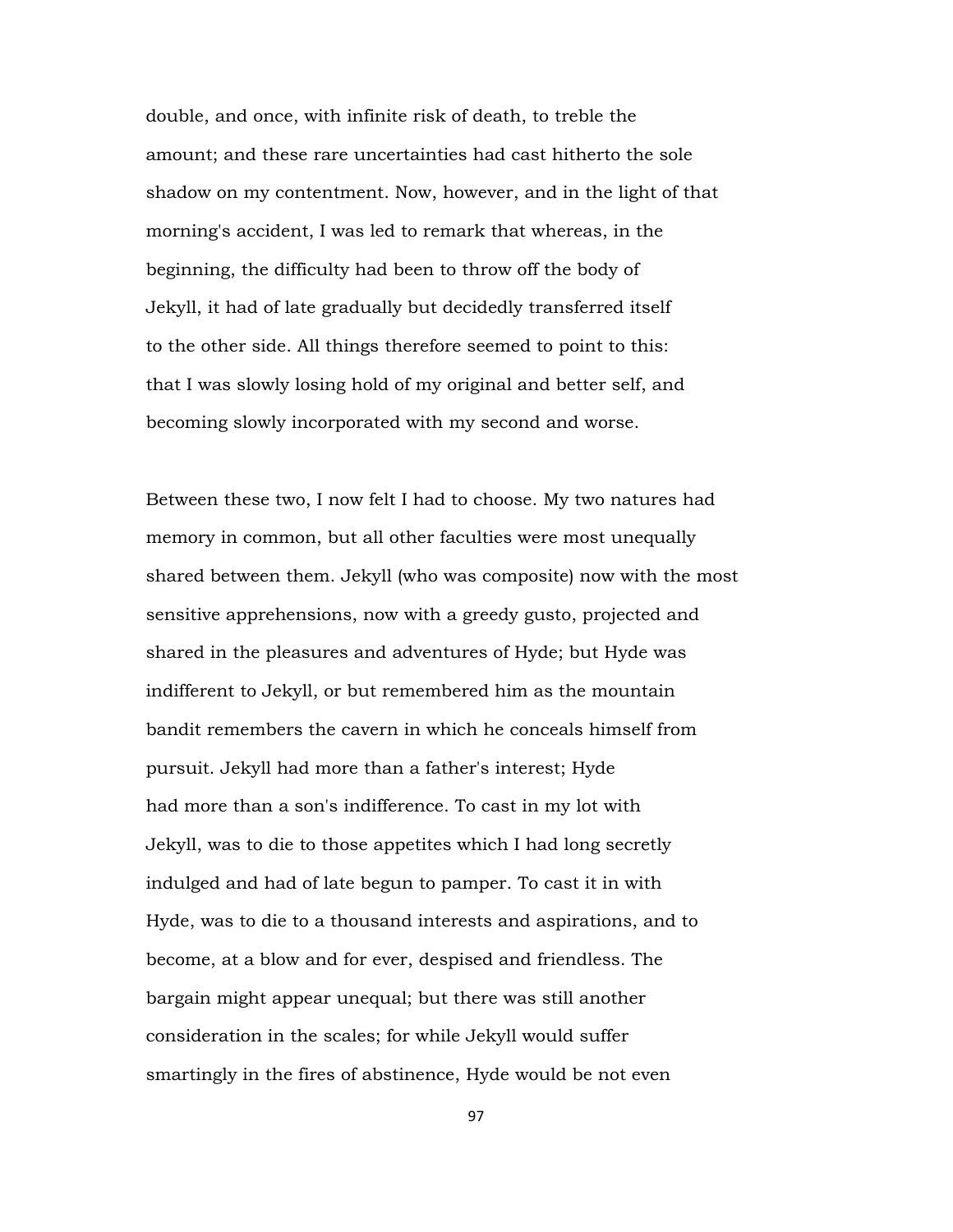conscious of all that he had lost. Strange as my circumstances were, the terms of this debate are as old and commonplace as man; much the same inducements and alarms cast the die for any tempted and trembling sinner; and it fell out with me, as it falls with so vast a majority of my fellows, that I chose the better part and was found wanting in the strength to keep to it.

Yes, I preferred the elderly and discontented doctor, surrounded by friends and cherishing honest hopes; and bade a resolute farewell to the liberty, the comparative youth, the light step, leaping impulses and secret pleasures, that I had enjoyed in the disguise of Hyde. I made this choice perhaps with some unconscious reservation, for I neither gave up the house in Soho, nor destroyed the clothes of Edward Hyde, which still lay ready in my cabinet. For two months, however, I was true to my determination; for two months I led a life of such severity as I had never before attained to, and enjoyed the compensations of an approving conscience. But time began at last to obliterate the freshness of my alarm; the praises of conscience began to grow into a thing of course; I began to be tortured with throes and longings, as of Hyde struggling after freedom; and at last, in an hour of moral weakness, I once again compounded and swallowed the transforming draught.

I do not suppose that, when a drunkard reasons with himself upon his vice, he is once out of five hundred times affected by the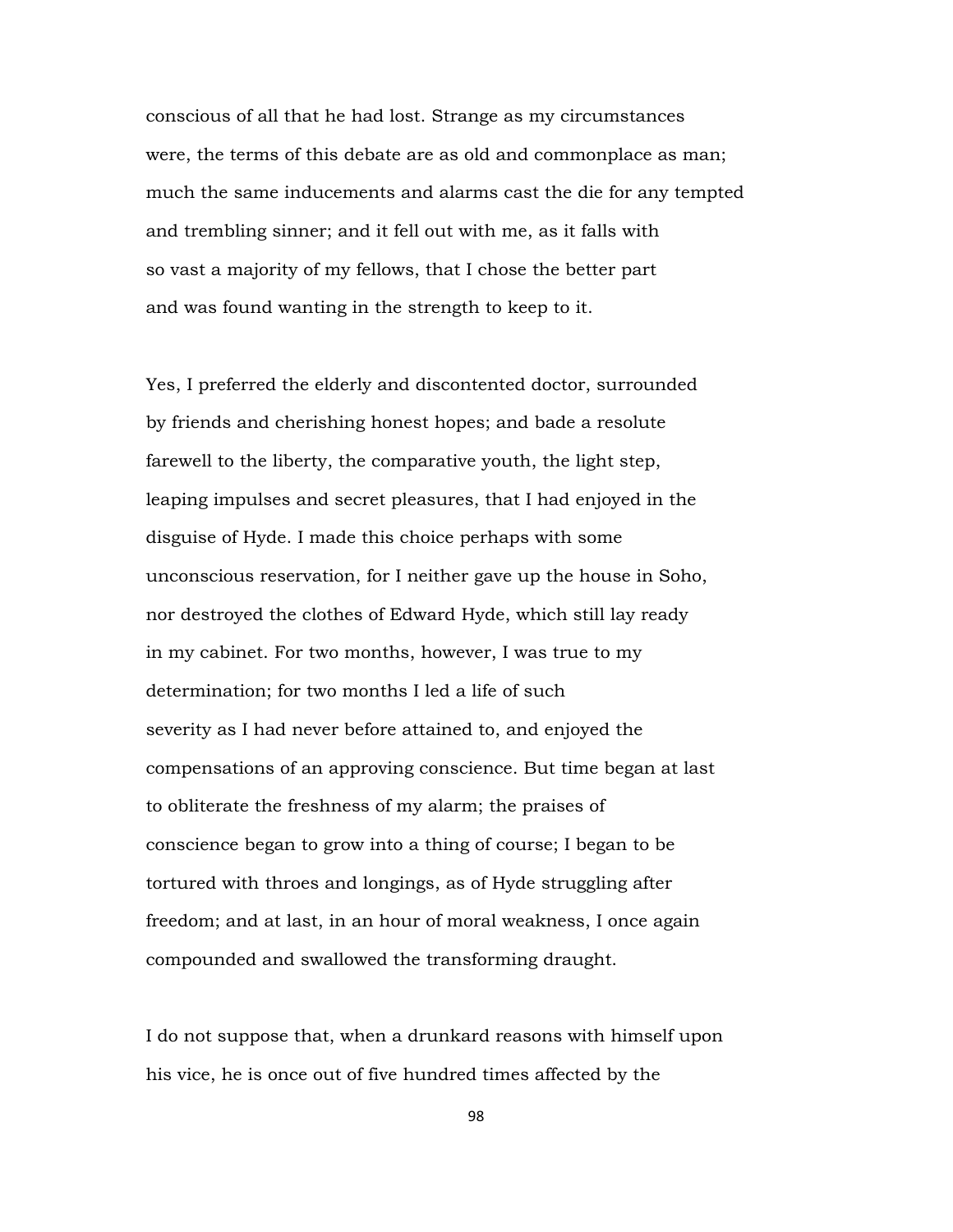dangers that he runs through his brutish, physical insensibility; neither had I, long as I had considered my position, made enough allowance for the complete moral insensibility and insensate readiness to evil, which were the leading characters of Edward Hyde. Yet it was by these that I was punished. My devil had been long caged, he came out roaring. I was conscious, even when I took the draught, of a more unbridled, a more furious propensity to ill. It must have been this, I suppose, that stirred in my soul that tempest of impatience with which I listened to the civilities of my unhappy victim; I declare, at least, before God, no man morally sane could have been guilty of that crime upon so pitiful a provocation; and that I struck in no more reasonable spirit than that in which a sick child may break a plaything. But I had voluntarily stripped myself of all those balancing Instincts by which even the worst of us continues to walk with some degree of steadiness among temptations; and in my case, to be tempted, however slightly, was to fall.

Instantly the spirit of hell awoke in me and raged. With a transport of glee, I mauled the unresisting body, tasting delight from every blow; and it was not till weariness had begun to succeed, that I was suddenly, in the top fit of my delirium, struck through the heart by a cold thrill of terror. A mist dispersed; I saw my life to be forfeit; and fled from the scene of these excesses, at once glorying and trembling, my lust of evil gratified and stimulated, my love of life screwed to the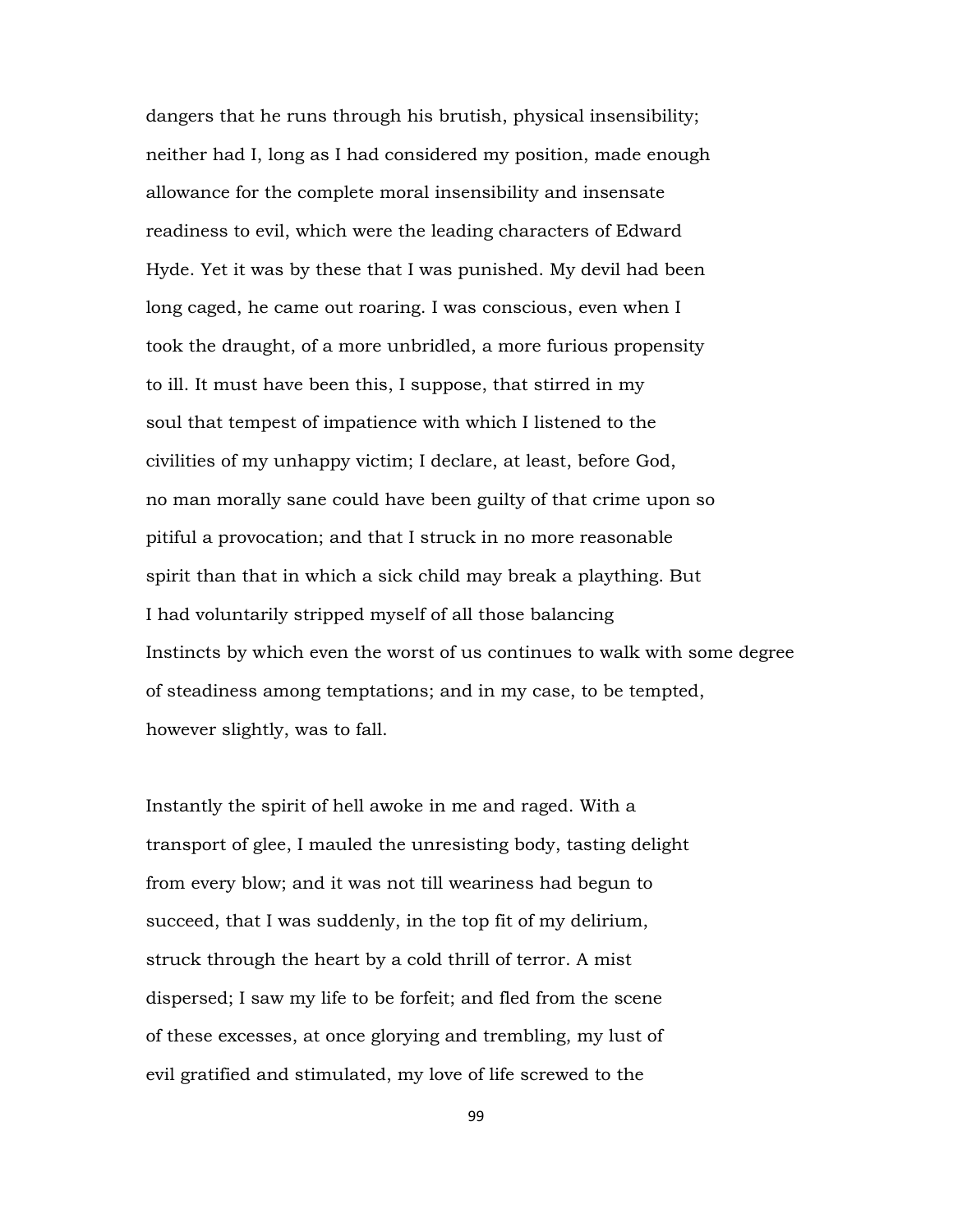topmost peg. I ran to the house in Soho, and (to make assurance doubly sure) destroyed my papers; thence I set out through the lamplit streets, in the same divided ecstasy of mind, gloating on my crime, light-headedly devising others in the future, and yet still hastening and still hearkening in my wake for the steps of the avenger. Hyde had a song upon his lips as he compounded the draught, and as he drank it, pledged the dead man. The pangs of transformation had not done tearing him, before Henry Jekyll, with streaming tears of gratitude and remorse, had fallen upon his knees and lifted his clasped hands to God. The veil of self-indulgence was rent from head to foot, I saw my life as a whole: I followed it up from the days of childhood, when I had walked with my father's hand, and through the self-denying toils of my professional life, to arrive again and again, with the same sense of unreality, at the damned horrors of the evening. I could have screamed aloud; I sought with tears and prayers to smother down the crowd of hideous images and sounds with which my memory swarmed against me; and still, between the petitions, the ugly face of my iniquity stared into my soul. As the acuteness of this remorse began to die away, it was succeeded by a sense of joy. The problem of my conduct was solved. Hyde was thenceforth impossible; whether I would or not, I was now confined to the better part of my existence; and oh, how I rejoiced to think it! with what willing humility, I embraced anew the restrictions of natural life! with what sincere renunciation, I locked the door by which I had so often gone and come, and ground the key under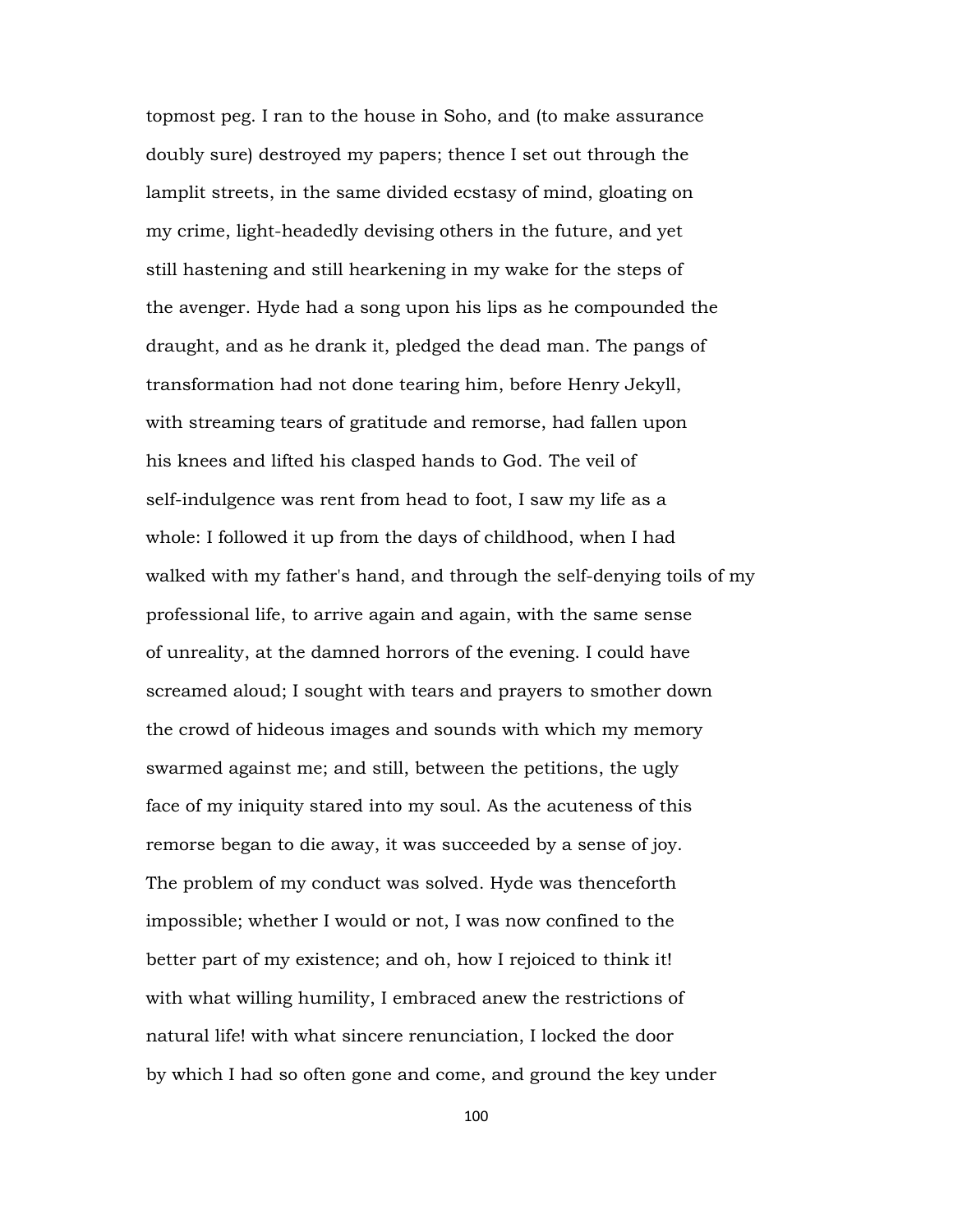my heel!

The next day, came the news that the murder had been overlooked, that the guilt of Hyde was patent to the world, and that the victim was a man high in public estimation. It was not only a crime, it had been a tragic folly. I think I was glad to know it; I think I was glad to have my better impulses thus buttressed and guarded by the terrors of the scaffold. Jekyll was now my city of refuge; let but Hyde peep out an instant, and the hands of all men would be raised to take and slay him.

I resolved in my future conduct to redeem the past; and I can say with honesty that my resolve was fruitful of some good. You know yourself how earnestly in the last months of last year, I laboured to relieve suffering; you know that much was done for others, and that the days passed quietly, almost happily for myself. Nor can I truly say that I wearied of this beneficent and innocent life; I think instead that I daily enjoyed it more completely; but I was still cursed with my duality of purpose; and as the first edge of my penitence wore off, the lower side of me, so long indulged, so recently chained down, began to growl for licence. Not that I dreamed of resuscitating Hyde; the bare idea of that would startle me to frenzy: no, it was in my own person, that I was once more tempted to trifle with my conscience; and it was as an ordinary secret sinner, that I at last fell before the assaults of temptation.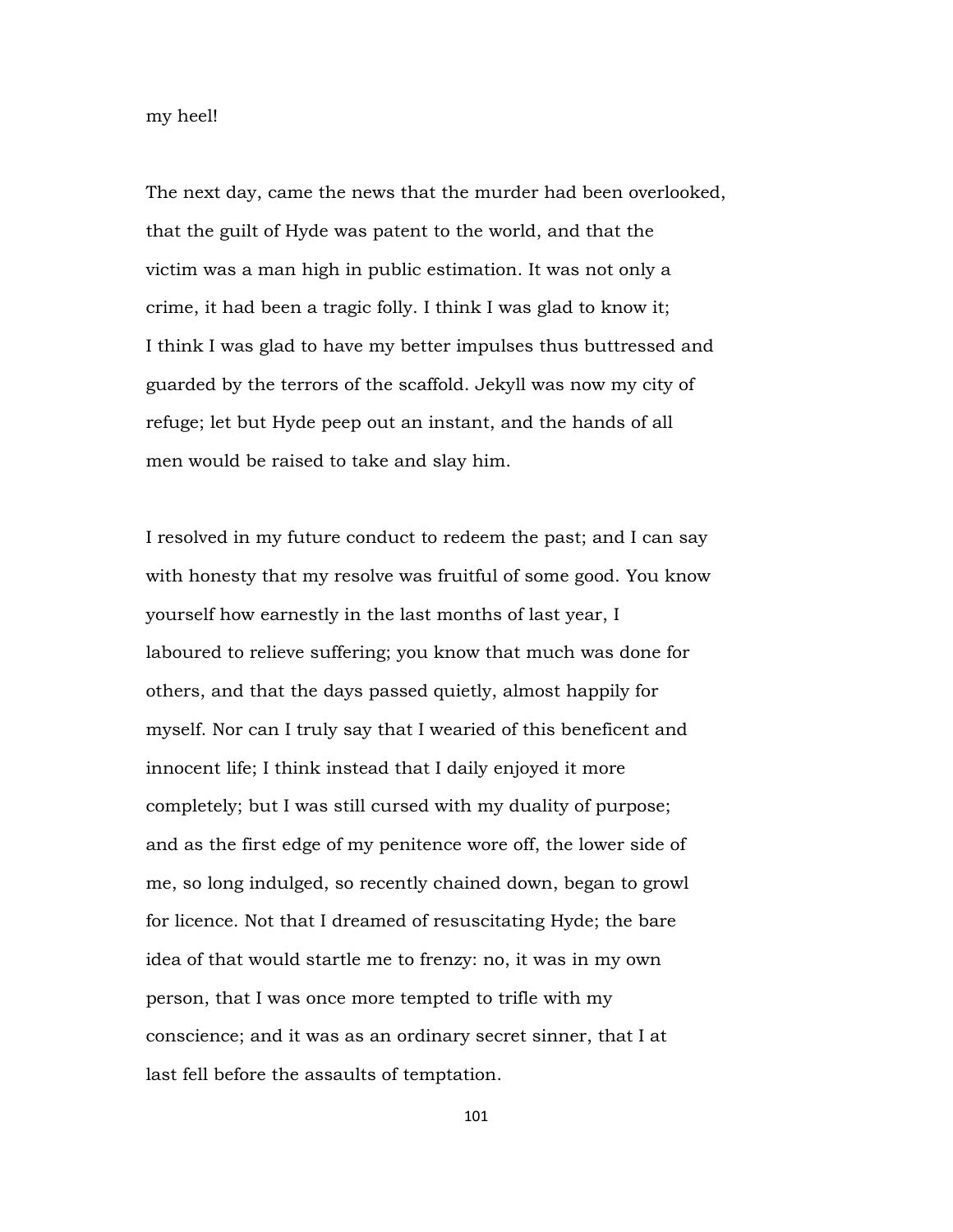There comes an end to all things; the most capacious measure is filled at last; and this brief condescension to evil finally destroyed the balance of my soul. And yet I was not alarmed; the fall seemed natural, like a return to the old days before I had made discovery. It was a fine, clear, January day, wet under foot where the frost had melted, but cloudless overhead; and the Regent's Park was full of winter chirrupings and sweet with spring odours. I sat in the sun on a bench; the animal within me licking the chops of memory; the spiritual side a little drowsed, promising subsequent penitence, but not yet moved to begin. After all, I reflected, I was like my neighbours; and then I smiled, comparing myself with other men, comparing my active goodwill with the lazy cruelty of their neglect. And at the very moment of that vain-glorious thought, a qualm came over me, a horrid nausea and the most deadly shuddering. These passed away, and left me faint; and then as in its turn the faintness subsided, I began to be aware of a change in the temper of my thoughts, a greater boldness, a contempt of danger, a solution of the bonds of obligation. I looked down; my clothes hung formlessly on my shrunken limbs; the hand that lay on my knee was corded and hairy. I was once more Edward Hyde. A moment before I had been safe of all men's respect, wealthy, beloved--the cloth laying for me in the dining-room at home; and now I was the common quarry of mankind, hunted, houseless, a known murderer, thrall to the gallows.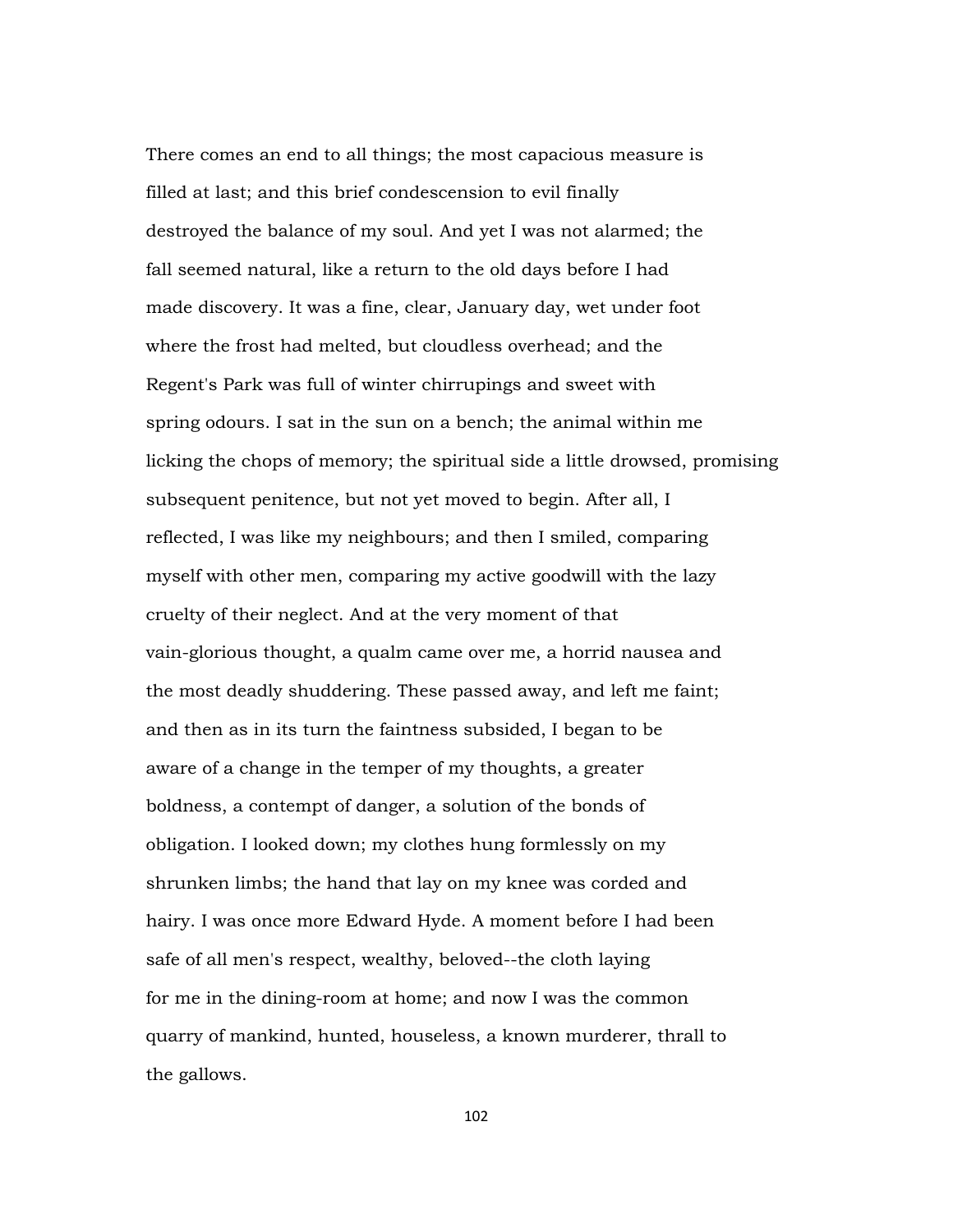My reason wavered, but it did not fail me utterly. I have more than once observed that, in my second character, my faculties seemed sharpened to a point and my spirits more tensely elastic; thus it came about that, where Jekyll perhaps might have succumbed, Hyde rose to the importance of the moment. My drugs were in one of the presses of my cabinet; how was I to reach them? That was the problem that (crushing my temples in my hands) I set myself to solve. The laboratory door I had closed. If I sought to enter by the house, my own servants would consign me to the gallows. I saw I must employ another hand, and thought of Lanyon. How was he to be reached? how persuaded? Supposing that I escaped capture in the streets, how was I to make my way into his presence? and how should I, an unknown and displeasing visitor, prevail on the famous physician to rifle the study of his colleague, Dr. Jekyll? Then I remembered that of my original character, one part remained to me: I could write my own hand; and once I had conceived that kindling spark, the way that I must follow became lighted up from end to end.

 Thereupon, I arranged my clothes as best I could, and summoning a passing hansom, drove to an hotel in Portland Street, the name of which I chanced to remember. At my appearance (which was indeed comical enough, however tragic a fate these garments covered) the driver could not conceal his mirth. I gnashed my teeth upon him with a gust of devilish fury; and the smile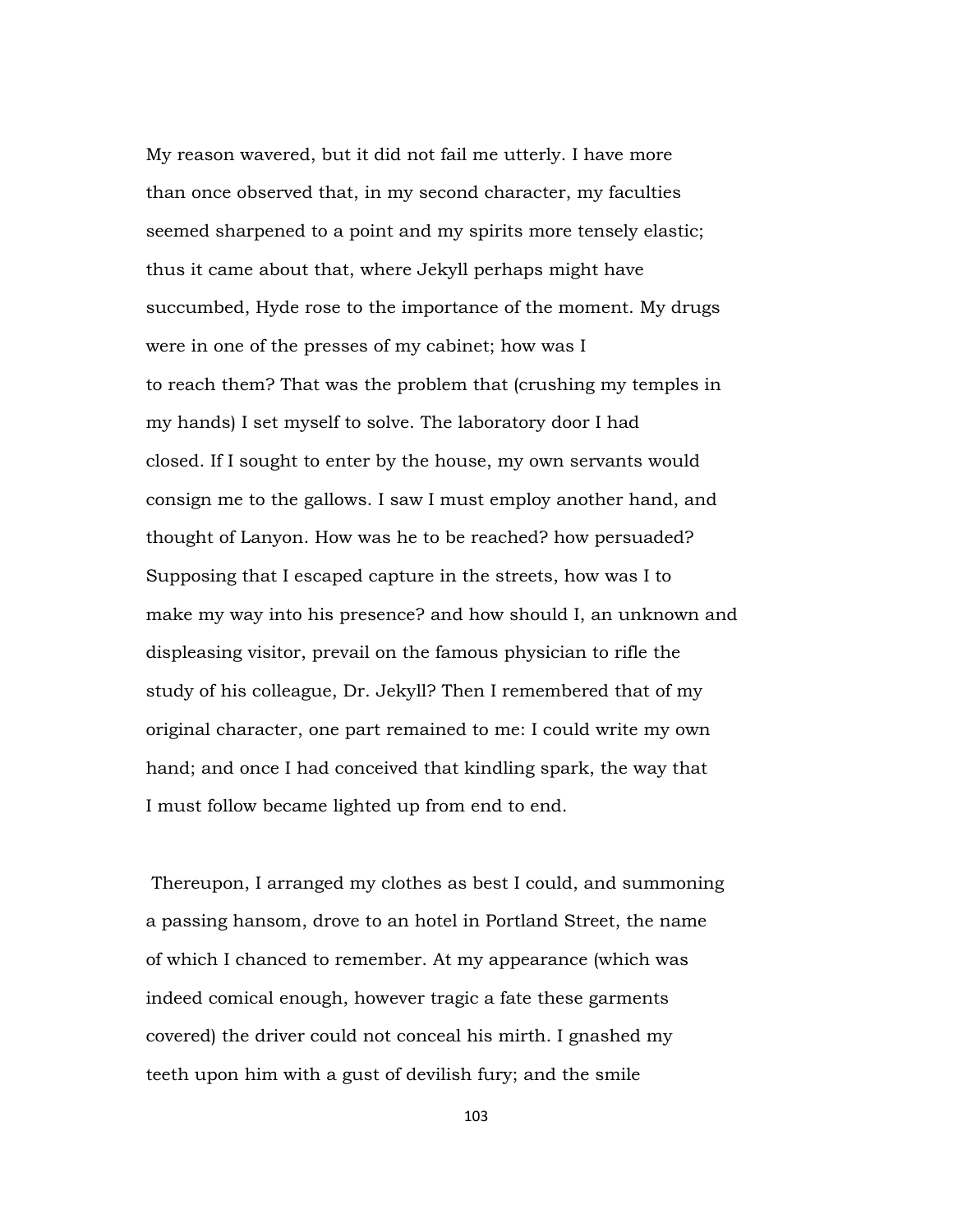withered from his face--happily for him--yet more happily for myself, for in another instant I had certainly dragged him from his perch. At the inn, as I entered, I looked about me with so black a countenance as made the attendants tremble; not a look did they exchange in my presence; but obsequiously took my orders, led me to a private room, and brought me wherewithal to write. Hyde in danger of his life was a creature new to me; shaken with inordinate anger, strung to the pitch of murder, lusting to inflict pain. Yet the creature was astute; mastered his fury with a great effort of the will; composed his two important letters, one to Lanyon and one to Poole; and that he might receive actual evidence of their being posted, sent them out with directions that they should be registered.

Thenceforward, he sat all day over the fire in the private room, gnawing his nails; there he dined, sitting alone with his fears, the waiter visibly quailing before his eye; and thence, when the night was fully come, he set forth in the corner of a closed cab, and was driven to and fro about the streets of the city. He, I say--I cannot say, I. That child of Hell had nothing human; nothing lived in him but fear and hatred. And when at last, thinking the driver had begun to grow suspicious, he discharged the cab and ventured on foot, attired in his misfitting clothes, an object marked out for observation, into the midst of the nocturnal passengers, these two base passions raged within him like a tempest. He walked fast, hunted by his fears, chattering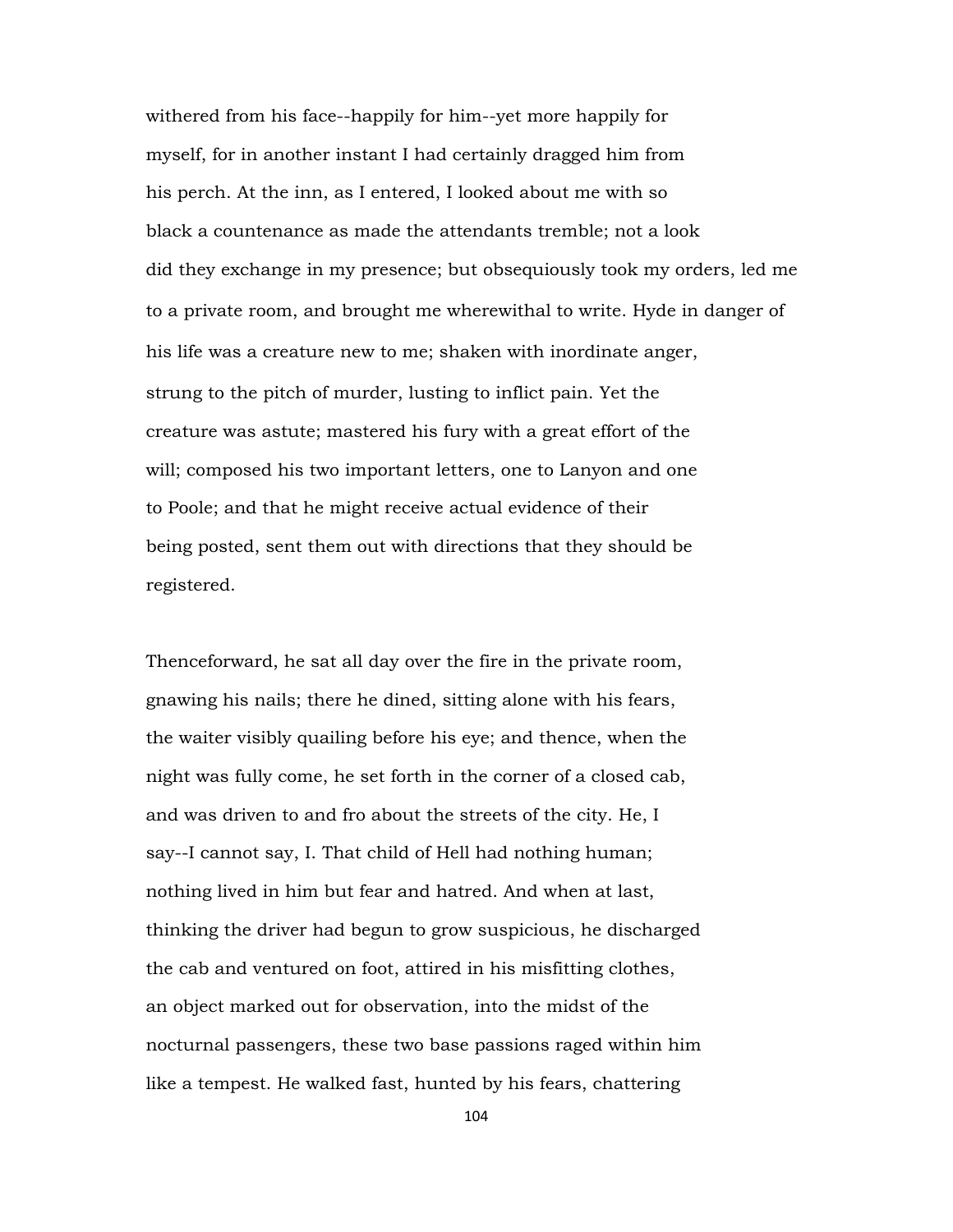to himself, skulking through the less-frequented thoroughfares, counting the minutes that still divided him from midnight. Once a woman spoke to him, offering, I think, a box of lights. He smote her in the face, and she fled.

When I came to myself at Lanyon's, the horror of my old friend perhaps affected me somewhat: I do not know; it was at least but a drop in the sea to the abhorrence with which I looked back upon these hours. A change had come over me. It was no longer the fear of the gallows, it was the horror of being Hyde that racked me. I received Lanyon's condemnation partly in a dream; it was partly in a dream that I came home to my own house and got into bed. I slept after the prostration of the day, with a stringent and profound slumber which not even the nightmares that wrung me could avail to break. I awoke in the morning shaken, weakened, but refreshed. I still hated and feared the thought of the brute that slept within me, and I had not of course forgotten the appalling dangers of the day before; but I was once more at home, in my own house and close to my drugs; and gratitude for my escape shone so strong in my soul that it almost rivalled the brightness of hope.

I was stepping leisurely across the court after breakfast, drinking the chill of the air with pleasure, when I was seized again with those indescribable sensations that heralded the change; and I had but the time to gain the shelter of my cabinet,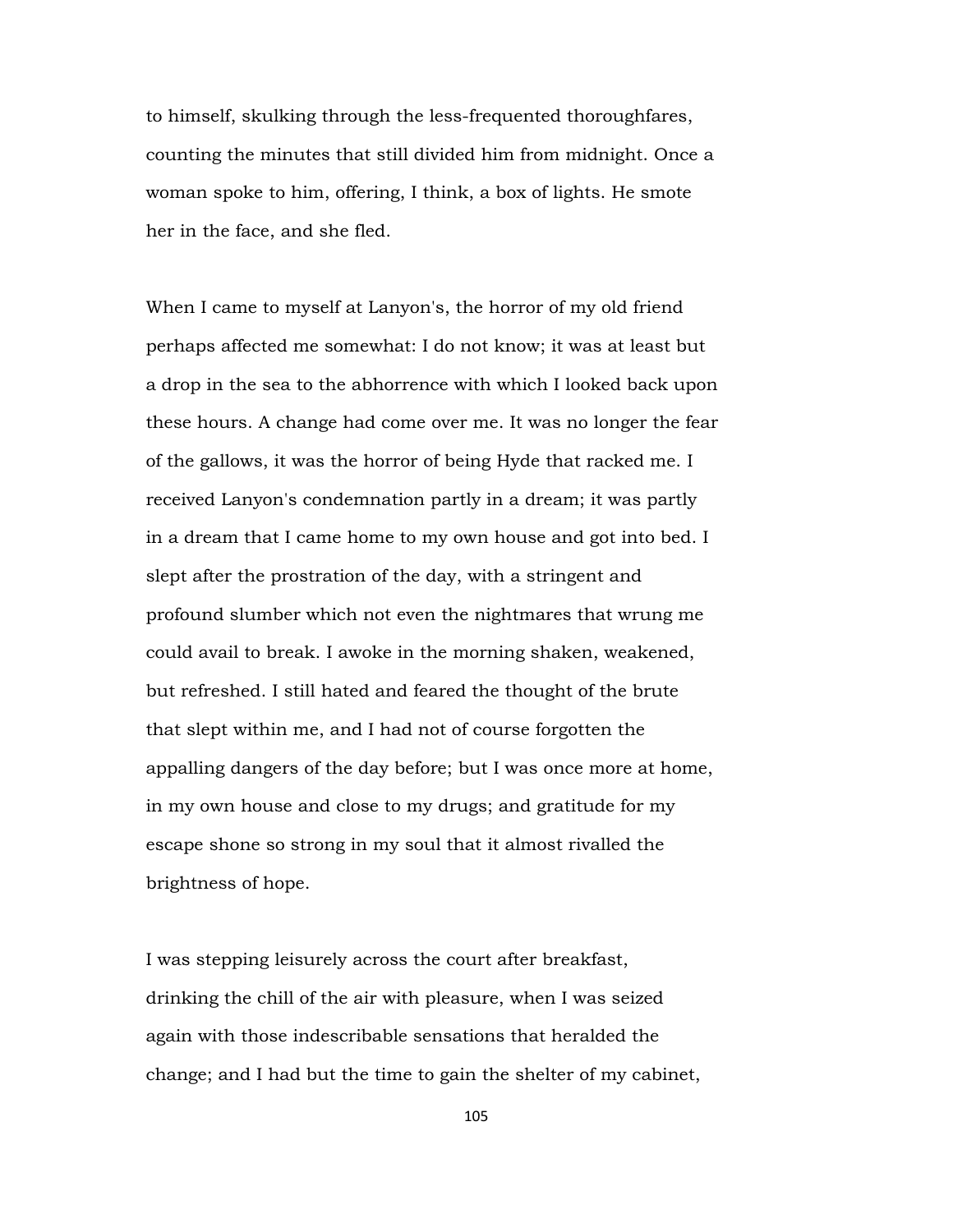before I was once again raging and freezing with the passions of Hyde. It took on this occasion a double dose to recall me to myself; and alas! Six hours after, as I sat looking sadly in the fire, the pangs returned, and the drug had to be re-administered. In short, from that day forth it seemed only by a great effort as of gymnastics, and only under the immediate stimulation of the drug, that I was able to wear the countenance of Jekyll. At all hours of the day and night, I would be taken with the premonitory shudder; above all, if I slept, or even dozed for a moment in my chair, it was always as Hyde that I awakened. Under the strain of this continually-impending doom and by the sleeplessness to which I now condemned myself, ay, even beyond what I had thought possible to man, I became, in my own person, a creature eaten up and emptied by fever, languidly weak both in body and mind, and solely occupied by one thought: the horror of my other self. But when I slept, or when the virtue of the medicine wore off, I would leap almost without transition (for the pangs of transformation grew daily less marked) into the possession of a fancy brimming with images of terror, a soul boiling with causeless hatreds, and a body that seemed not strong enough to contain the raging energies of life. The powers of Hyde seemed to have grown with the sickliness of Jekyll. And certainly the hate that now divided them was equal on each side. With Jekyll, it was a thing of vital instinct. He had now seen the full deformity of that creature that shared with him some of the phenomena of consciousness, and was co-heir with him to death: and beyond these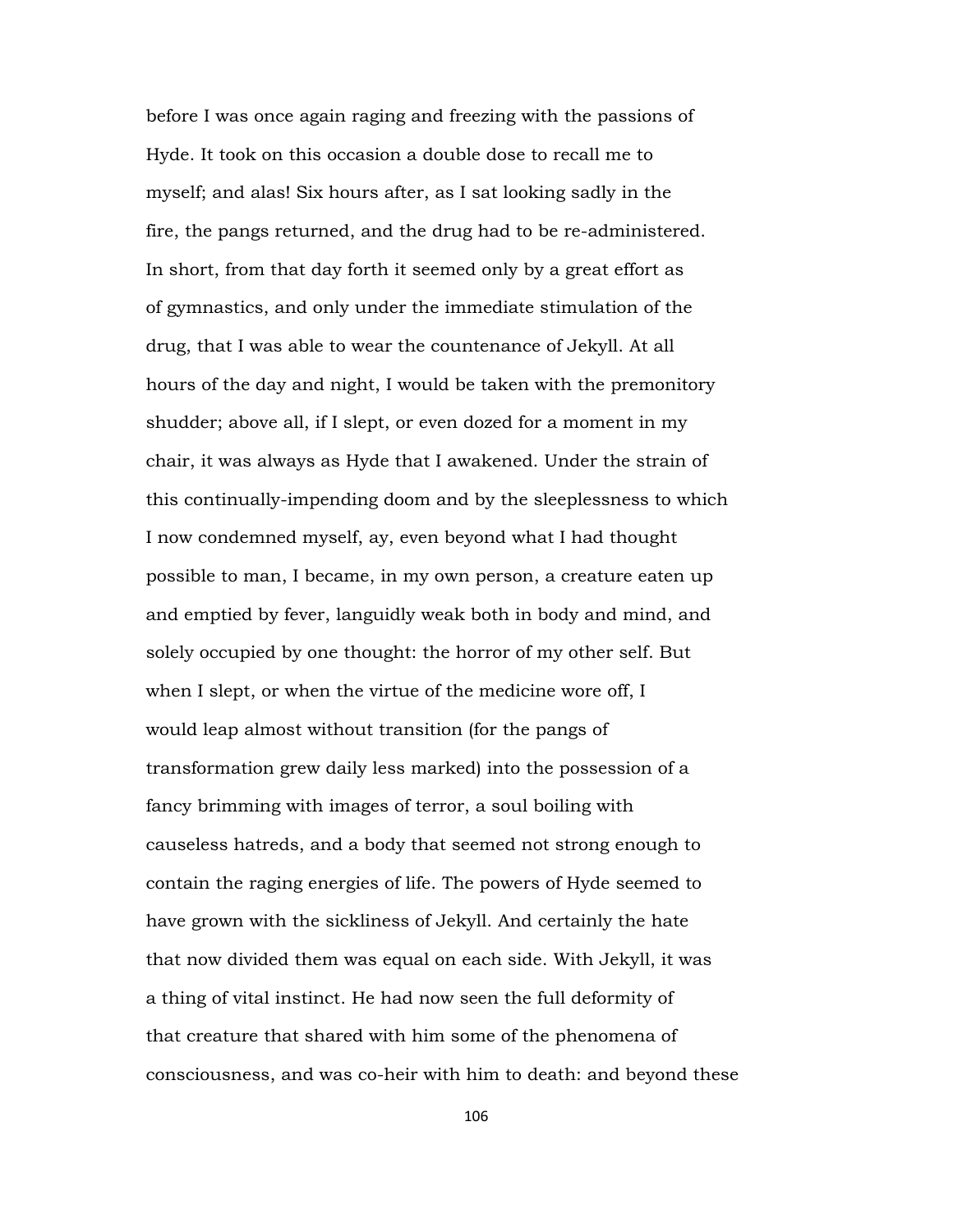links of community, which in themselves made the most poignant part of his distress, he thought of Hyde, for all his energy of life, as of something not only hellish but inorganic. This was the shocking thing; that the slime of the pit seemed to utter cries and voices; that the amorphous dust gesticulated and sinned; that what was dead, and had no shape, should usurp the offices of life. And this again, that that insurgent horror was knit to him closer than a wife, closer than an eye; lay caged in his flesh, where he heard it mutter and felt it struggle to be born; and at every hour of weakness, and in the confidence of slumber, prevailed against him and deposed him out of life. The hatred of Hyde for Jekyll, was of a different order. His terror of the gallows drove him continually to commit temporary suicide, and return to his subordinate station of a part instead of a person; but he loathed the necessity, he loathed the despondency into which Jekyll was now fallen, and he resented the dislike with which he was himself regarded. Hence the ape-like tricks that he would play me, scrawling in my own hand blasphemies on the pages of my books, burning the letters and destroying the portrait of my father; and indeed, had it not been for his fear of death, he would long ago have ruined himself in order to involve me in the ruin. But his love of life is wonderful; I go further: I, who sicken and freeze at the mere thought of him, when I recall the abjection and passion of this attachment, and when I know how he fears my power to cut him off by suicide, I find it in my heart to pity him.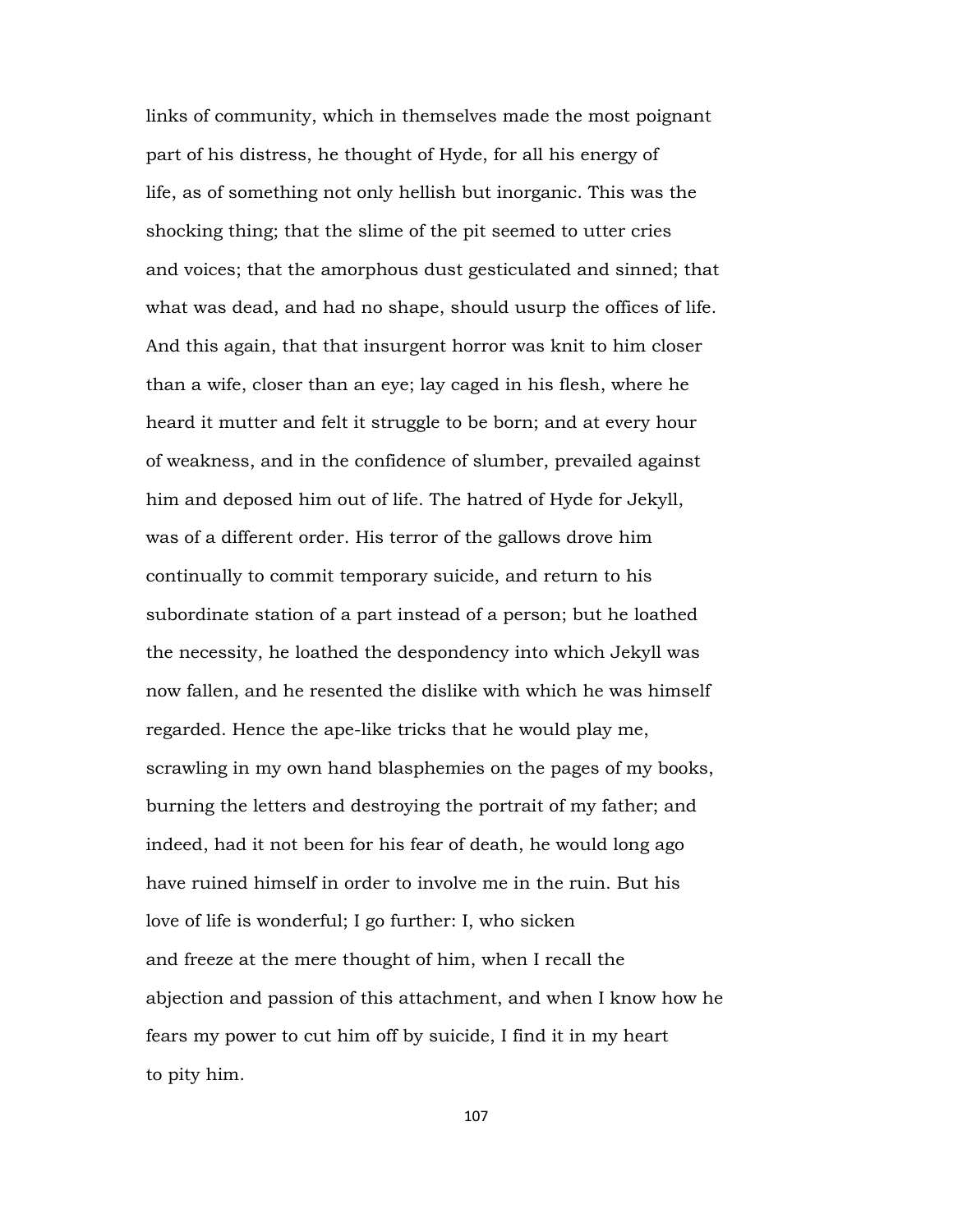It is useless, and the time awfully fails me, to prolong this description; no one has ever suffered such torments, let that suffice; and yet even to these, habit brought--no, not alleviation--but a certain callousness of soul, a certain acquiescence of despair; and my punishment might have gone on for years, but for the last calamity which has now fallen, and which has finally severed me from my own face and nature. My provision of the salt, which had never been renewed since the date of the first experiment, began to run low. I sent out for a fresh supply, and mixed the draught; the ebullition followed, and the first change of colour, not the second; I drank it and it was without efficiency. You will learn from Poole how I have had London ransacked; it was in vain; and I am now persuaded that my first supply was impure, and that it was that unknown impurity which lent efficacy to the draught.

About a week has passed, and I am now finishing this statement under the influence of the last of the old powders. This, then, is the last time, short of a miracle, that Henry Jekyll can think his own thoughts or see his own face (now how sadly altered!) in the glass. Nor must I delay too long to bring my writing to an end; for if my narrative has hitherto escaped destruction, it has been by a combination of great prudence and great good luck. Should the throes of change take me in the act of writing it, Hyde will tear it in pieces; but if some time shall have elapsed after I have laid it by, his